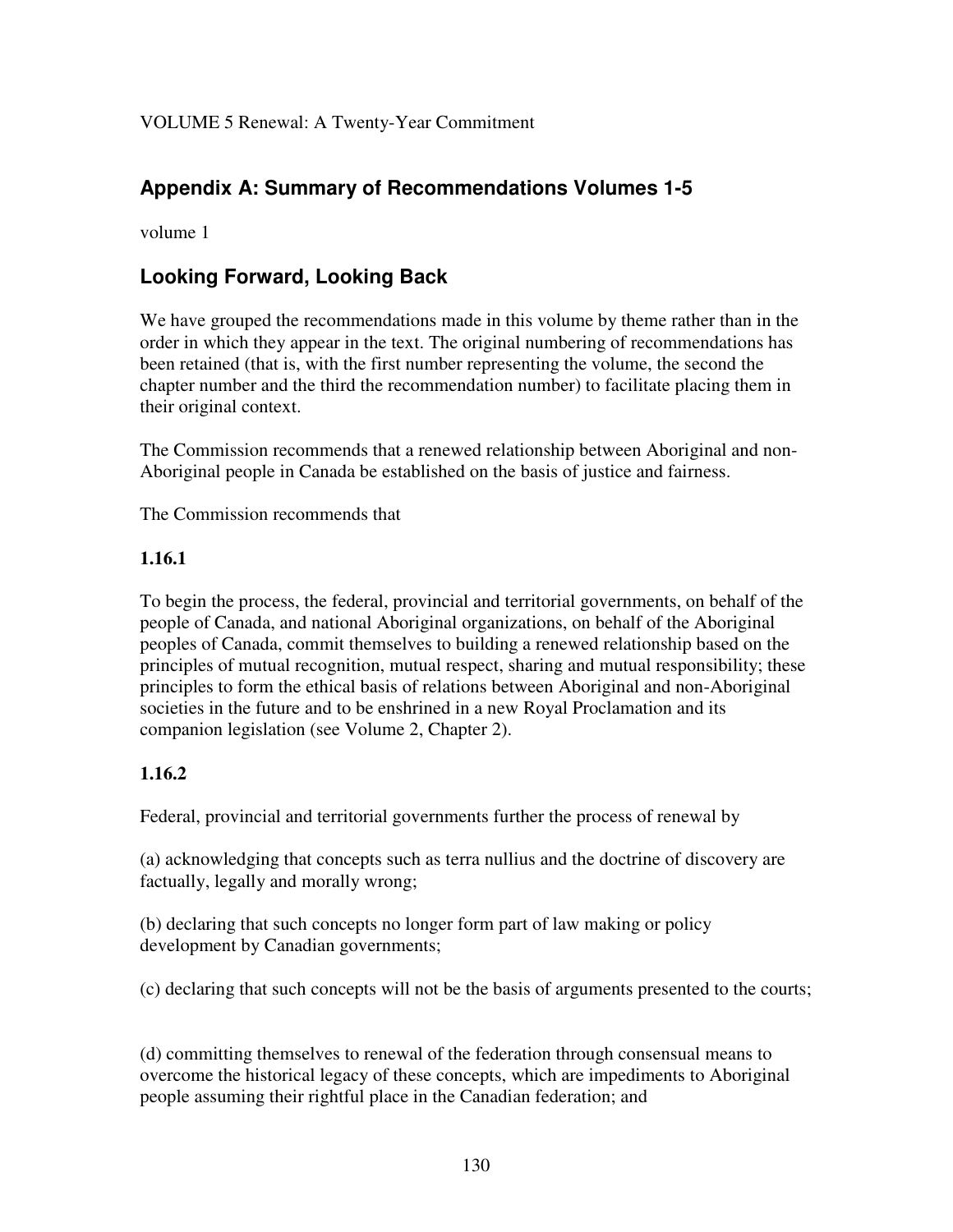(e) including a declaration to these ends in the new Royal Proclamation and its companion legislation.

*That the appropriate place of Aboriginal peoples in Canadian history be recognized.*

The Commission recommends that

# **1.7.1**

The Government of Canada

(a) commit to publication of a general history of Aboriginal peoples of Canada in a series of volumes reflecting the diversity of nations, to be completed within 20 years;

(b) allocate funding to the Social Sciences and Humanities Research Council to convene a board, with a majority of Aboriginal people, interests and expertise, to plan and guide the Aboriginal History Project; and

(c) pursue partnerships with provincial and territorial governments, educational authorities, Aboriginal nations and communities, oral historians and elders, Aboriginal and non-Aboriginal scholars and educational and research institutions, private donors and publishers to ensure broad support for and wide dissemination of the series.

## **1.7.2**

In overseeing the project, the board give due attention to

• the right of Aboriginal people to represent themselves, their cultures and their histories in ways they consider authentic;

• the diversity of Aboriginal peoples, regions and communities;

• the authority of oral histories and oral historians;

• the significance of Aboriginal languages in communicating Aboriginal knowledge and perspectives; and

• the application of current and emerging multimedia technologies to represent the physical and social contexts and the elements of speech, song and drama that are fundamental to transmission of Aboriginal history.

*That the nature and scope of the injury caused to Aboriginal people by past policies in relation to residential schools be established and appropriate remedies devised therefor.*

The Commission recommends that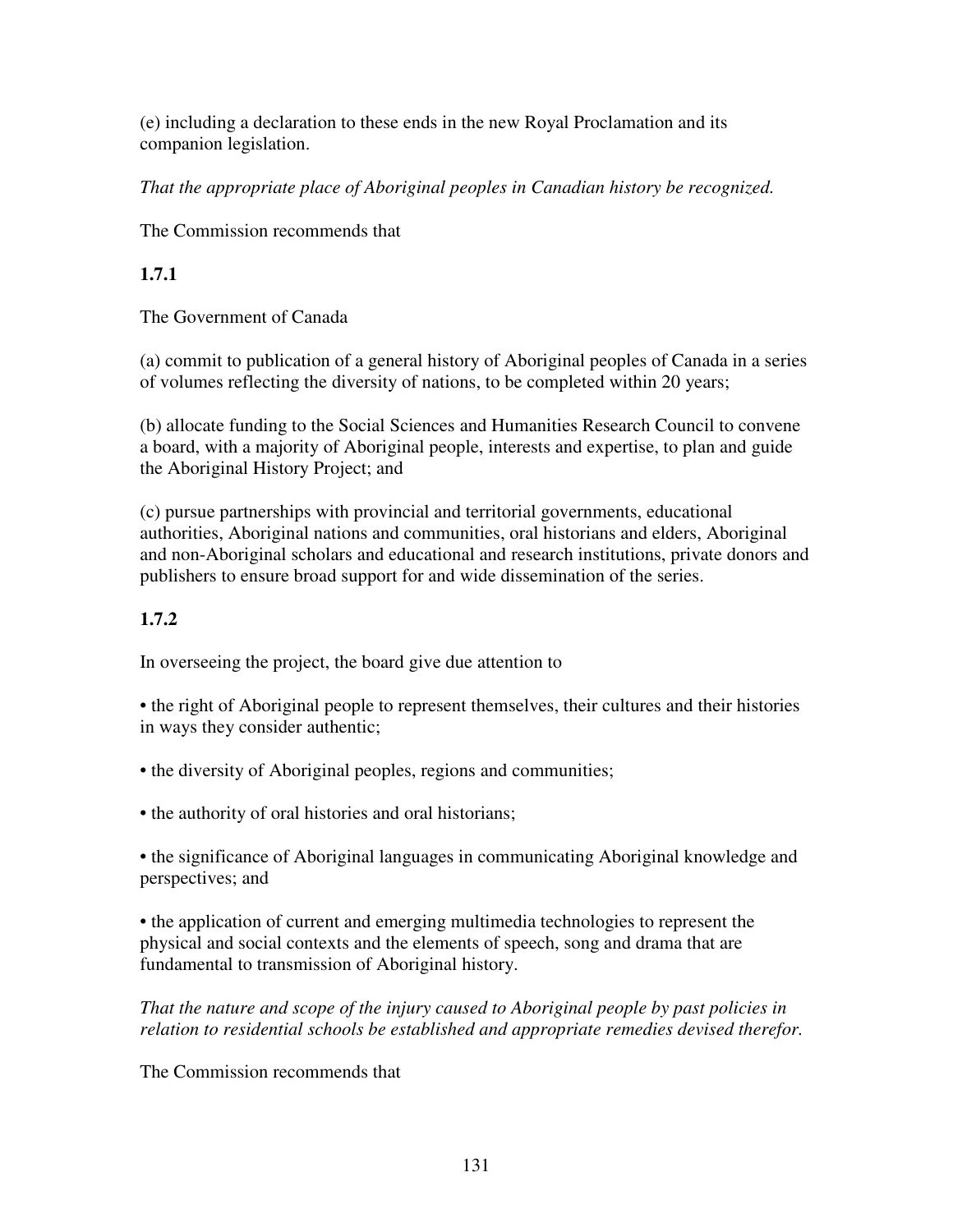## **1.10.1**

Under Part I of the Public Inquiries Act, the government of Canada establish a public inquiry instructed to

(a) investigate and document the origins and effects of residential school policies and practices respecting all Aboriginal peoples, with particular attention to the nature and extent of effects on subsequent generations of individuals and families, and on communities and Aboriginal societies;

(b) conduct public hearings across the country with sufficient funding to enable the testimony of affected persons to be heard;

(c) commission research and analysis of the breadth of the effects of these policies and practices;

(d) investigate the record of residential schools with a view to the identification of abuse and what action, if any, is considered appropriate; and

(e) recommend remedial action by governments and the responsible churches deemed necessary by the inquiry to relieve conditions created by the residential school experience, including as appropriate,

• apologies by those responsible;

• compensation of communities to design and administer programs that help the healing process and rebuild their community life; and

• funding for treatment of affected individuals and their families.

#### **1.10.2**

A majority of commissioners appointed to this public inquiry be Aboriginal.

#### **1.10.3**

The government of Canada fund establishment of a national repository of records and video collections related to residential schools, co-ordinated with planning of the recommended Aboriginal Peoples' International University (see Volume 3, Chapter 5) and its electronic clearinghouse, to

• facilitate access to documentation and electronic exchange of research on residential schools;

• provide financial assistance for the collection of testimony and continuing research;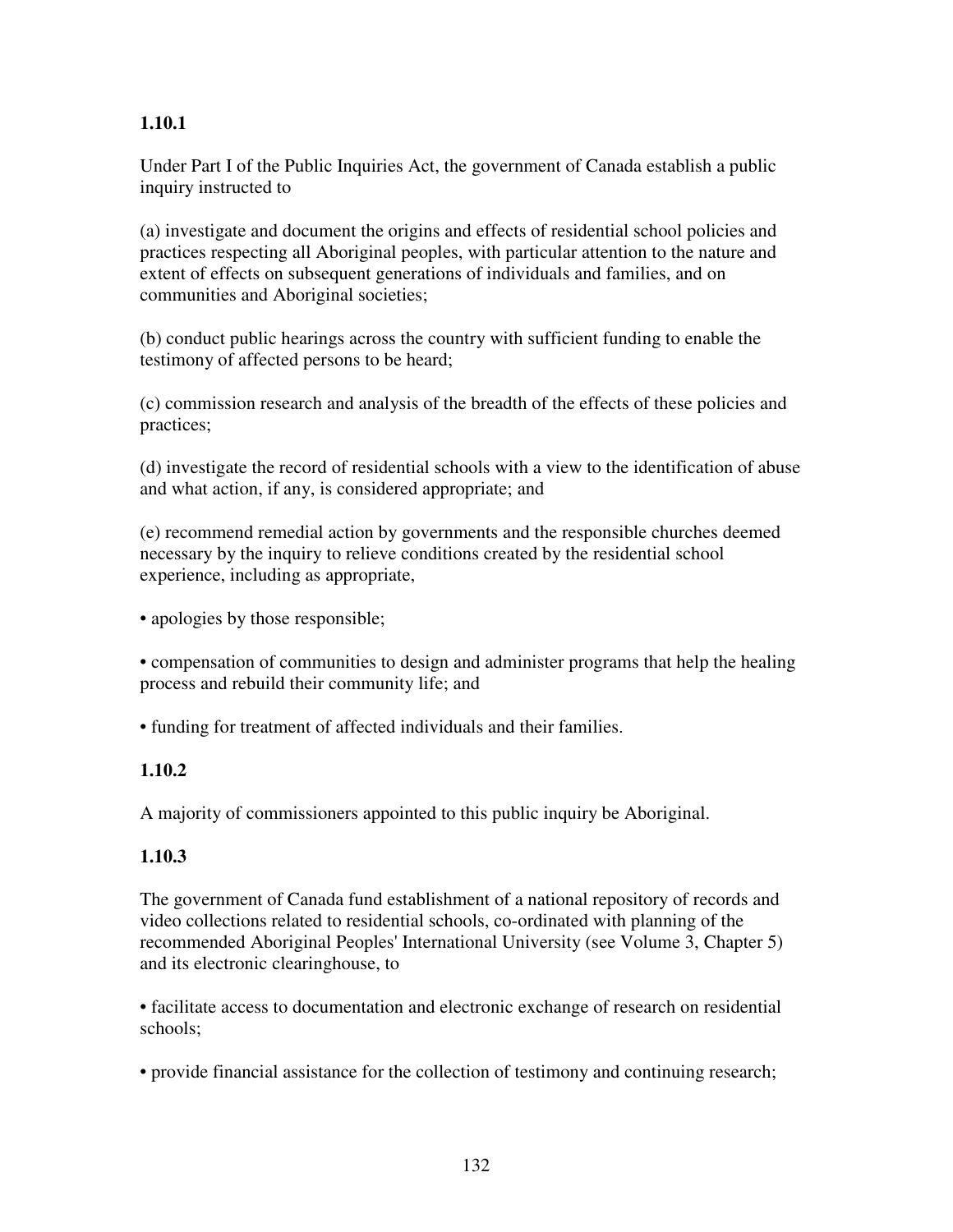• work with educators in the design of Aboriginal curriculum that explains the history and effects of residential schools; and

• conduct public education programs on the history and effects of residential schools and remedies applied to relieve their negative effects.

*That the nature and scope of the injury caused to Aboriginal people by past policies in relation to the relocation of Aboriginal communities be established and appropriate remedies devised therefor.*

The Commission recommends that

## **1.11.1**

Governments acknowledge that where the relocation of Aboriginal communities did not conform to the criteria set out in Recommendation 1.11.2, such relocations constituted a violation of their members' human rights.

## **1.11.2**

Parliament amend the Canadian Human Rights Act to authorize the Canadian Human Rights Commission to inquire into, hold hearings on, and make recommendations on relocations of Aboriginal peoples to decide whether

(a) the federal government had proper authority to proceed with the relocations;

(b) relocatees gave their free and informed consent to the relocations;

(c) the relocations were well planned and carried out;

(d) promises made to those who were relocated were kept;

(e) relocation was humane and in keeping with Canada's international commitments and obligations; and

(f) government actions conformed to its fiduciary obligation to Aboriginal peoples.

# **1.11.3**

The Canadian Human Rights Commission be authorized to conduct inquiries into relocations, including those that occurred before the Commission's creation in 1978, and that with respect to the latter relocations, its mandate expire 15 years after coming into force.

**1.11.4**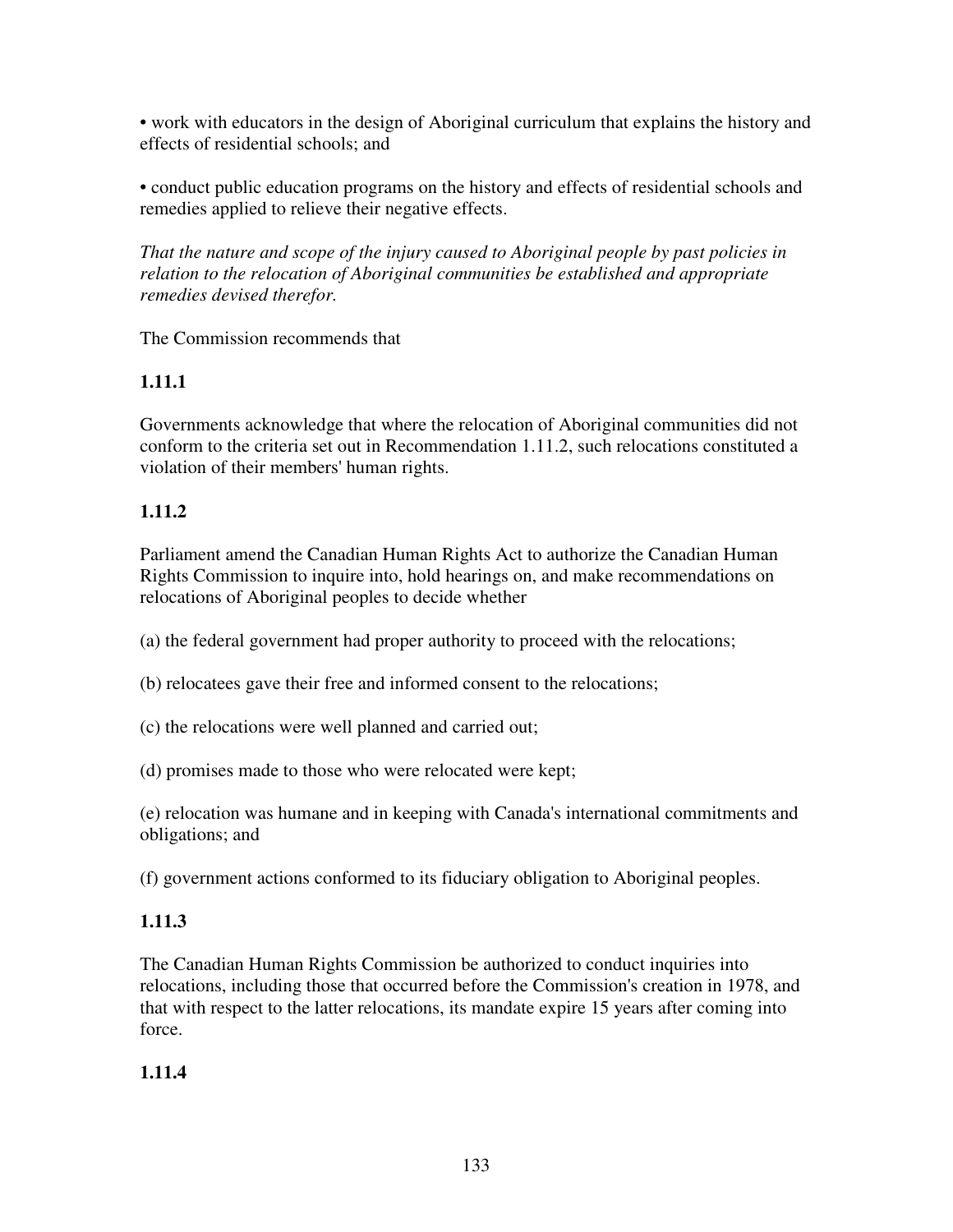Parliament amend the Canadian Human Rights Act to provide that it is a violation of the act if a relocation of an Aboriginal community does not conform to the six criteria listed in Recommendation 1.11.2, and that the provisions in Recommendation 1.11.11 apply in those circumstances where appropriate.

## **1.11.5**

The Canadian Human Rights Commission be authorized specifically to provide a range of alternative dispute resolution mechanisms, including mediation, facilitation, and consensual arbitration.

#### **1.11.6**

The Canadian Human Rights Commission be given subpoena powers with respect to documents, evidence and witnesses, and powers to compel testimony and appoint experts and counsel.

## **1.11.7**

The Canadian Human Rights Commission be given the authority to recommend a range of remedies to redress the negative effects of relocations, including

• provision for essential social infrastructure or services or special community initiatives;

• provision for relocatees to return to and re-establish in the home community;

• provision for visiting between separated families;

• funding of additional services, for example, to assist the readjustment of returnees, or all persons still adversely affected by the relocations;

• settlement of individual claims for compensation for, among other things, unpaid work done or services rendered during relocation and personal property lost or left behind; and

• costs, including future costs, incurred by relocatees or their representatives in attempting to resolve their complaints.

## **1.11.8**

The Canadian Human Rights Commission be required to describe activity on relocation claims in its annual report and be authorized to make special reports as it sees fit and periodically review and report on action on its recommendations.

#### **1.11.9**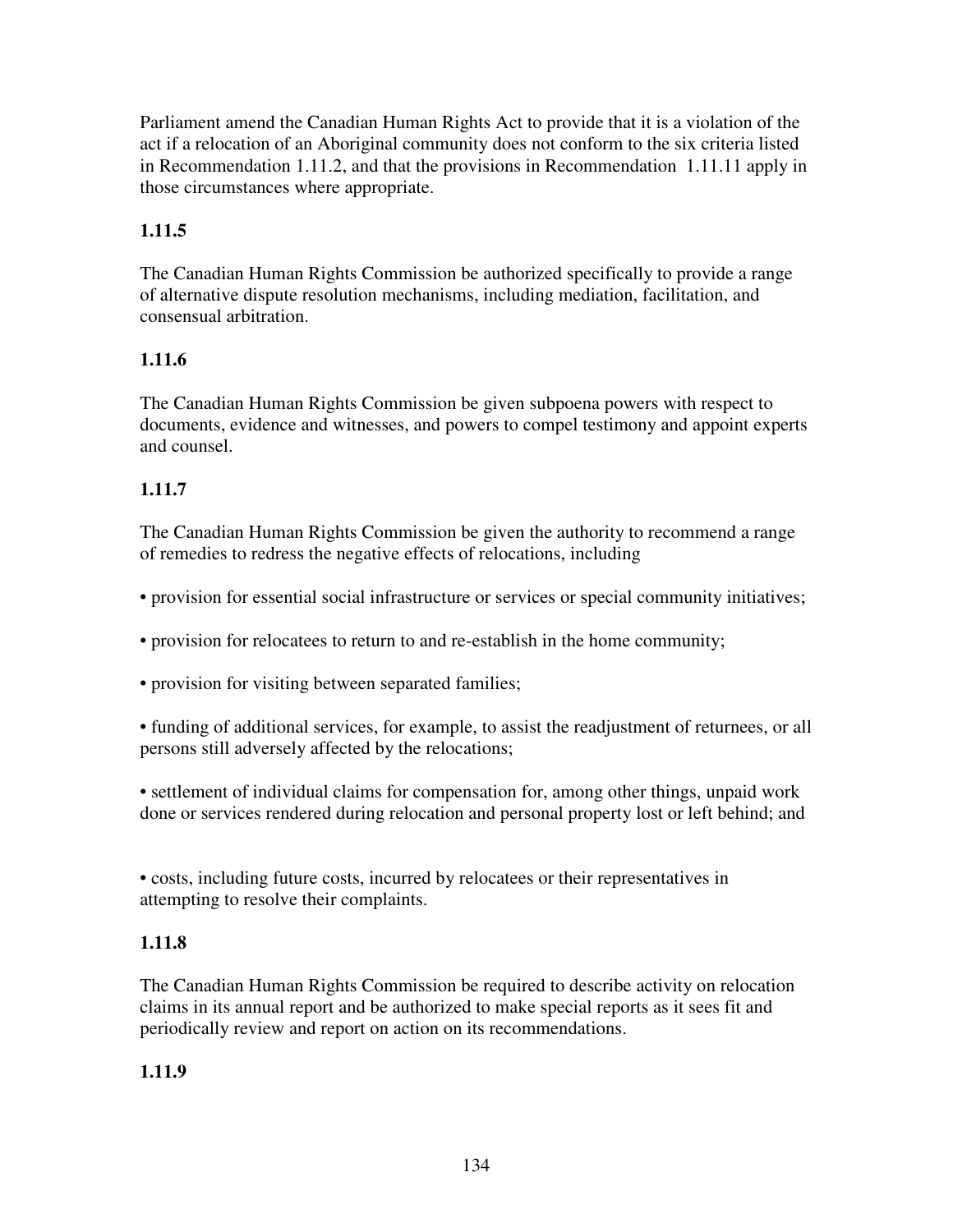Federal, provincial and territorial governments co-operate with communities and the Canadian Human Rights Commission by opening their files on relocation to facilitate research.

# **1.11.10**

Aboriginal communities be given funding by the Canadian Human Rights Commission, upon decision of a panel of advisers appointed by but independent of the Commission, as follows:

(a) seed funding, of up to \$10,000, to conduct preliminary research on their claims after prima facie assessment of the merits of their applications; and

(b) adequate additional funding when, in the panel's judgement, the communities have claims sufficient to warrant inquiry by the Commission.

## **1.11.11**

The Canadian Human Rights Commission be authorized to apply to an appropriate tribunal to obtain any appropriate measure against the government of Canada, or to demand in favour of the Aboriginal community or communities in question any measure of redress it considers appropriate at the time, where

(a) the parties will not agree to mediation or arbitration of the dispute; or

(b) proposals of the Commission have not been carried out within an allotted time to its satisfaction; and

(c) application to a tribunal or demand in favour of a community is with the consent of concerned communities.

# **1.11.12**

Canada participate fully in efforts to develop further international standards to protect Indigenous peoples against arbitrary relocation and ensure that Canadian law incorporates the spirit and intent of international norms, standards and covenants relating to relocation.

# **1.11.13**

The national repository for records on residential schools proposed in Recommendation 1.10.3 and its related research activities also cover all matters relating to relocations.

*That the nature and scope of the injury caused to Aboriginal people by past discriminatory policies in relation to Aboriginal veterans be established and appropriate remedies devised therefor.*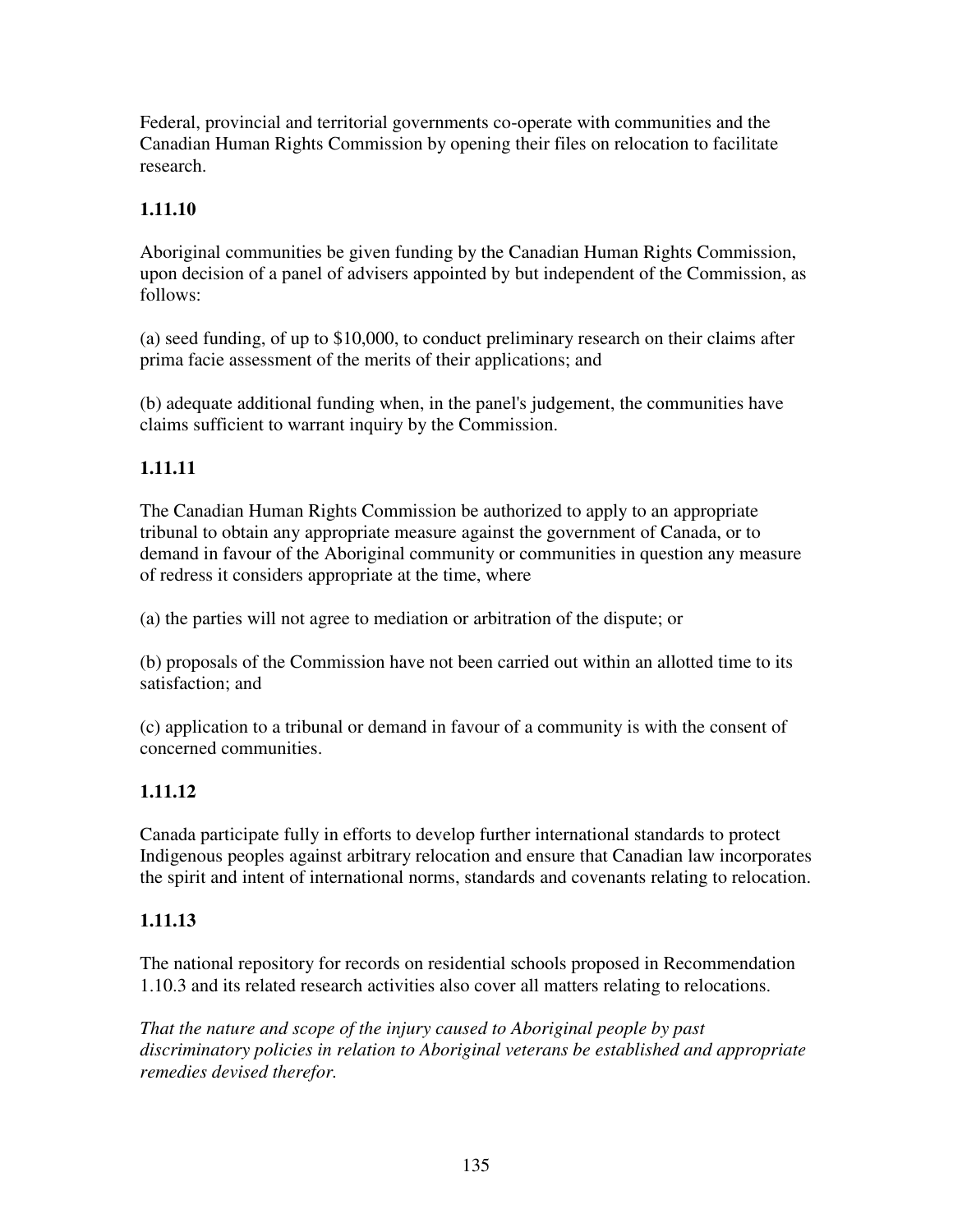The Commission recommends that

## **1.12.1**

Acknowledge, on behalf of the people of Canada, the contribution of Aboriginal people within the Canadian Armed Forces during the wars of this century (the First World War, the Second World War and Korea) by

(a) giving a higher profile to Aboriginal veterans at national Remembrance Day services;

(b) funding the erection of war memorials in Aboriginal communities; and

(c) funding the continuing work of Aboriginal veterans' organizations.

## **1.12.2**

Agree to Aboriginal veterans' requests for an ombudsman to work with the departments of veterans affairs and Indian affairs and northern development and national and provincial veterans' organizations to resolve long-standing disputes concerning

• Aboriginal veterans' access to and just receipt of veterans benefits; and

• the legality and fairness of the sales, leases and appropriations of Indian lands for purposes related to the war effort and for distribution to returning veterans of the two world wars.

## **1.12.3**

Hire Aboriginal people with appropriate language skills and cultural understanding in the Department of Veterans Affairs to serve distinct Aboriginal client groups.

# **1.12.4**

Establish and fund a non-profit foundation in honour of Aboriginal veterans to promote and facilitate education and research in Aboriginal history and implement stay-in-school initiatives for Aboriginal students.

volume 2

# **Restructuring the Relationship**

Conclusions and recommendations are grouped by theme and do not necessarily appear here in the same order as in the text. The original numbering of recommendations has been retained, however (with the first number representing the volume, the second the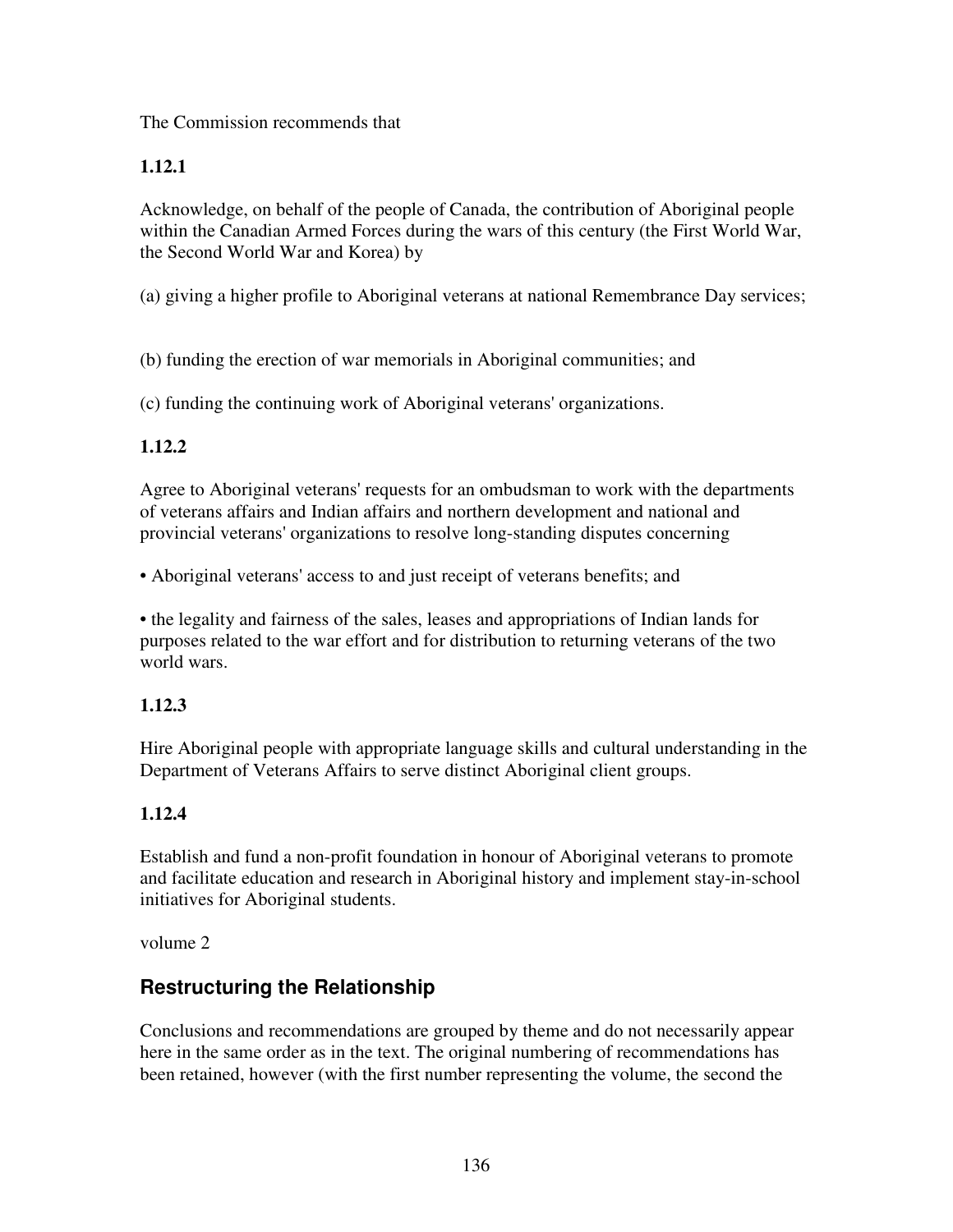chapter, and the third the recommendation number), to facilitate placing them in their original context. *Chapter 2 Treaties*

*With respect to the historical treaties, the Commission recommends that*

# **2.2.2**

The parties implement the historical treaties from the perspective of both justice and reconciliation:

(a) Justice requires the fulfilment of the agreed terms of the treaties, as recorded in the treaty text and supplemented by oral evidence.

(b) Reconciliation requires the establishment of proper principles to govern the continuing treaty relationship and to complete treaties that are incomplete because of the absence of consensus.

# **2.2.3**

The federal government establish a continuing bilateral process to implement and renew the Crown's relationship with and obligations to the treaty nations under the historical treaties, in accordance with the treaties' spirit and intent.

## **2.2.4**

The spirit and intent of the historical treaties be implemented in accordance with the following fundamental principles:

(a) The specific content of the rights and obligations of the parties to the treaties is determined for all purposes in a just and liberal way, by reference to oral as well as written sources.

(b) The Crown is in a trust-like and non-adversarial fiduciary relationship with the treaty nations.

(c) The Crown's conflicting duties to the treaty nations and to Canadians generally is reconciled in the spirit of the treaty partnership.

(d) There is a presumption in respect of the historical treaties that

• treaty nations did not intend to consent to the blanket extinguishment of their Aboriginal rights and title by entering into the treaty relationship;

• treaty nations intended to share the territory and jurisdiction and management over it, as opposed to ceding the territory, even where the text of an historical treaty makes reference to a blanket extinguishment of land rights; and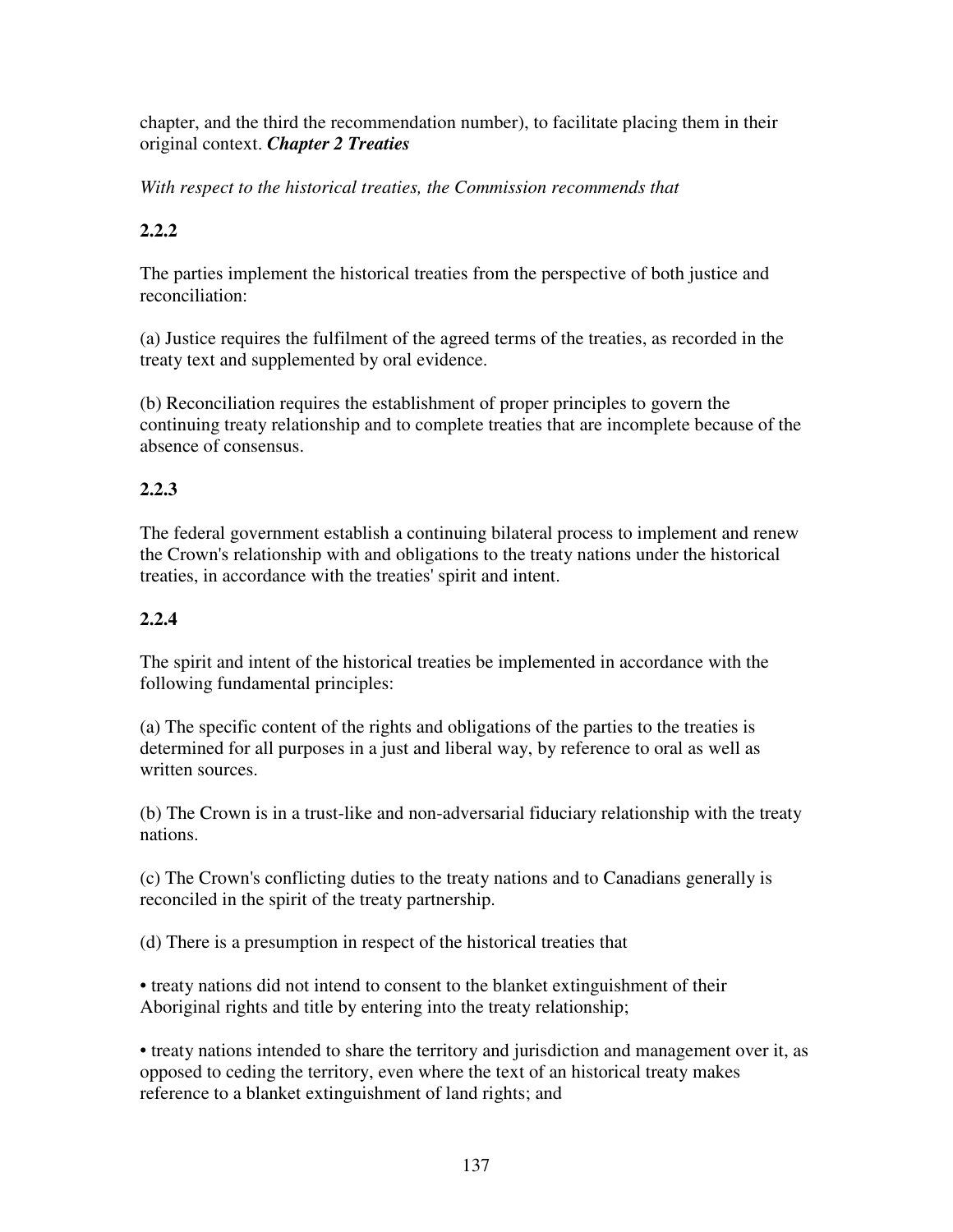• treaty nations did not intend to give up their inherent right of governance by entering into a treaty relationship, and the act of treaty making is regarded as an affirmation rather than a denial of that right.

*With regard to new treaties and agreements, the Commission recommends that*

# **2.2.6**

The federal government establish a process for making new treaties to replace the existing comprehensive claims policy, based on the following principles:

(a) The blanket extinguishment of Aboriginal land rights is not an option.

(b) Recognition of rights of governance is an integral component of new treaty relationships.

(c) The treaty-making process is available to all Aboriginal nations, including Indian, Inuit and Métis nations.

(d) Treaty nations that are parties to peace and friendship treaties that did not purport to address land and resource issues have access to the treaty-making process to complete their treaty relationships with the Crown.

*In relation to all treaties, the Commission recommends that*

# **2.2.11**

The following matters be open for discussion in treaty implementation and renewal and treaty-making processes:

• governance, including justice systems, long term financial arrangements including fiscal transfers and other intergovernmental arrangements;

- lands and resources:
- economic rights, including treaty annuities and hunting, fishing and trapping rights;
- issues included in specific treaties (for example, education, health and taxation); and
- other issues relevant to treaty relationships identified by either treaty party.

## **2.2.5**

Once the spirit and intent of specific treaties have been recognized and incorporated into the agreed understanding of the treaty, all laws, policies and practices that have a bearing on the terms of the treaty be made to reflect this understanding.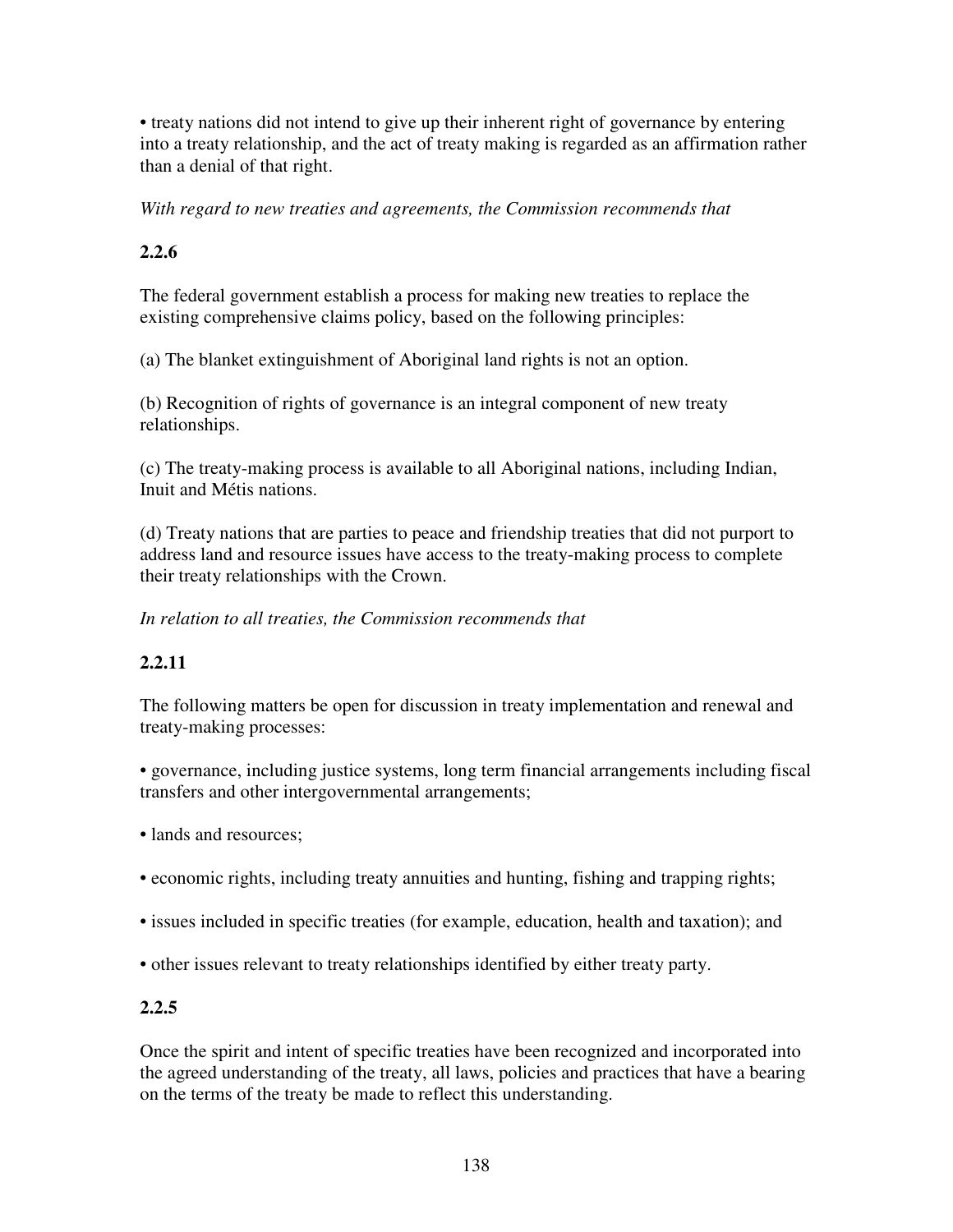*With respect to establishing a new treaty process, the Commission recommends that*

**2.2.7**

The federal government prepare a royal proclamation for the consideration of Her

Majesty the Queen that would

(a) supplement the Royal Proclamation of 1763; and

(b) set out, for the consideration of all Aboriginal and treaty nations in Canada, the fundamental principles of

(i) the bilateral nation-to-nation relationship;

(ii) the treaty implementation and renewal processes; and

(iii) the treaty-making processes.

#### **2.2.8**

The federal government introduce companion treaty legislation in Parliament that

(a) provides for the implementation of existing treaty rights, including the treaty rights to hunt, fish and trap;

(b) affirms liberal rules of interpretation for historical treaties, having regard to

(i) the context of treaty negotiations;

(ii) the spirit and intent of each treaty; and

(iii) the special relationship between the treaty parties;

(c) makes oral and secondary evidence admissible in the courts when they are making determinations with respect to historical treaty rights;

(d) recognizes and affirms the land rights and jurisdiction of Aboriginal nations as essential components of treaty processes;

(e) declares the commitment of the Parliament and government of Canada to the implementation and renewal of each treaty in accordance with the spirit and intent of the treaty and the relationship embodied in it;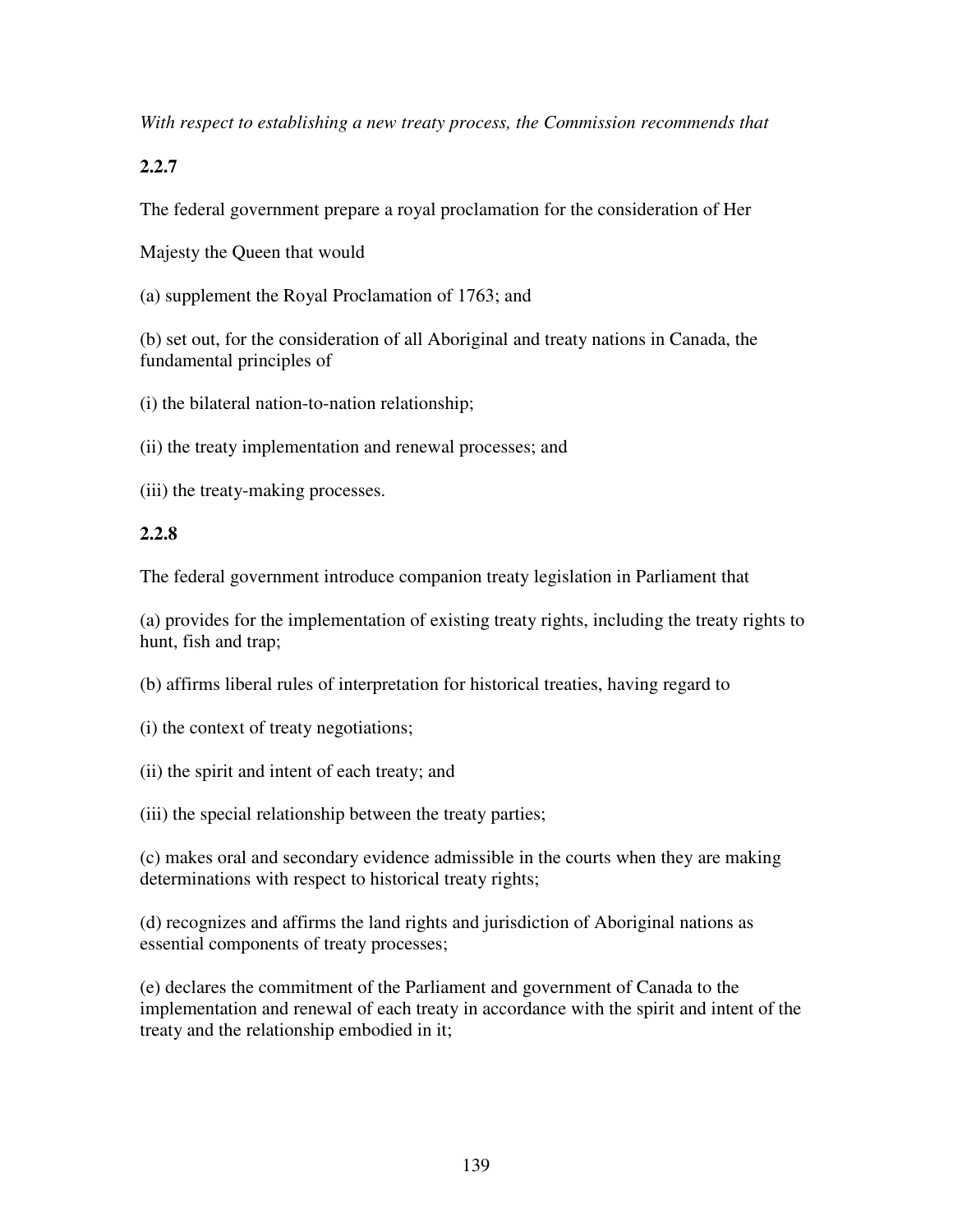(f) commits the government of Canada to treaty processes that clarify, implement and, where the parties agree, amend the terms of treaties to give effect to the spirit and intent of each treaty and the relationship embodied in it;

(g) commits the government of Canada to a process of treaty making with

(i) Aboriginal nations that do not yet have a treaty with the Crown; and

(ii) treaty nations whose treaty does not purport to address issues of lands and resources;

(h) commits the government of Canada to treaty processes based on and guided by the nation-to-nation structure of the new relationship, implying

(i) all parties demonstrating a spirit of openness, a clear political will and a commitment to fair, balanced and equitable negotiations; and

(ii) no party controlling the access to, the scope of, or the funding for the negotiating processes; and

(i) authorizes the establishment, in consultation with treaty nations, of the institutions this Commission recommends as necessary to fulfil the treaty processes.

## **2.2.10**

The royal proclamation and companion legislation in relation to treaties accomplish the following:

(a) declare that entry into treaty-making and treaty implementation and renewal processes by Aboriginal and treaty nations is voluntary;

(b) use clear, non-derogation language to ensure that the royal proclamation and legislation do not derogate from existing Aboriginal and treaty rights;

(c) provide for short- and medium-term initiatives to support treaty implementation and renewal and treaty making, since those processes will take time to complete; and

(d) provide adequate long-term resources so that treaty-making and treaty implementation and renewal processes can achieve their objectives.

## **2.2.12**

The royal proclamation and companion legislation in relation to treaties provide for one or more of the following outcomes: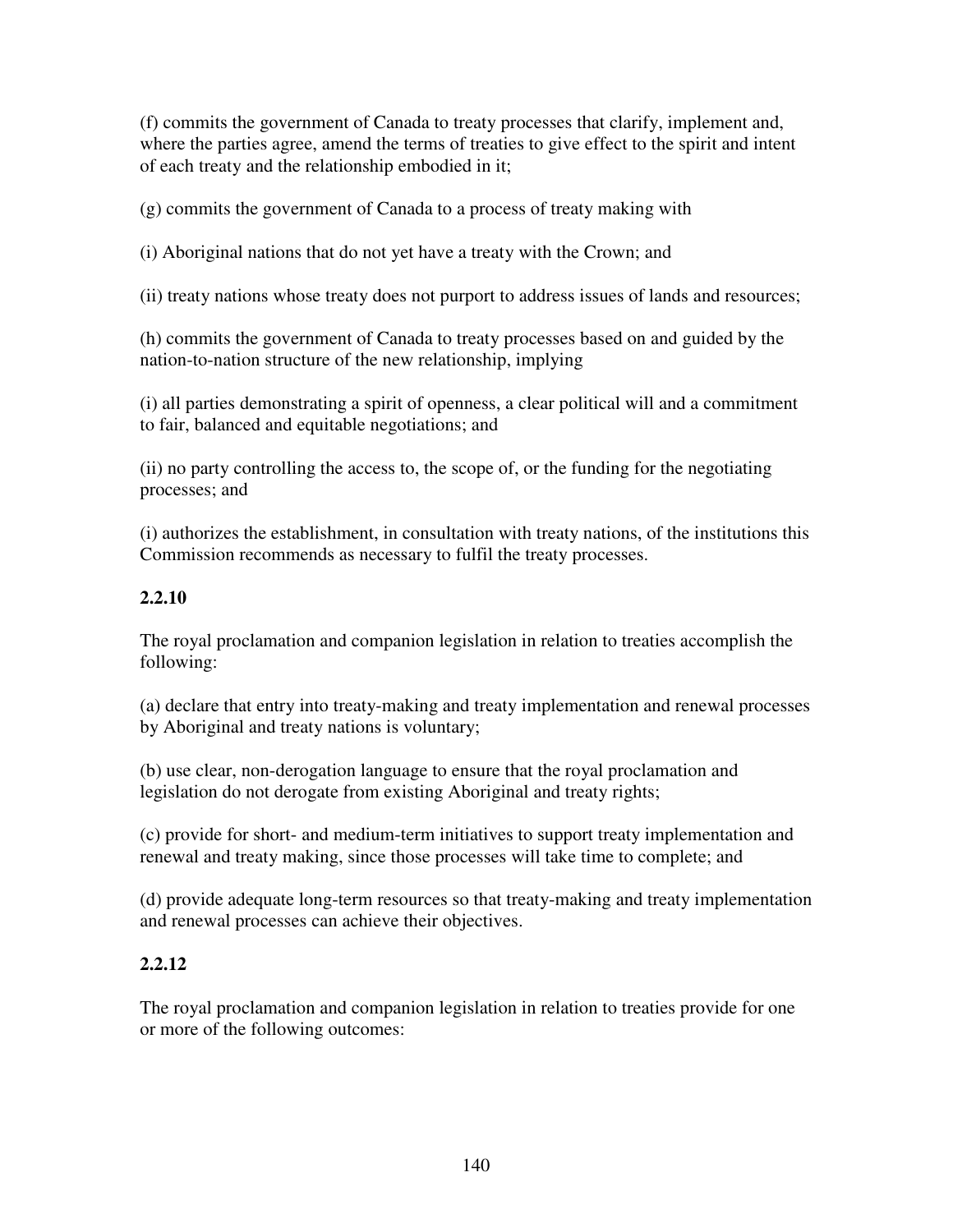(a) protocol agreements between treaty nations and the Crown that provide for the implementation and renewal of existing treaties, but do not themselves have the status of a treaty;

(b) supplementary treaties that coexist with existing treaties;

(c) replacement treaties;

(d) new treaties; and

(e) other instruments to implement treaties, including legislation and regulations of the treaty parties.

## **2.2.13**

The royal proclamation and companion legislation in relation to treaties:

(a) establish a Crown Treaty Office within a new Department of Aboriginal Relations; and

(b) direct that Office to be the lead Crown agency participating in nation-to-nation treaty processes.

*With regard to provincial and territorial responsibilities, the Commission recommends that*

## **2.2.9**

The governments of the provinces and territories introduce legislation, parallel to the federal companion legislation, that

(a) enables them to meet their treaty obligations;

(b) enables them to participate in treaty implementation and renewal processes and treatymaking processes; and

(c) establishes the institutions required to participate in those treaty processes, to the extent of their jurisdiction.

# **2.2.14**

Each province establish a Crown Treaty Office to enable it to participate in treaty processes.

*Regarding the creation of treaty institutions, the Commission recommends that*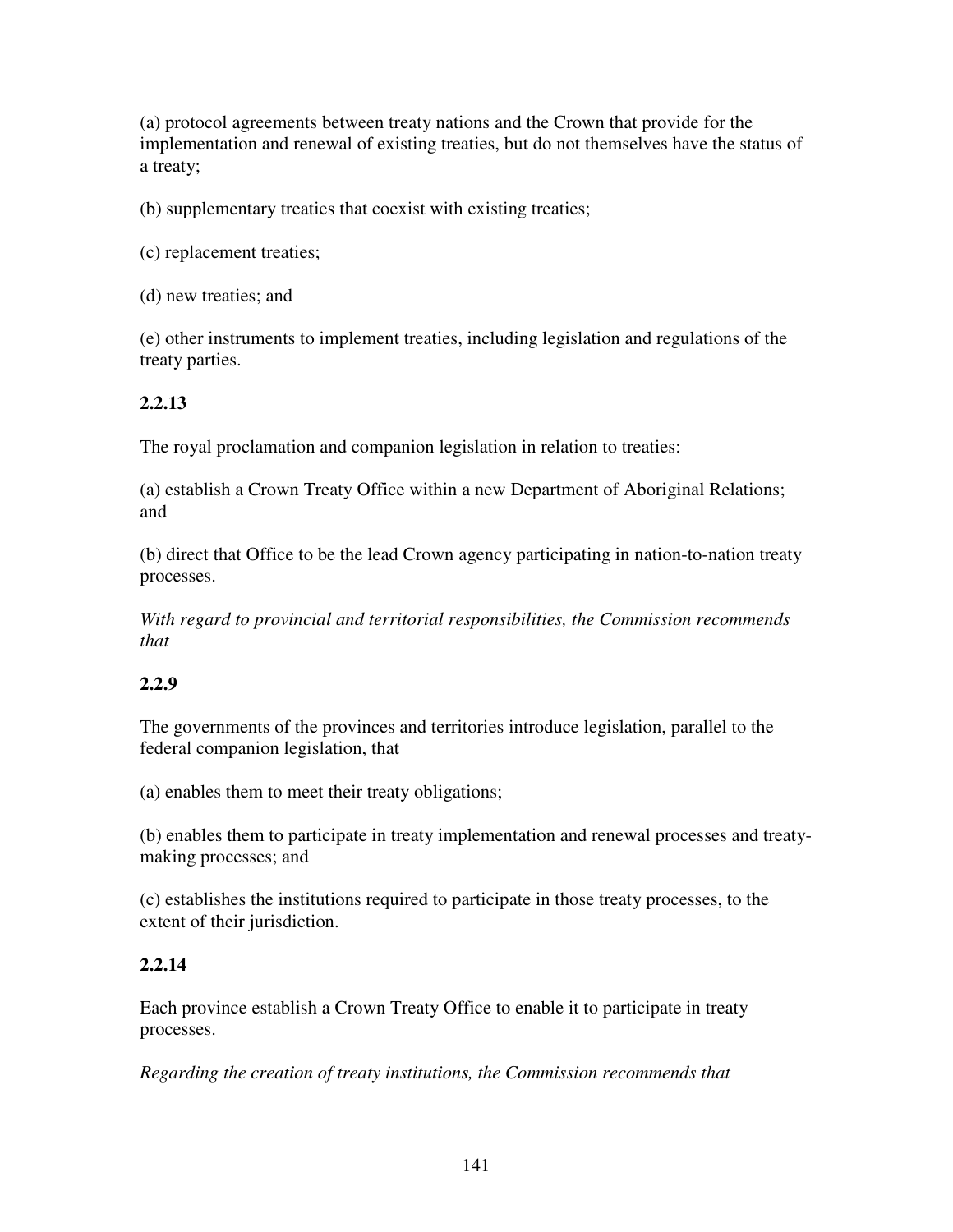## **2.2.15**

The governments of Canada, relevant provinces and territories, and Aboriginal and treaty nations establish treaty commissions as permanent, independent and neutral bodies to facilitate and oversee negotiations in treaty processes.

### **2.2.16**

The following be the essential features of treaty commissions:

• Commissioners to be appointed in equal numbers from lists prepared by the parties, with an independent chair being selected by those appointees.

• Commissions to have permanent administrative and research staff, with full independence from government and from Aboriginal and treaty nations.

• Staff of the commissions to act as a secretariat for treaty processes.

• Services of the commissions to go beyond simple facilitation. Where the parties require specialized fact finding of a technical nature, commissions to have the power to hire the necessary experts.

• Commissions to monitor and guide the conduct of the parties in the treaty process to ensure that fair and proper standards of conduct and negotiation are maintained.

• Commissions to conduct inquiries and provide research, analysis and recommendations on issues in dispute in relation to historical and future treaties, as requested jointly by the parties.

- Commissions to supervise and facilitate cost sharing by the parties.
- Commissions to provide mediation services to the parties as jointly requested.
- Commissions to provide remedies for abuses of process.

• Commissions to provide binding or non-binding arbitration of particular matters and other dispute resolution services, at the request of the parties, consistent with the political nature of the treaty process.

#### **2.2.17**

The Aboriginal Lands and Treaties Tribunal recommended by this Commission (see Volume 2, Chapter 4) play a supporting role in treaty processes, particularly in relation to

(a) issues of process (for example, ensuring good-faith negotiations);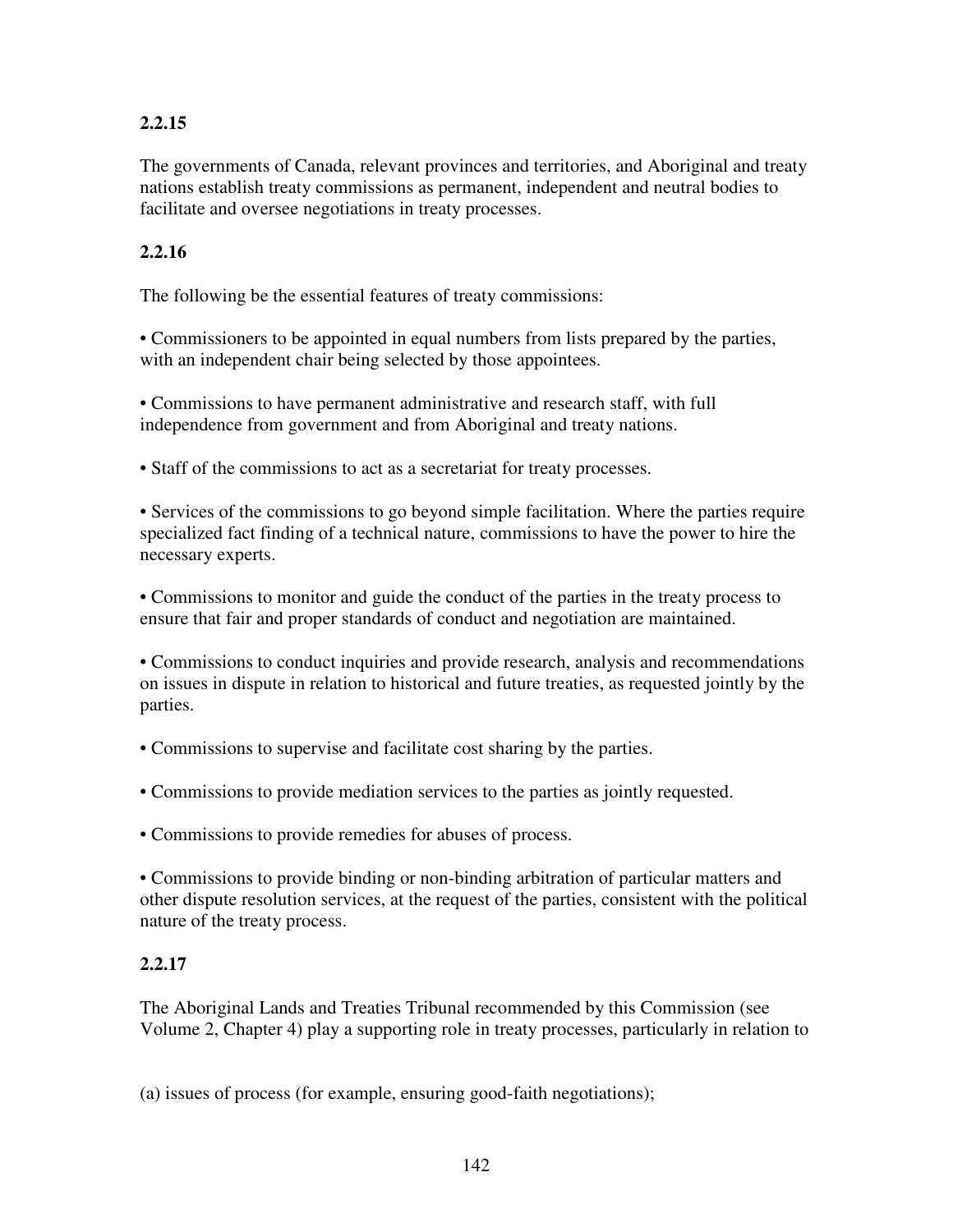(b) the ordering of interim relief; and

(c) appeals from the treaty commissions regarding funding of treaty processes.

*With regard to fostering public education and awareness, the Commission recommends that*

## **2.2.1**

Federal, provincial and territorial governments provide programs of public education about the treaties to promote public understanding of the following concepts:

(a) Treaties were made, and continue to be made, by Aboriginal nations on a nation-tonation basis, and those nations continue to exist and deserve respect as nations.

(b) Historical treaties were meant by all parties to be sacred and enduring and to be spiritual as well as legal undertakings.

(c) Treaties with Aboriginal nations are fundamental components of the constitution of Canada, analogous to the terms of union whereby provinces joined Confederation.

(d) Fulfilment of the treaties, including the spirit and intent of the historical treaties, is a test of Canada's honour and of its place of respect in the family of nations.

(e) Treaties embody the principles of the relationship between the Crown and the Aboriginal nations that made them or that will make them in the future.

## *Chapter 3 Governance*

*With regard to the establishment of Aboriginal governance, the Commission concludes that*

1. The right of self-determination is vested in all the Aboriginal peoples of Canada, including First Nations, Inuit and Métis peoples. The right finds its foundation in emerging norms of international law and basic principles of public morality. By virtue of this right, Aboriginal peoples are entitled to negotiate freely the terms of their relationship with Canada and to establish governmental structures that they consider appropriate for their needs.

2. When exercised by Aboriginal peoples within the context of the Canadian federation, the right of self-determination does not ordinarily give rise to a right of secession, except in the case of grave oppression or disintegration of the Canadian state.

3. Aboriginal peoples are not racial groups; rather they are organic political and cultural entities. Although contemporary Aboriginal groups stem historically from the original peoples of North America, they often have mixed genetic heritages and include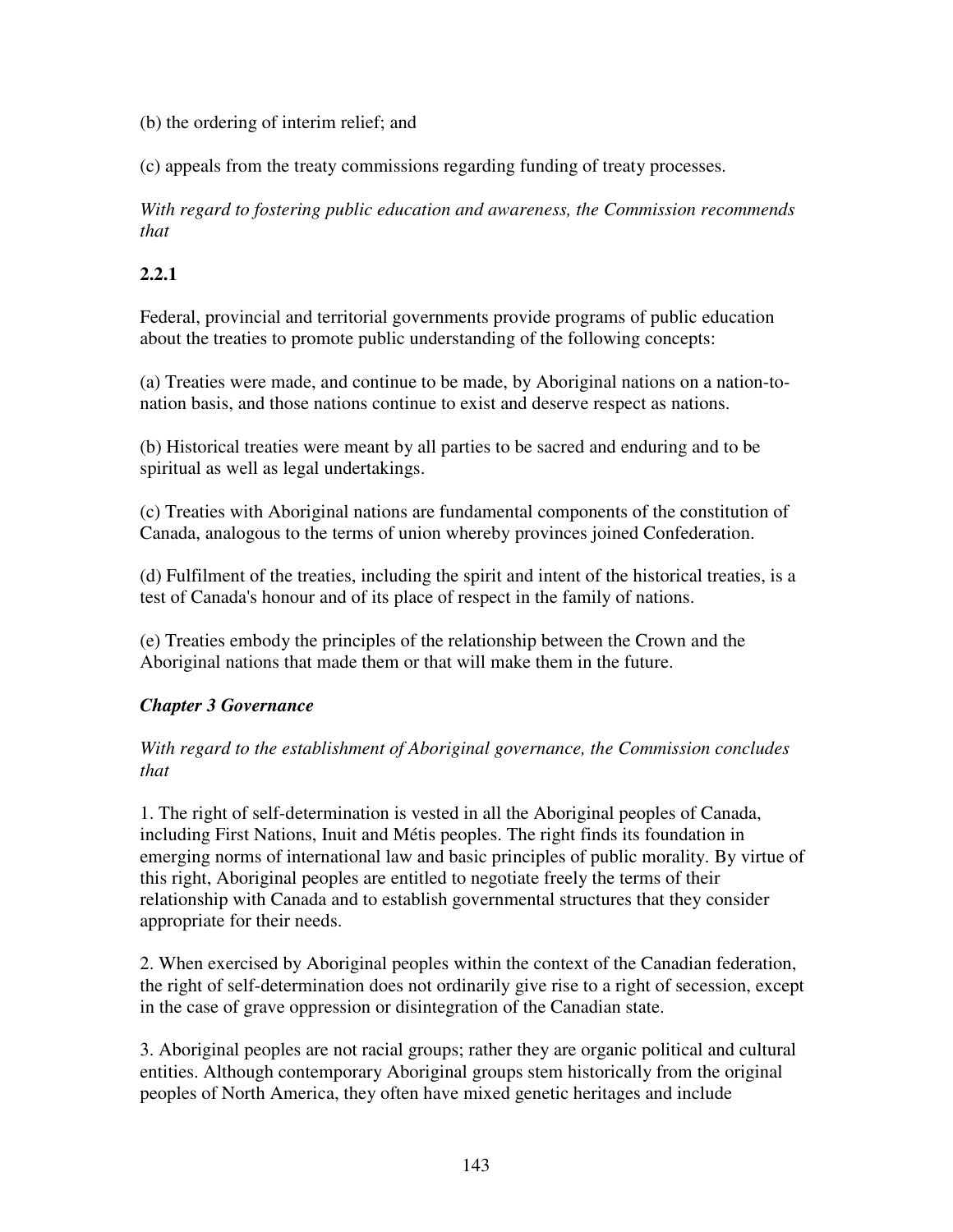individuals of varied ancestry. As organic political entities, they have the capacity to evolve over time and change in their internal composition.

4. The right of self-determination is vested in Aboriginal nations rather than small local communities. By Aboriginal nation we mean a sizeable body of Aboriginal people with a shared sense of national identity that constitutes the predominant population in a certain territory or group of territories. Currently, there are between 60 and 80 historically based nations in Canada, compared with a thousand or so local Aboriginal communities.

5. The more specific attributes of an Aboriginal nation are that

• the nation has a collective sense of national identity that is evinced in a common history, language, culture, traditions, political consciousness, laws, governmental structures, spirituality, ancestry and homeland;

• it is of sufficient size and capacity to enable it to assume and exercise powers and responsibilities flowing from the right of self-determination in an effective manner; and

• it constitutes a majority of the permanent population of a certain territory or collection of territories and, in the future, will operate from a defined territorial base.

The Commission therefore recommends that

# **2.3.2**

All governments in Canada recognize that Aboriginal peoples are nations vested with the right of self-determination.

#### *With regard to government recognition of Aboriginal nations, the Commission concludes that*

6. Aboriginal peoples are entitled to identify their own national units for purposes of exercising the right of self-determination. For an Aboriginal nation to hold the right of self-determination, it does not have to be recognized as such by the federal government or by provincial governments. Nevertheless, as a practical matter, unless other Canadian governments are prepared to acknowledge the existence of Aboriginal nations and to negotiate with them, such nations may find it difficult to exercise their rights effectively. Therefore, in practice there is a need for the federal and provincial governments actively to acknowledge the existence of the various Aboriginal nations in Canada and to engage in serious negotiations designed to implement their rights of self-determination.

The Commission therefore recommends that

# **2.3.3**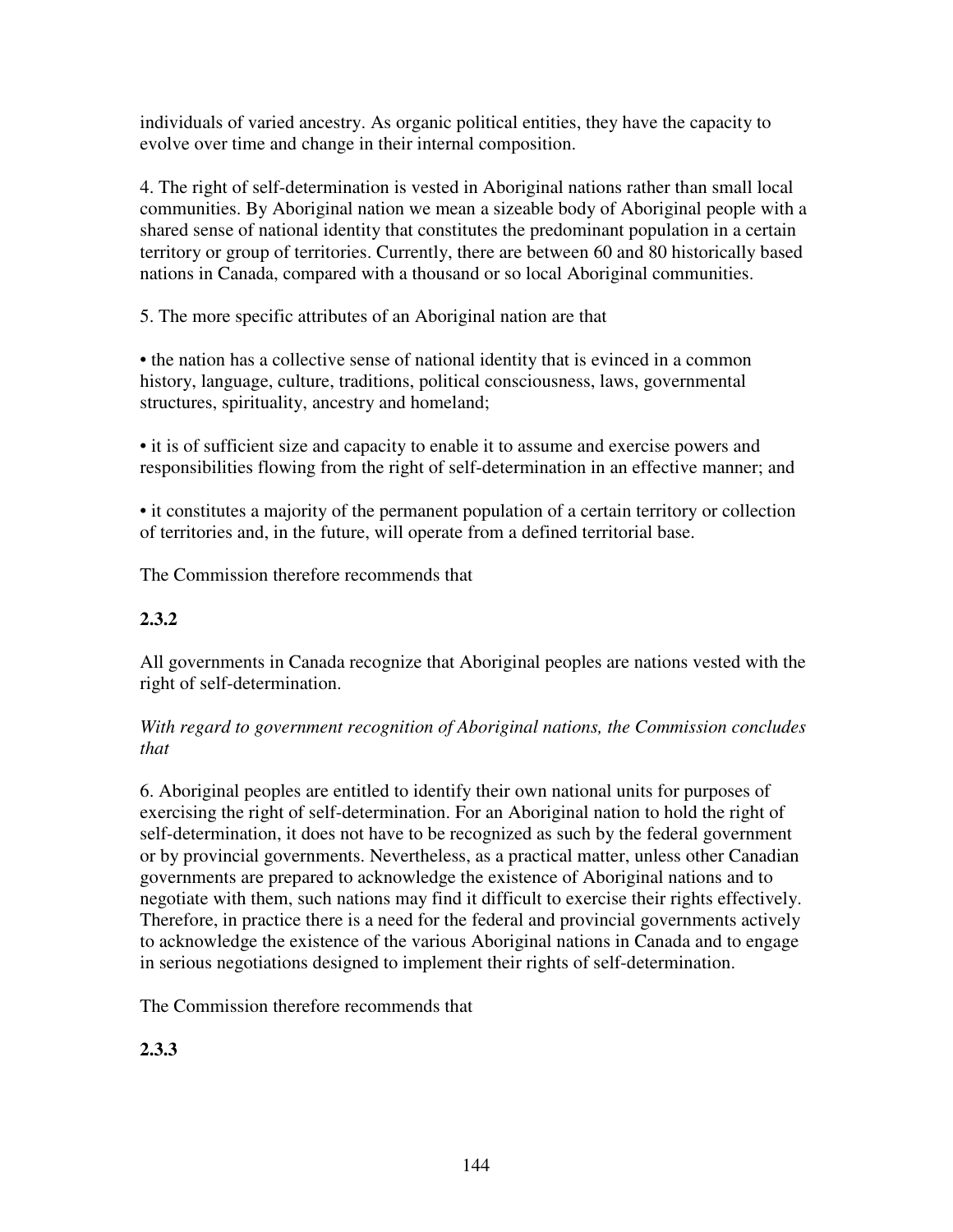The federal government put in place a neutral and transparent process for identifying Aboriginal groups entitled to exercise the right of self-determination as nations, a process that uses the following specific attributes of nationhood:

(a) The nation has a collective sense of national identity that is evinced in a common history, language, culture, traditions, political consciousness, laws, governmental structures, spirituality, ancestry and homeland.

(b) The nation is of sufficient size and capacity to enable it to assume and exercise powers and responsibilities flowing from the right of self-determination in an effective manner.

(c) The nation constitutes a majority of the permanent population of a certain territory or collection of territories and, in the future, operates from a defined territorial base.

#### *With regard to the jurisdiction of Aboriginal governments, the Commission concludes that*

7. The right of self-determination is the fundamental starting point for Aboriginal initiatives in the area of governance. However, it is not the only possible basis for such initiatives. In addition, Aboriginal peoples possess the inherent right of self-government within Canada as a matter of Canadian constitutional law. This right is inherent in the sense that it finds its ultimate origins in the collective lives and traditions of Aboriginal peoples themselves rather than the Crown or Parliament. More specifically, it stems from the original status of Aboriginal peoples as independent and sovereign nations in the territories they occupied, as this status was recognized and given effect in the numerous treaties, alliances and other relations maintained with the incoming French and British Crowns. This extensive practice gave rise to a body of inter-societal customary law that was common to the parties and eventually became part of the law of Canada.

8. The inherent right of Aboriginal self-government is recognized and affirmed in section 35(1) of the Constitution Act, 1982 as an Aboriginal and treaty-protected right. The inherent right is thus entrenched in the Canadian constitution, providing a basis for Aboriginal governments to function as one of three distinct orders of government in Canada.

9. The constitutional right of self-government does not supersede the right of selfdetermination or take precedence over it. Rather, it is available to Aboriginal peoples who wish to take advantage of it, in addition to their right of self-determination, treaty rights and any other rights that they enjoy now or negotiate in the future. In other words, the constitutional right of self-government is one of a range of voluntary options available to Aboriginal peoples.

10. Generally speaking, the sphere of inherent Aboriginal jurisdiction under section 35(1) comprises all matters relating to the good government and welfare of Aboriginal peoples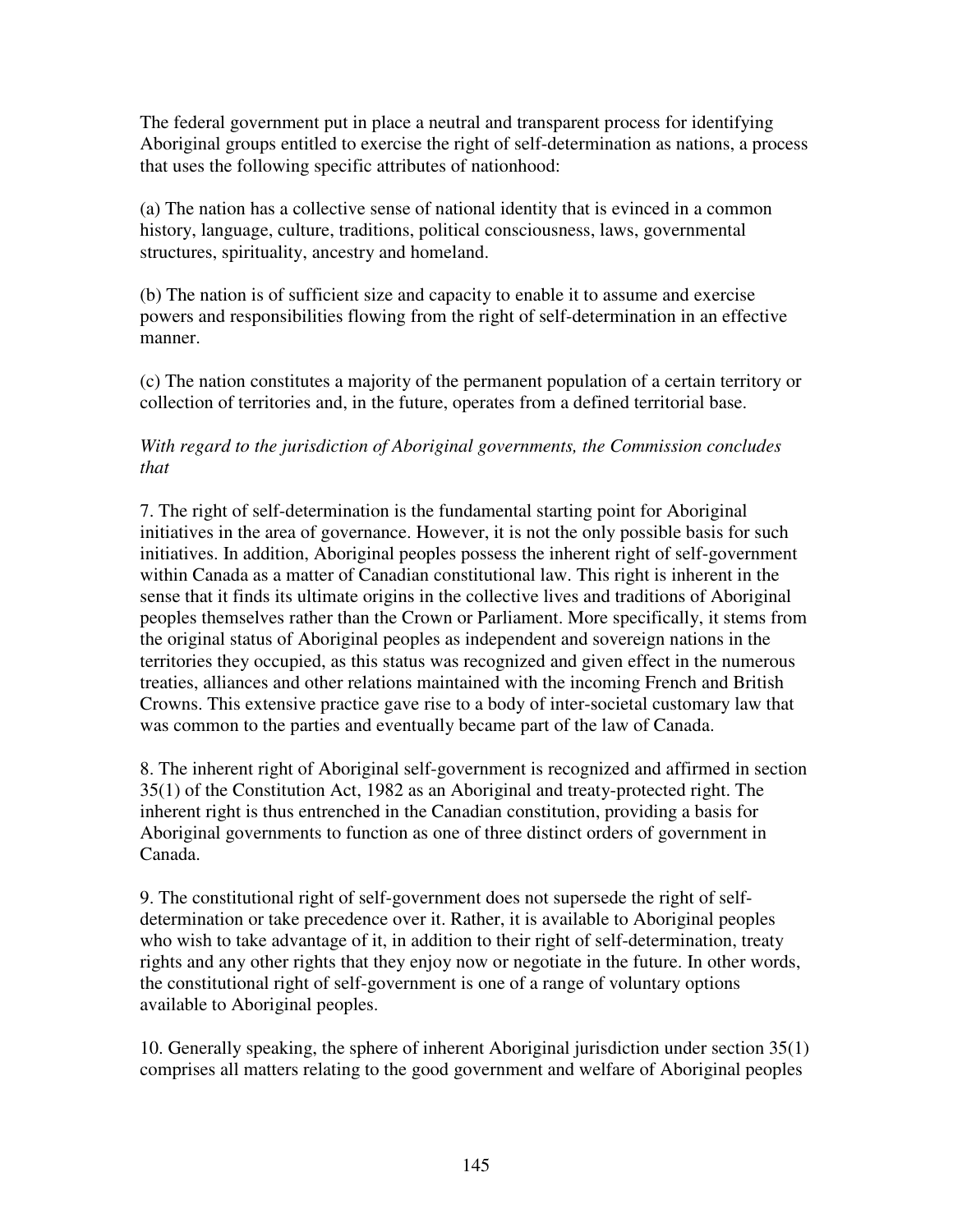and their territories. This sphere of inherent jurisdiction is divided into two sectors: a core and a periphery.

11. The core of Aboriginal jurisdiction includes all matters that are of vital concern to the life and welfare of a particular Aboriginal people, its culture and identity; that do not have a major impact on adjacent jurisdictions; and that otherwise are not the object of transcendent federal or provincial concern. With respect to these matters, an Aboriginal group has the right to exercise authority and legislate at its own initiative, without the need to conclude federal and provincial agreements.

12. The periphery comprises the remainder of the sphere of inherent Aboriginal jurisdiction. It includes, among other things, subject-matters that have a major impact on adjacent jurisdictions or attract transcendent federal or provincial concern. Such matters require a substantial degree of co-ordination among Aboriginal, federal and provincial governments. In our view, an Aboriginal group cannot legislate at its own initiative in this area until agreements have been concluded with federal and provincial governments.

13. When an Aboriginal government passes legislation dealing with a subject-matter falling within the core, any inconsistent federal or provincial legislation is automatically displaced. An Aboriginal government can thus expand, contract or vary its exclusive range of operations in an organic manner, in keeping with its needs and circumstances. Where there is no inconsistent Aboriginal legislation occupying the field in a core area of jurisdiction, federal and provincial laws continue to apply in accordance with standard constitutional rules.

14. By way of exception, in certain cases a federal law may take precedence over an Aboriginal law where they conflict. However, for this to happen, the federal law has to meet the strict standard laid down by the Supreme Court of Canada in the Sparrow decision. Under this standard, the federal law has to serve a compelling and substantial need and be consistent with the Crown's basic fiduciary responsibilities to Aboriginal peoples.

15. In relation to matters in the periphery, a self-government treaty or agreement is needed to settle the jurisdictional overlap between an Aboriginal government and the federal and provincial governments. Among other things, a treaty will need to specify which areas of jurisdiction are exclusive and which are concurrent and, in the latter case, which legislation will prevail in case of conflict. Until such a treaty is concluded, Aboriginal jurisdiction in the periphery remains in abeyance, and federal and provincial laws continue to apply within their respective areas of legislative jurisdiction.

16. A treaty dealing with the inherent right of self-government gives rise to treaty rights under section 35(1) of the Constitution Act, 1982 and thus becomes constitutionally entrenched. Even when a self-government agreement does not itself constitute a treaty, rights articulated in it may nevertheless become constitutionally entrenched.

The Commission therefore recommends that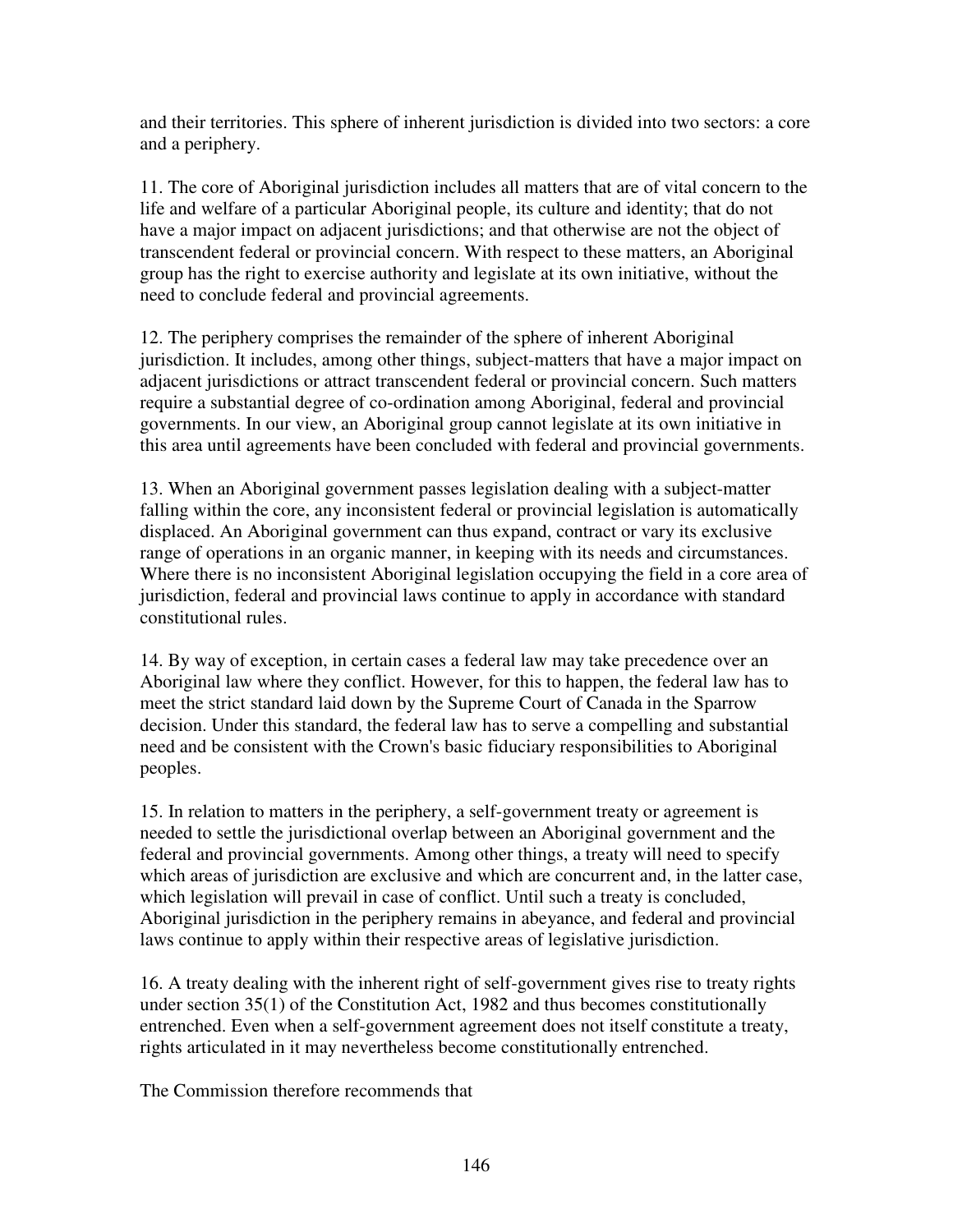## **2.3.4**

All governments in Canada recognize that the inherent right of Aboriginal selfgovernment has the following characteristics:

(a) It is an existing Aboriginal and treaty right that is recognized and affirmed in section 35(1) of the Constitution Act, 1982.

(b) Its origins lie within Aboriginal peoples and nations as political and cultural entities.

(c) It arises from the sovereign and independent status of Aboriginal peoples and nations before and at the time of European contact and from the fact that Aboriginal peoples were in possession of their own territories, political systems and customary laws at that time.

(d) The inherent right of self-government has a substantial degree of immunity from federal and provincial legislative acts, except where, in the case of federal legislation, it can be justified under a strict constitutional standard.

## **2.3.5**

All governments in Canada recognize that the sphere of the inherent right of Aboriginal self-government

(a) encompasses all matters relating to the good government and welfare of Aboriginal peoples and their territories; and

(b) is divided into two areas:

• core areas of jurisdiction, which include all matters that are of vital concern for the life and welfare of a particular Aboriginal people, its culture and identity, do not have a major impact on adjacent jurisdictions, and are not otherwise the object of transcendent federal or provincial concern; and

• peripheral areas of jurisdiction, which make up the remainder.

## **2.3.6**

All governments in Canada recognize that

(a) in the core areas of jurisdiction, as a matter of principle, Aboriginal peoples have the capacity to implement their inherent right of self-government by self-starting initiatives without the need for agreements with the federal and provincial governments, although it would be highly advisable that they negotiate agreements with other governments in the interests of reciprocal recognition and avoiding litigation; and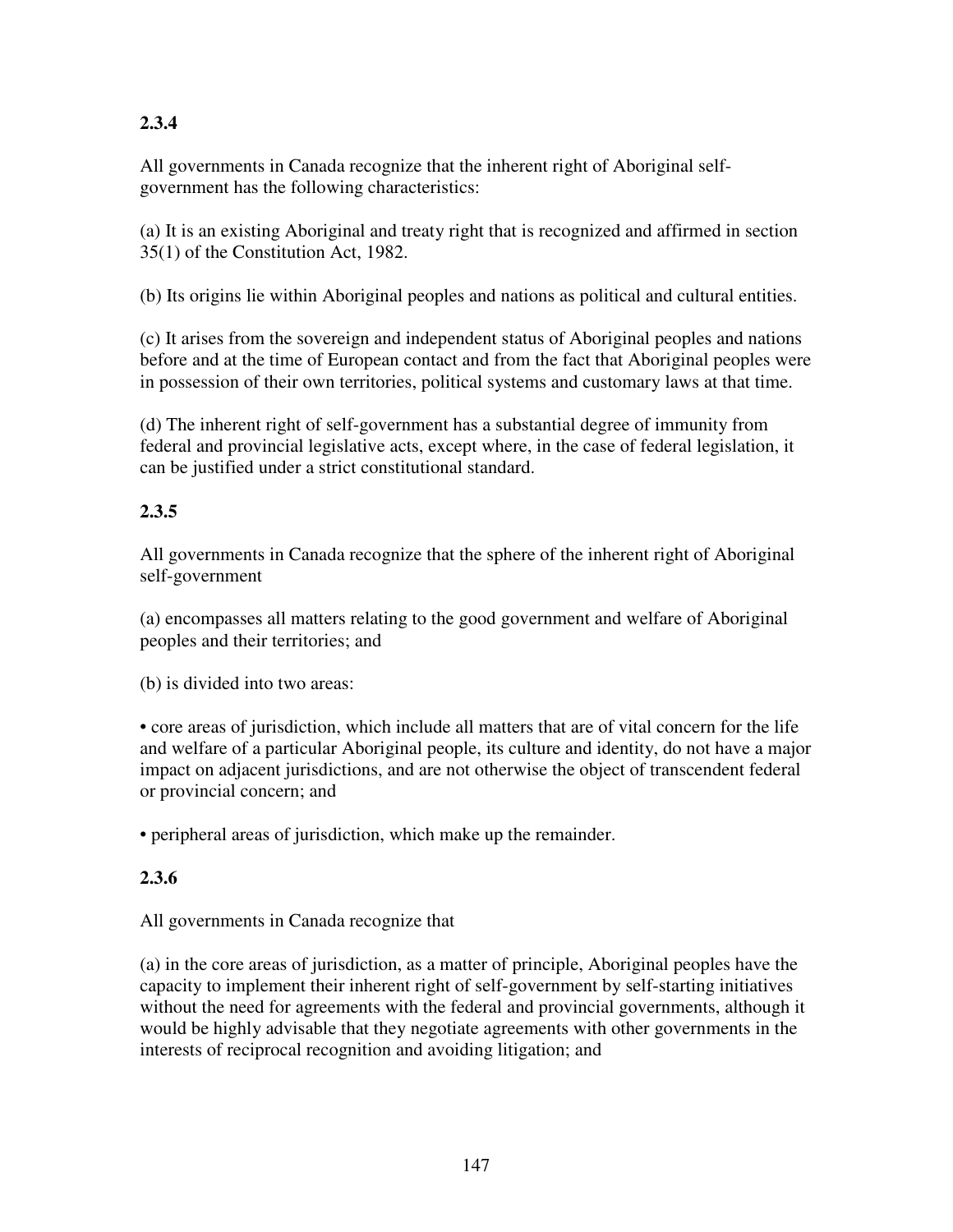(b) in peripheral areas of jurisdiction, agreements should be negotiated with other governments to implement and particularize the inherent right as appropriate to the context and subject matter being negotiated.

*With regard to the right of self-government, which is vested in Aboriginal nations, the Commission concludes that*

18. The constitutional right of self-government is vested in the people that make up Aboriginal nations, not in local communities as such. Only nations can exercise the range of governmental powers available in the core areas of Aboriginal jurisdiction, and nations alone have the power to conclude self-government treaties regarding matters falling within the periphery. Nevertheless, local communities of Aboriginal people have access to inherent governmental powers if they join together in their national units and agree to a constitution allocating powers between the national and local levels.

The Commission therefore recommends that

#### **2.3.7**

All governments in Canada recognize that the right of self-government is vested in Aboriginal nations rather than small local communities.

#### **2.3.13**

All governments in Canada support Aboriginal peoples' desire to exercise both territorial and communal forms of jurisdiction, and co-operate with and assist them in achieving these objectives through negotiated self-government agreements.

## **2.3.14**

In establishing and structuring their governments, Aboriginal peoples give consideration to three models of Aboriginal government — nation government, public government and community of interest government — while recognizing that changes to these models can be made to reflect particular aspirations, customs, culture, traditions and values.

## **2.3.15**

When Aboriginal people establish governments that reflect either a nation or a public government approach, the laws of these governments be recognized as applicable to all residents within the territorial jurisdictions of the government unless otherwise provided by that government.

## **2.3.16**

When Aboriginal people choose to establish nation governments,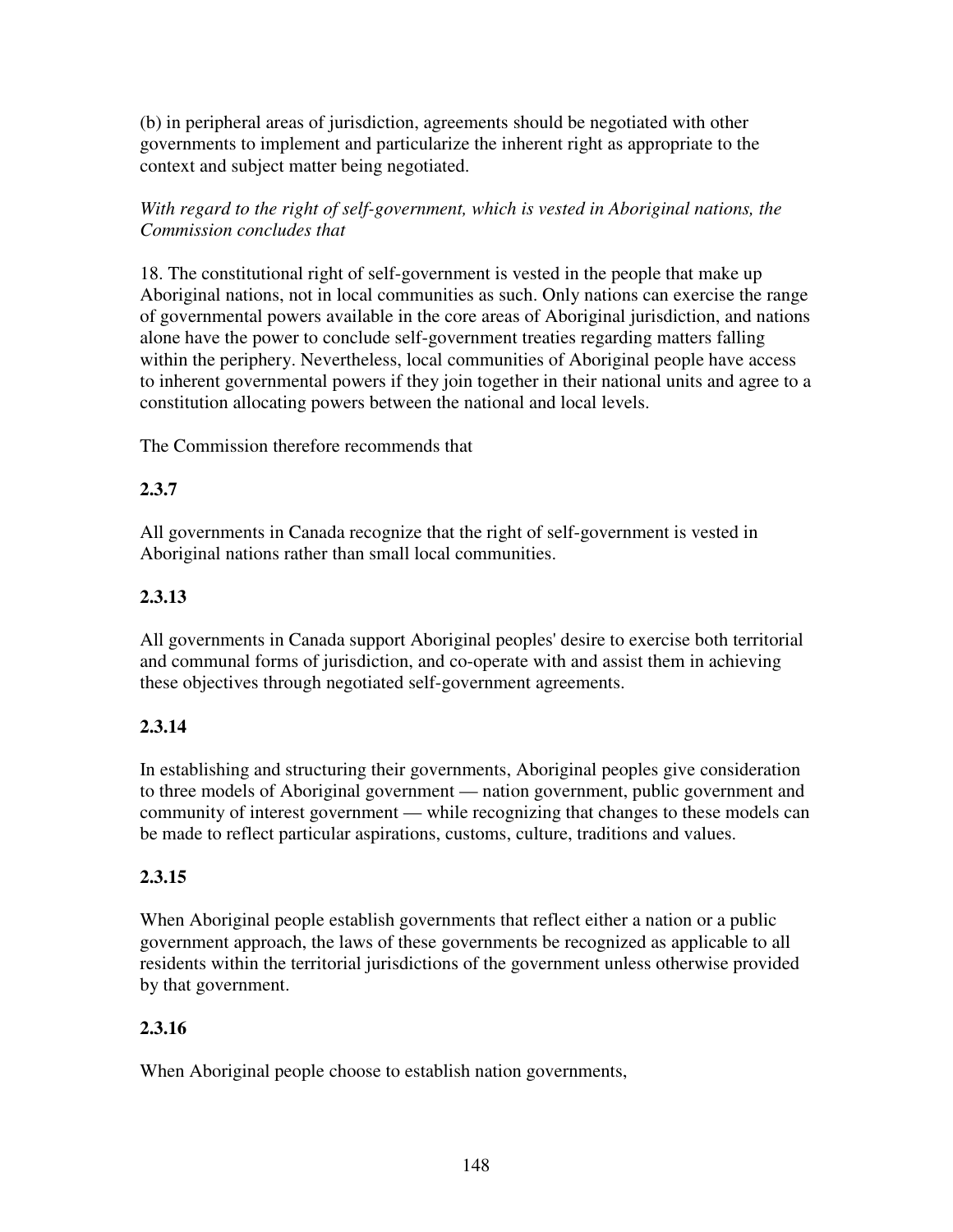(a) The rights and interests of residents on the nation's territory who are not citizens or members of the nation be protected.

(b) That such protection take the form of representation in the decision-making structures and processes of the nation.

#### *Regarding Aboriginal peoples and citizenship, the Commission concludes that*

19. Under section 35 of the Constitution Act, 1982, an Aboriginal nation has the right to determine which individuals belong to the nation as members and citizens. However, this right is subject to two basic limitations. First, it cannot be exercised in a manner that discriminates between men and women. Second, it cannot specify a minimum blood quantum as a general prerequisite for citizenship. Modern Aboriginal nations, like other nations in the world today, represent a mixture of genetic heritages. Their identity lies in their collective life, their history, ancestry, culture, values, traditions and ties to the land, rather than in their race as such.

The Commission therefore recommends that

## **2.3.8**

The government of Canada recognize Aboriginal people in Canada as enjoying a unique form of dual citizenship, that is, as citizens of an Aboriginal nation and citizens of Canada.

## **2.3.9**

The government of Canada take steps to ensure that the Canadian passports of Aboriginal citizens

(a) explicitly recognize this dual citizenship; and

(b) identify the Aboriginal nation citizenship of individual Aboriginal persons.

# **2.3.10**

Aboriginal nations, in exercising the right to determine citizenship, and in establishing rules and processes for this purpose, adopt citizenship criteria that

(a) are consistent with section 35(4) of the Constitution Act, 1982;

(b) reflect Aboriginal nations as political and cultural entities rather than as racial groups, and therefore do not make blood quantum a general prerequisite for citizenship determination; and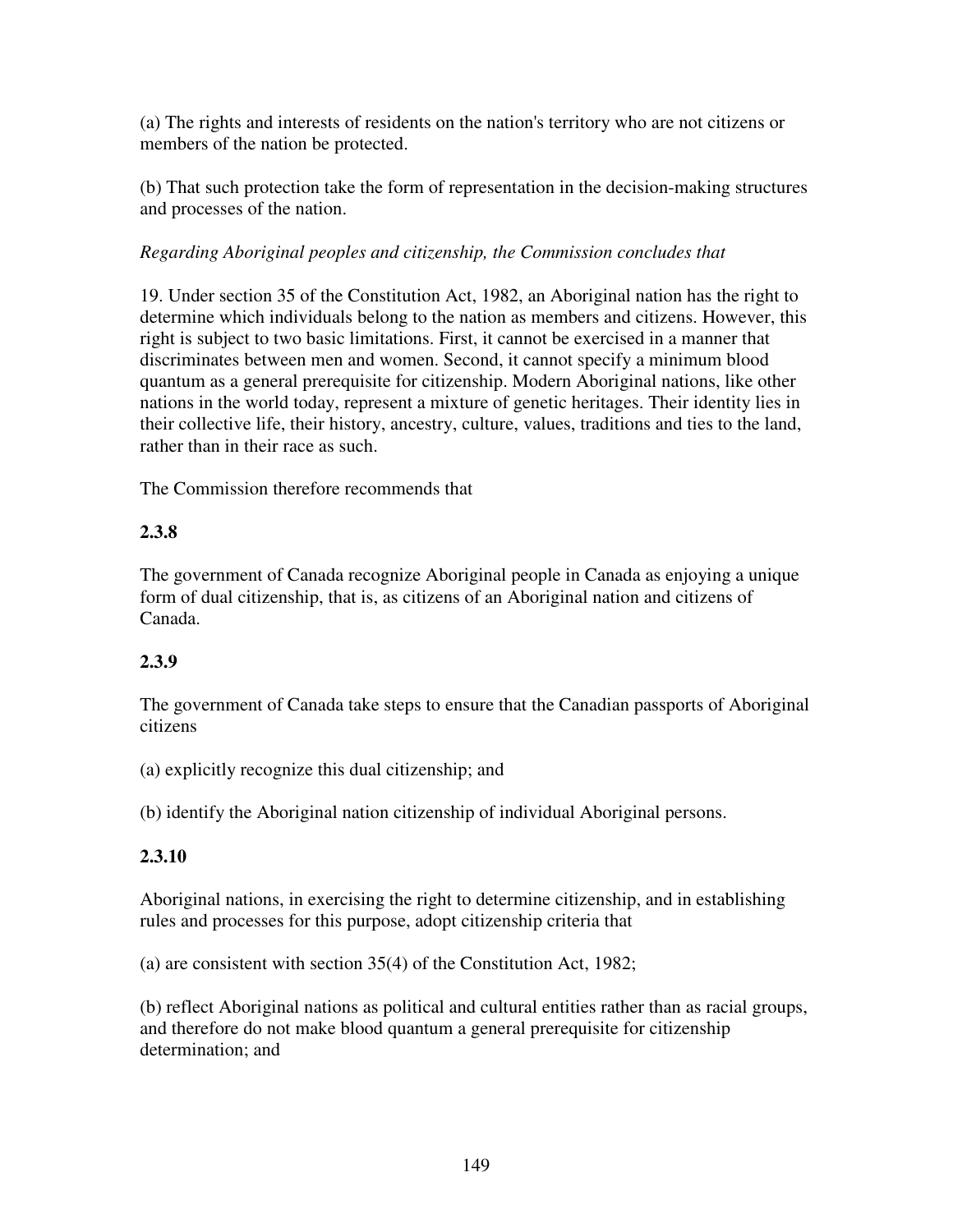(c) may include elements such as self-identification, community or nation acceptance, cultural and linguistic knowledge, marriage, adoption, residency, birthplace, descent and ancestry among the different ways to establish citizenship.

# **2.3.11**

As part of their citizenship rules, Aboriginal nations establish mechanisms for resolving disputes concerning the nation's citizenship rules generally, or individual applications specifically. These mechanisms are to be

(a) characterized by fairness, openness and impartiality;

(b) structured at arm's length from the central decision-making bodies of the Aboriginal government; and

(c) operated in accordance with the Canadian Charter of Rights and Freedoms and with international norms and standards concerning human rights.

*With regard to Aboriginal governments as one of three distinct orders of government in Canada, the Commission concludes that*

20. The enactment of section 35 of the Constitution Act, 1982 has had far-reaching significance. It serves to confirm the status of Aboriginal peoples as equal partners in the complex federal arrangements that make up Canada. It provides the basis for recognizing Aboriginal governments as one of three distinct orders of government in Canada: Aboriginal, provincial and federal. The governments making up these three orders are sovereign within their several spheres and hold their powers by virtue of their inherent or constitutional status rather than by delegation. They share the sovereign powers of Canada as a whole, powers that represent a pooling of existing sovereignties.

21. Aboriginal peoples also have a special relationship with the Canadian Crown, which the courts have described as sui generis or one of a kind. This relationship traces its origins to the treaties and other links formed over the centuries and to the inter-societal law and custom that underpinned them. By virtue of this relationship, the Crown acts as the protector of the sovereignty of Aboriginal peoples within Canada and as guarantor of their Aboriginal and treaty rights. This fiduciary relationship is a fundamental feature of the constitution of Canada.

22. Nevertheless, there is a profound need for a process that will afford Aboriginal peoples the opportunity to restructure existing governmental institutions and participate as partners in the Canadian federation on terms they freely accept. The existing right of self-government under section 35 of the Constitution Act, 1982 is no substitute for a just process that implements the basic right of self-determination by means of freely negotiated treaties between Aboriginal nations and the Crown.

The Commission therefore recommends that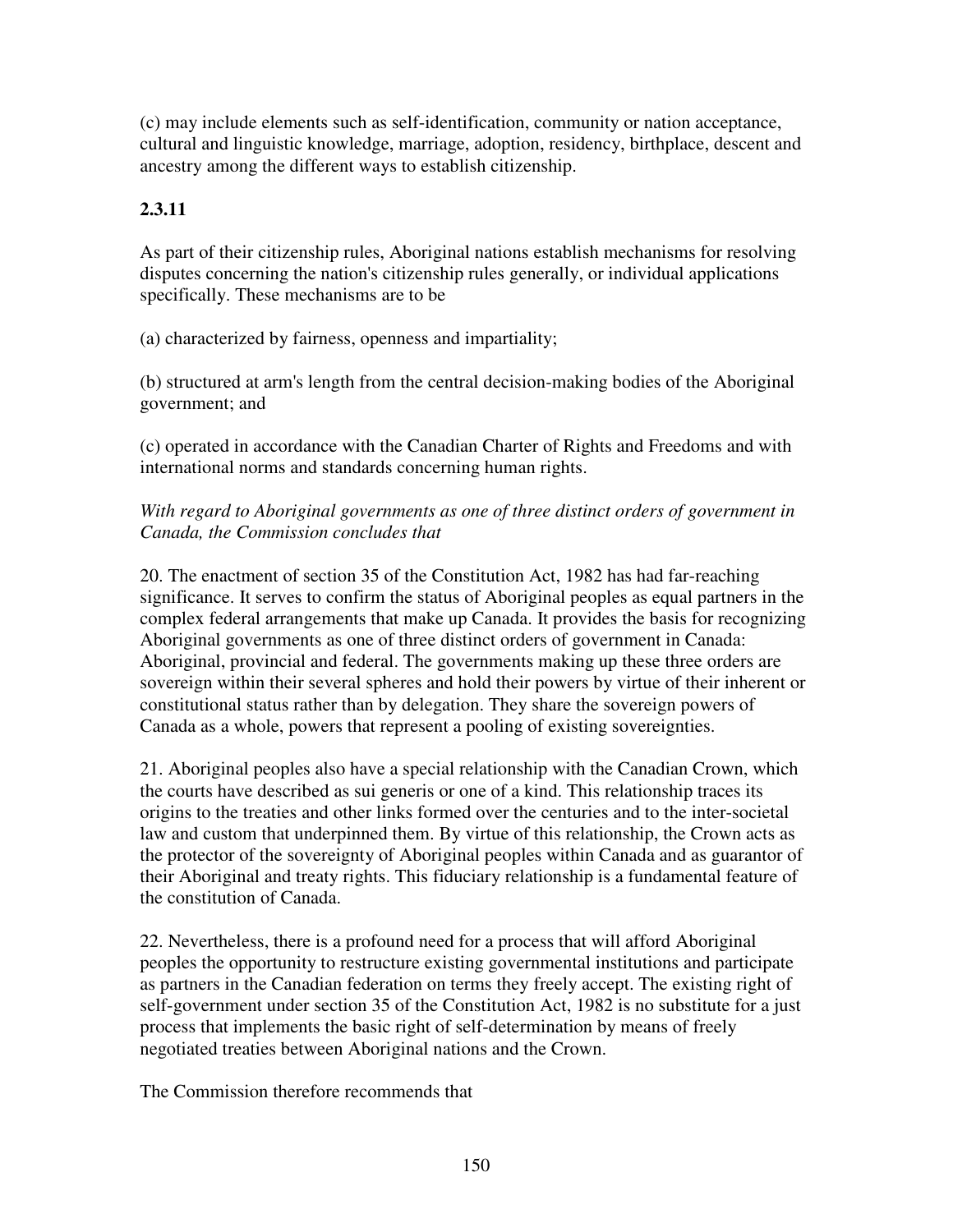## **2.3.12**

All governments in Canada recognize that

(a) section 35 of the Constitution Act provides the basis for an Aboriginal order of government that coexists within the framework of Canada along with the federal and provincial orders of government; and that

(b) each order of government operates within its own distinct sovereign sphere, as defined by the Canadian constitution, and exercises authority within spheres of jurisdiction having both overlapping and exclusive components.

#### *With respect to Aboriginal governments and the Canadian*

#### *Charter of Rights and Freedoms, the Commission concludes that*

17. The Canadian Charter of Rights and Freedoms applies to Aboriginal governments and regulates relations with individuals falling within their jurisdiction. However, under section 25, the Charter must be given a flexible interpretation that takes account of the distinctive philosophies, traditions and cultural practices of Aboriginal peoples. Moreover, under section 33, Aboriginal nations can pass notwithstanding clauses that suspend the operation of certain Charter sections for a period. Nevertheless, by virtue of sections 28 and 35(4) of the Constitution Act, 1982, Aboriginal women and men are in all cases guaranteed equal access to the inherent right of self-government and are entitled to equal treatment by their governments.

*With regard to financing Aboriginal governments, the Commission recommends that*

## **2.3.17**

Aboriginal governments established under a renewed relationship have fundamentally new fiscal arrangements, not adaptation or modification of existing fiscal arrangements for Indian Act band governments.

## **2.3.18**

The financing mechanism used for equalization purposes be based not only on revenueraising capacity, but also take into account differences in the expenditure needs of the Aboriginal governments they are designed to support, as is done with the fiscal arrangements for the territorial governments, and that the tax effort that Aboriginal governments make be taken into consideration in the design of these fiscal arrangements.

## **2.3.19**

Financial arrangements provide greater fiscal autonomy for Aboriginal governments by increasing access to independent own-source revenues through a fair and just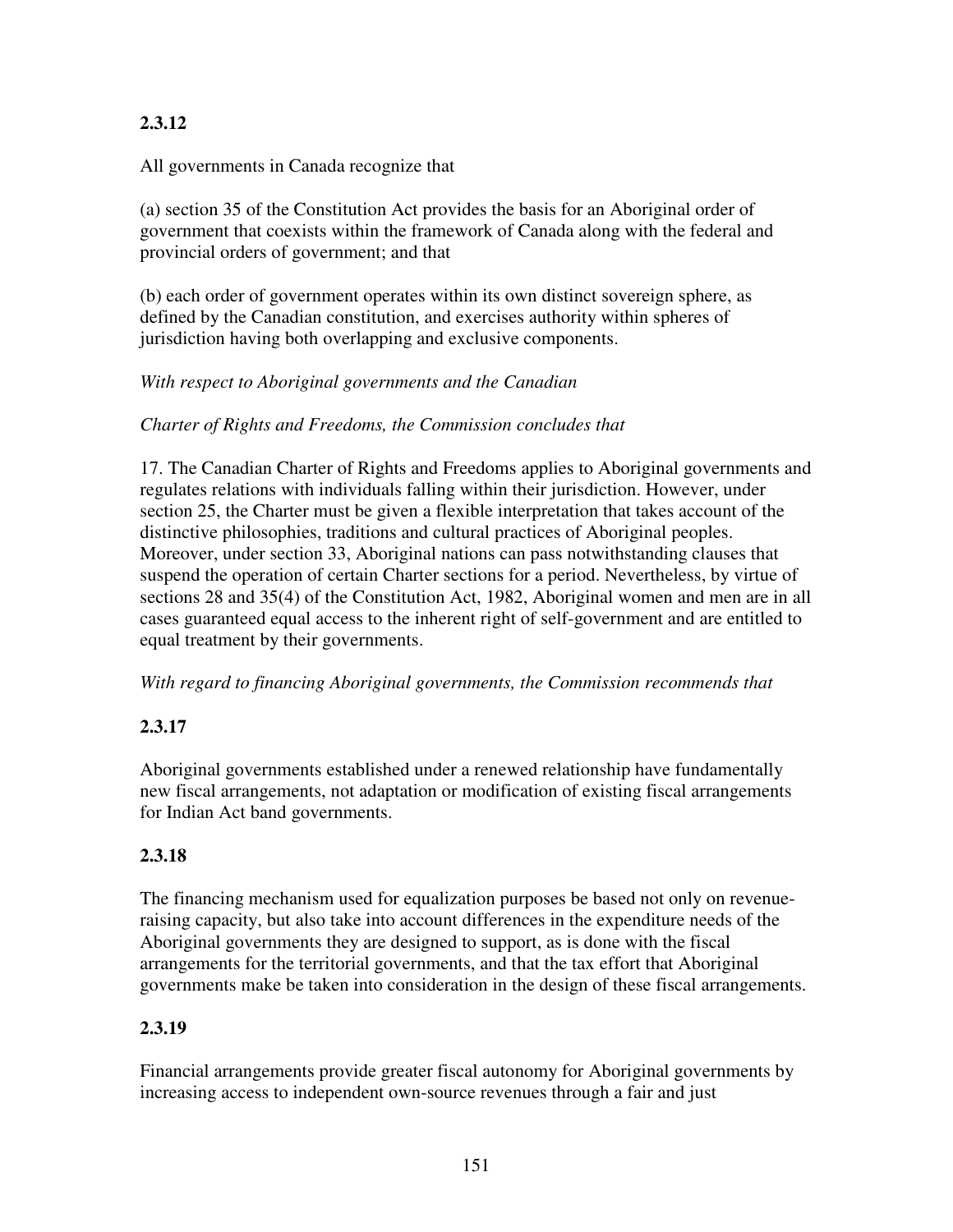redistribution of lands and resources for Aboriginal peoples, and through the recognition of the right of Aboriginal governments to develop their own systems of taxation.

# **2.3.20**

Aboriginal citizens living on their territory pay personal income tax to their Aboriginal governments; for Aboriginal citizens living off the territory, taxes continue to be paid to the federal and relevant provincial government; for non-Aboriginal residents on Aboriginal lands, several options exist:

(a) all personal income taxes could be paid to the Aboriginal government, provided that the level of taxation applied does not create a tax haven for non-Aboriginal people;

(b) all personal income taxes could be paid to the Aboriginal government, with any difference between the Aboriginal personal income tax and the combined federal and provincial personal income tax going to the federal government (in effect, providing tax abatements for taxes paid to Aboriginal governments); or

(c) provincial personal income tax could go to the Aboriginal government and the federal personal income tax to the federal government in circumstances where the Aboriginal government decides to adopt the existing federal/provincial tax rate.

## **2.3.21**

Aboriginal governments reimburse provincial governments for services the latter continue to provide, thereby forgoing the requirement for provincial taxes to be paid by their residents.

# **2.3.22**

Non-Aboriginal residents be represented effectively in the decision-making processes of Aboriginal nation governments.

# **2.3.23**

Revenues arising from specific claims settlements not be considered a direct source of funding for Aboriginal governments and therefore not be included as own-source funding for purposes of calculating fiscal transfers.

# **2.3.24**

Financial settlements arising from comprehensive land claims and treaty land entitlements not be considered a direct source of funding for Aboriginal governments.

# **2.3.25**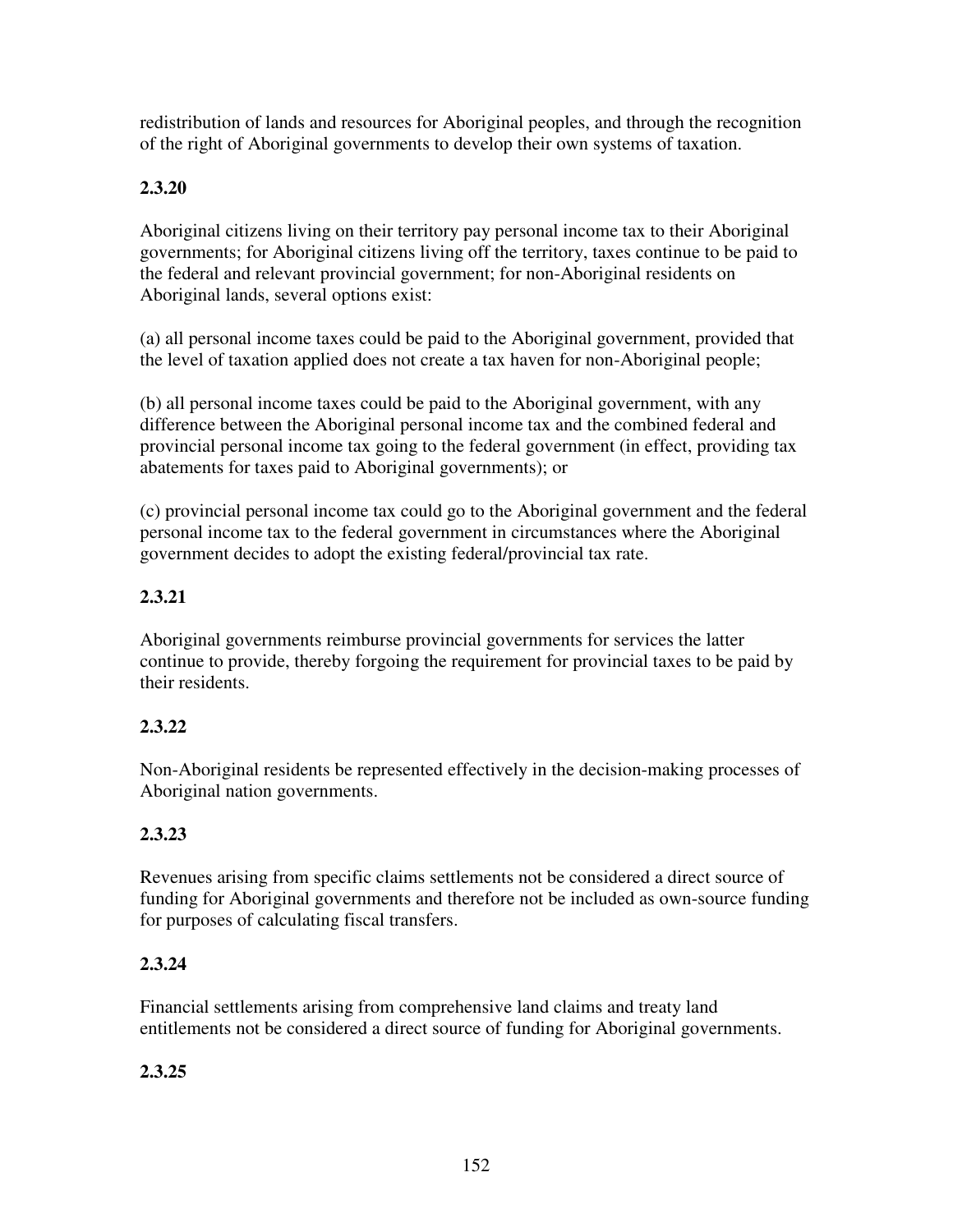Investment income arising from Aboriginal government decisions to invest monies associated with a financial settlement — either directly or through a corporation established for this purpose — be treated as own-source revenue for purposes of calculating intergovernmental fiscal transfers unless it is used to repay loans advanced to finance the negotiations, to offset the effect of inflation on the original financial settlements, thereby preserving the value of the principal, or to finance charitable activities or community works.

### **2.3.26**

Federal and provincial governments and national Aboriginal organizations negotiate

(a) a Canada-wide framework to guide the fiscal relationship among the three orders of government; and

(b) interim fiscal arrangements for those Aboriginal nations that achieve recognition and begin to govern in their core areas of jurisdiction on existing Aboriginal lands.

*With regard to a legal framework for recognizing Aboriginal governments, the Commission recommends that*

## **2.3.27**

The Parliament of Canada enact an Aboriginal Nations Recognition and Government Act to

(a) establish the process whereby the government of Canada can recognize the accession of an Aboriginal group or groups to nation status and its assumption of authority as an Aboriginal government to exercise its inherent self-governing jurisdiction;

(b) establish criteria for the recognition of Aboriginal nations, including

(i) evidence among the communities concerned of common ties of language, history, culture and of willingness to associate, coupled with sufficient size to support the exercise of a broad, self-governing mandate;

(ii) evidence of a fair and open process for obtaining the agreement of its citizens and member communities to embark on a nation recognition process;

(iii) completion of a citizenship code that is consistent with international norms of human rights and with the Canadian Charter of Rights and Freedoms;

(iv) evidence that an impartial appeal process had been established by the nation to hear disputes about individuals' eligibility for citizenship;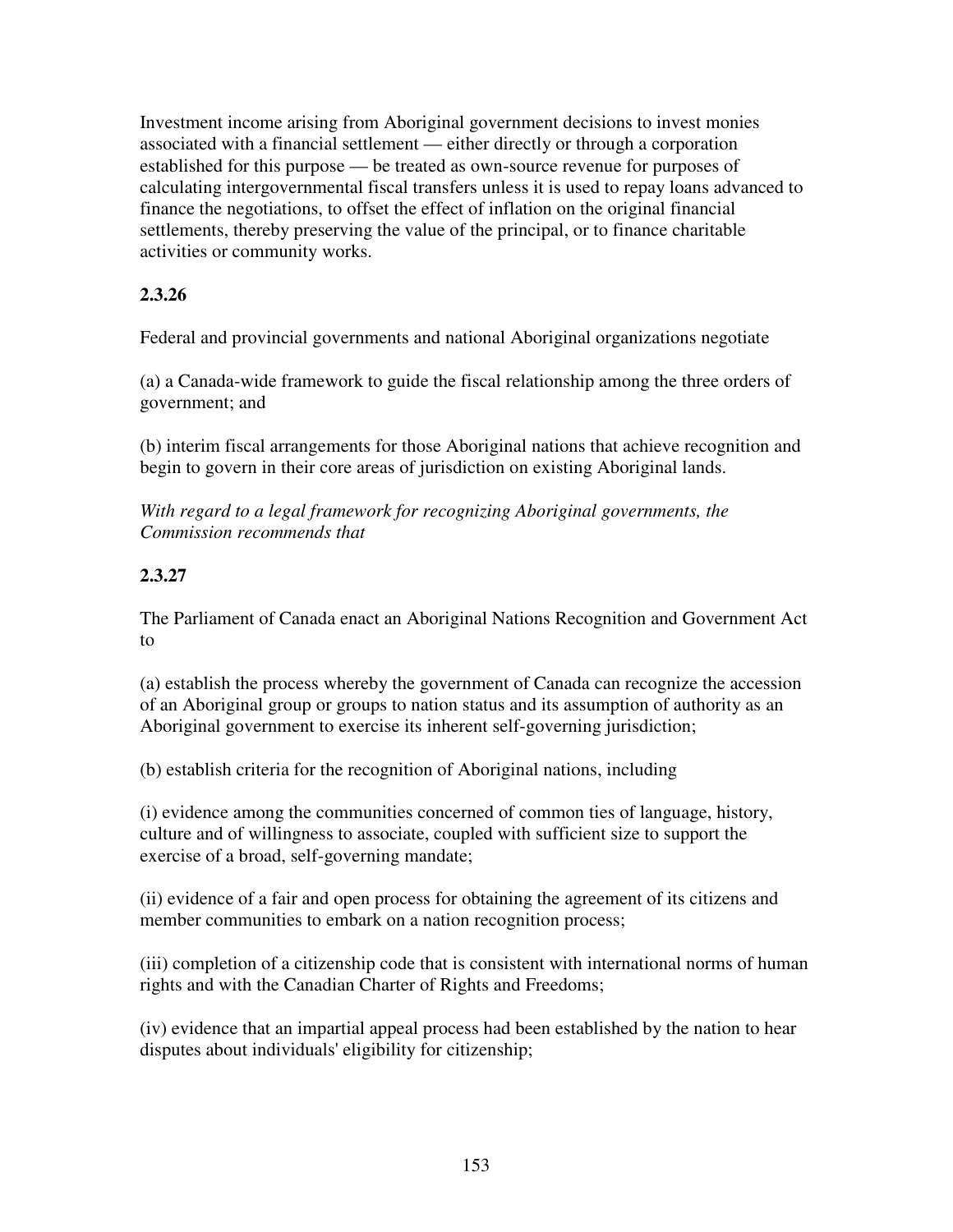(v) evidence that a fundamental law or constitution has been drawn up through wide consultation with its citizens; and

(vi) evidence that all citizens of the nation were permitted, through a fair means of expressing their opinion, to ratify the proposed constitution;

(c) authorize the creation of recognition panels under the aegis of the proposed Aboriginal Lands and Treaties Tribunal to advise the government of Canada on whether a group meets recognition criteria;

(d) enable the federal government to vacate its legislative authority under section 91(24) of the Constitution Act, 1867 with respect to core powers deemed needed by Aboriginal nations and to specify which additional areas of federal jurisdiction the Parliament of Canada is prepared to acknowledge as being core powers to be exercised by Aboriginal governments; and

(e) provide enhanced financial resources to enable recognized Aboriginal nations to exercise expanded governing powers for an increased population base in the period between recognition and the conclusion or reaffirmation of comprehensive treaties.

*With regard to creating a Canada-wide framework agreement to guide treaty negotiations, the Commission recommends that*

### **2.3.28**

The government of Canada convene a meeting of premiers, territorial leaders and national Aboriginal leaders to create a forum charged with drawing up a Canada-wide framework agreement. The purpose of this agreement would be to establish common principles and directions to guide the negotiation of treaties with recognized Aboriginal nations. This forum should have a mandate to conclude agreements on

(a) the areas of jurisdiction to be exercisable by Aboriginal nations and the application of the doctrine of paramountcy in the case of concurrent jurisdiction;

(b) fiscal arrangements to finance the operations of Aboriginal governments and the provision of services to their citizens;

(c) principles to govern the allocation of lands and resources to Aboriginal nations and for the exercise of co-jurisdiction on lands shared with other governments;

(d) principles to guide the negotiation of agreements for interim relief to govern the development of territories subject to claims, before the conclusion of treaties; and

(e) an interim agreement to set out the core powers that Canadian governments are prepared to acknowledge Aboriginal nations can exercise once they are recognized but before treaties are renegotiated.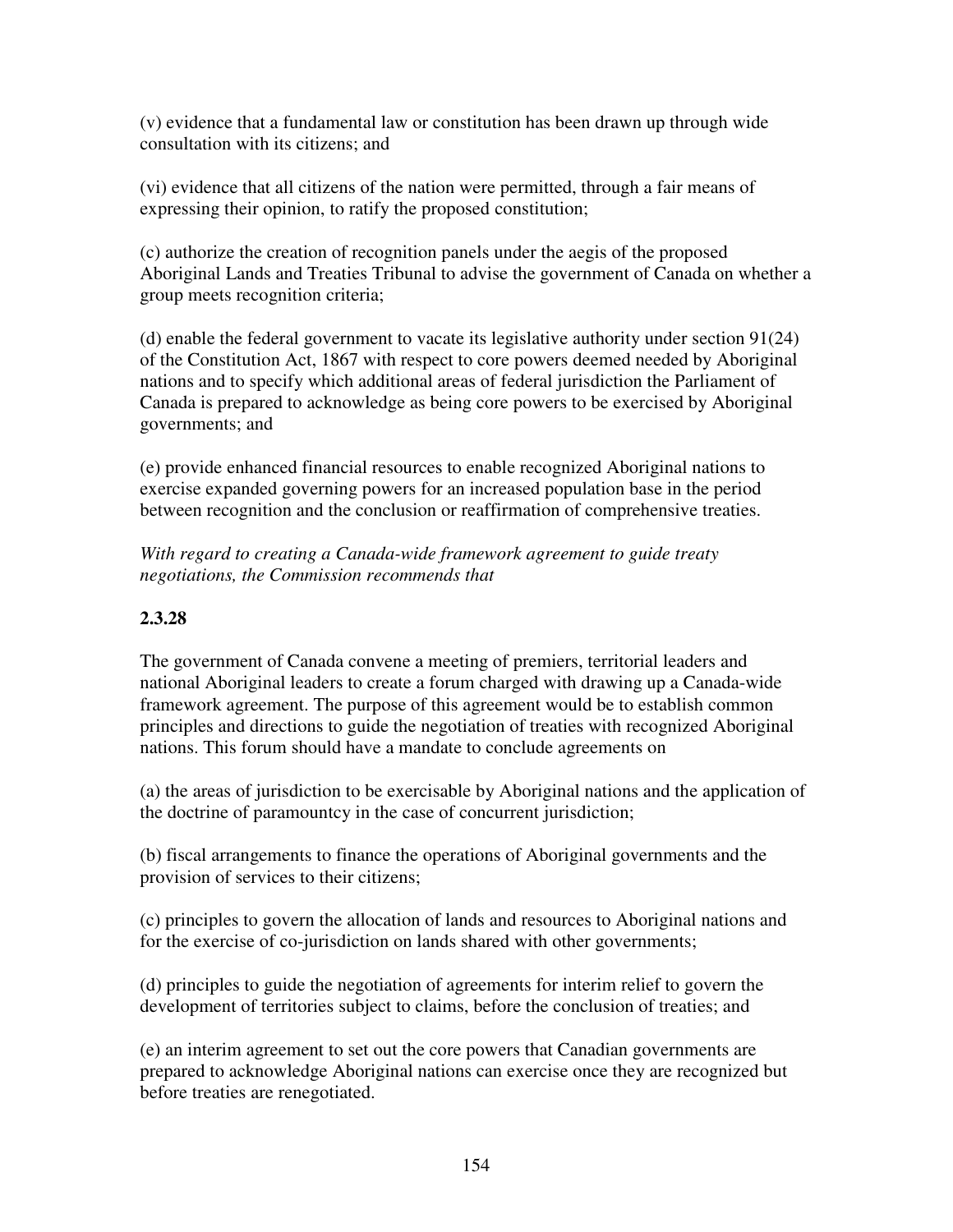*With respect to rebuilding Aboriginal nations and reclaiming nationhood, the Commission recommends that*

## **2.3.29**

Aboriginal peoples develop and implement their own strategies for rebuilding Aboriginal nations and reclaiming Aboriginal nationhood. These strategies may

(a) include cultural revitalization and healing processes;

(b) include political processes for building consensus on the basic composition of the Aboriginal nation and its political structures; and

(c) be undertaken by individual communities and by groups of communities that may share Aboriginal nationhood.

## **2.3.30**

The federal government, in co-operation with national Aboriginal organizations, establish an Aboriginal government transition centre with a mandate to

(a) research, develop and co-ordinate, with other institutions, initiatives and studies to assist Aboriginal peoples throughout the transition to Aboriginal self-government on topics such as citizenship codes, constitutions and institutions of government, as well as processes for nation rebuilding and citizen participation;

(b) develop and deliver, through appropriate means, training and skills development programs for community leaders, community facilitators and field workers, as well as community groups that have assumed responsibility for animating processes to rebuild Aboriginal nations; and

(c) facilitate information sharing and exchange among community facilitators, leaders and others involved in nation rebuilding processes.

# **2.3.31**

The federal government provide the centre with operational funding as well as financial resources to undertake research and design and implement programs to assist transition to self-government, with a financial commitment for five years, renewable for a further five years.

# **2.3.32**

The centre be governed by a predominantly Aboriginal board, with seats assigned to organizations representing Aboriginal peoples and governments, the federal government, and associated institutions and organizations.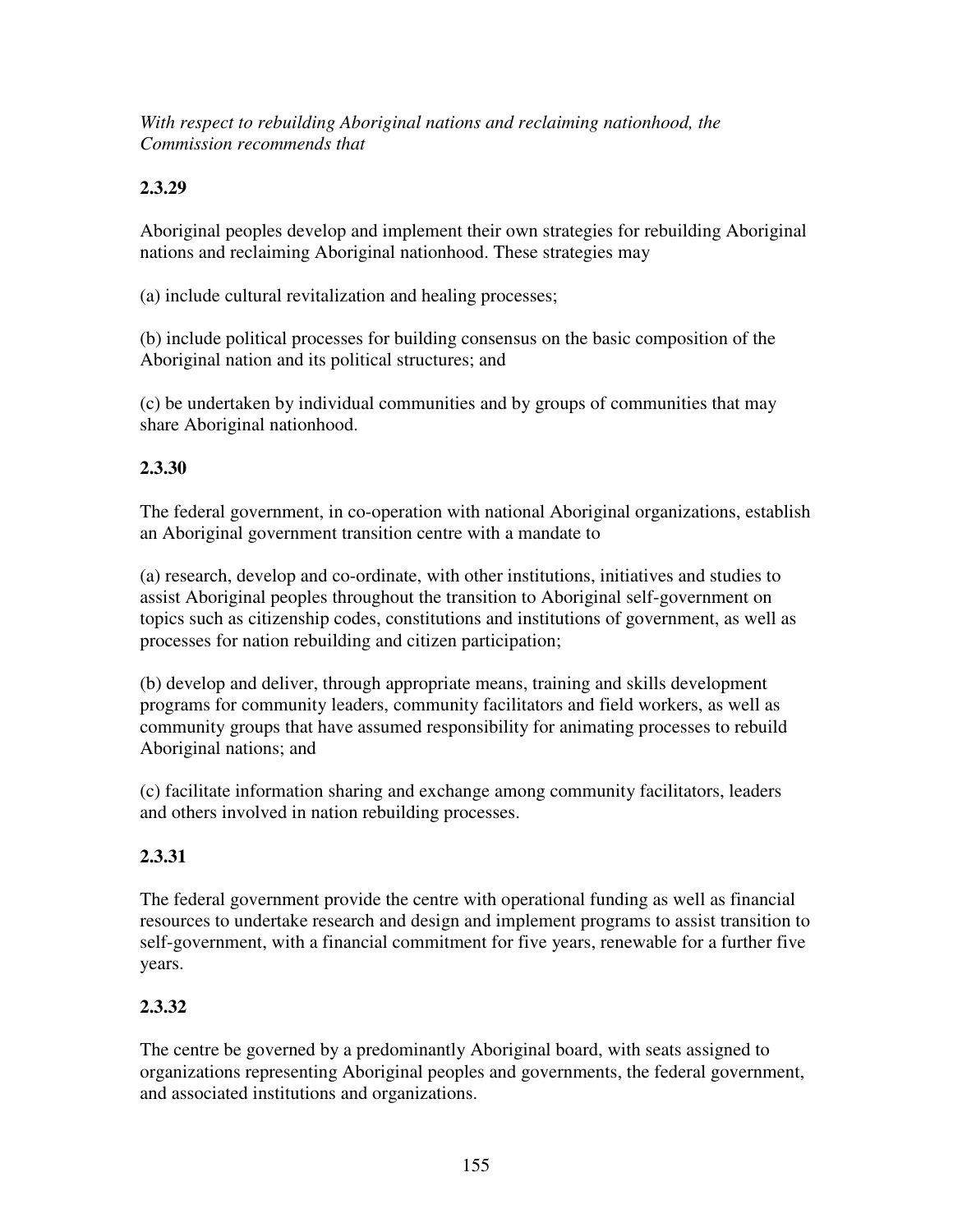## **2.3.33**

In all regions of Canada, universities and other post-secondary education facilities, research institutes, and other organizations, in association with the proposed centre, initiate programs, projects and other activities to assist Aboriginal peoples throughout the transition to Aboriginal self-government.

### **2.3.34**

The Aboriginal government transition centre support Aboriginal nations in creating their constitutions by promoting, co-ordinating and funding, as appropriate, associated institutions and organizations for initiatives that

(a) provide professional, technical and advisory support services in key areas of Aboriginal constitutional development, such as

- citizenship and membership;
- political institutions and leadership;
- decision-making processes; and
- identification of territory;

(b) provide training programs to the leaders and staff of Aboriginal nation political structures who are centrally involved in organizing, co-ordinating, managing and facilitating constitution-building processes;

(c) provide assistance to Aboriginal nations in designing and implementing community education and consultation strategies;

(d) assist Aboriginal nations in preparing for, organizing and carrying out nation-wide referenda on Aboriginal nation constitutions; and

(e) facilitate information sharing among Aboriginal nations on constitutional development processes and experiences.

## **2.3.35**

The Aboriginal government transition centre promote, co-ordinate and fund, as appropriate, in collaboration with associated institutions and organizations, the following types of initiatives:

(a) special training programs for Aboriginal negotiators to increase their negotiating skills and their knowledge of issues that will be addressed through negotiations; and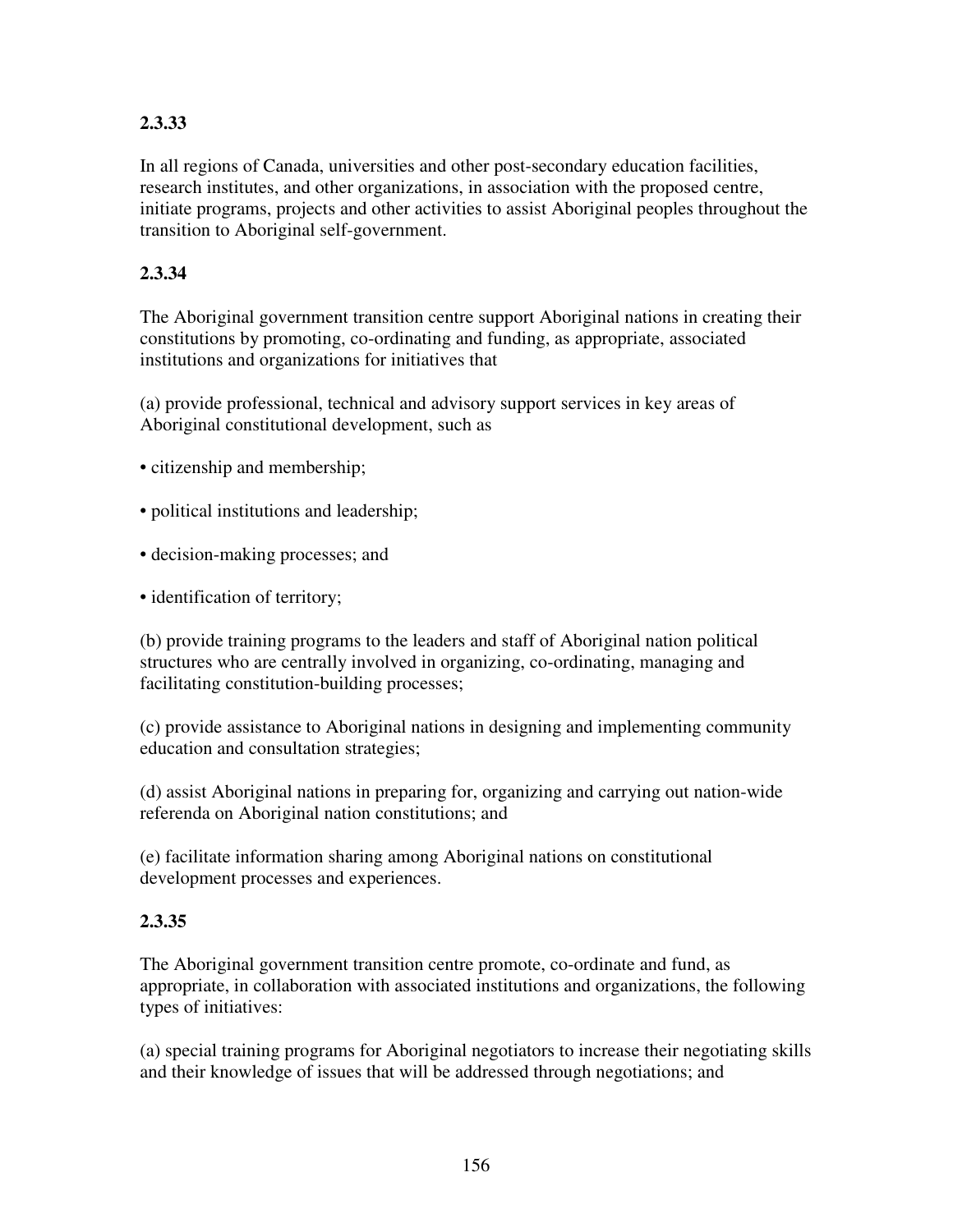(b) training programs of short duration for Aboriginal government leaders

• to enhance Aboriginal leadership capacities in negotiation; and

• to increase the capacity of Aboriginal leaders to support and mandate negotiators and negotiation activities, as well as nation-level education, consultation and communication strategies.

## **2.3.36**

Early in the process of planning for self-government agreements, whether in treaties or other agreements, provisions be drafted to

(a) recognize education and training as a vital component in the transition to Aboriginal government and implement these activities well before self-government takes effect; and

(b) include provisions for the transfer of resources to support the design, development and implementation of education and training strategies.

## **2.3.37**

To assist Aboriginal nations in developing their governance capacities, the Aboriginal government transition centre promote, co-ordinate and fund, as appropriate, in collaboration with associated education institutions initiatives that

• promote and support excellence in Aboriginal management;

• reflect Aboriginal traditions; and

• enhance management skills in areas central to Aboriginal government activities and responsibilities.

# **2.3.38**

A partnership program be established to twin Aboriginal governments with Canadian governments of similar size and scope of operations.

*In regard to establishing and maintaining accountability in governments, the Commission recommends that*

## **2.3.39**

Aboriginal governments develop and institute strategies for accountability and responsibility in government to maintain integrity in government and public confidence in Aboriginal government leaders, officials and administrations.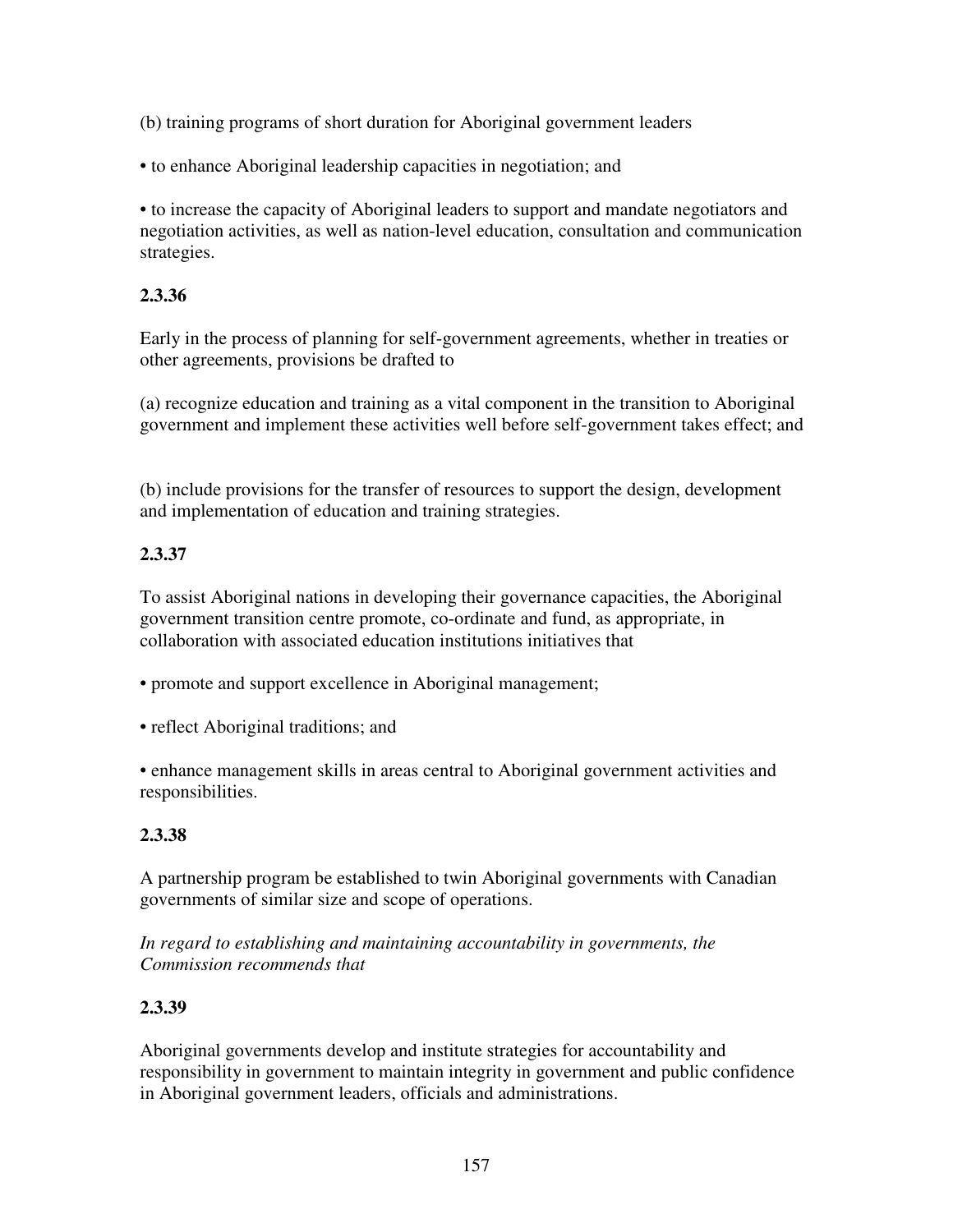#### **2.3.40**

Aboriginal governments take the following steps to address accountability:

(a) Formalize codes of conduct for public officials.

(b) Establish conflict of interest laws, policies or guidelines.

(c) Establish independent structures or agencies responsible for upholding and promoting the public interest and the integrity of Aboriginal governments.

(d) Establish informal accountability mechanisms to ensure widespread and continuing understanding of Aboriginal government goals, priorities, procedures and activities, administrative decision making and reporting systems.

## **2.3.41**

To the extent deemed appropriate by the Aboriginal people concerned, strategies for accountability and responsibility in Aboriginal government reflect and build upon Aboriginal peoples' own customs, traditions and values.

*Regarding the acquisition of information and information management systems, the Commission recommends that*

## **2.3.42**

Statistics Canada take the following steps to improve its data collection:

(a) continue its efforts to consult Aboriginal governments and organizations to improve understanding of their data requirements;

(b) establish an external Aboriginal advisory committee, with adequate representation from national Aboriginal organizations and other relevant Aboriginal experts, to discuss

• Aboriginal statistical data requirements; and

• the design and implementation of surveys to gather data on Aboriginal people;

(c) continue the post-census survey on Aboriginal people and ensure that it becomes a regular data-collection vehicle maintained by Statistics Canada;

(d) include appropriate questions in all future censuses to enable a post-census survey of Aboriginal people to be conducted;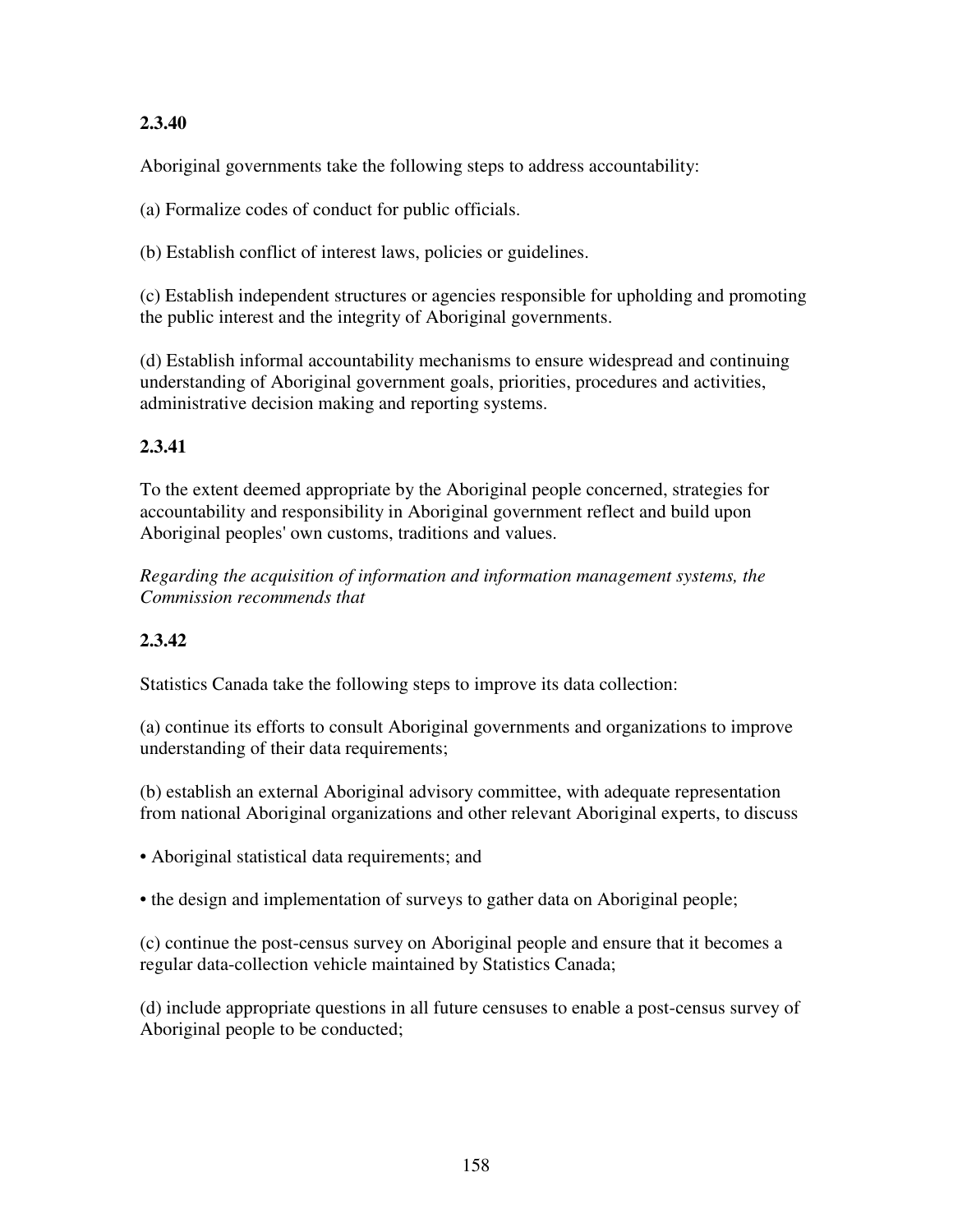(e) in view of the large numbers of Aboriginal people living in non-reserve urban and rural areas, extend sampling sizes off-reserve to permit the statistical profiling of a larger number of communities than was possible in 1991;

(f) test questions that are acceptable to Aboriginal people and are more appropriate to obtaining information relevant to the needs of emerging forms of Aboriginal government;

(g) test a representative sample of Aboriginal people in post-census surveys;

(h) include the Metis Settlements of Alberta in standard geographic coding and give each community the status of a census subdivision;

(i) review other communities in the mid-north, which are not Indian reserves or Crown land settlements, to see whether they should have a special area flag on the census database; and

(j) consider applying a specific nation identifier to Indian reserves and settlements on the geographic files to allow data for these communities to be aggregated by nation affiliation as well as allowing individuals to identify with their nation affiliation.

## **2.3.43**

The federal government take the following action with respect to future censuses:

(a) continue its policy of establishing bilateral agreements with representative Aboriginal governments and their communities, as appropriate, for future census and post-census survey operations;

(b) in light of the issues raised in this report and the need for detailed and accurate information on Aboriginal peoples, the decision not to engage in a post-census survey, in conjunction with the 1996 census, be reversed; and

(c) make special efforts to establish such agreements in those regions of Canada where participation was low in the 1991 census.

# **2.3.44**

Governments provide for the implementation of information management systems in support of self-government, which include

(a) financial support of technologies and equipment proportional to the scope of an Aboriginal government's operations; and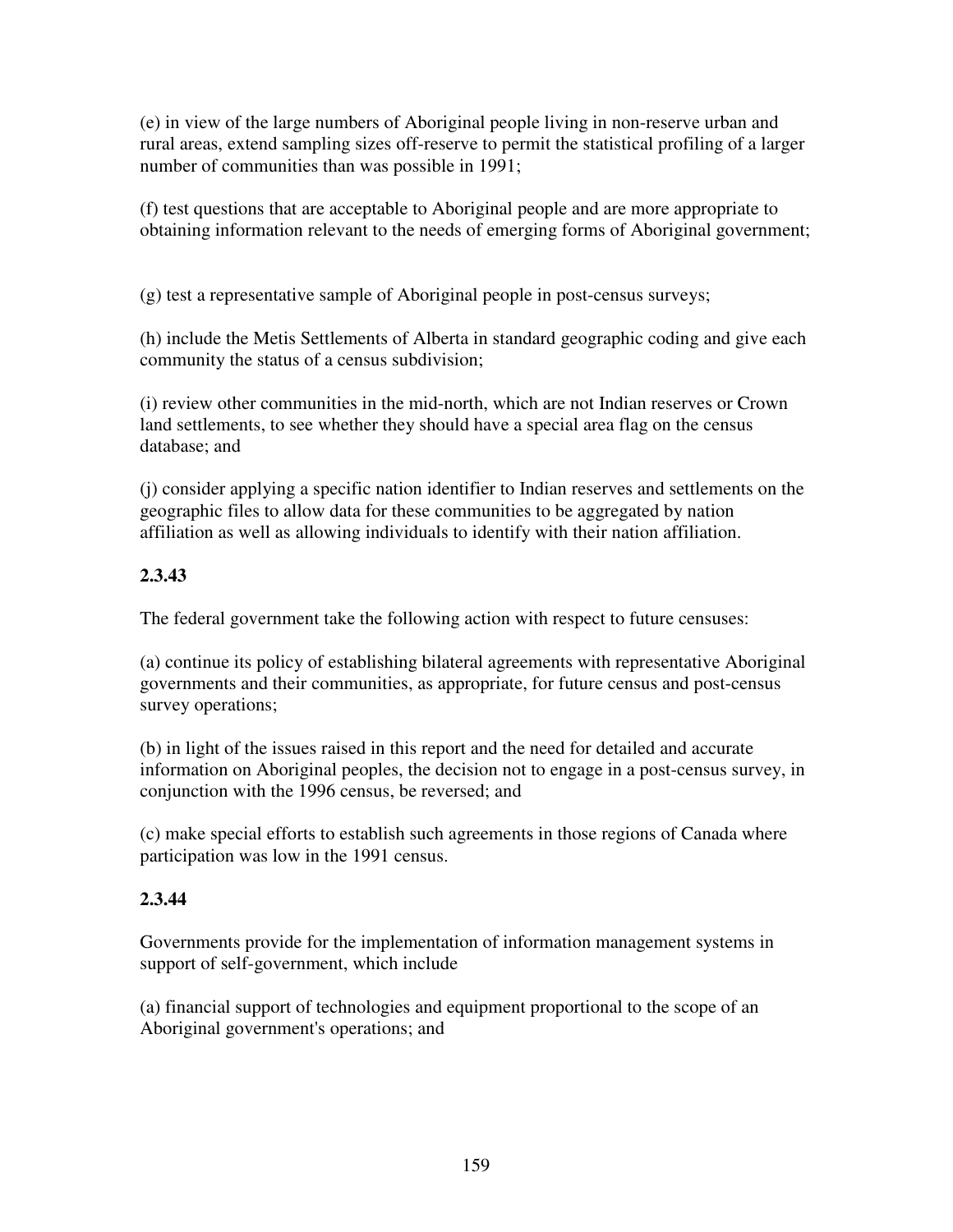(b) training and skills development, including apprenticeships and executive exchanges with Statistics Canada, to facilitate compatibility between Aboriginal government systems and Statistics Canada.

*With regard to restructuring federal institutions, the Commission recommends that*

# **2.3.45**

The government of Canada present legislation to abolish the Department of Indian Affairs and Northern Development and to replace it by two new departments: a Department of Aboriginal Relations and a Department of Indian and Inuit Services.

## **2.3.46**

The prime minister appoint in a new senior cabinet position a minister of Aboriginal relations, to be responsible for

• guiding all federal actions associated with fully developing and implementing the new federal/Aboriginal relationship, which forms the core of this Commission's recommendations;

• allocating funds from the federal government's total Aboriginal expenditures across the government; and

• the activity of the chief Crown negotiator responsible for the negotiation of treaties, claims and self-government accords.

# **2.3.47**

The prime minister appoint a new minister of Indian and Inuit services to

• act under the fiscal and policy guidance of the minister of Aboriginal relations; and

• be responsible for delivery of the government's remaining obligations to status Indians and reserve communities under the Indian Act as well as to Inuit.

## **2.3.48**

The prime minister establish a new permanent cabinet committee on Aboriginal relations that

• is chaired by the minister of Aboriginal relations;

• is cabinet's working forum to deliberate on its collective responsibilities for Aboriginal matters; and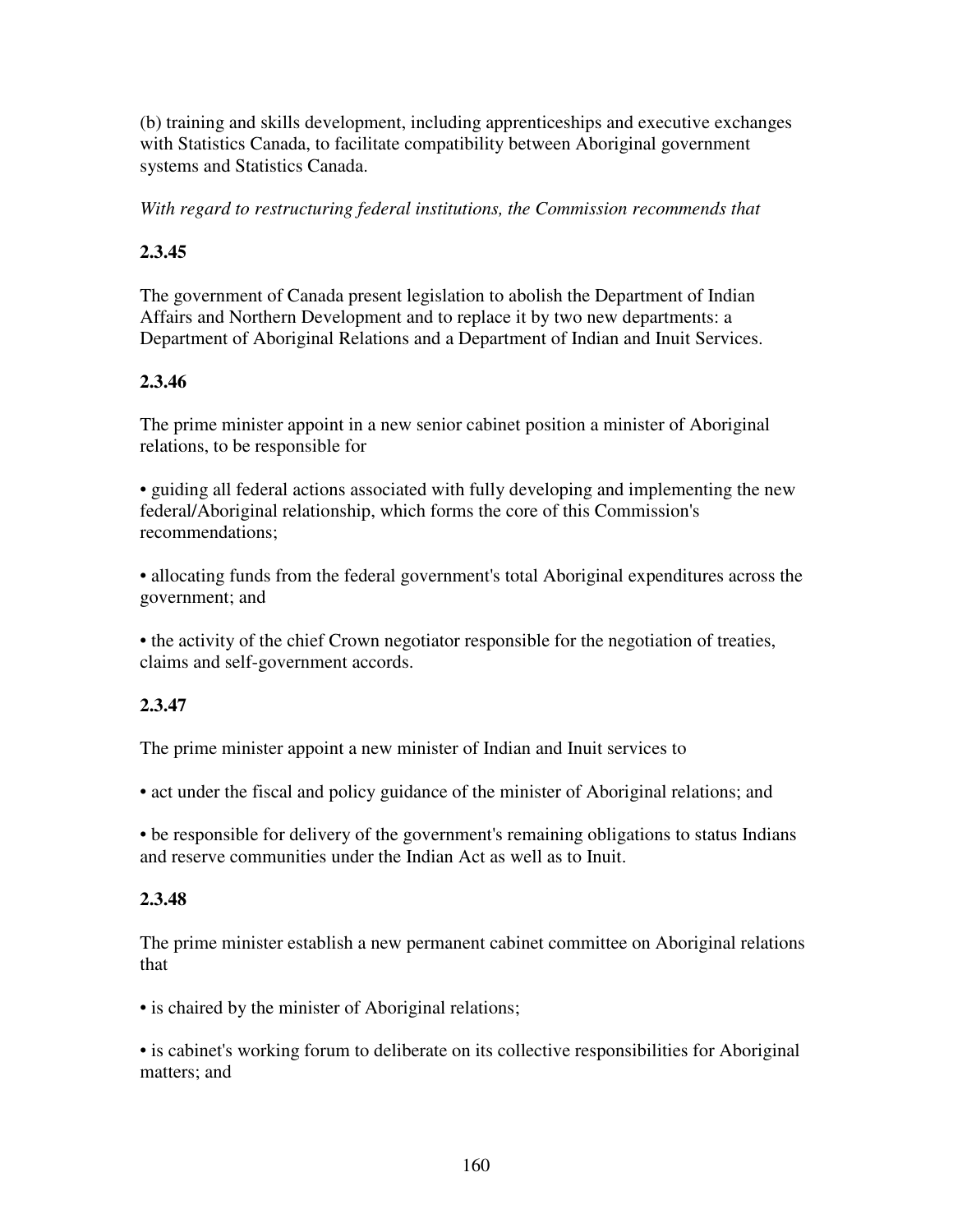• takes the lead for cabinet in joint planning initiatives with Aboriginal nations and their governments.

## **2.3.49**

The government of Canada make a major effort to hire qualified Aboriginal staff to play central roles in

• the two new departments;

• other federal departments with specific policy or program responsibilities affecting Aboriginal people; and

• the central agencies of government.

## **2.3.50**

The government of Canada implement these changes within a year of the publication of this report. Complying with this deadline sends a clear signal that the government of Canada not only intends to reform its fundamental relationship with Aboriginal peoples but is taking the first practical steps to do so.

# **2.3.51**

The federal government, following extensive consultations with Aboriginal peoples, establish an Aboriginal parliament whose main function is to provide advice to the House of Commons and the Senate on legislation and constitutional matters relating to Aboriginal peoples.

# **2.3.52**

The Aboriginal parliament be developed in the following manner:

(a) the federal government, in partnership with representatives of national Aboriginal peoples' organizations, first establish a consultation process to develop an Aboriginal parliament; major decisions respecting the design, structure and functions of the Aboriginal parliament would rest with the Aboriginal peoples' representatives; and

(b) following agreement among the parties, legislation be introduced in the Parliament of Canada before the next federal election, pursuant to section 91(24) of the Constitution Act, 1867, to create an Aboriginal parliament.

# **2.3.53**

(a) Aboriginal parliamentarians be elected by their nations or peoples; and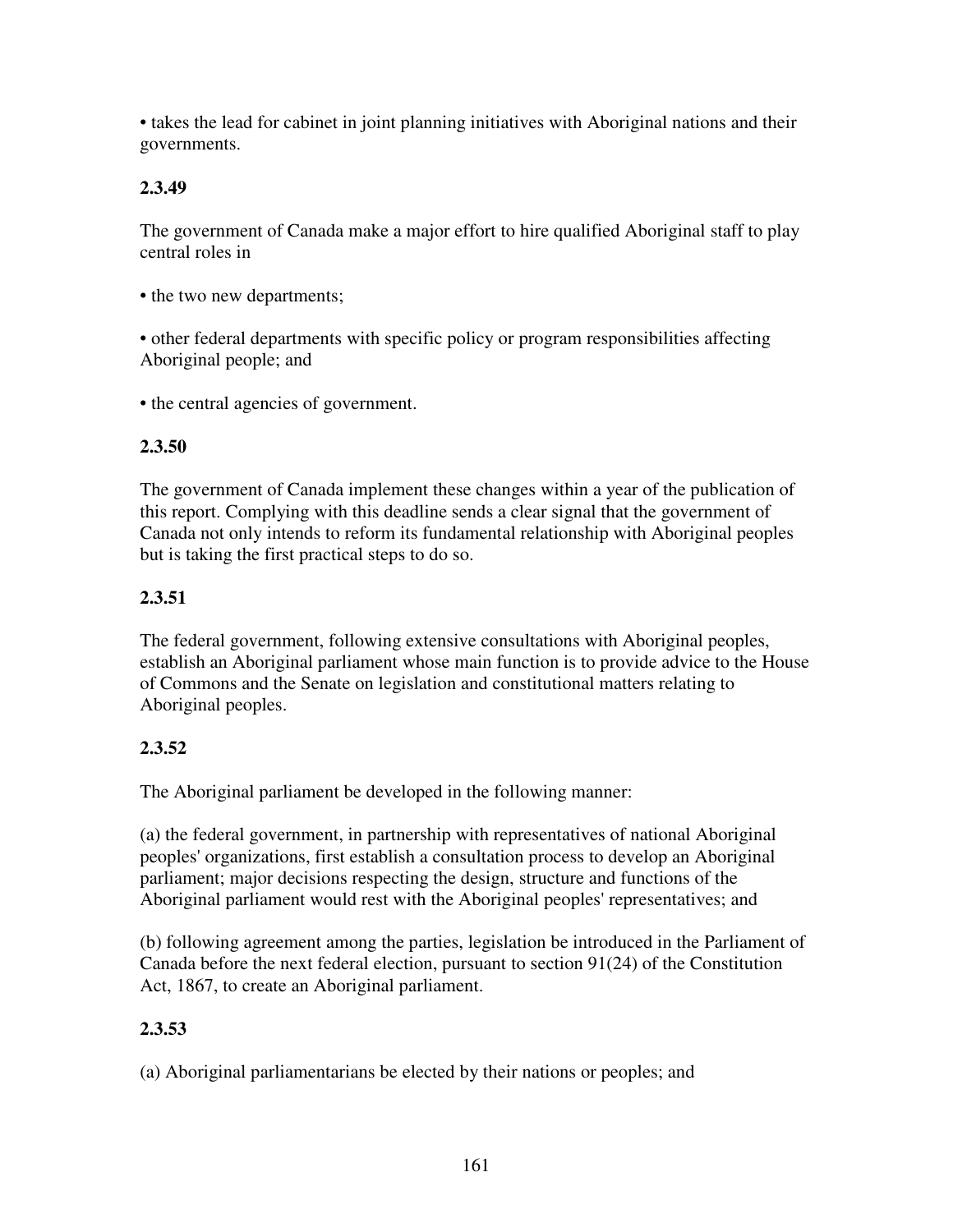(b) elections for the Aboriginal parliament take place at the same time as federal

government elections to encourage Aboriginal people to participate and to add legitimacy to the process.

# **2.3.54**

The enumeration of Aboriginal voters take place during the general enumeration for the next federal election.

*Regarding the fulfilment of Canada's international responsibilities with respect to Aboriginal peoples, the Commission recommends that*

## **2.3.1**

The government of Canada take the following actions:

(a) enact legislation affirming the obligations it has assumed under international human rights instruments to which it is a signatory in so far as these obligations pertain to the Aboriginal peoples of Canada;

(b) recognize that its fiduciary relationship with Aboriginal peoples requires it to enact legislation to give Aboriginal peoples access to a remedy in Canadian courts for breach of Canada's international commitments to them;

(c) expressly provide in such legislation that resort may be had in Canada's courts to international human rights instruments as an aid to the interpretation of the Canadian Charter of Rights and Freedoms and other Canadian law affecting Aboriginal peoples;

(d) commence consultations with provincial governments with the objective of ratifying and implementing International Labour Organisation Convention No. 169 on Indigenous Peoples, which came into force in 1991;

(e) support the Draft Declaration of the Rights of Indigenous Peoples of 1993, as it is being considered by the United Nations;

(f) immediately initiate planning, with Aboriginal peoples, to celebrate the International Decade of Indigenous Peoples and, as part of the events, initiate a program for international exchanges between Indigenous peoples in Canada and elsewhere.

## *Chapter 4 Lands and Resources*

*With respect to principles and policies governing the negotiation of a land base for each Aboriginal nation, the Commission recommends that*

# **2.4.1**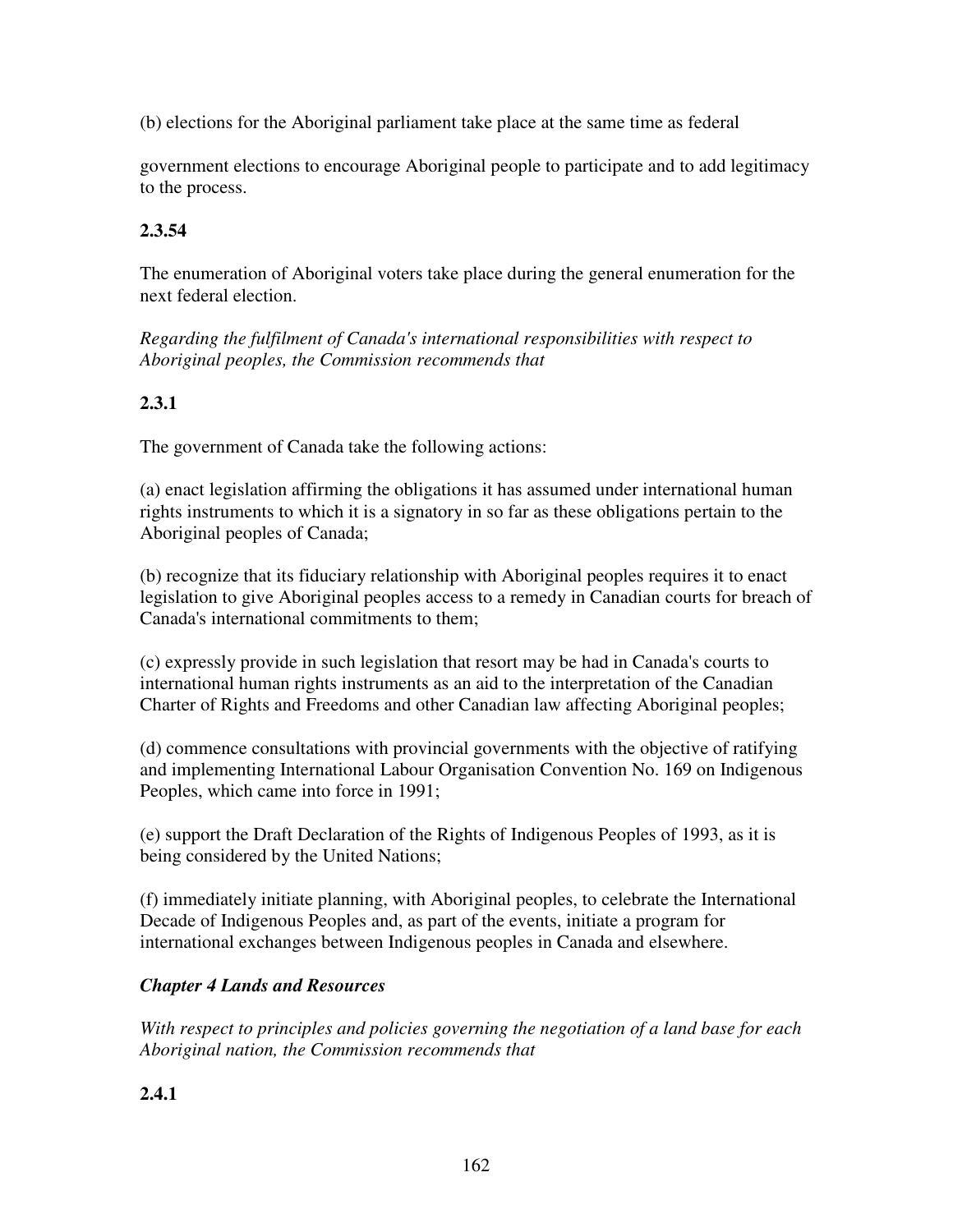Federal policy and all treaty-related processes (treaty making, implementation and renewal) conform to these general principles:

(a) Aboriginal title is a real interest in land that contemplates a range of rights with respect to lands and resources.

(b) Aboriginal title is recognized and affirmed by section 35(1) of the Constitution Act, 1982.

(c) The Crown has a special fiduciary obligation to protect the interests of Aboriginal people, including Aboriginal title.

(d) The Crown has an obligation to protect rights concerning lands and resources that underlie Aboriginal economies and the cultural and spiritual life of Aboriginal peoples.

(e) The Crown has an obligation to reconcile the interests of the public with Aboriginal title.

(f) Lands and resources issues will be included in negotiations for self-government.

(g) Aboriginal rights, including rights of self-government, recognized by an agreement are 'treaty rights' within the meaning of section 35(1) of the Constitution Act, 1982.

(h) Negotiations between the parties are premised on reaching agreements that recognize an inherent right of self-government.

(i) Blanket extinguishment of Aboriginal land rights will not be sought in exchange for other rights or benefits contained in an agreement.

(j) Partial extinguishment of Aboriginal land rights will not be a precondition for negotiations and will be agreed to by the parties only after a careful and exhaustive analysis of other options and the existence of clear, unpressured consent by the Aboriginal party.

(k) Agreements will be subject to periodic review and renewal.

(l) Agreements will contain dispute resolution mechanisms tailored to the circumstances of the parties.

(m) Agreements will provide for intergovernmental agreements to harmonize the powers of federal, provincial, territorial and Aboriginal governments without unduly limiting any.

**2.4.2**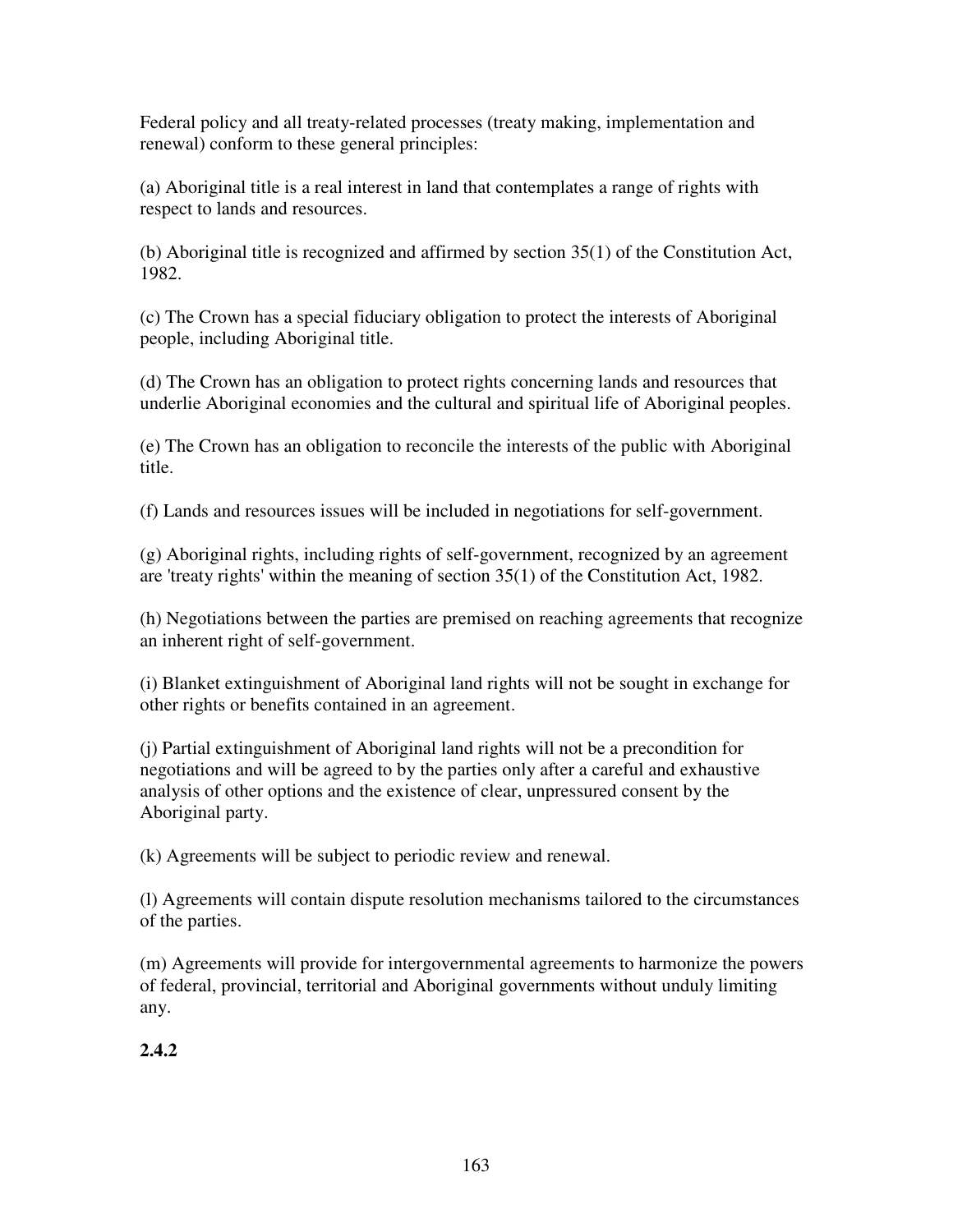Federal, provincial and territorial governments, through negotiation, provide Aboriginal nations with lands that are sufficient in size and quality to foster Aboriginal economic self-reliance and cultural and political autonomy.

# **2.4.3**

The goal of negotiations be to ensure that Aboriginal nations, within their traditional territories, have

(a) exclusive or preferential access to certain renewable and non-renewable resources, including water, or to a guaranteed share of them;

(b) a guaranteed share of the revenues flowing from resources development; and

(c) specified preferential guarantees or priorities to the economic benefits and opportunities flowing from development projects (for example, negotiated community benefits packages and rights of first refusal).

## **2.4.4**

Aboriginal nations, through negotiation, receive, in addition to land, financial transfers, calculated on the basis of two criteria:

(a) developmental needs (capital to help the nation meet its future needs, especially relating to community and economic development); and

(b) compensation (partial restitution for past and present exploitation of the nation's traditional territory, including removal of resources as well as disruption of Aboriginal livelihood).

# **2.4.5**

Negotiations on the amount and quality of additional lands, and access to resources, be guided by the

(a) size of the territory that the Aboriginal nation traditionally occupied, controlled, enjoyed, and used;

(b) nature and type of renewable and non-renewable resources, including water, that the Aboriginal nation traditionally had access to and used;

(c) current and projected Aboriginal population;

(d) current and projected economic needs of that population;

(e) current and projected cultural needs of that population;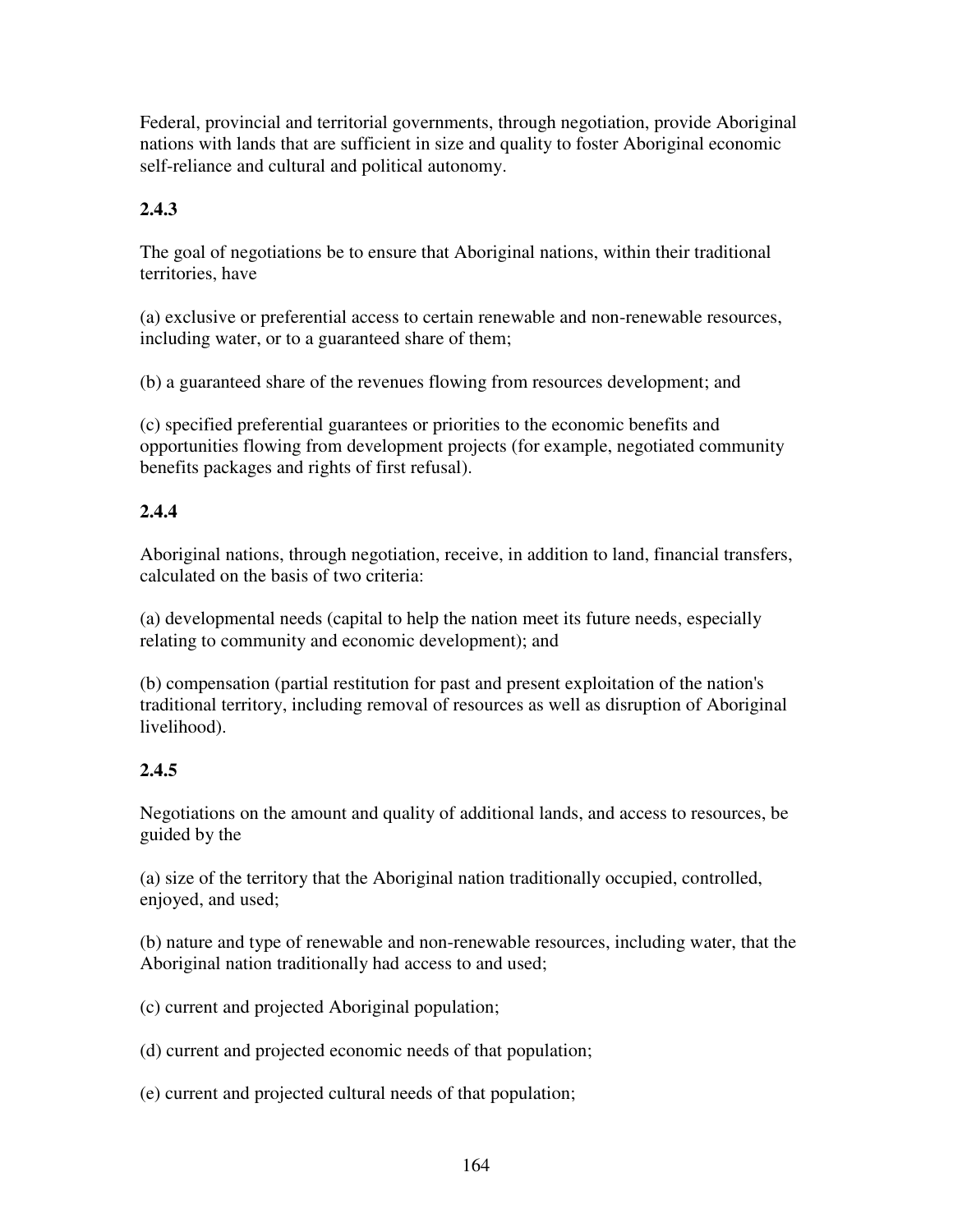(f) amount of reserve or settlement land now held by the Aboriginal nation;

(g) productivity and value of the lands and resources and the likely level of return from exploitation for a given purpose;

(h) amount of Crown land available in the treaty area; and

(i) nature and extent of third-party interests.

## **2.4.6**

In land selection negotiations, federal, provincial and territorial governments follow these principles:

(a) No unnecessary or arbitrary limits should be placed on lands for selection, such as

(i) the exclusion of coastlines, shorelines, beds of water (including marine areas), potential hydroelectric power sites, or resource-rich areas;

(ii) arbitrary limits on size, shape or contiguity of lands; or

(iii) arbitrary limits on the ability of the Aboriginal nation to purchase land in order to expand its territory.

(b) Additional lands to be provided from existing Crown lands within the territory in question.

(c) Where parties are seeking to renew an historical treaty, land selection not be limited by existing treaty boundaries (for example, the metes and bounds descriptions contained in the post-Confederation numbered treaties).

(d) Provincial or territorial borders not constrain selection negotiations unduly.

(e) Where Crown lands are not available in sufficient quantity, financial resources be provided to enable land to be purchased from willing third parties.

# **2.4.7**

The government of Canada adopt the principles outlined in recommendations 2.4.1 to 2.4.6 as policy to guide its interaction with Aboriginal peoples on matters of lands and resources allocation with respect to current and future negotiations and litigation.

# **2.4.8**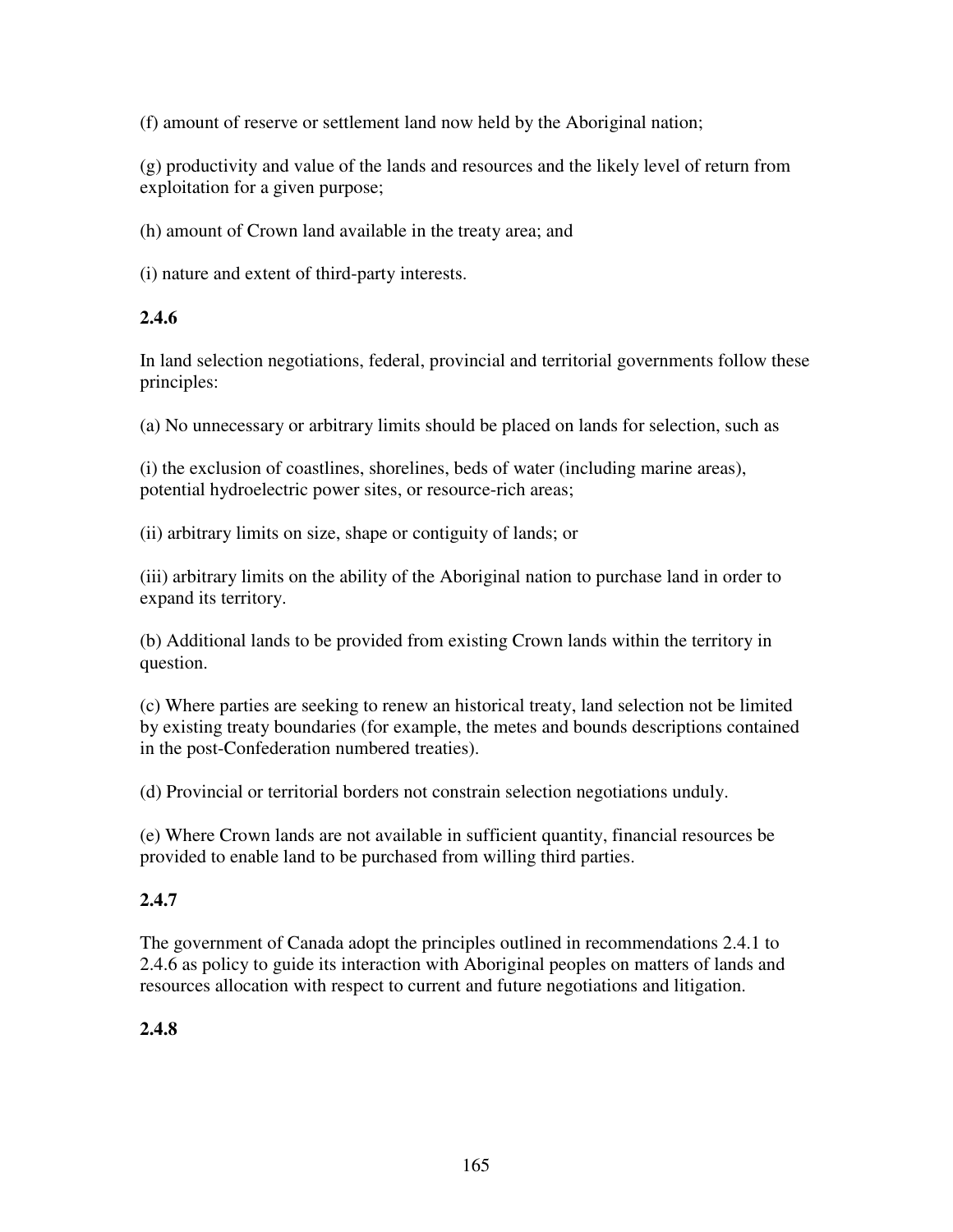The government of Canada propose these principles for adoption by provincial and territorial governments as well as national Aboriginal organizations during the development of the Canada-wide framework agreement.

## **2.4.9**

Following such consultations, the government of Canada propose to Parliament that these principles, appropriately revised as a result of the consultations, be incorporated in an amendment to the legislation establishing the treaty processes.

*Regarding categories of land ownership that result from negotiations and the determination of jurisdiction over them, the Commission recommends that*

### **2.4.10**

Negotiations aim to describe the territory in question in terms of three categories of land. Using these three categories will help to identify, as thoroughly and precisely as possible, the rights of each of the parties with respect to lands, resources and governance.

### **2.4.11**

With respect to Category I lands,

(a) The Aboriginal nation has full rights of ownership and primary jurisdiction in relation to lands and renewable and non-renewable resources, including water, in accordance with the traditions of land tenure and governance of the nation in question.

(b) Category I lands comprise any existing reserve and settlement lands currently held by the Aboriginal nation, as well as additional lands necessary to foster economic and cultural self-reliance and political autonomy selected in accordance with the factors listed in recommendation 2.4.5.

## **2.4.12**

With respect to Category II lands,

(a) Category II lands would form a portion of the traditional territory of the Aboriginal nation, that portion being determined by the degree to which Category I lands foster Aboriginal self-reliance.

(b) A number of Aboriginal and Crown rights with respect to lands and resources would be recognized by the agreement, and rights of governance and jurisdiction could be shared among the parties.

#### **2.4.13**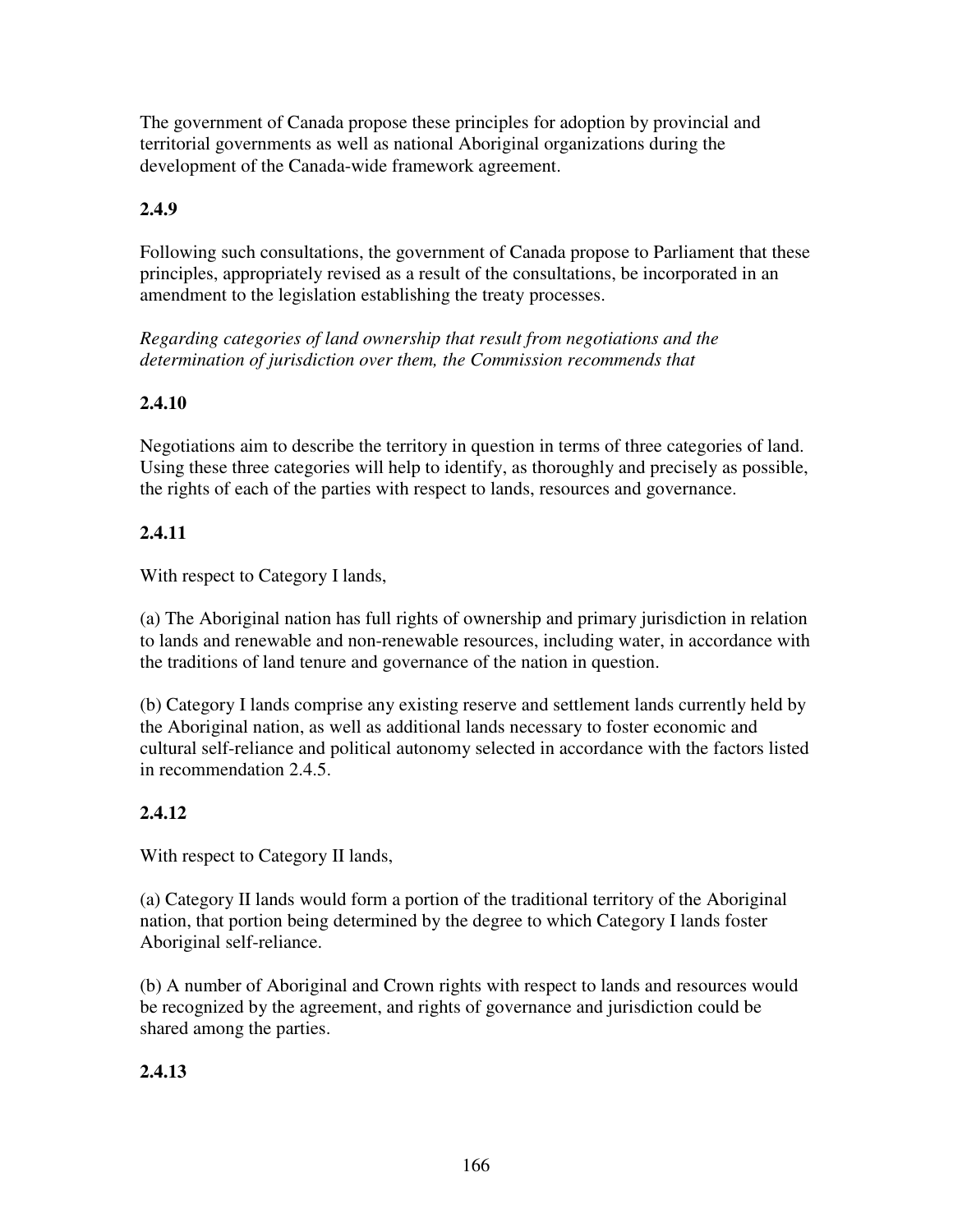With respect to Category III lands, a complete set of Crown rights with respect to lands and governance would be recognized by the agreement, subject to residual Aboriginal rights of access to historical and sacred sites and hunting, fishing and trapping grounds, participation in national and civic ceremonies and events, and symbolic representation in certain institutions.

## **2.4.14**

Aboriginal nations exercise legislative authority as follows:

(a) primary and paramount legislative authority on Category I lands;

(b) shared legislative authority on Category II lands; and

(c) limited, negotiated authority exercisable in respect of citizens of the nation living on Category III lands and elsewhere and in respect of access to historical and sacred sites, participation in national and civic ceremonies and events, and symbolic representation in certain institutions.

#### **2.4.15**

As a general principle, lands currently held at common law in fee simple or, in Quebec, that are owned not be converted into Category I lands, unless purchased from willing sellers.

## **2.4.16**

In exceptional cases where the Aboriginal nation's interests clearly outweigh the third party's rights and interests in a specific parcel, the Crown expropriate the land at fair market value on behalf of the Aboriginal party to convert it into Category I lands. This would be justified, for example, where

(a) a successful claim for the land might have been made under the existing specific claims policy based on the fact that reserve lands were unlawfully or fraudulently surrendered in the past; or

(b) the land is of outstanding traditional significance to the Aboriginal party (such as an Aboriginal cemetery or spiritual site or a place of substantial cultural significance).

## **2.4.17**

Lands that at common law are held in fee simple or that in Quebec are owned can be included within Category II lands.

#### **2.4.18**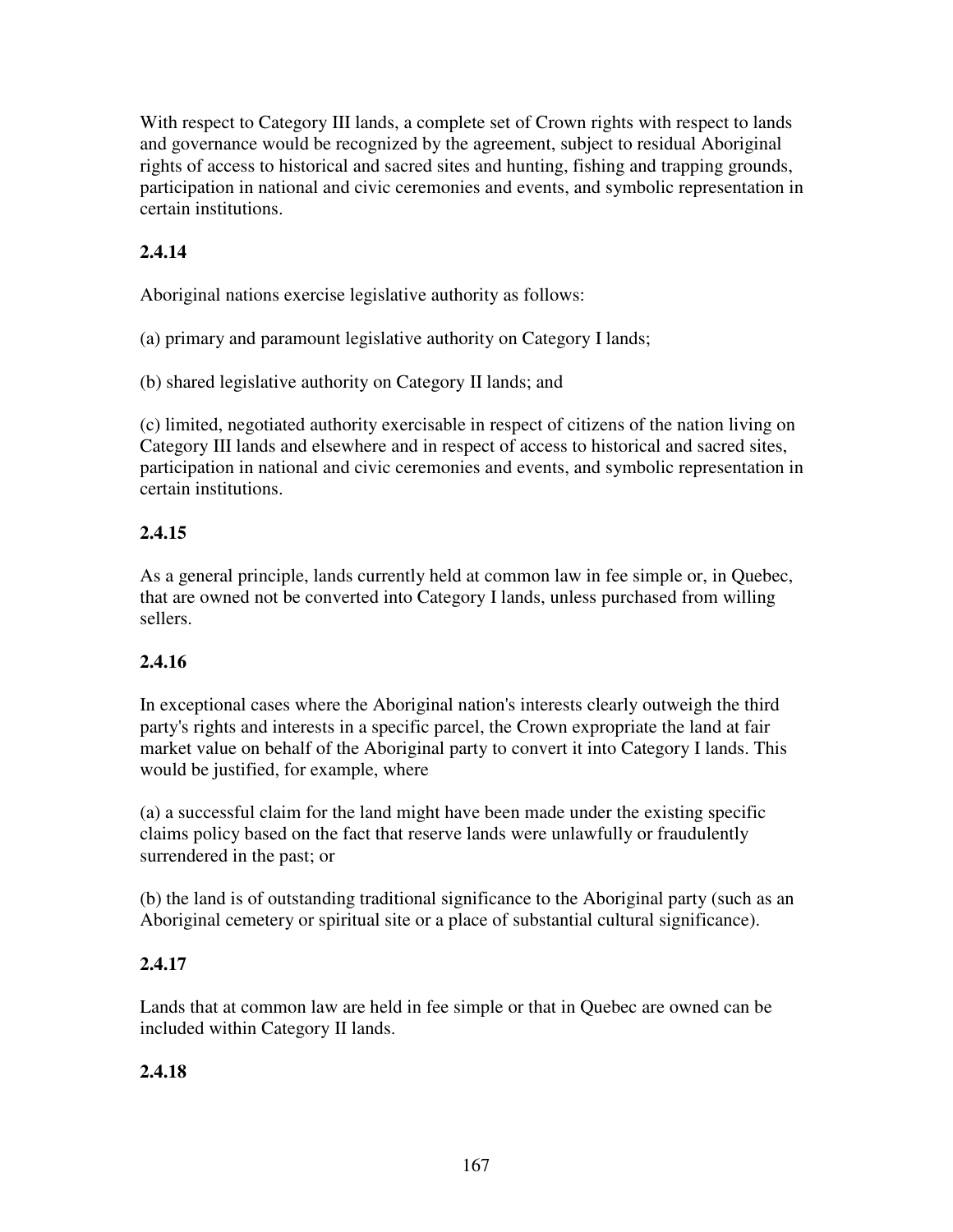Lands affected at common law by third-party interests less than fee simple or under the civil law by third-party rights of enjoyment other than ownership may be selected as Category I lands. If such lands are selected, the Aboriginal nation is to respect the original terms of all common law tenures and all civil law dismemberments of ownership and personal rights of enjoyment.

### **2.4.19**

In exceptional circumstances, where Aboriginal interests significantly outweigh thirdparty rights and interests, the Crown revoke the common law tenure or the civil law dismemberment of ownership or personal right of enjoyment at fair market value on behalf of the Aboriginal party to convert it into Category I lands. Examples of when this would be justified are where

(a) a successful claim for the land might have been made under the existing specific claims policy (such as reserve lands unlawfully or fraudulently surrendered in the past); or

(b) the land is of outstanding traditional significance to the Aboriginal party (such as an Aboriginal cemetery or spiritual site or a place of substantial cultural significance.

#### **2.4.20**

Lands affected at common law by interests less than fee simple or under the civil law by rights of enjoyment other than ownership can be selected as Category II lands.

## **2.4.21**

Existing parks and protected areas not be selected as Category I lands, except in exceptional cases where the Aboriginal nation's interests clearly outweigh the Crown's interests in a specific parcel. Examples of when this would be justified are where

(a) a successful claim for all or part of the park or protected area might have been made under the existing specific claims policy (such as reserve lands unlawfully or fraudulently surrendered in the past);

(b) all or part of the park or protected area is of outstanding traditional significance to the Aboriginal party (such as an Aboriginal cemetery or spiritual site); or

(c) a park occupies a substantial portion of a nation's territory.

## **2.4.22**

Existing parks and protected areas, as well as lands being considered for protected area or park status, may be selected as Category II lands.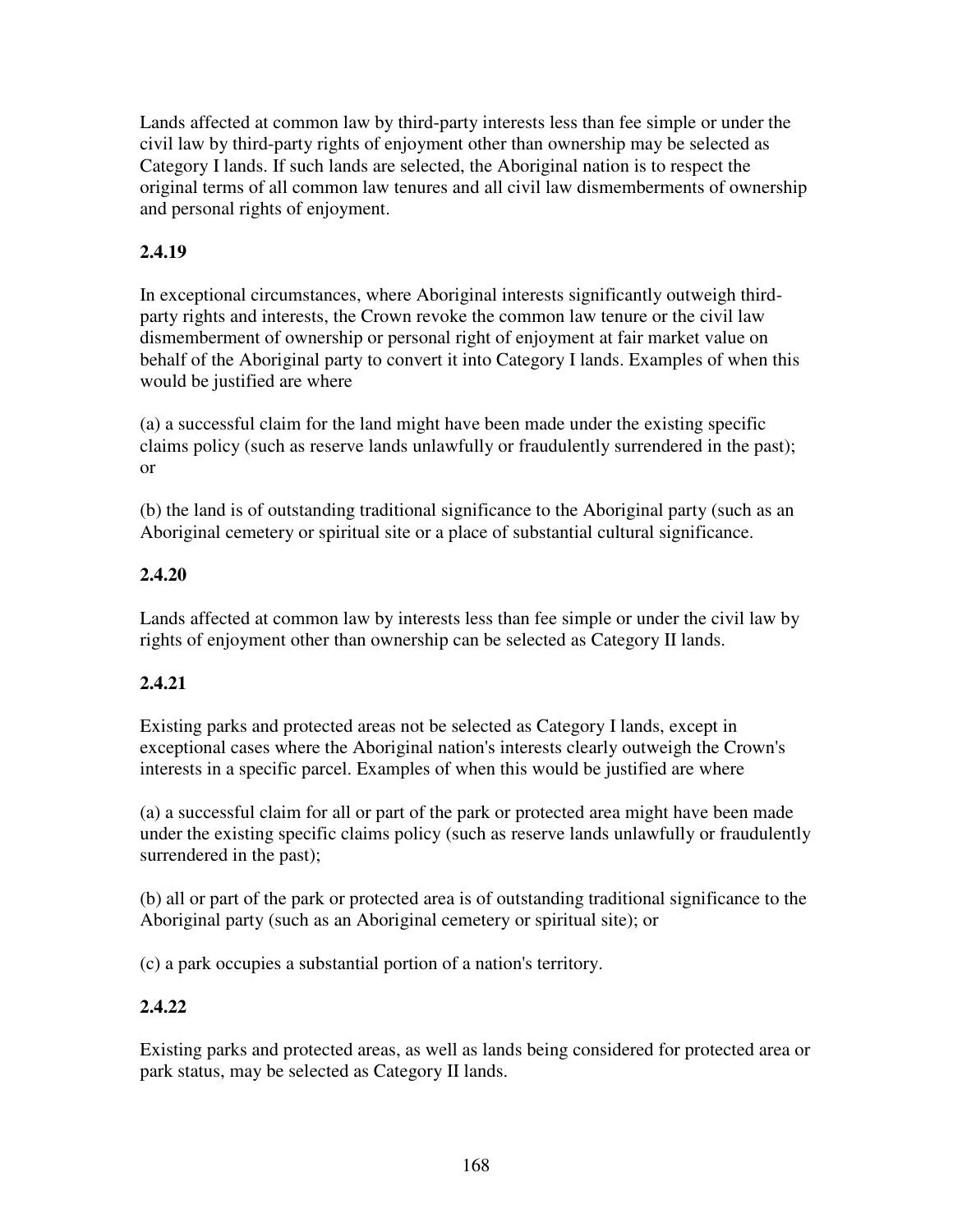## **2.4.23**

Crown lands to which the public has access be available for selection as Category I or II lands.

#### **2.4.26**

Provincial governments establish policies parallel to the processes and reforms proposed in recommendations 2.4.1 to 2.4.22.

#### **2.4.27**

Provincial governments participate fully in the treaty-making and treaty implementation and renewal processes and in negotiations on interim relief agreements.

#### **2.4.28**

In addition to provisions made available under recommendations 2.4.2 to 2.4.5, provincial governments make Crown land available to an Aboriginal nation where traditional Aboriginal territory became provincial Crown land as the result of a breach of Crown duty.

*With respect to measures to provide interim relief pending the resolution of land negotiations, the Commission recommends that*

#### **2.4.24**

Federal and provincial governments recognize, in the Canada-wide framework agreement, the critical role of interim relief agreements and agree on principles and procedures to govern these agreements, providing for

(a) the partial withdrawal of lands that are the subject of claims in a specific claims treaty process;

(b) Aboriginal participation and consent in the use or development of withdrawn lands; and

(c) revenues from royalties or taxation of resource developments on the withdrawn lands to be held in trust pending the outcome of the negotiation.

#### **2.4.25**

In relation to treaties, the companion legislation to the proposed royal proclamation state that the parties have a duty to make reasonable efforts to reach an interim relief agreement.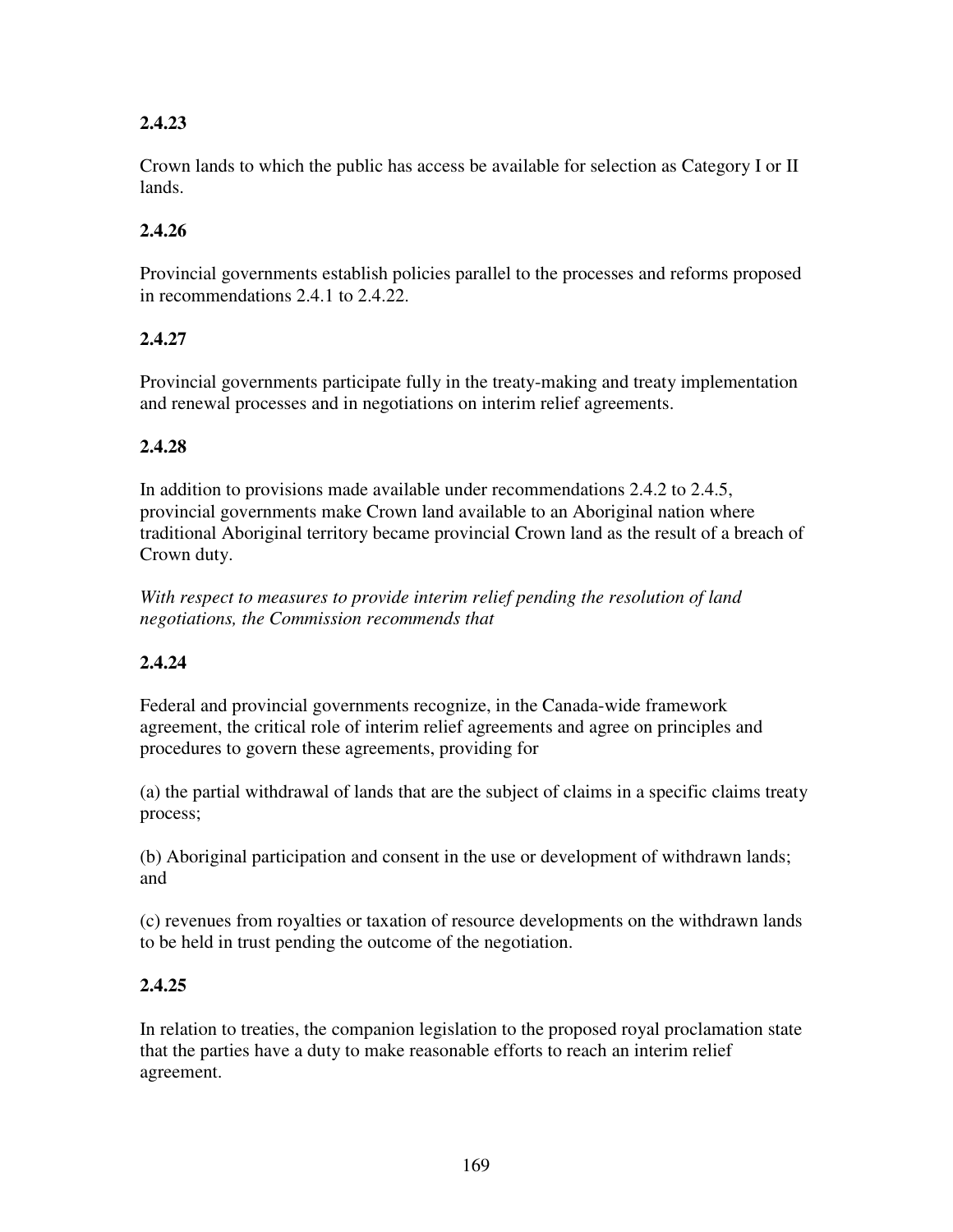*Regarding the jurisdiction and operation of the Aboriginal Lands and Treaties Tribunal, the Commission recommends that*

## **2.4.29**

Federal companion legislation to the royal proclamation provide for the establishment of an independent administrative tribunal, to be called the Aboriginal Lands and Treaties Tribunal.

## **2.4.30**

Parliament, and provincial legislatures when they are ready, confer on the tribunal the necessary authority to enable it to discharge its statutory mandate pertaining to both federal and provincial spheres of jurisdiction.

## **2.4.31**

Even without provincial delegation of powers to the tribunal, Parliament confer on the tribunal jurisdiction to the full extent of federal constitutional competence in respect of "Indians, and Lands reserved for the Indians", including the power to issue orders binding provincial governments and others, when they relate essentially to this head of federal competence.

## **2.4.32**

The tribunal be established by federal statute operative in two areas:

(a) settlement of specific claims, including those removed by the Aboriginal party from the broader treaty-making, implementation and renewal processes; and

(b) treaty-making, implementation and renewal processes.

# **2.4.33**

In respect of specific claims, the tribunal's jurisdiction include

(a) reviewing the adequacy of federal funding provided to claimants;

(b) monitoring the good faith of the bargaining process and making binding orders on those in breach; and

(c) adjudicating claims, or parts of claims, referred to it by Aboriginal claimants and providing an appropriate remedy where called for.

## **2.4.34**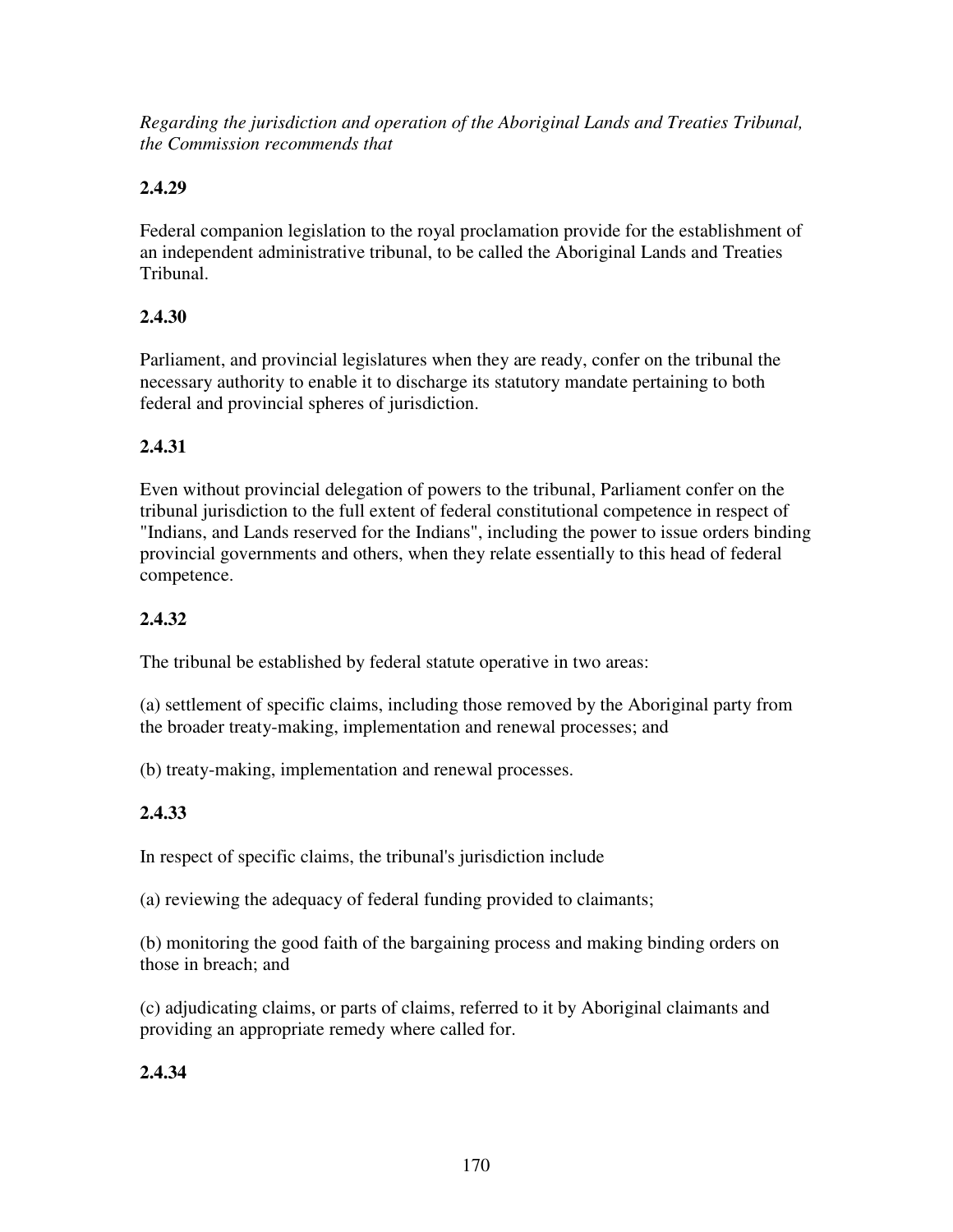In respect of the longer-term treaty-making, implementation and renewal processes, the tribunal's jurisdiction include

(a) reviewing the adequacy of federal funding to Aboriginal parties;

(b) supervising the negotiation, implementation, and conclusion of interim relief agreements, imposing interim relief agreements in the event of a breach of the duty to bargain in good faith, and granting interim relief pending successful negotiations of a new or renewed treaty, with respect to federal lands and on provincial lands where provincial powers have been so delegated;

(c) arbitrating any issues referred to it by the parties by mutual consent;

(d) monitoring the good faith of the bargaining process;

(e) adjudicating, on request of an Aboriginal party, questions of any Aboriginal or treaty rights that are related to the negotiations and justiciable in a court of law;

(f) investigating a complaint of non-compliance with a treaty undertaking, adjudicating the dispute and awarding an appropriate remedy when so empowered by the treaty parties; and

(g) recommending to the federal government, through panels established for the purpose, whether a group asserting the right of self-governance should be recognized as an Aboriginal nation.

## **2.4.35**

The enabling legislation direct the tribunal to adopt a broad and progressive interpretation of the treaties, not limiting itself to technical rules of evidence, and to take into account the fiduciary obligations of the Crown, Aboriginal customary and property law, and the relevant history of the parties' relations.

#### **2.4.36**

The Aboriginal Lands and Treaties Tribunal replace the Indian Claims Commission.

#### **2.4.37**

The tribunal's jurisdiction to determine specific claims be concurrent with the jurisdiction of the superior courts of the provinces.

## **2.4.38**

The membership and staff of the tribunal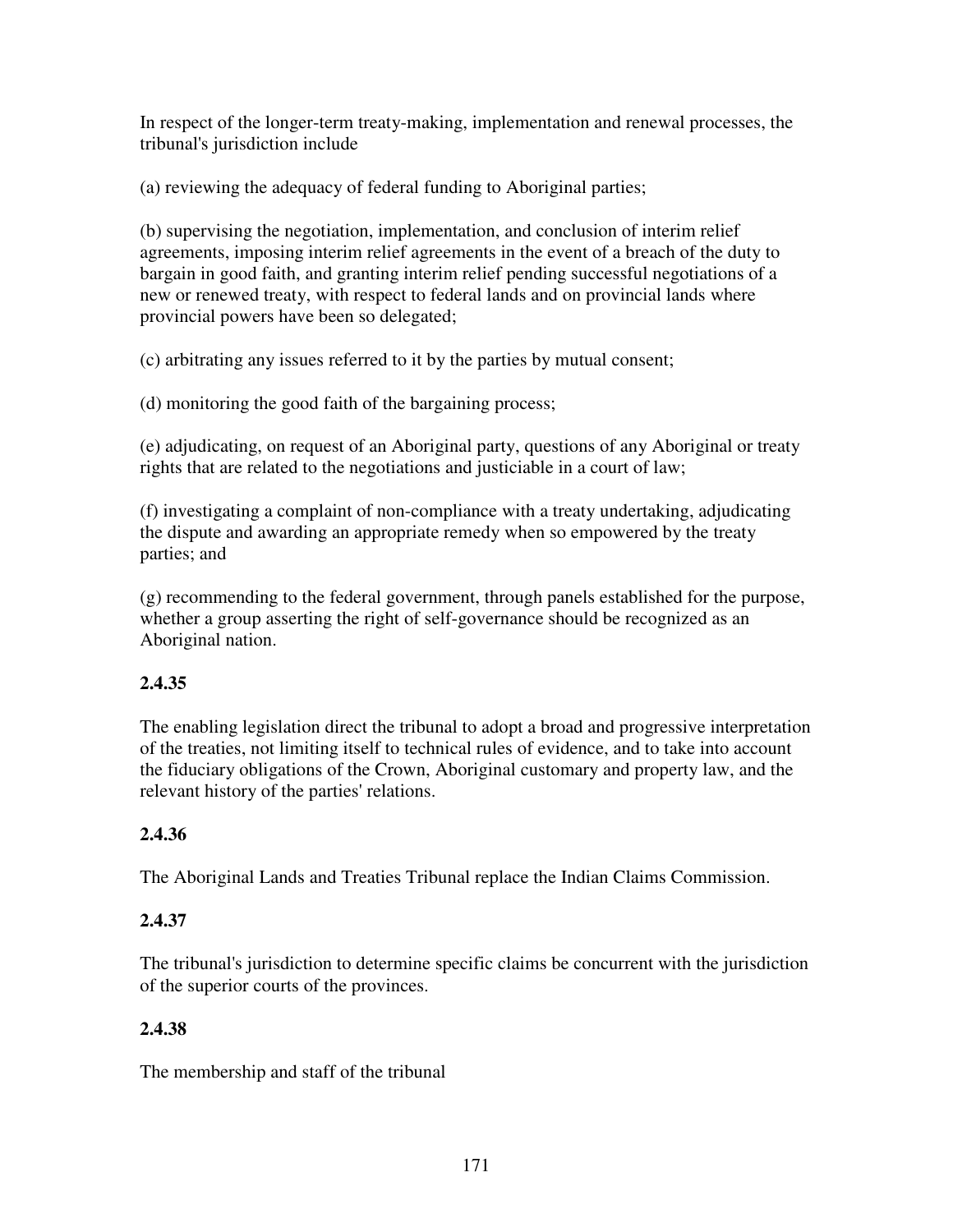(a) reflect parity between Aboriginal and non-Aboriginal nominees and staff at every level, including the co-chairs of the tribunal; and

(b) be representative of the provinces and regions.

# **2.4.39**

The process for appointing full-time and part-time members to the tribunal be as follows:

(a) the appointment process be open;

(b) nomination be by Aboriginal people, nations, or organizations, the federal government, and provinces that delegate powers to the tribunal;

(c) nominees approved by a screening committee be qualified and fit to serve on the tribunal;

(d) members be appointed by the federal government on the joint recommendation of the minister of justice and the proposed minister of Aboriginal relations; and

(e) the terms of appointment of the co-chairs and members provide that, during their period of office, they be dismissable only for cause.

## **2.4.40**

The tribunal operate as follows:

(a) emphasize informal procedures, respect the oral and cultural traditions of Aboriginal nations, and encourage direct participation by the parties;

(b) take an active role in ensuring the just and prompt resolution of disputes;

(c) maintain a small central research and legal staff and provide a registry for disputes; and

(d) hold hearings as close as is convenient to the site of the dispute, with panels comprising members from the region or province in question.

# **2.4.41**

Decisions of the tribunal be final and binding and not subject to review by the courts, except on constitutional grounds and for jurisdictional error or breach of the duty of fairness under paragraphs 18.1(4)(a) and (b) of the Federal Court Act.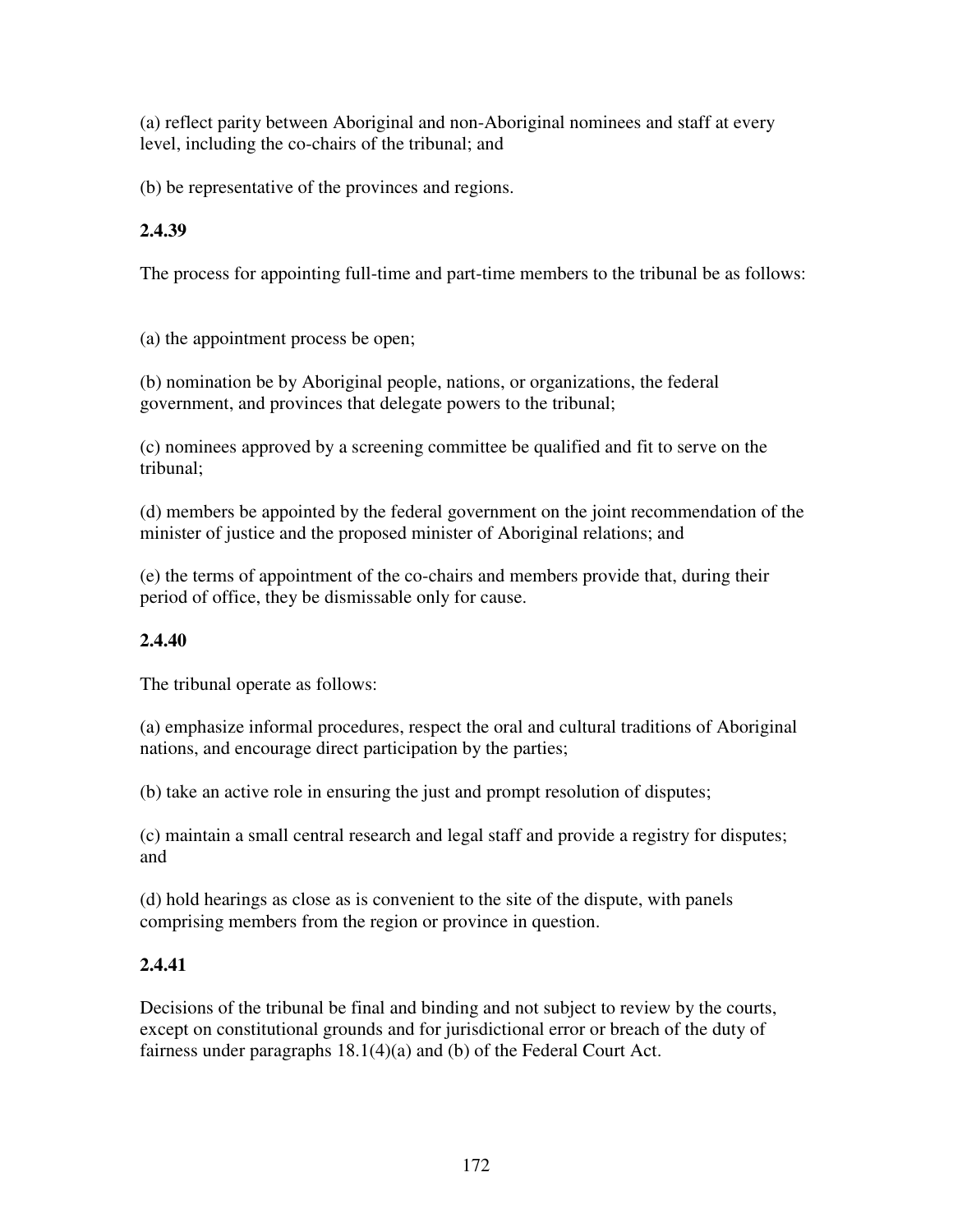*Concerning interim steps to expand First Nations' land base, the Commission recommends that*

### **2.4.43**

The federal government enter into an interim specific claims protocol with the Assembly of First Nations embodying, at a minimum, the following changes to current policy:

(a) the scope of the specific claims policy be expanded to include treaty-based claims;

(b) the definition of 'lawful obligation' and the compensation guidelines contained in the policy embody fiduciary principles, in keeping with Supreme Court decisions on government's obligations to Aboriginal peoples;

(c) where a claim involves the loss of land, the government of Canada use all efforts to provide equivalent land in compensation; only if restitution is impossible, or not desired by the First Nation, should claims be settled in cash;

(d) to expedite claims, the government of Canada provide significant additional resources for funding, negotiation and resolution of claims;

(e) the government of Canada improve access to the Indian Claims Commission and other dispute resolution mechanisms as a means of addressing interpretations of the specific claims policy, including submission to mediation and arbitration if requested by claimants; and

(f) the government of Canada respond to recommendations of the Indian Claims Commission within 90 days of receipt, and where it disagrees with such a recommendation, give specific written reasons.

## **2.4.44**

The treaty land entitlement process be conducted as follows:

(a) the amount of land owing under treaty be calculated on the basis of population figures as of the date new negotiations begin;

(b) those population figures include urban residents, Bill C-31 beneficiaries and nonstatus Indians; and

(c) the federal government negotiate agreements with the provinces stipulating that a full range of land (including lands of value) be available for treaty land entitlement selection.

#### **2.4.45**

Land purchases be conducted as follows: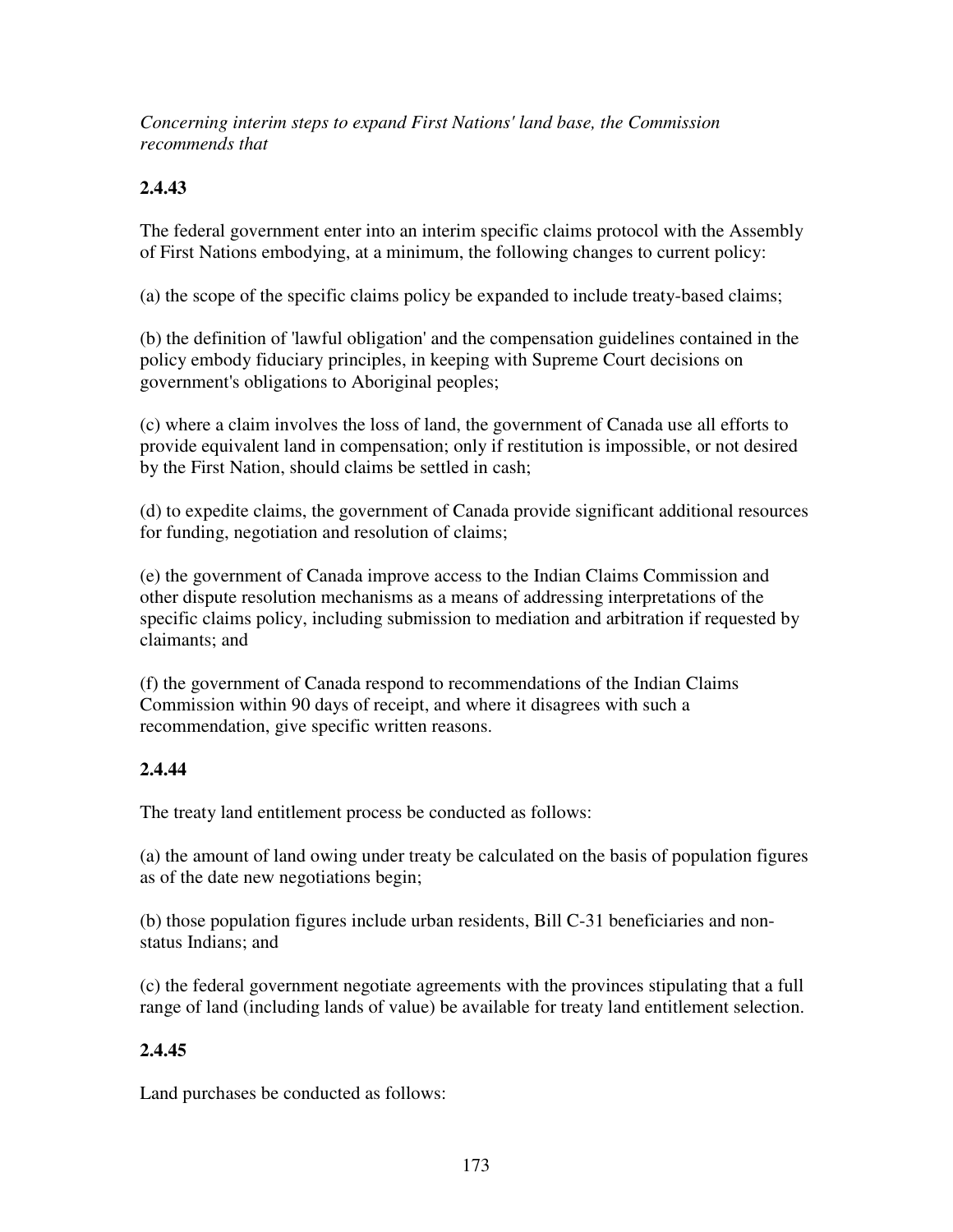(a) the federal government set up a land acquisition fund to enable all Aboriginal peoples (First Nations, Inuit and Métis) to purchase land on the open market;

(b) the basic principles of 'willing seller, willing buyer' apply to all land purchases;

(c) joint committees, with representatives from municipalities and neighbouring Aboriginal governments, be formed to deal with issues of common concern;

(d) the federal government do its utmost to encourage the creation of such committees;

(e) the federal government clarify the 1991 additions to reserves policy to ensure that the process of consultation with municipalities does not give them a veto over whether purchased lands are given reserve status; and

(f) the federal government compensate municipalities for the loss of tax assessment for a fixed sum or specific term (not an indefinite period), if the municipality can show that such loss would result from the transfer of the purchased lands to reserve status.

### **2.4.46**

Unsold surrendered lands be dealt with as follows:

(a) the Department of Indian Affairs and Northern Development compile an inventory of all remaining unsold surrendered lands in the departmental land registry;

(b) unsold surrendered lands be returned to the community that originally surrendered them;

(c) First Nations have the option of accepting alternative lands or financial compensation instead of the lands originally surrendered but not be compelled to accept either; and

(d) governments negotiate protection of third-party interests affected by the return of unsold surrendered lands, such as continued use of waterways and rights of access to private lands.

## **2.4.47**

If reserve or community lands were expropriated by or surrendered to the Crown for a public purpose and the original purpose no longer exists, the lands be dealt with as follows:

(a) the land revert to the First Nations communities in question;

(b) if the expropriation was for the benefit of a third party (for example, a railway), the First Nations communities have the right of first refusal on such lands;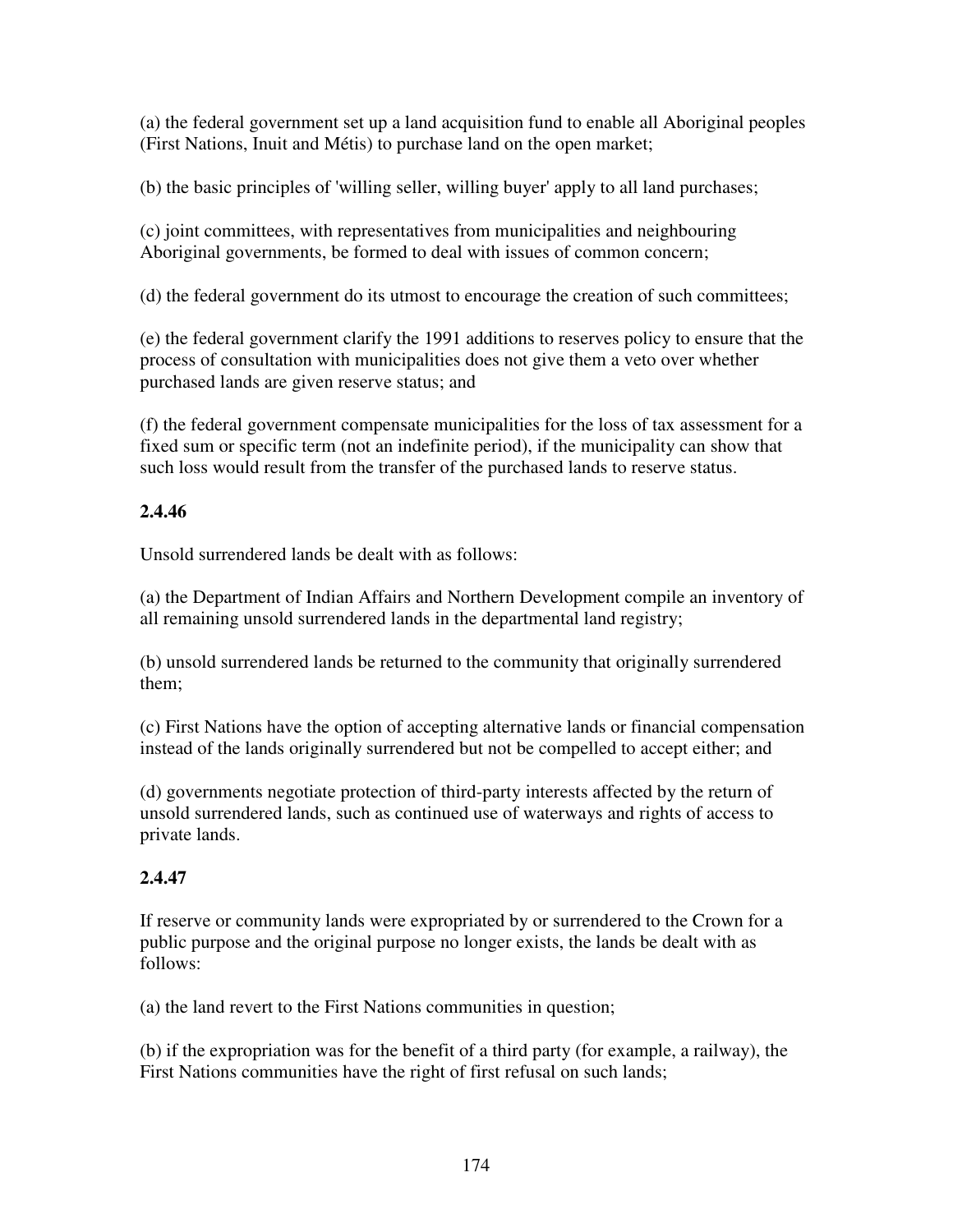(c) any costs of acquisition of these lands be negotiated between the Crown and the First Nation, depending on the compensation given the First Nation community when the land was first acquired;

(d) if the land was held by the Crown, the costs associated with clean-up and environmental monitoring be borne by the government department or agency that controlled the lands;

(e) if the land was held by a third party, the costs associated with clean-up and environmental monitoring be borne jointly by the Crown and the third party;

(f) if an Aboriginal community does not wish the return of expropriated lands because of environmental damage or other reasons, they receive other lands in compensation or financial compensation equivalent to fair market value; and

(g) the content of such compensation package be determined by negotiation or, failing that, by the Aboriginal Lands and Treaties Tribunal.

*Regarding interim measures to improve Aboriginal peoples' access to resource-based economic opportunities, the Commission recommends that*

#### **2.4.48**

With respect to the general issue of improving Aboriginal access to natural resources on Crown land:

(a) the federal government seek the co-operation of provincial and territorial governments in drafting a national code of principles to recognize and affirm the continued exercise of traditional Aboriginal activities (hunting, fishing, trapping and gathering of medicinal and other plants) on Crown lands; and

(b) the provinces and territories amend relevant legislation to incorporate such a code.

#### **2.4.49**

With respect to forest resources on reserves, the federal government take the following steps:

(a) immediately provide adequate funding to complete forest inventories, management plans and reforestation of Indian lands;

(b) ensure that adequate forest management expertise is available to First Nations;

(c) consult with Aboriginal governments to develop a joint policy statement delineating their respective responsibilities in relation to Indian reserve forests;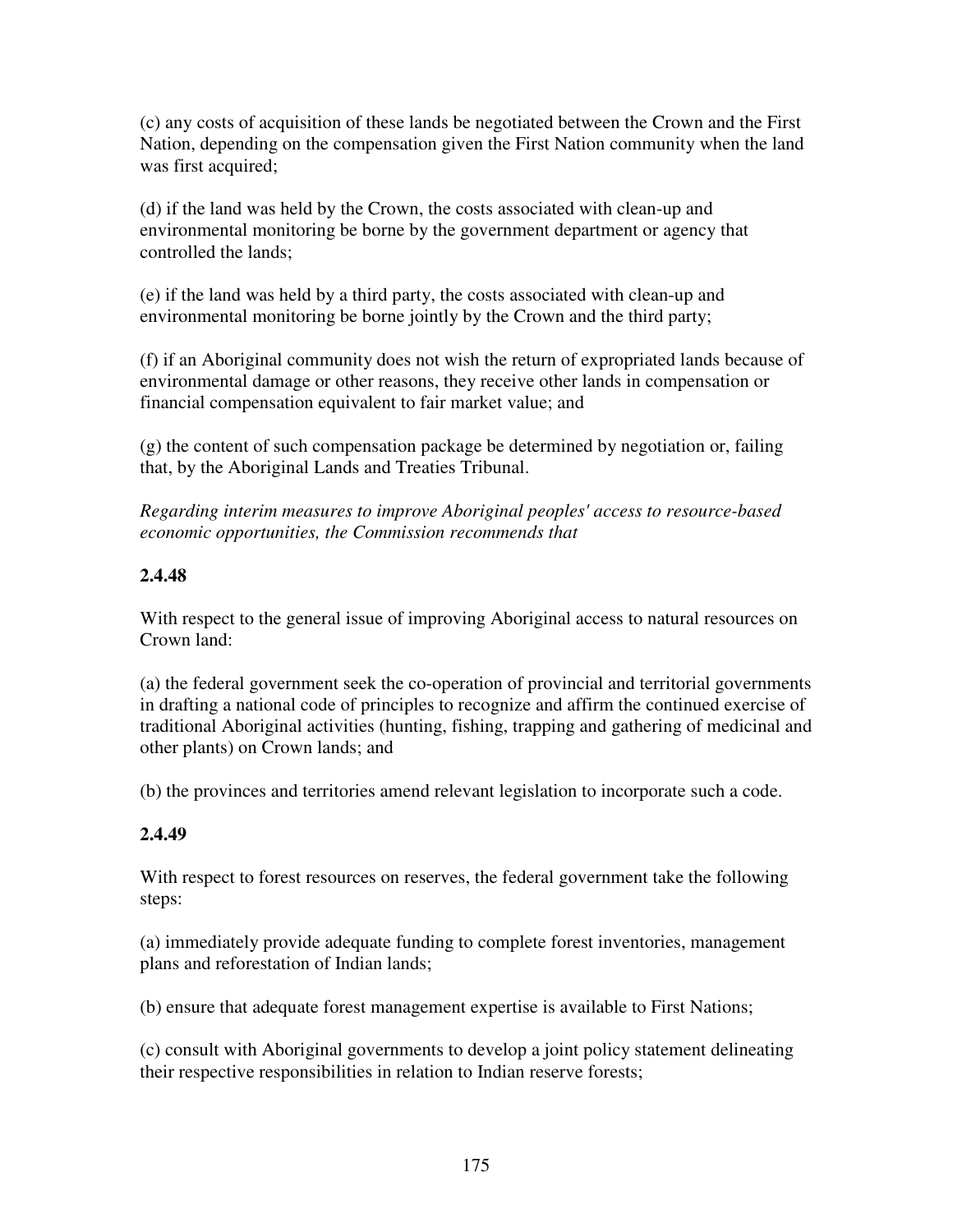(d) develop an operating plan to implement its own responsibilities as defined through the joint policy development process;

(e) continue the Indian forest lands program, but modify its objectives to reflect and integrate traditional knowledge and the resource values of First Nations communities with objectives of timber production; and

(f) in keeping with the goal of Aboriginal nation building, provide for the delivery of the Indian forest lands program by First Nations organizations (as has been the case with the Treaty 3 region of northwestern Ontario).

#### **2.4.50**

The following steps be taken with respect to Aboriginal access to forest resources on Crown lands:

(a) the federal government work with the provinces, the territories and Aboriginal communities to improve Aboriginal access to forest resources on Crown lands;

(b) the federal government, as part of its obligation to protect traditional Aboriginal activities on provincial Crown lands, actively promote Aboriginal involvement in provincial forest management and planning; as with the model forest program, this would include bearing part of the costs;

(c) the federal government, in keeping with the goal of Aboriginal nation building, give continuing financial and logistical support to Aboriginal peoples' regional and national forest resources associations;

(d) the provinces encourage their large timber licensees to provide for forest management partnerships with Aboriginal firms within the traditional territories of Aboriginal communities;

(e) the provinces encourage partnerships or joint ventures between Aboriginal forest operating companies and other firms that already have wood processing facilities;

(f) the provinces give Aboriginal people the right of first refusal on unallocated Crown timber close to reserves or Aboriginal communities;

(g) the provinces, to promote greater harmony with generally less intensive Aboriginal forest management practices and traditional land-use activities, show greater flexibility in their timber management policies and guidelines; this might include reducing annual allowable cut requirements and experimenting with lower harvesting rates, smaller logging areas and longer maintenance of areas left unlogged;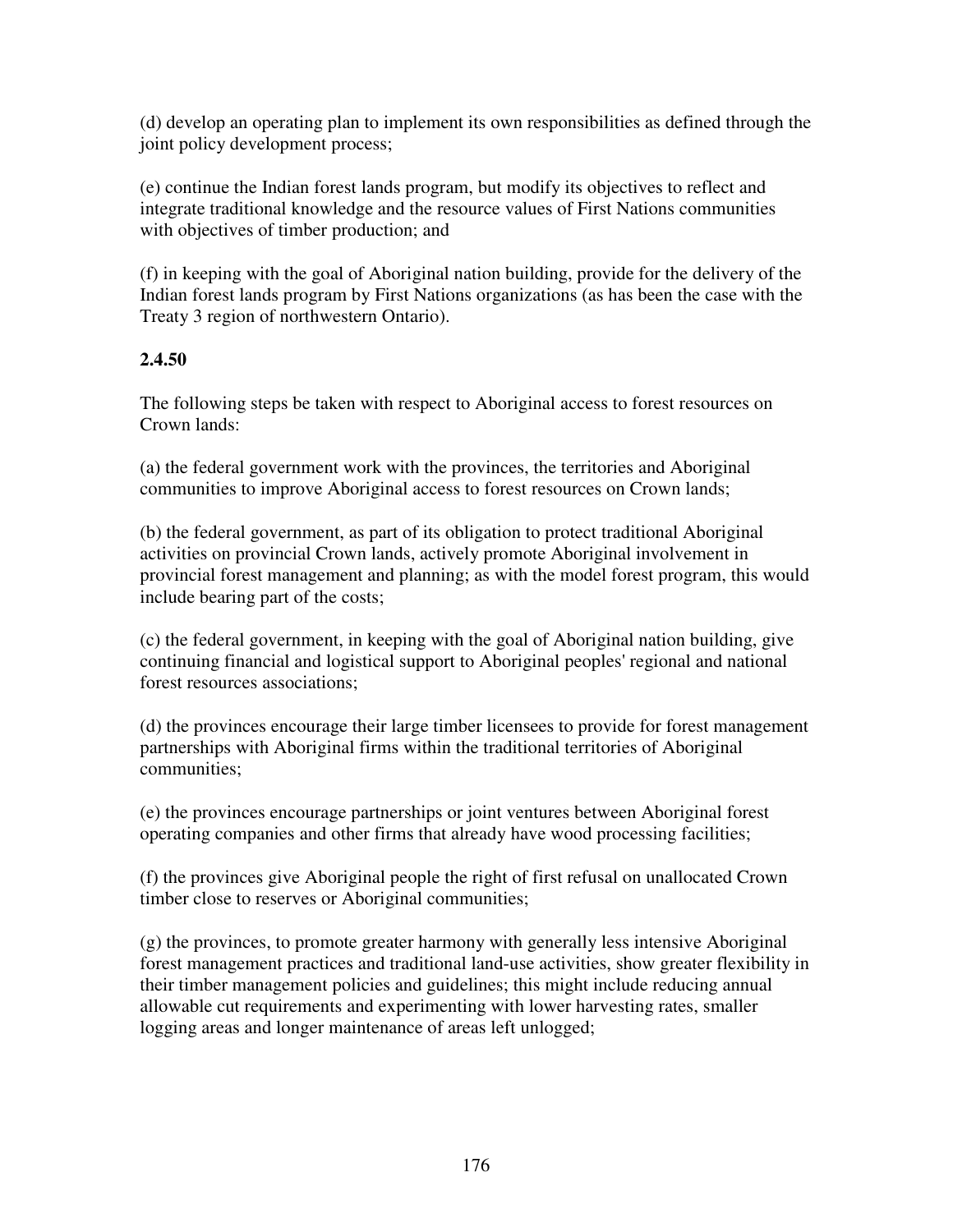(h) provincial and territorial governments make provision for a special role for Aboriginal governments in reviewing forest management and operating plans within their traditional territories; and

(i) provincial and territorial governments make Aboriginal land-use studies a requirement of all forest management plans.

# **2.4.51**

In keeping with its fiduciary obligation to Aboriginal peoples, the federal government renegotiate existing agreements with the provinces (for example, the 1924 agreement with Ontario and the 1930 natural resource transfer agreements in the prairie provinces) to ensure that First Nations obtain the full beneficial interest in minerals, oil and natural gas located on reserves.

## **2.4.52**

The federal government amend the Indian mining regulations to conform to the Indian oil and gas regulations and require companies operating on reserves to employ First Nations residents.

## **2.4.53**

The federal government work with First Nations and the mining industry (and if necessary amend the Indian mining regulations and the Indian oil and gas regulations) to ensure the development of management experience among Aboriginal people and the transfer to them of industry knowledge and expertise.

## **2.4.54**

The provinces require companies, as part of their operating licence, to develop Aboriginal land use plans to

(a) protect traditional harvesting and other areas (for example, sacred sites); and

(b) compensate those adversely affected by mining or drilling (for example, Aboriginal hunters, trappers and fishers).

## **2.4.55**

Land use plans be developed in consultation with affected Aboriginal communities as follows:

(a) Aboriginal communities receive intervener funding to carry out the consultation process;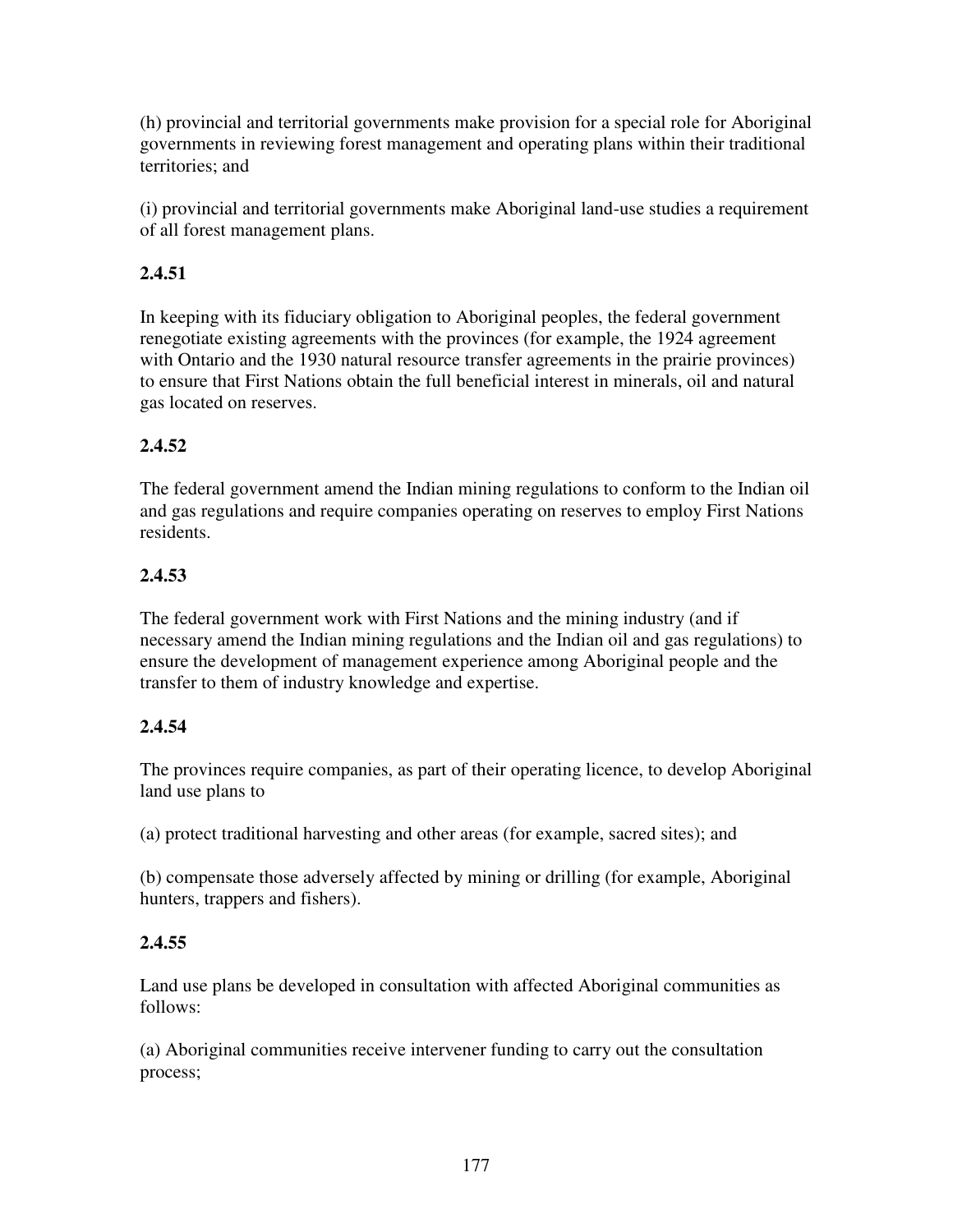(b) intervener funding be delivered through a body at arm's length from the company and the respective provincial ministry responsible for the respective natural resource; and

(c) funding for this body come from licence fees and from provincial or federal government departments responsible for the environment.

# **2.4.56**

The provinces require that a compensation fund be set up and that contributions to it be part of licence fees. Alternatively, governments could consider this an allowable operating expense for corporate tax purposes.

## **2.4.57**

The federal government work with the provinces and with Aboriginal communities to ensure that the steps we recommend are carried out. Federal participation could include cost-sharing arrangements with the provinces.

## **2.4.62**

The principles enunciated by the Supreme Court of Canada in the Sparrow decision be implemented as follows:

(a) provincial and territorial governments ensure that their regulatory and management regimes acknowledge the priority of Aboriginal subsistence harvesting;

(b) for the purposes of the Sparrow priorities, the definition of 'conservation' not be established by government officials, but be negotiated with Aboriginal governments and incorporate respect for traditional ecological knowledge and Aboriginal principles of resource management; and

(c) the subsistence needs of non-Aboriginal people living in remote regions of Canada (that is, long-standing residents of remote areas, not transients) be ranked next in the Sparrow order of priority after those of Aboriginal people and ahead of all commercial or recreational fish and wildlife harvesting.

# **2.4.63**

All provinces follow the example set by Canada and certain provinces (for example, Ontario and British Columbia) in buying up and turning over commercial fishing quotas to Aboriginal people. This would constitute partial restitution for historical inequities in commercial allocations.

## **2.4.64**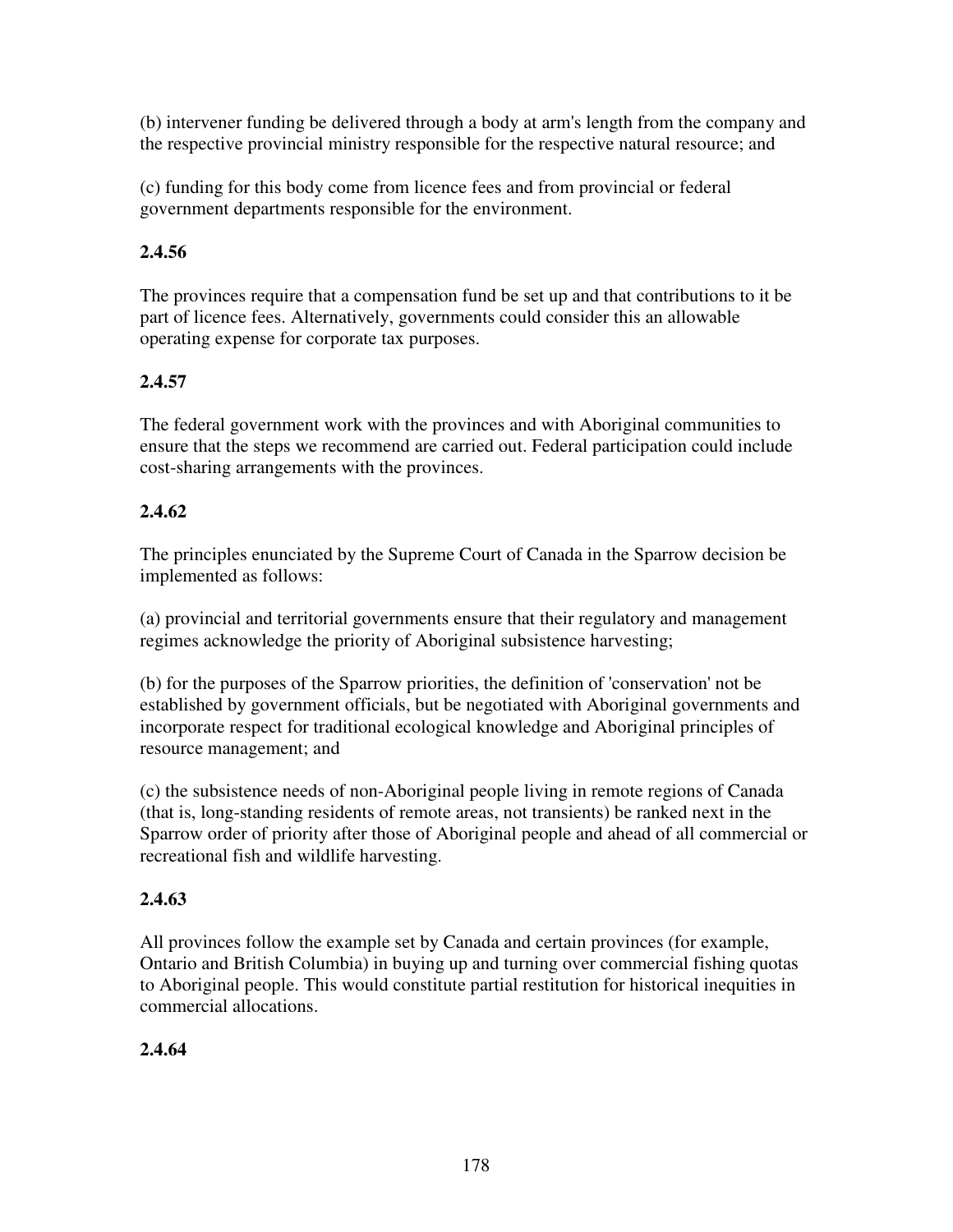The size of Aboriginal commercial fishing allocations be based on measurable criteria that

(a) are developed by negotiation rather than developed and imposed unilaterally by government;

(b) are not based, for example, on a community's aggregate subsistence needs alone; and

(c) recognize the fact that resources are essential for building Aboriginal economies and that Aboriginal people must be able to make a profit from their commercial fisheries.

## **2.4.65**

Canada and the provinces apply the priorities set out in the Sparrow decision to Aboriginal commercial fisheries so that these fisheries in times of scarcity

(a) have greater priority than non-Aboriginal commercial interests and sport fishing; and

(b) remain ranked below conservation and Aboriginal (and, in remote areas, non-Aboriginal) domestic food fishing.

# **2.4.66**

The federal government ensure effective Aboriginal representation on the Canadian commission set up under the 1985 Pacific Salmon Treaty with the United States.

# **2.4.67**

To establish adequate baseline data for assessing the relative impact of the Aboriginal and non-Aboriginal harvest, and to assist in determining quotas to be allocated in accordance with the principles set out in the Sparrow decision, federal and provincial governments improve their data gathering on the non-Aboriginal harvest of fish and wildlife.

# **2.4.68**

Federal and provincial governments carry out joint studies with Aboriginal people to determine the size of the Aboriginal harvest and the respective effects of Aboriginal and non-Aboriginal harvesting methods on stocks.

## **2.4.69**

Public education form a major component of government fisheries policy. This will require joint strategies to inform the public about Aboriginal perspectives on fishing, to resolve differences and to overcome fears that Aboriginal entry into fisheries will mean overfishing, loss of control, or loss of property.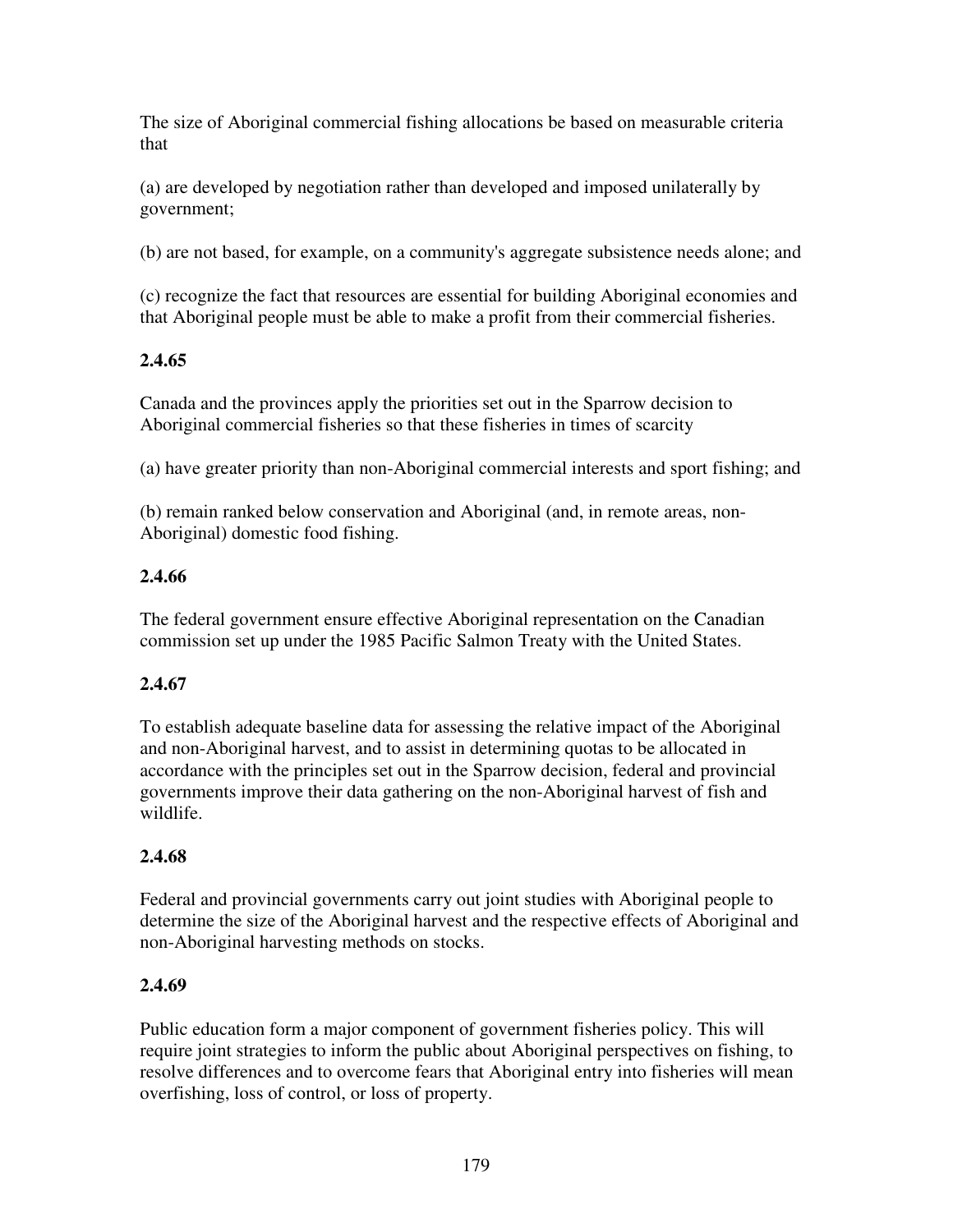#### **2.4.70**

Provincial and territorial governments take the following action with respect to hunting:

(a) acknowledge that treaty harvesting rights apply throughout the entire area covered by treaty, even if that area includes more than one province or territory;

(b) leave it to Aboriginal governments to work out the kinds of reciprocal arrangements necessary for Aboriginal harvesting across treaty boundaries; and

(c) introduce specific big game quotas or seasons for local non-Aboriginal residents in the mid- and far north.

### **2.4.71**

Provincial and territorial governments take the following action with respect to outfitting:

(a) increase their allocation of tourist outfitters' licences or leases to Aboriginal people, for example,

(i) by including exclusive allocations in certain geographical areas, as Ontario now does north of the 50th parallel;

(ii) by giving priority of access for a defined period to all new licences; and

(iii) by giving Aboriginal people the right of first refusal on licences or leases that are being given up.

(b) not impose one particular style of outfitting business (lodge-based fly-in hunting and fishing) as the only model; and

(c) encourage Aboriginal people to develop outfitting businesses based on their own cultural values.

## **2.4.72**

By agreement, and subject to local capacity, provincial and territorial governments devolve trapline management to Aboriginal governments.

## **2.4.73**

In Quebec, where exclusive Aboriginal trapping preserves have existed for many decades, the provincial government devolve trapline management of these territories to Aboriginal governments and share overall management responsibilities with them.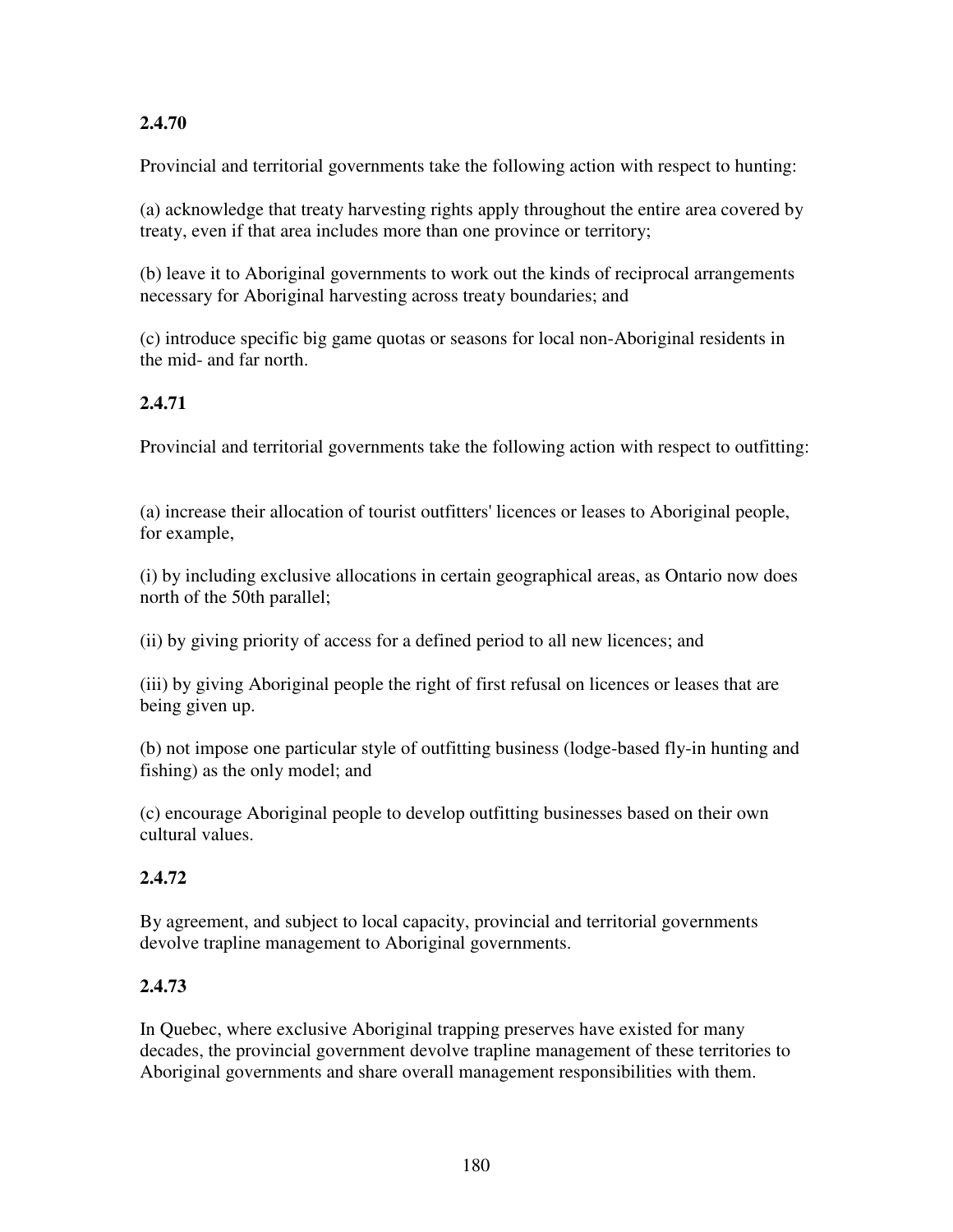### **2.4.74**

Unless already dealt with in a comprehensive land claims agreement, revenues from commercial water developments (hydroelectric dams and commercial irrigation projects) that already exist and operate within the traditional land use areas of Aboriginal communities be directed to the communities affected as follows:

(a) they receive a continuous portion of the revenues derived from the development for the life of the project; and

(b) the amount of revenues be the subject of negotiations between the Aboriginal community(ies) and either the hydroelectric utility or the province.

## **2.4.75**

If potential hydroelectric development sites exist within the traditional territory(ies) of the Aboriginal community(ies), the community have the right of first refusal to acquire the water rights for hydro development.

#### **2.4.76**

If a Crown utility or non-utility company already has the right to develop a hydro site within the traditional territory of an Aboriginal community, the provinces require these companies to develop socio-economic agreements (training, employment, business contracts, joint venture, equity partnerships) with the affected Aboriginal community as part of their operating licence or procedures.

#### **2.4.77**

Federal and provincial governments revise their water management policy and legislation to accommodate Aboriginal participation in existing management processes as follows:

(a) the federal government amend the Canada Water Act to provide for guaranteed Aboriginal representation on existing interjurisdictional management boards (for example, the Lake of the Woods Control Board) and establish federal/provincial/Aboriginal arrangements where none currently exist; and

(b) provincial governments amend their water resource legislation to provide for Aboriginal participation in water resource planning and for the establishment of comanagement boards on their traditional lands.

*With regard to measures to implement co-jurisdiction or co-management of lands and resources, the Commission recommends that*

#### **2.4.78**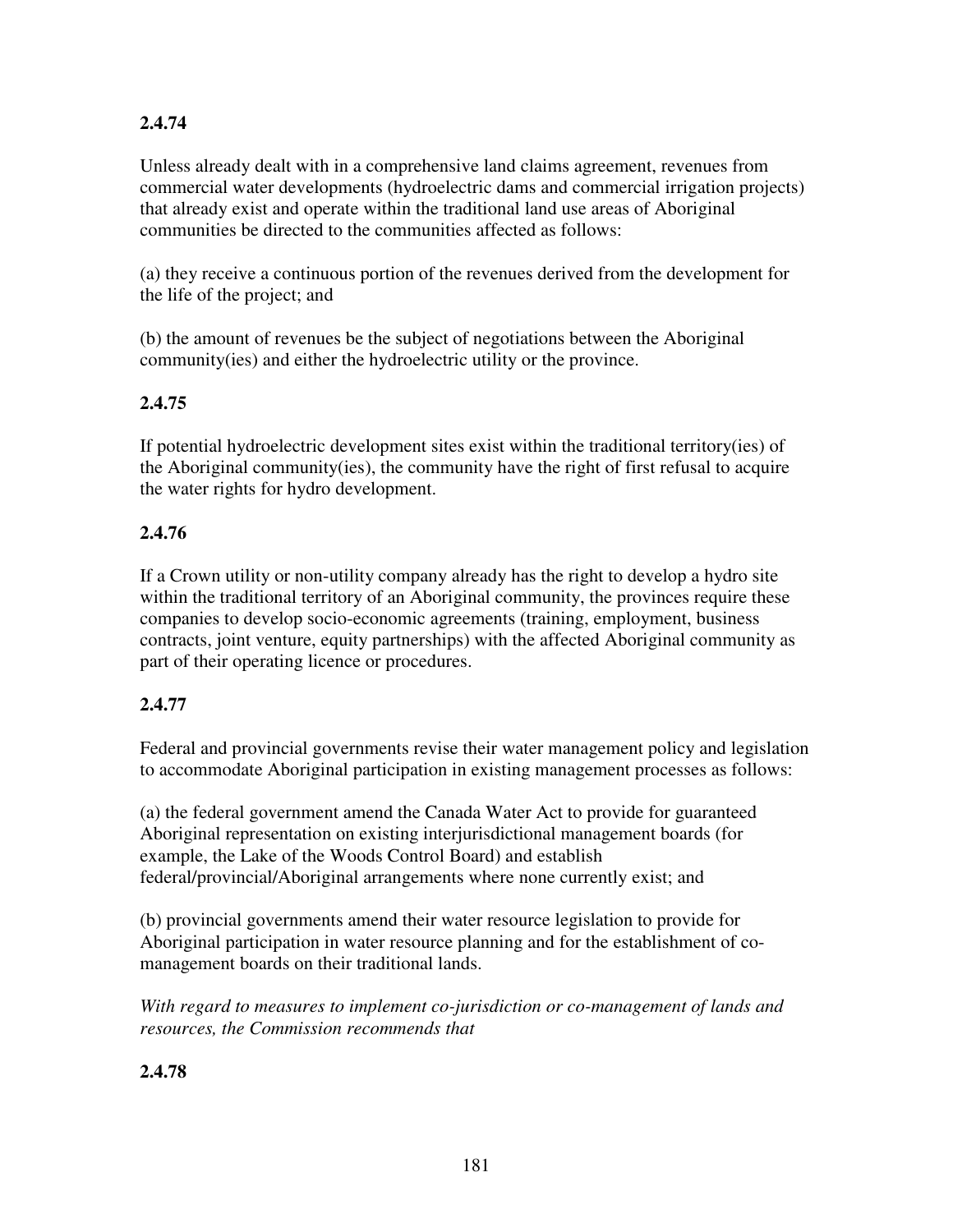The following action be taken with respect to co-management and co-jurisdiction:

(a) the federal government work with provincial and territorial governments and Aboriginal governments in creating co-management or co-jurisdiction arrangements for the traditional territories of Aboriginal nations;

(b) such co-management arrangements serve as interim measures until the conclusion of treaty negotiations with the Aboriginal party concerned;

(c) co-management bodies be based on relative parity of membership between Aboriginal nations and government representatives;

(d) co-management bodies respect and incorporate the traditional knowledge of Aboriginal people; and

(e) provincial and territorial governments provide secure long-term funding for comanagement bodies to ensure stability and enable them to build the necessary management skills and expertise (which would involve cost sharing on the part of the federal government).

*Regarding the ownership and management of cultural and historic sites, the Commission recommends that*

#### **2.4.58**

Federal, provincial and territorial governments enact legislation to establish a process aimed at recognizing

(a) Aboriginal peoples as the owners of cultural sites, archaeological resources, religious and spiritual objects, and sacred and burial sites located within their traditional territories;

(b) Aboriginal people as having sole jurisdiction over sacred, ceremonial, spiritual and burial sites within their traditional territories, whether these sites are located on unoccupied Crown land or on occupied Crown lands (such as on lands under forest tenure or parks);

(c) Aboriginal people as having at least shared jurisdiction over all other sites (such as historical camps or villages, fur trade posts or fishing stations); and

(d) Aboriginal people as being entitled to issue permits and levy (or share in) the fees charged for access to, or use of, such sites.

#### **2.4.59**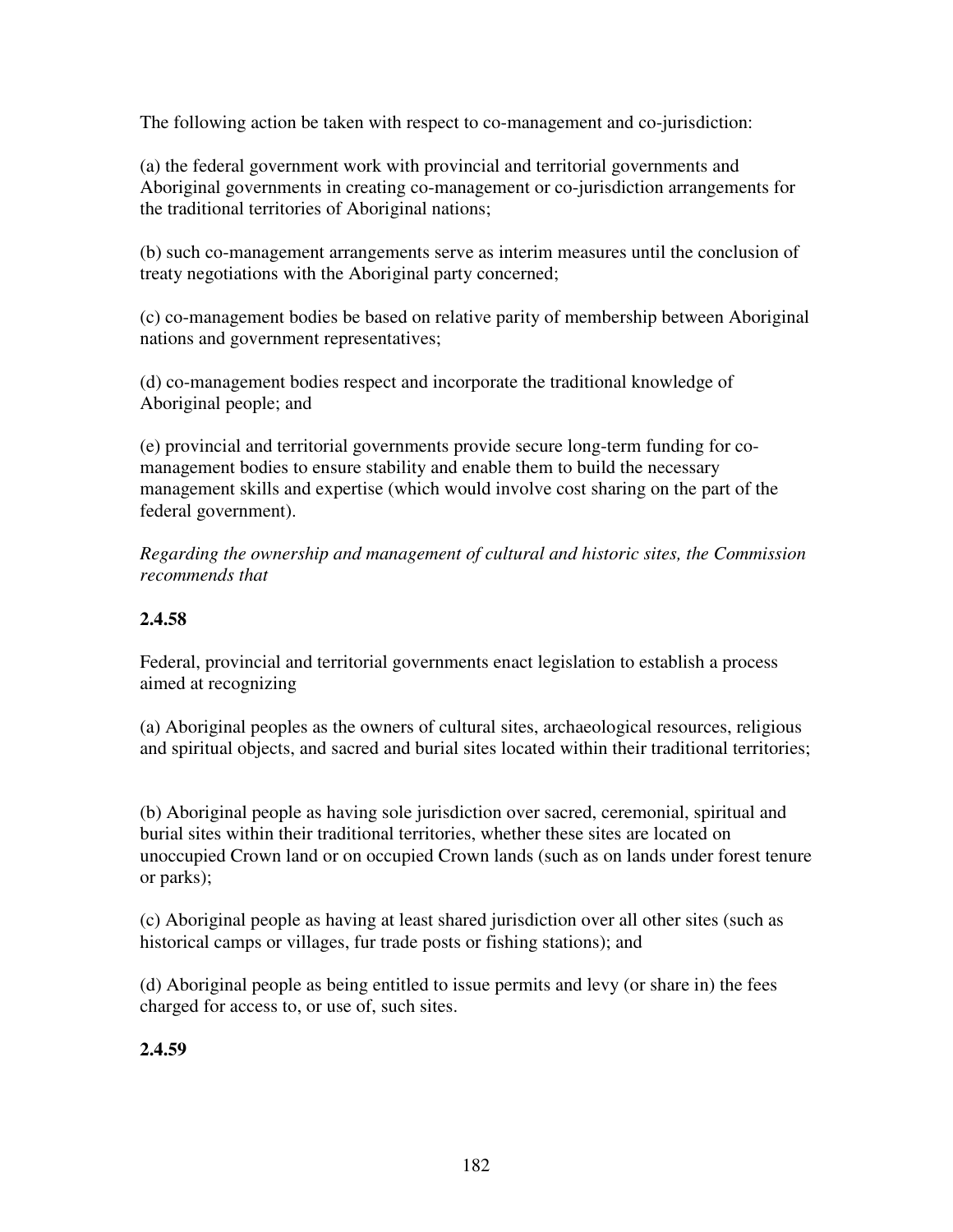In the case of heritage sites located on private land, the federal government negotiate with landowners to acknowledge Aboriginal jurisdiction and rights of access or to purchase these sites if there is a willing seller, so that they can be turned over to the appropriate Aboriginal government.

## **2.4.60**

The federal government amend the National Parks Act to permit traditional Aboriginal activity in national parks and, where appropriate, Aboriginal ownership of national parks, on the Australian model. Parks could then be leased back to the Crown and managed jointly by federal and Aboriginal governments.

## **2.4.61**

Federal, provincial and territorial governments develop legislation and policies to protect and manage Aboriginal heritage resources in accordance with criteria set by negotiation with Aboriginal governments. These might include

(a) detailed heritage impact assessment and protection guidelines for operations involving such activities as forestry, mining, aggregate extraction, road building, tourism and recreation;

(b) funding and undertaking heritage resource inventories, documentation and related research, and archaeological and other scientific survey, in partnership with Aboriginal governments; and

(c) carrying out salvage excavation or mitigative measures at sites threatened by development, looting, resource extraction or natural causes such as erosion, and providing for Aboriginal monitoring of archaeological excavations.

*With respect to public involvement in lands negotiations, the Commission recommends that*

## **2.4.42**

Public education be a major part of treaty processes and of the mandates of the treaty commissions and Aboriginal Lands and Treaties Tribunal, in keeping with the following principles:

(a) federal and provincial governments keep the public fully informed about the nature and scope of negotiations with Aboriginal peoples and not unduly restrict the release of internal reports and other research material;

(b) Aboriginal parties participate in educating the general public and ensure that their members fully understand the nature and scope of their negotiations with provincial and federal governments;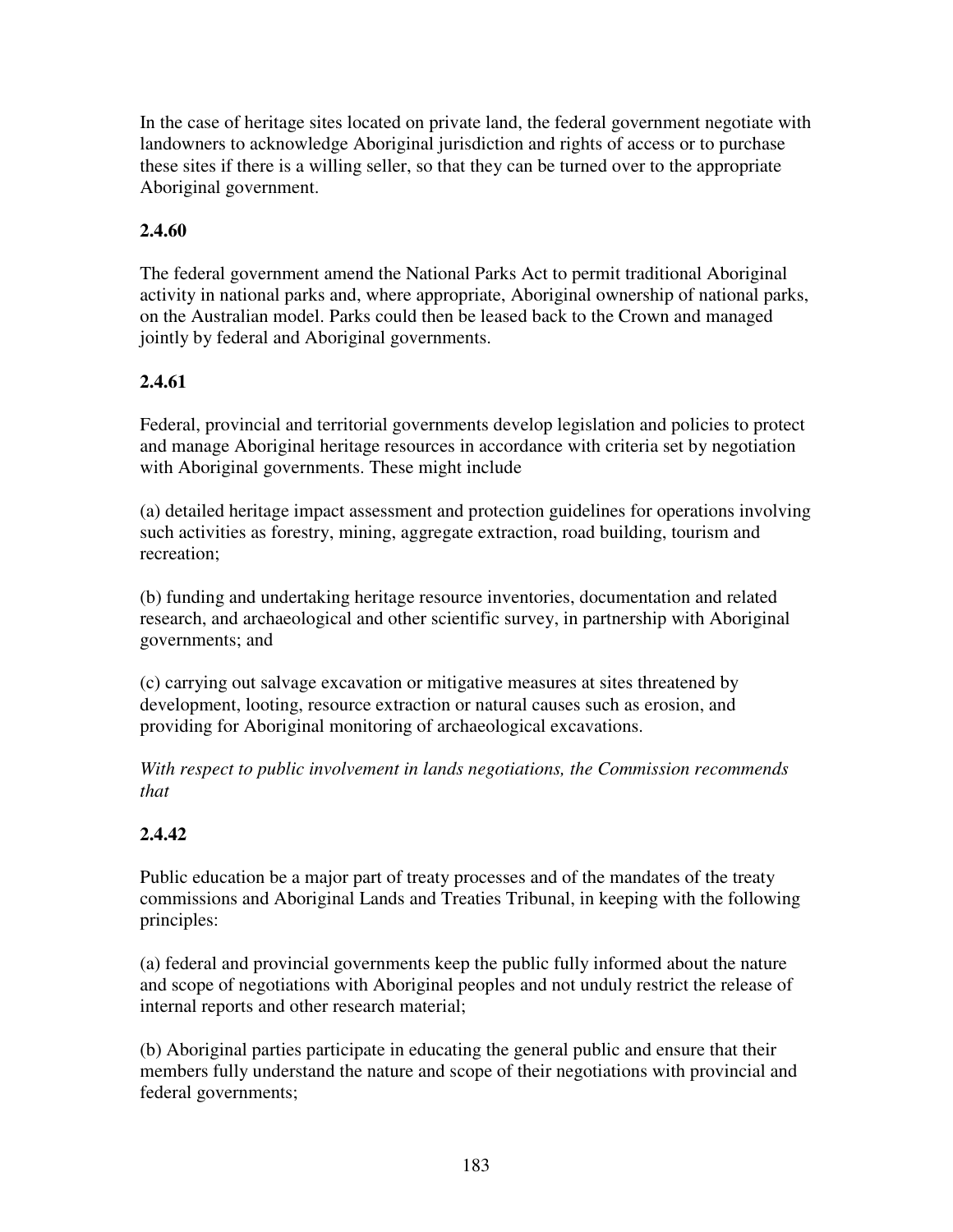(c) the federal government ensure that negotiation processes have sufficient funding for public education; and

(d) treaties and similar documents be written in clear and understandable language.

### *Chapter 5 Economic Development*

*With respect to co-operative arrangements between Aboriginal and other governments in Canada to promote economic development, the Commission recommends that*

### **2.5.1**

Federal, provincial and territorial governments enter into long-term economic development agreements with Aboriginal nations, or institutions representing several nations, to provide multi-year funding to support economic development.

### **2.5.2**

Economic development agreements have the following characteristics:

(a) the goals and principles for Aboriginal economic development be agreed upon by the parties;

(b) resources from all government agencies and departments with an economic development-related mandate be channelled through the agreement;

(c) policies and instruments to achieve the goals be designed by the Aboriginal party;

(d) development activities include, but not necessarily be limited to, training, economic planning, provision of business services, equity funding, and loans and loan guarantees;

(e) performance under the agreement be monitored every two years against agreed criteria; and

(f) funds available for each agreement be determined on the basis of need, capacity to use the resources, and progress of the Aboriginal entity toward self-reliance.

## **2.5.3**

Aboriginal nations that have negotiated modern treaties encompassing full selfgovernment have full jurisdiction over their economic development programs, which should be funded through their treaty settlements, fiscal transfers and their own revenue sources, and that businesses on these territories continue to be eligible for regional, business or trade development programs administered by Canadian governments for businesses generally.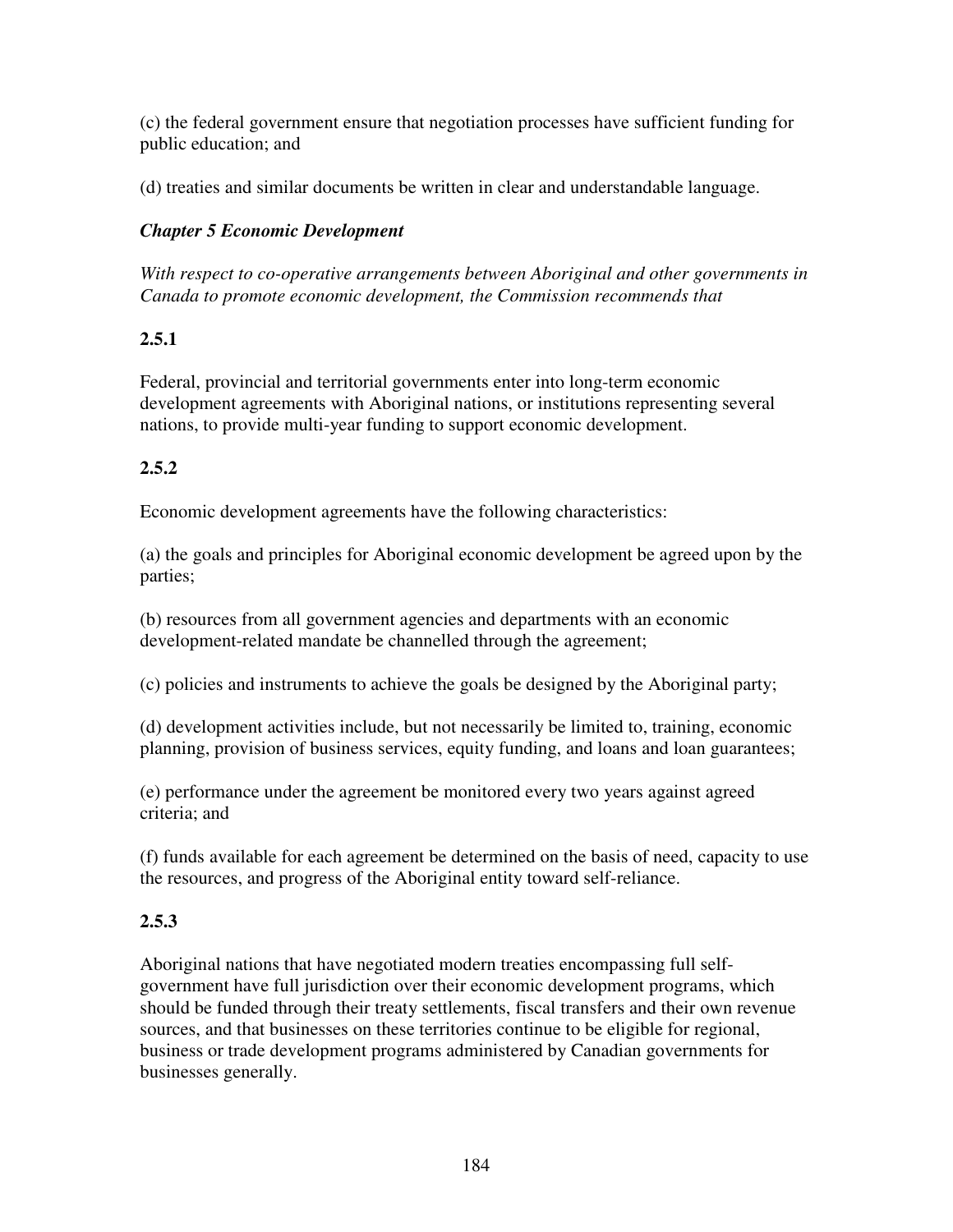### **2.5.5**

Aboriginal nations receive financial and technical support to establish and develop economic institutions through the federal funding we propose be made available for the reconstruction of Aboriginal nations and their institutions (see recommendations in Chapter 3 of this volume).

*With regard to building capacity within Aboriginal nations to pursue economic development, the Commission recommends that*

### **2.5.4**

Aboriginal nations give high priority to establishing and developing economic institutions that

- reflect the nation's underlying values;
- are designed to be accountable to the nation; and
- are protected from inappropriate political interference.

#### **2.5.6**

Responsibility for economic development be divided between the nation and community governments so that policy capacity, specialist services and major investment responsibility reside with the nation's institutions, which would then interact with community economic development personnel at the community level.

#### **2.5.7**

The recommended Aboriginal Peoples' International University establish a Canada-wide research and development capacity in Aboriginal economic development with close links to the developing network of Aboriginally controlled education and training institutions.

#### **2.5.8**

Leaders of municipalities, counties and larger regional bodies and their Aboriginal counterparts consider how to reduce the isolation between them and develop a mutually beneficial relationship.

*Recognizing the importance of lands and resources to Aboriginal economic development, the Commission recommends that*

#### **2.5.12**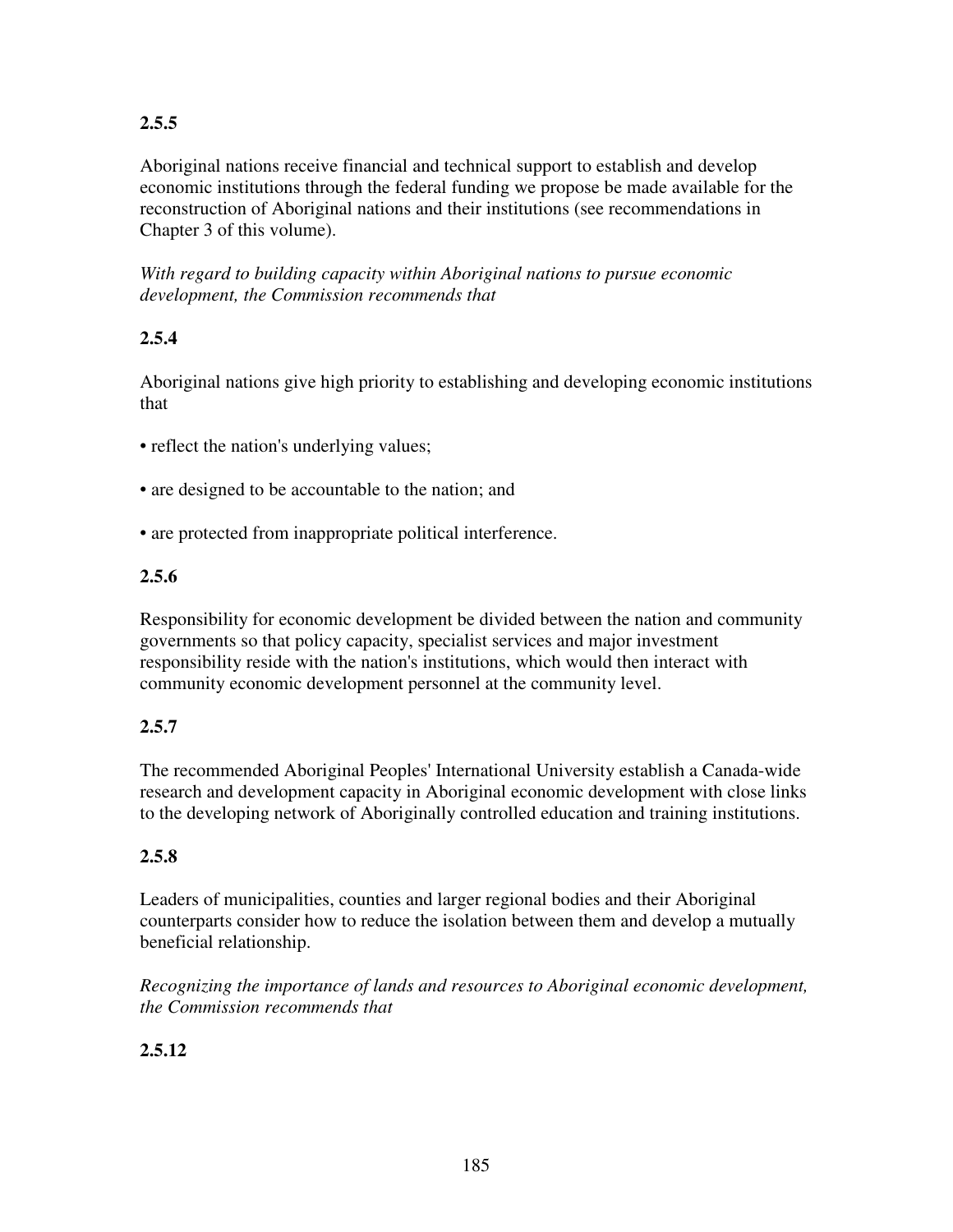Federal and provincial governments promote Aboriginal economic development by recognizing that lands and resources are a major factor in enabling Aboriginal nations and their communities to become self-reliant.

### **2.5.9**

Until self-government and co-jurisdiction arrangements are made, federal and provincial governments require third parties that are renewing or obtaining new resource licences on traditional Aboriginal territories to provide significant benefits to Aboriginal communities, including

• preferential training and employment opportunities in all aspects of the resource operation;

- preferred access to supply contracts;
- respect for traditional uses of the territory; and
- acceptance of Aboriginal environmental standards.

### **2.5.10**

The efforts of resource development companies, Aboriginal nations and communities, and governments be directed to expanding the range of benefits derived from resource development in traditional territories to achieve

- levels of training and employment above the entry level, including managerial;
- an equity position in resource development projects; and
- a share of economic rents derived from the projects.

#### **2.5.11**

Unions in these resource sectors participate in and co-operate with implementation of this policy, because of the extraordinary under-representation of Aboriginal people in these industries.

#### **2.5.13**

Aboriginal governments, with the financial and technical support of federal, provincial and territorial governments, undertake to strengthen their capacity to manage and develop lands and resources. This requires in particular

(a) establishing or strengthening, as appropriate, Aboriginal institutions for the management and development of Aboriginal lands and resources;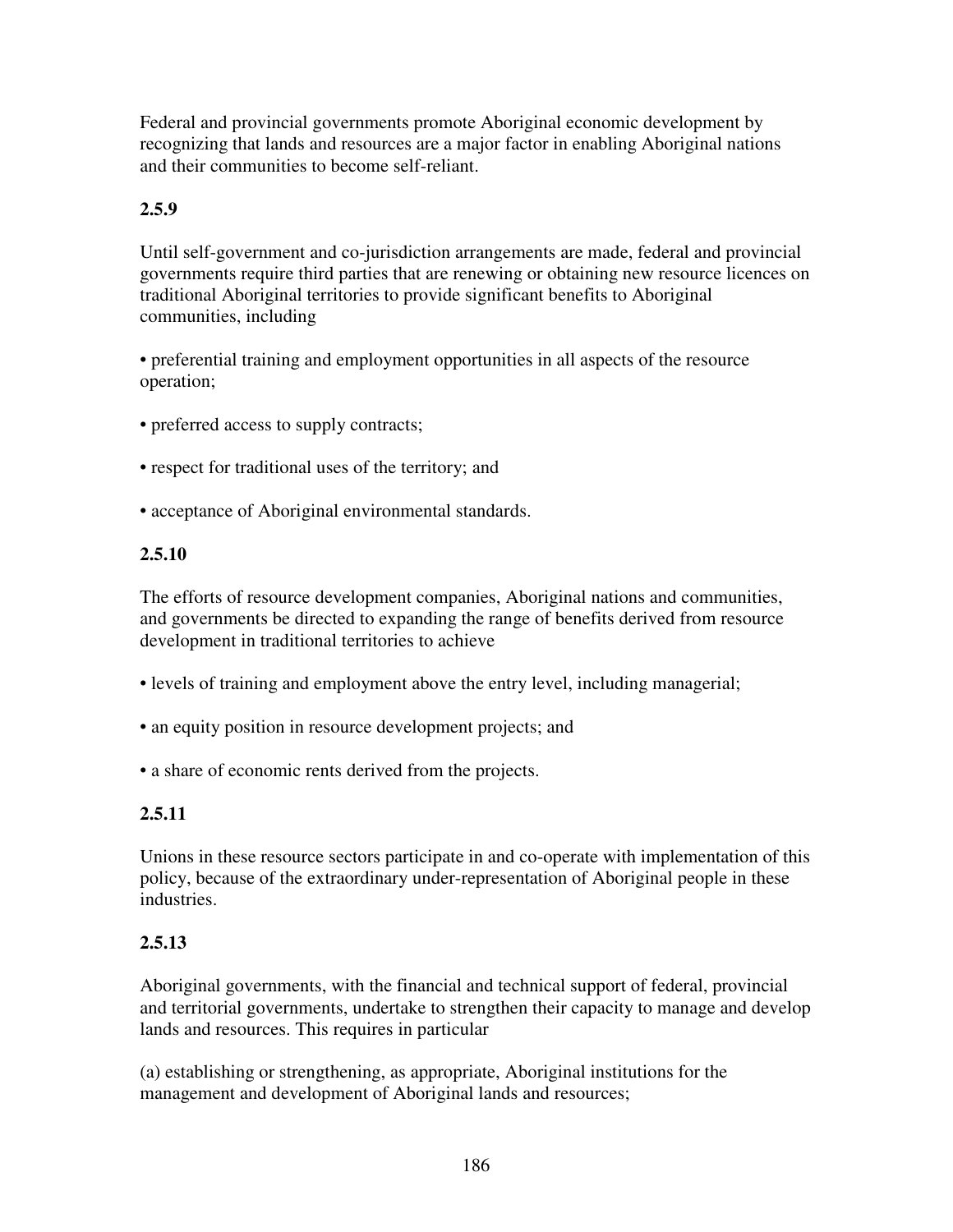(b) identifying the knowledge and skills requirements needed to staff such institutions;

(c) undertaking urgent measures in education, training and work experience to prepare Aboriginal personnel in these areas;

(d) enlisting communities in dedicated efforts to support and sustain their people in acquiring the necessary education, training and work experience; and

(e) seconding personnel from other governments and agencies so that these institutions can exercise their mandates.

*Regarding the role of agriculture in economic development, the Commission recommends that*

#### **2.5.14**

The government of Canada remove from Aboriginal economic development strategies such as CAEDS and related programs any limitations that impede equitable access to them by Métis farmers and Aboriginal owners of small farms generally.

#### **2.5.15**

The government of Canada restore the funding of Indian agricultural organizations and related programs and support similar organizations and services for Métis farmers.

#### **2.5.16**

Band councils, with the support of the federal government, undertake changes in patterns of land tenure and land use so that efficient, viable reserve farms or ranches can be established.

#### **2.5.17**

The government of Canada implement the recommendations of the Aboriginal Agriculture Industrial Adjustment Services Committee designed to advance the education and training of Aboriginal people in agriculture.

*With respect to measures to promote business development, the Commission recommends that*

#### **2.5.18**

Governments, as a high priority, improve their economic development programming by

(a) developing business advisory services that combine professional expertise with detailed knowledge of Aboriginal communities; and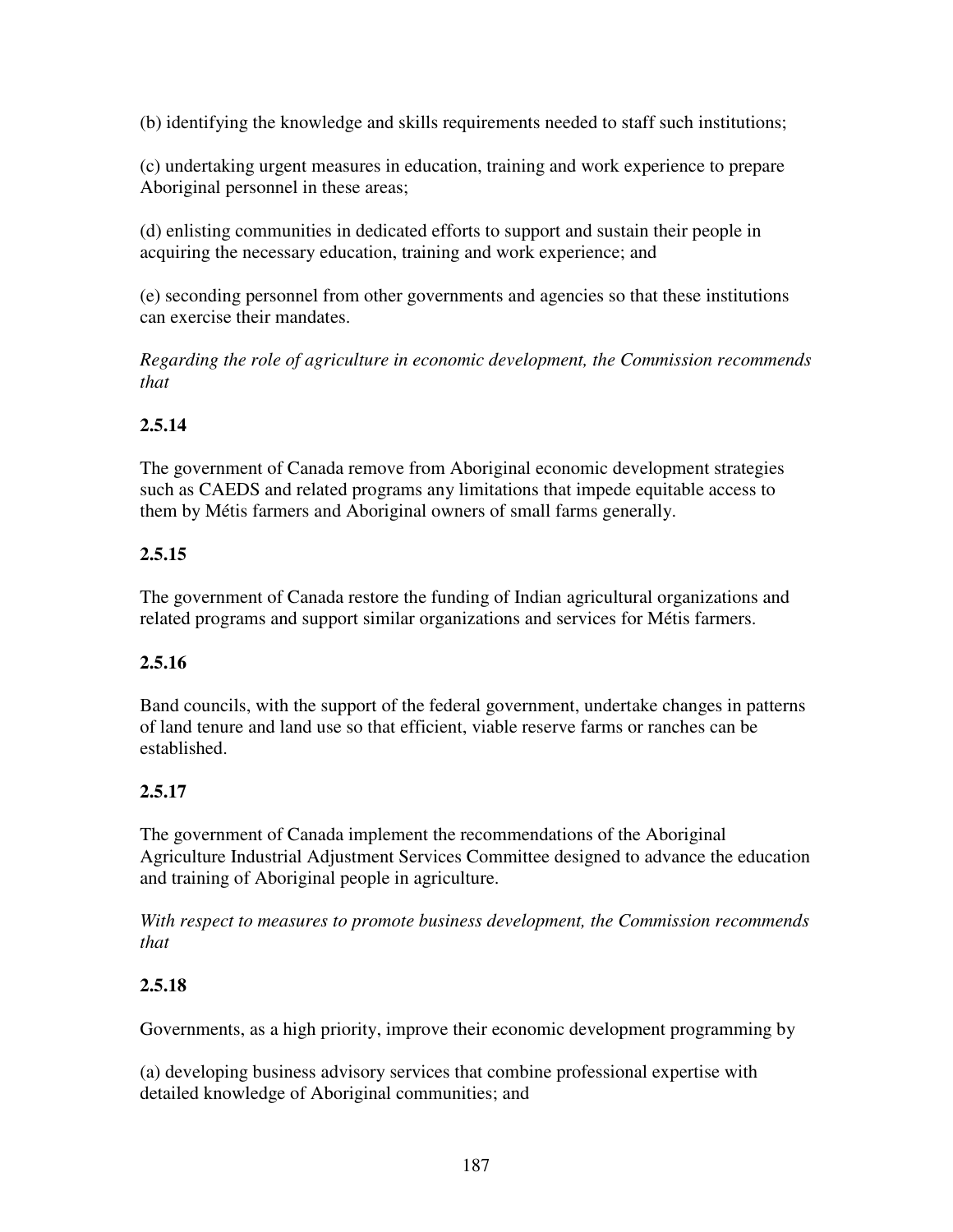(b) placing these advisory services within the emerging economic development institutions of Aboriginal nations.

# **2.5.19**

The capacity for trade promotion be built into the sectoral and other economic development organizations of Aboriginal nations, as appropriate.

### **2.5.20**

The international trade promotion agencies of the federal and provincial governments, in co-operation with Aboriginal producers and economic development institutions, actively seek out markets for Aboriginal goods and services abroad.

### **2.5.21**

Provincial and territorial governments join the federal government in establishing effective set-aside programs to benefit Aboriginal businesses and that municipal governments with large proportions of Aboriginal residents also undertake these programs.

*Regarding the financing of Aboriginal economic and business development, the Commission recommends that*

#### **2.5.22**

Banks, trust companies and credit union federations (the caisses populaires in Quebec), with the regulatory and financial assistance of federal, provincial and territorial governments, take immediate and effective steps to make banking services available in or readily accessible to all Aboriginal communities in Canada.

## **2.5.23**

Federal, provincial and territorial governments, as well as financial institutions, support the development of micro-lending programs as an important tool to develop very small businesses. Governments and institutions should make capital available to these programs and support the operating costs of the organizations that manage them.

#### **2.5.24**

Revolving community loan funds be developed and that federal, provincial and territorial governments review their policies about the establishment and operation of such funds and remove administrative and other barriers.

#### **2.5.25**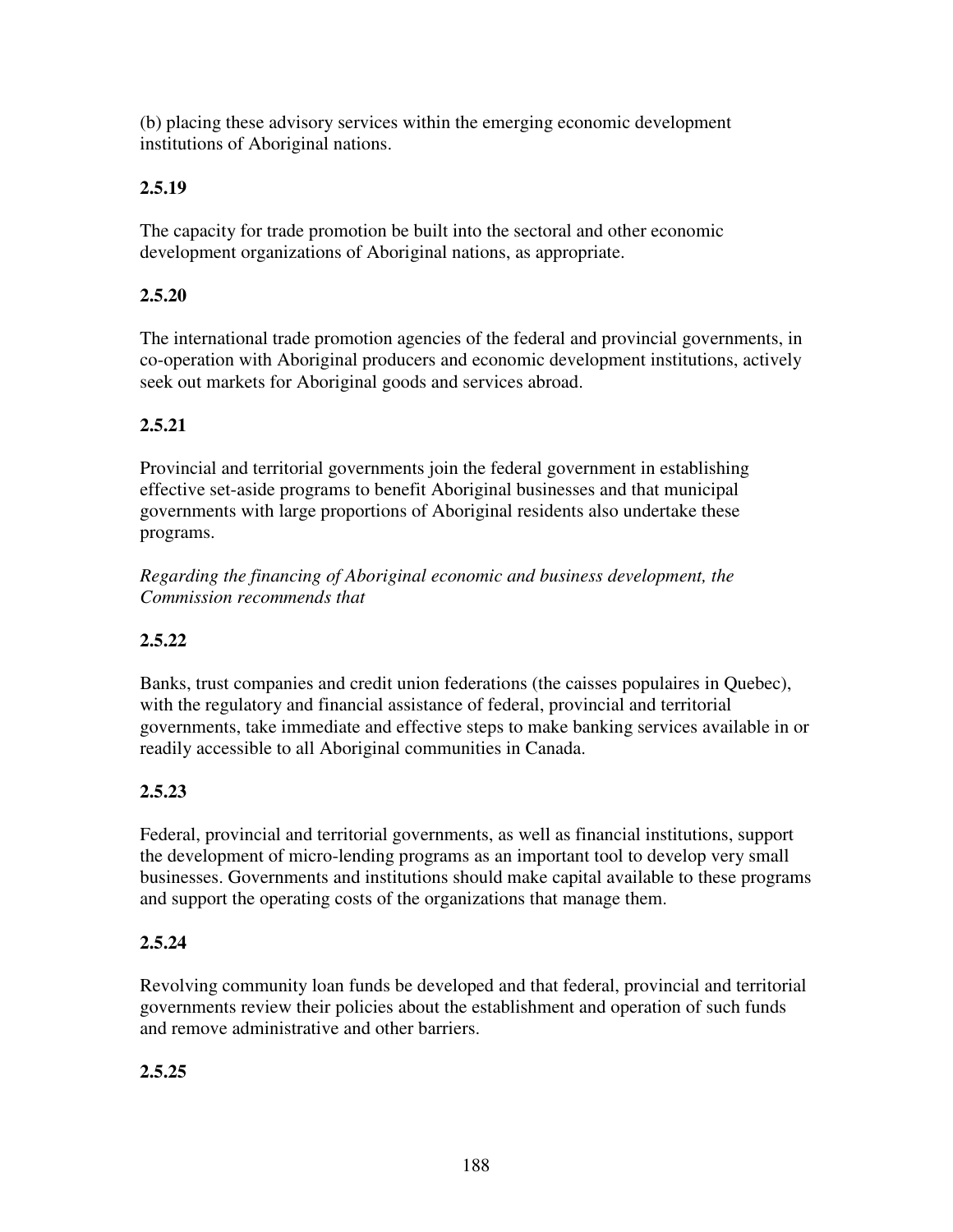Federal and Aboriginal governments ensure that programs to provide equity to Aboriginal entrepreneurs

• continue for at least 10 more years;

• have sufficient resources to operate at a level of business formation equivalent to the highest rate experienced in the last decade; and

• allow for a growth rate of a minimum 5 per cent a year from that level.

#### **2.5.26**

The contribution of equity capital from government programs always be conditional on the individual entrepreneur providing some of the equity required by the business from the entrepreneur's own funds.

#### **2.5.27**

Resources for economic development be an important element in treaty settlements.

### **2.5.28**

Aboriginal nations that have entered into modern treaties, including comprehensive claims, fund their programs to provide equity contributions to entrepreneurs from their own revenue sources, with businesses retaining access to all government programs available to mainstream Canadian businesses.

#### **2.5.29**

Equity contribution programs funded by the federal government be administered as follows:

(a) Programs be administered wherever possible by Aboriginal institutions according to development arrangements set out above.

(b) Funds for this purpose be allocated to the nation concerned as part of a general economic development agreement.

(c) Programs be administered by federal officials only where Aboriginal institutions have not developed to serve the client base.

#### **2.5.30**

The federal government strengthen the network of Aboriginal capital corporations (ACCs) through measures such as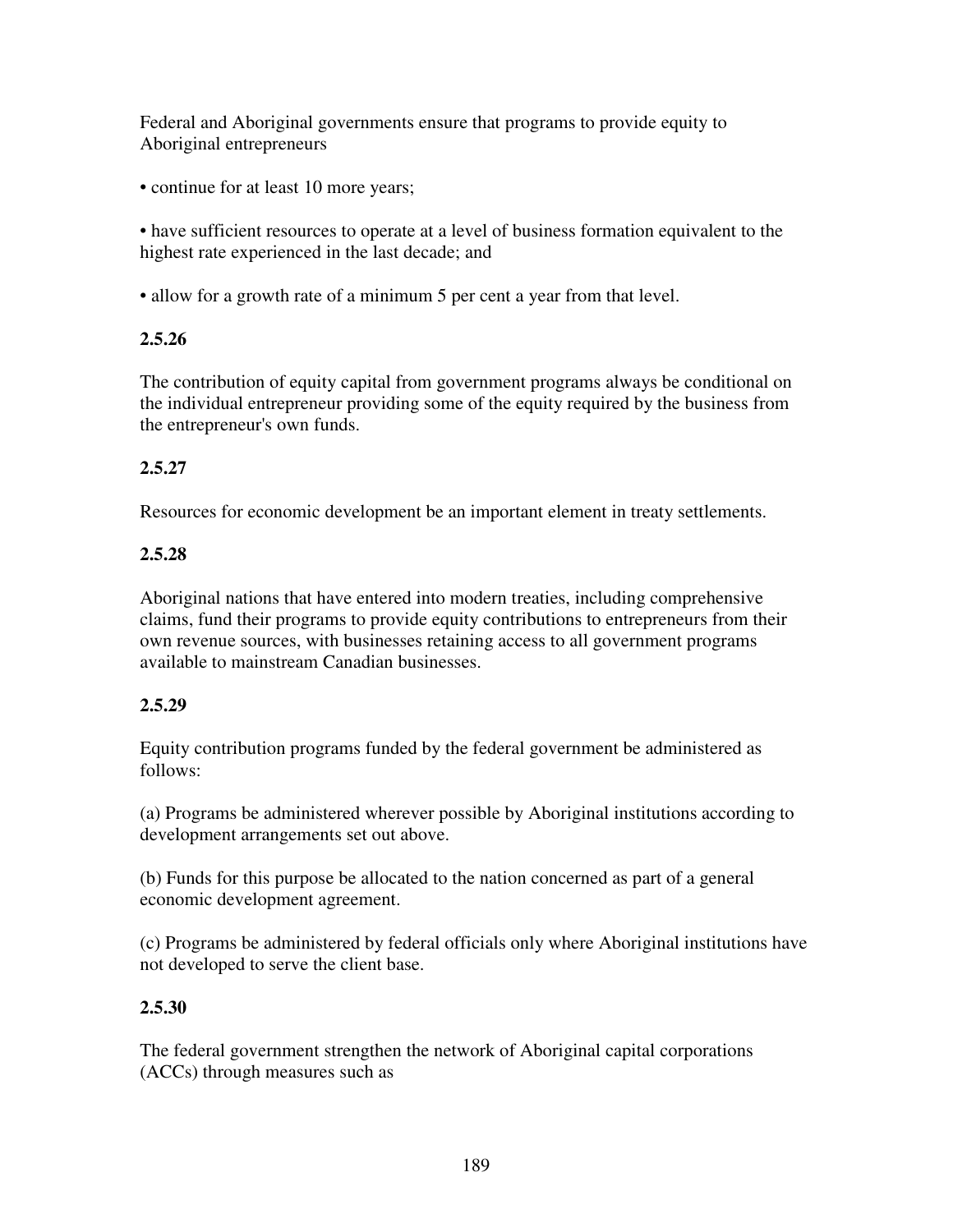• providing operating subsidies to well-managed ACCs to acknowledge their developmental role;

• enabling ACCs to administer Canada Mortgage and Housing Corporation and DIAND housing funds; and

• providing interest rate subsidies and loan guarantees on capital ACCs raise from the private sector.

# **2.5.31**

Aboriginal capital corporations take appropriate measures, with the assistance of the federal government, to improve

•their administrative efficiency;

•their degree of collaboration with other ACCs; and

•their responsiveness to segments of the Aboriginal population that have not been well served in the past.

# **2.5.32**

Federal and provincial governments assist in the formation of Aboriginal venture capital corporations by extending tax credits to investors in such corporations. These corporations should have a status similar to labour-sponsored venture capital corporations and should be subject to the same stringent performance requirements. Tax credits should be available to the extent that Aboriginal venture capital corporations invest in projects that benefit Aboriginal people.

# **2.5.33**

A national Aboriginal development bank be established, staffed and controlled by Aboriginal people, with capacity to

• provide equity and loan financing, and technical assistance to large-scale Aboriginal business projects; and

• offer development bonds and similar vehicles to raise capital from private individuals and corporations for Aboriginal economic development, with such investments being eligible for tax credits.

# **2.5.34**

The process for establishing the bank be as follows: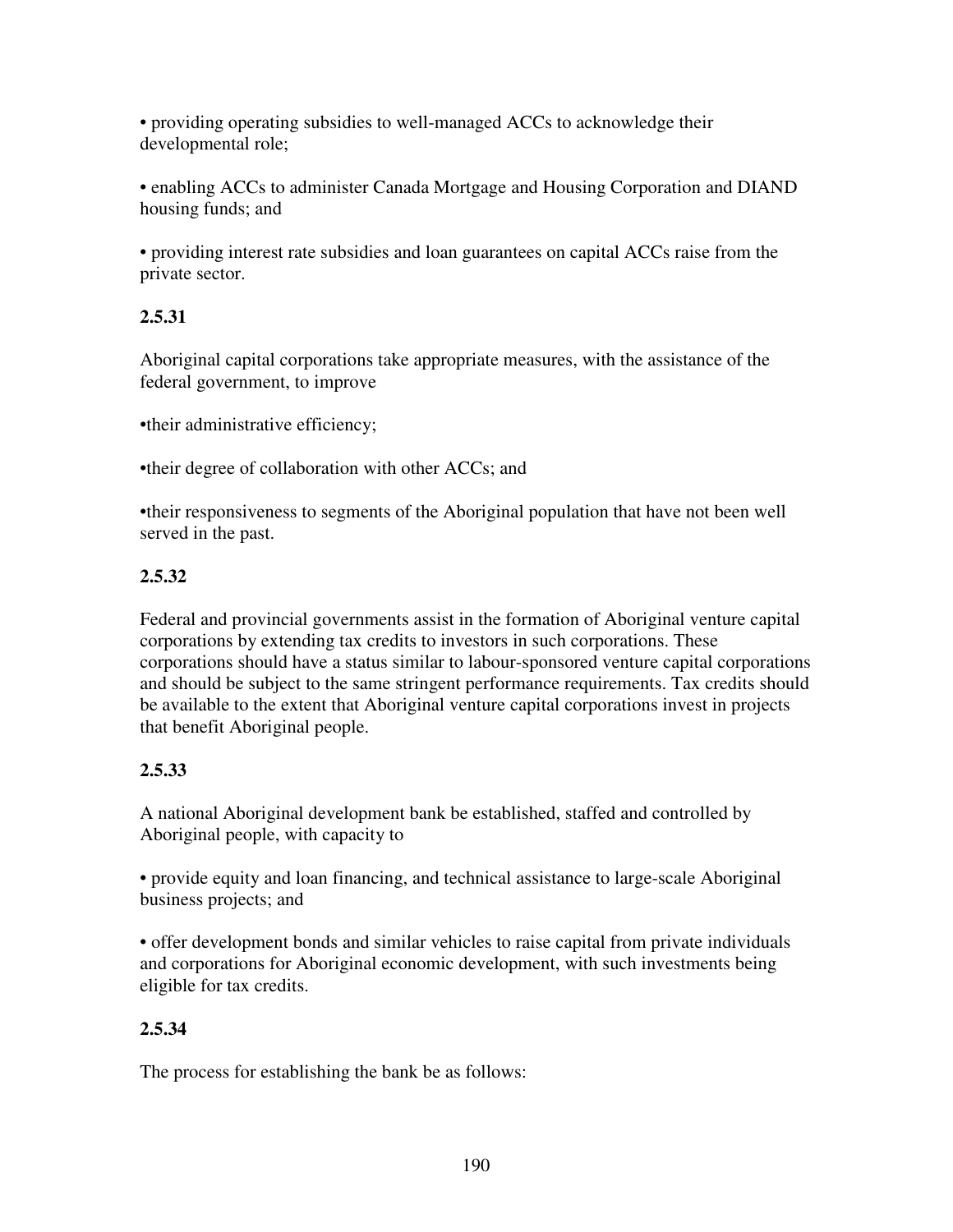• The federal government, with the appropriate Aboriginal organizations, undertakes the background studies required to establish a bank.

• Aboriginal governments develop the proposal to establish the bank and, along with private sources, provide the initial capital. The federal government should match that capital in the initial years, retiring its funding as the bank reaches an agreed level of growth. Earnings on the portion of the capital lent by the federal government would be available to increase the rate of return to private investors in the early years of the bank's operations.

• The federal government introduces the necessary legislation in Parliament.

• Highly experienced management is hired by the bank with a clear mandate to recruit and train outstanding Aboriginal individuals for leadership of the bank's future operations.

#### **2.5.35**

The board of directors of the bank have an Aboriginal majority and be chosen for their expertise.

*With respect to employment development, the Commission recommends that*

### **2.5.36**

Federal and provincial governments fund a major 10-year initiative for employment development and training that is

• aimed at preparing Aboriginal people for much greater participation in emerging employment opportunities;

• sponsored by Aboriginal nations or regionally based Aboriginal institutions;

• developed in collaboration with public and private sector employers and educational and training institutions; and

• mandatory for public sector employers.

## **2.5.37**

This initiative include

• identification of future employment growth by sector;

• classroom and on-the-job training for emerging employment opportunities;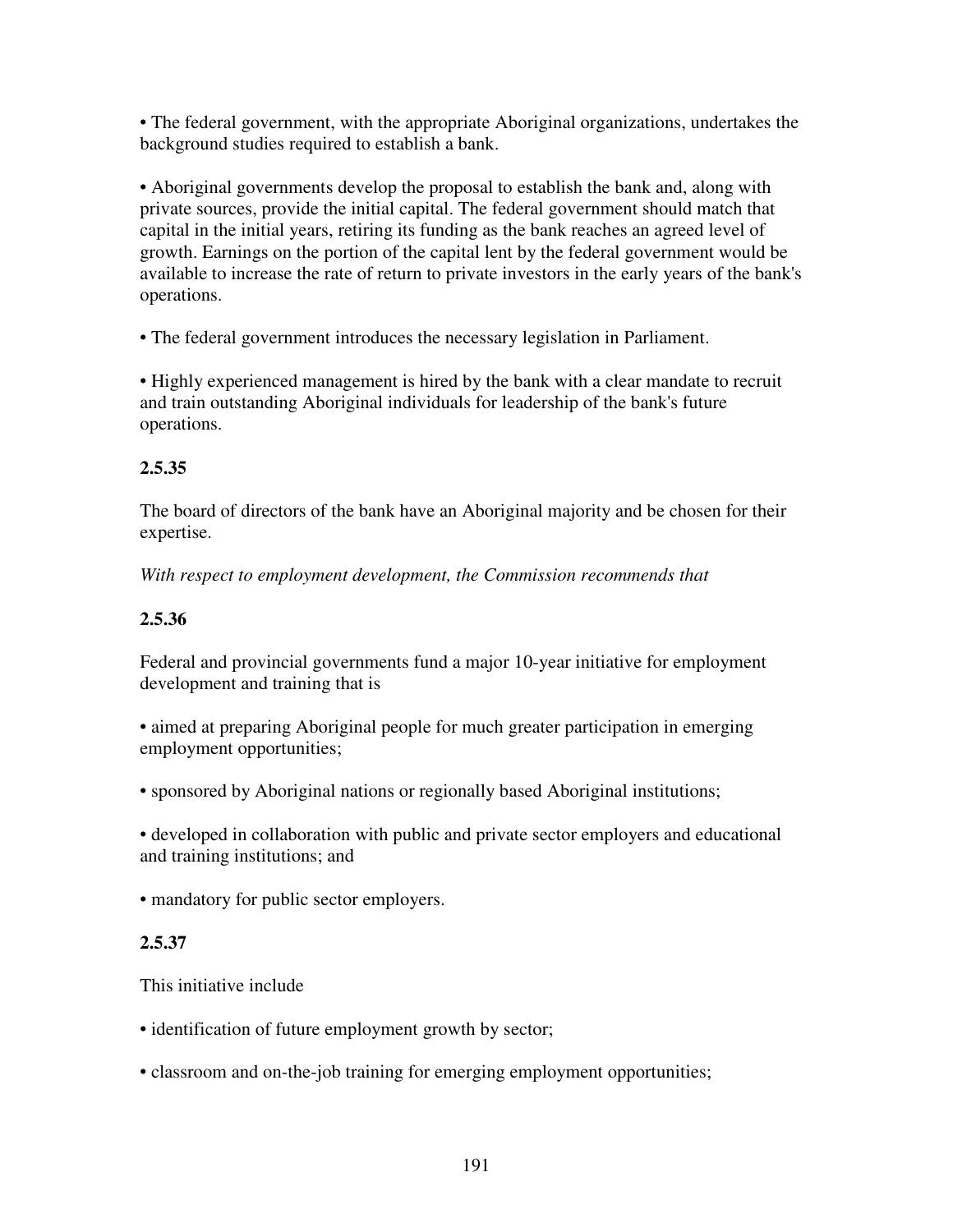- term employment with participating employers; and
- permanent employment based on merit.

#### **2.5.38**

Employment equity programs for Aboriginal people adopt a new long-term approach involving

• the forecasting by employers of labour force needs; and

• the development of strategies, in collaboration with Aboriginal employment services and other organizations, for training and qualifying Aboriginal people to fill positions in fields identified through forecasting.

#### **2.5.39**

These employment equity programs be strengthened by

• expanding the range of employers covered by federal, provincial and territorial legislation; and

• making the auditing, monitoring and enforcement mechanisms more effective.

#### **2.5.40**

Canadian governments provide the resources to enable Aboriginal employment service agencies to

(a) locate in all major urban areas;

(b) have stable, long-term financial support;

(c) play a lead role in the 10-year employment initiative, contribute to the effectiveness of employment equity, and offer the wide range of services required by a diverse clientele; and

(d) evolve from being a program of federal, provincial and territorial governments to being one of the services provided by Aboriginal institutions on behalf of Aboriginal governments where appropriate, with appropriate financial transfers to be negotiated.

#### **2.5.41**

Aboriginal nations adopt policies whereby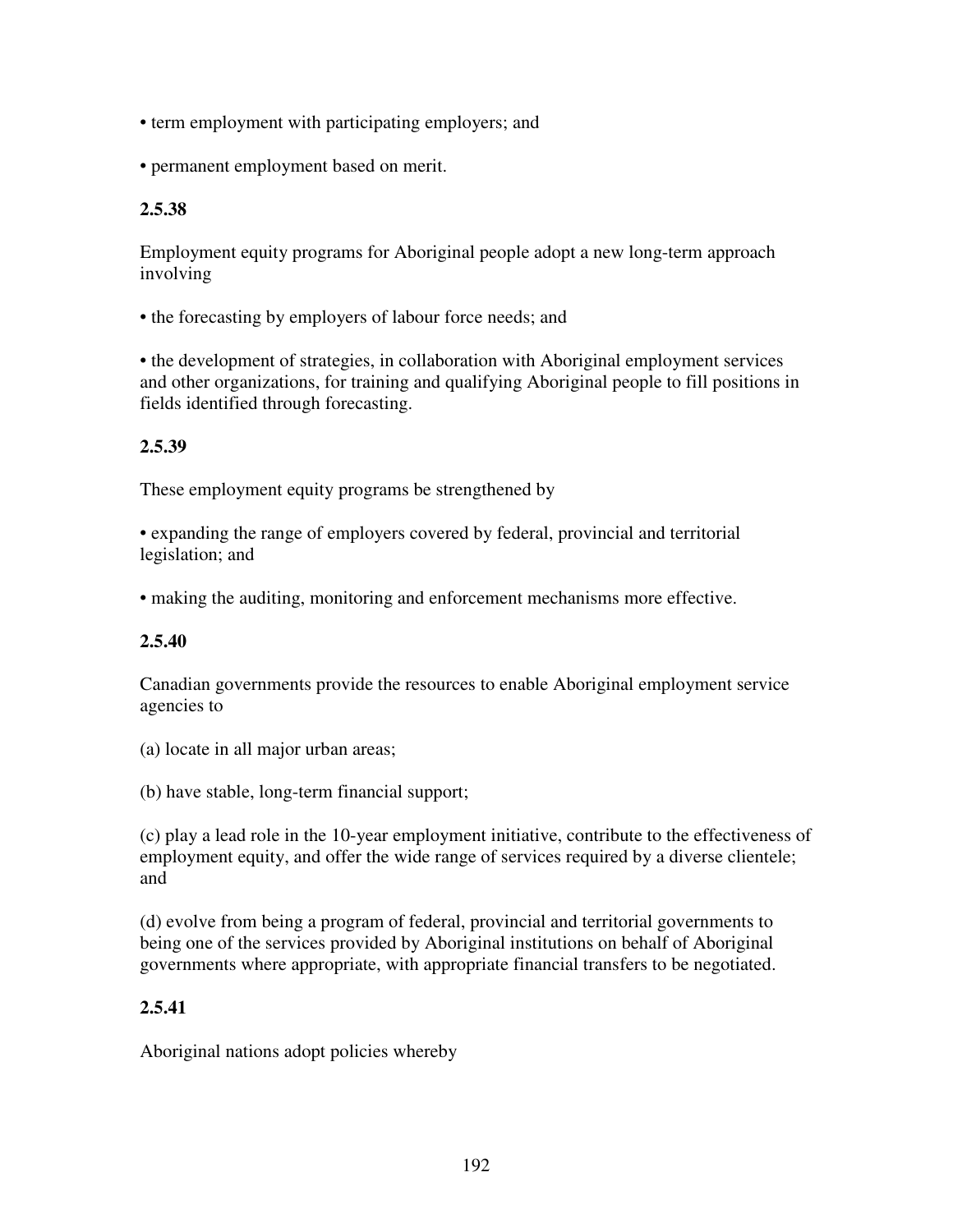• their members continue to assume positions in the public service within their communities;

• as much as possible, they buy goods and services from Aboriginal companies; and

• they provide opportunities for skills development, business growth and the recycling of spending within their communities.

## **2.5.42**

Aboriginal, federal, provincial and territorial governments enter into agreements to establish roles, policies and funding mechanisms to ensure that child care needs are met in all Aboriginal communities.

# **2.5.43**

The federal government resume funding research and pilot projects, such as those funded under the Child Care Initiatives Fund, until alternative, stable funding arrangements for child care services can be established.

## **2.5.44**

Aboriginal organizations and governments assign a high priority to the provision of child care services in conjunction with major employment and business development initiatives, encouraging an active role for community volunteers as well as using social assistance funding to meet these needs.

## **2.5.45**

Provincial and territorial governments amend their legislation respecting the licensing and monitoring of child care services to provide more flexibility in the standards for certification and for facilities that take into account the special circumstances of Aboriginal peoples.

## **2.5.46**

To rebuild Aboriginal economies, all governments pay particular attention to

• the importance of enrolment in education and training programs and of retention and graduation;

• strengthening the teaching of mathematics and the sciences at the elementary and secondary levels;

• improving access to and completion of mathematics and science-based programs at the post-secondary level; and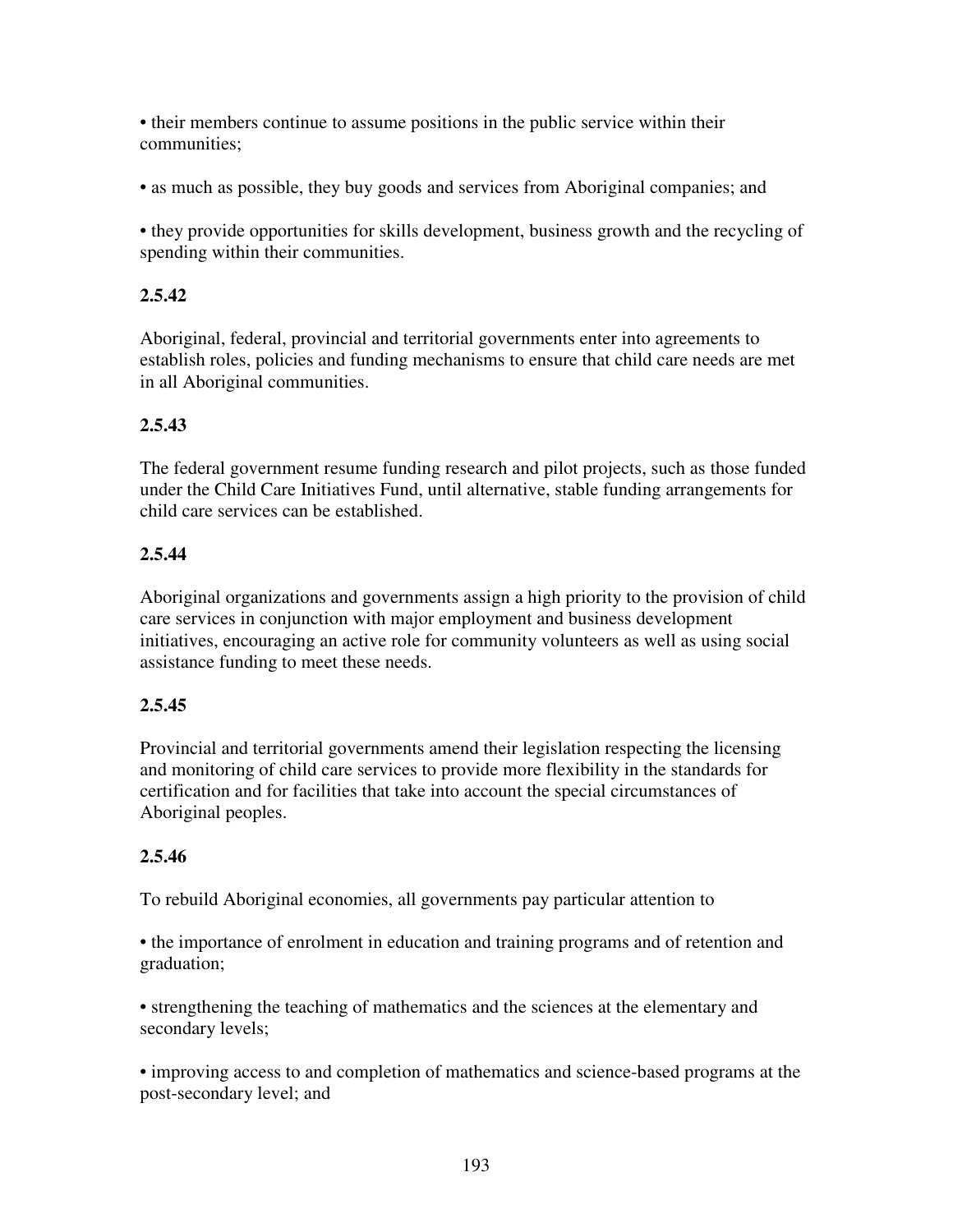• making appropriate programs of study available in fields that are relevant to the economic development of Aboriginal communities (for example, business management, economic development and the management of lands and resources).

*With respect to restructuring social assistance programs to support employment and social development, the Commission recommends that*

### **2.5.47**

Social assistance funds be directed toward a more dynamic system of programming that supports employment and social development in Aboriginal communities, whether in rural or urban settings.

### **2.5.48**

Governments providing financial support for social assistance encourage and support proposals from Aboriginal nations and communities to make innovative use of social assistance funds for employment and social development purposes and that Aboriginal nations and communities have the opportunity

(a) to pursue personal development, training and employment under an individual entitlement approach, and

(b) to pursue the improvement of community infrastructure and social and economic development under a community entitlement approach.

## **2.5.49**

In their active use of social assistance and other income support funds, Aboriginal nations and communities not be restricted to promoting participation in the wage economy but also be encouraged to support continued participation in the traditional mixed economy through income support for hunters, trappers and fishers and through other projects aimed at improving community life.

## **2.5.50**

Aboriginal control over the design and administration of social assistance programs be the foundation of any reform of the social assistance system.

## **2.5.51**

All governments support a holistic approach to social assistance programming for Aboriginal peoples that is

• rooted in Aboriginal society, its traditions and values;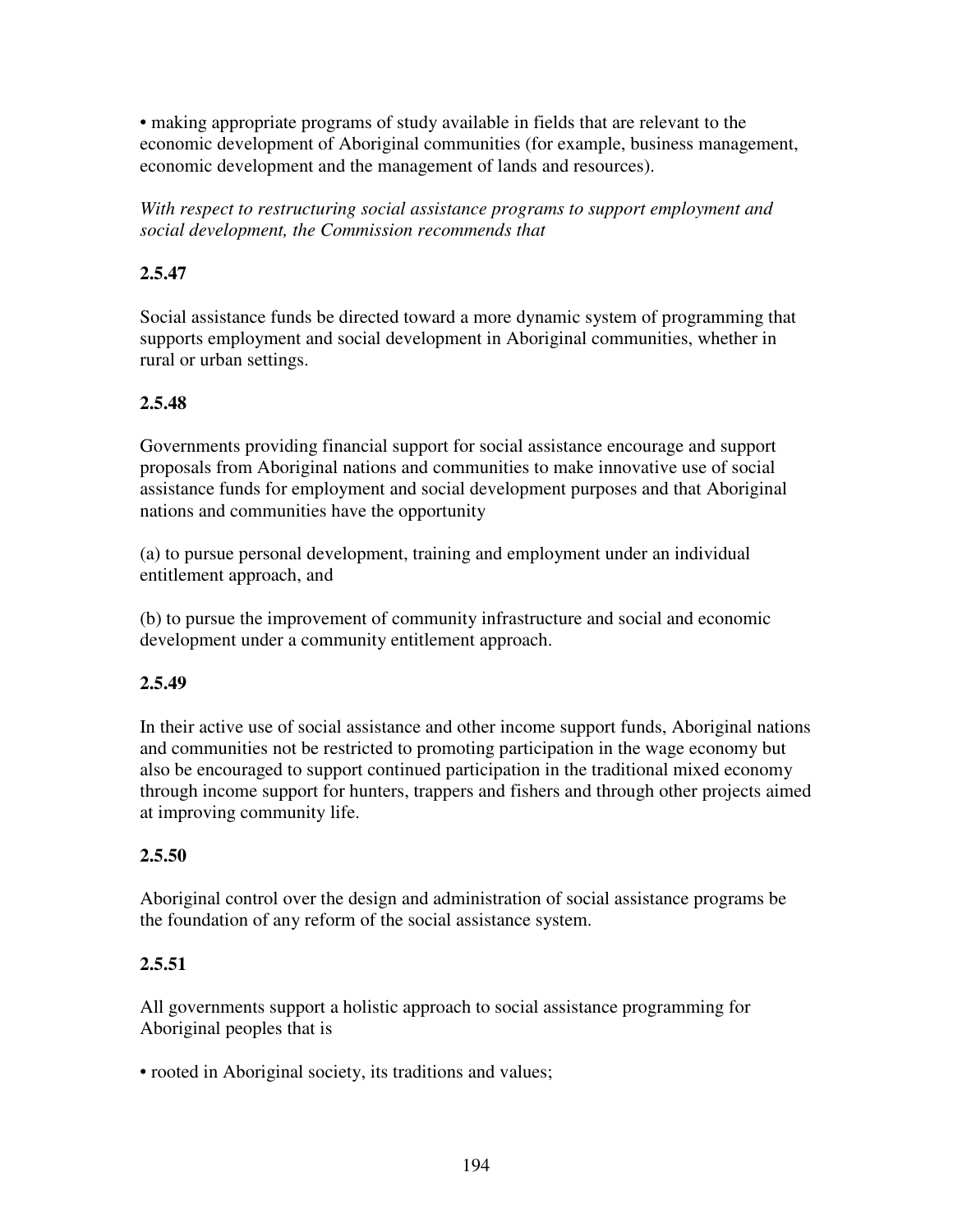• aimed at integrating social and economic development; and

• explicitly included in the design and operation of any new institutions or programs created to implement social assistance reform as it relates to Aboriginal people and communities.

#### **2.5.52**

Initiatives to reform the design and administration of social assistance encourage proposals from Aboriginal nations and tribal councils, acting on behalf of and in cooperation with their member communities.

volume 3

## **Gathering Strength**

#### *Chapter 2 The Family*

The Commission recommends that

#### **3.2.1**

The government of Canada acknowledge a fiduciary responsibility to support Aboriginal nations and their communities in restoring Aboriginal families to a state of health and wholeness.

#### **3.2.2**

Aboriginal, provincial, territorial and federal governments promptly acknowledge that child welfare is a core area of self-government in which Aboriginal nations can undertake self-starting initiatives.

#### **3.2.3**

Aboriginal, provincial, territorial and federal governments promptly reach agreements on the authority of Aboriginal nations and their communities for child welfare, and its relation to provincial, territorial and federal laws respecting child welfare.

#### **3.2.4**

Block funding be provided to child welfare agencies mandated by Aboriginal governments or communities to facilitate a shift in focus from alternative child care to family support.

#### **3.2.5**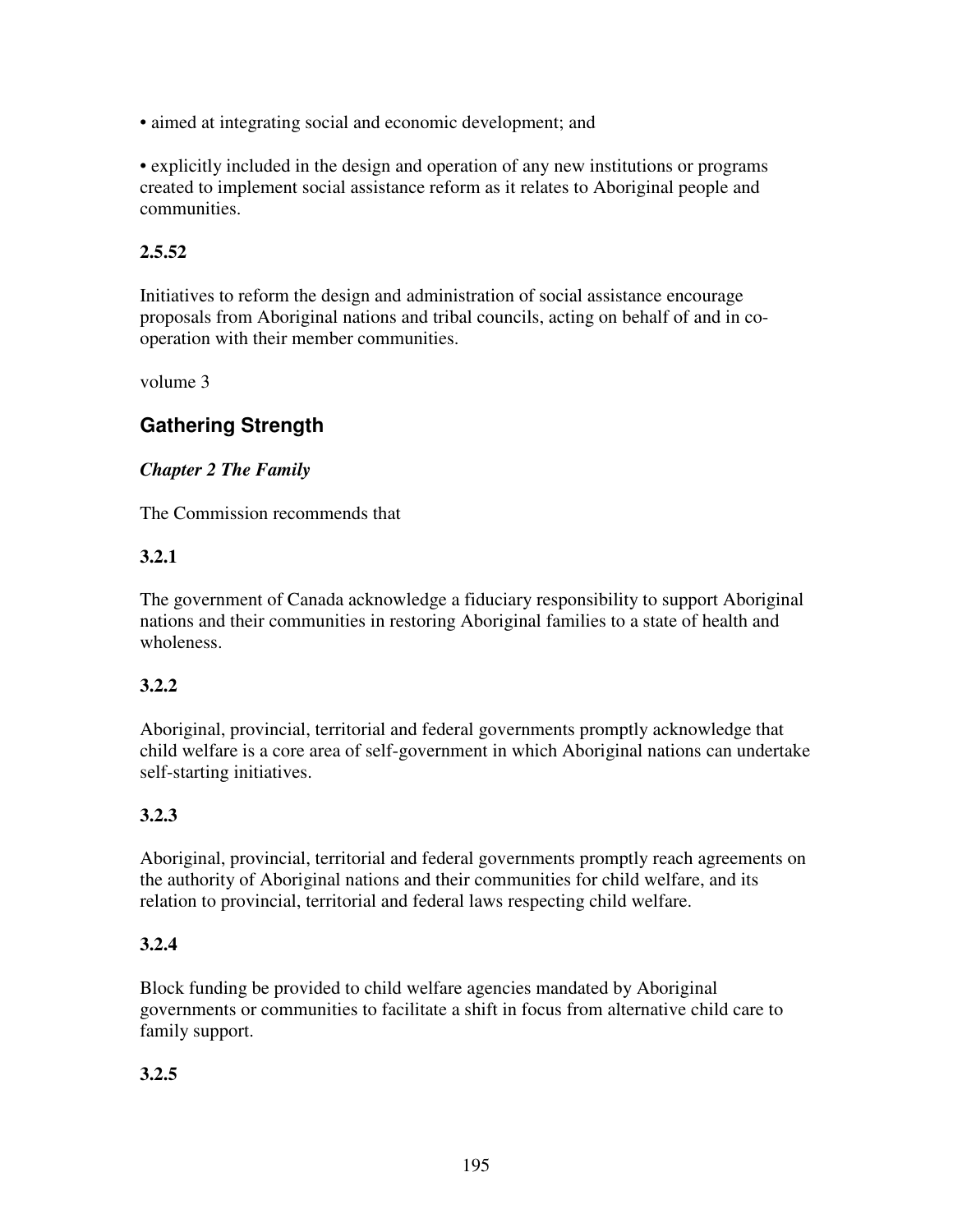Until community of interest governments are established in urban and non-reserve areas, voluntary agencies endorsed by substantial numbers of Aboriginal people resident in the areas be authorized under provincial or territorial law to act in the field of child welfare

(a) where numbers warrant; and

(b) with levels of funding comparable to those of agencies providing comparable services to the general population and sufficient to meet the service needs of Aboriginal people.

## **3.2.6**

Aboriginal leaders take a firm, public stance in support of the right to freedom from violence of all members in the community, but particularly of women, children, elders, persons with disabilities and others who may be vulnerable, as well as in support of a policy of zero tolerance of actions that violate the physical or emotional safety of Aboriginal persons.

### **3.2.7**

Aboriginal governments adopt the principle of including women, youth, elders and persons with disabilities in governing councils and decision-making bodies, the modes of representation and participation of these persons being whatever they find most agreeable.

#### **3.2.8**

The full and equal participation of women be ensured in decision-making bodies responsible for ensuring people's physical and emotional security, including justice committees and boards of directors of healing centres and lodges.

#### **3.2.9**

Aboriginal leaders and agencies serving vulnerable people encourage communities, with the full participation of women, to formulate, promote and enforce community codes of behaviour that reflect ethical standards endorsed by the community and that state and reinforce the responsibility of all citizens to create and maintain safe communities and neighbourhoods.

#### **3.2.10**

Federal, provincial and territorial governments promptly acknowledge that the field of family law is generally a core area of Aboriginal self-governing jurisdiction, in which Aboriginal nations can undertake self-starting initiatives without prior federal, provincial or territorial agreements.

## **3.2.11**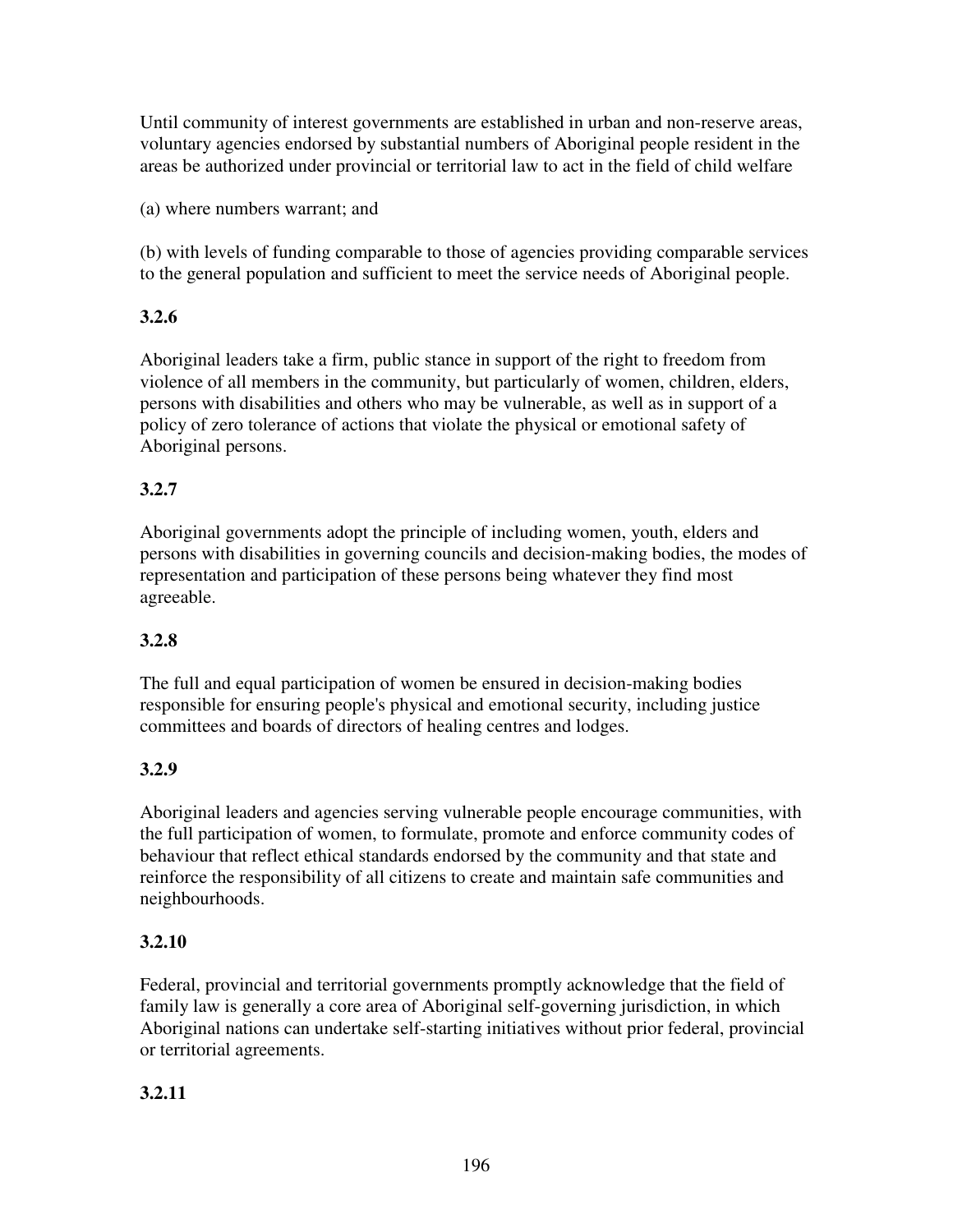Federal, provincial and territorial governments acknowledge the validity of Aboriginal customary law in areas of family law, such as marriage, divorce, child custody and adoption, and amend their legislation accordingly.

## **3.2.12**

Aboriginal nations or organizations consult with federal, provincial and territorial governments on areas of family law with a view to

(a) making possible legislative amendments to resolve anomalies in the application of family law to Aboriginal people and to fill current gaps;

(b) working out appropriate mechanisms of transition to Aboriginal control under selfgovernment; and

(c) settling issues of mutual interest on the recognition and enforcement of the decisions of their respective adjudicative bodies.

### **3.2.13**

With a view to self-starting initiatives in the family law area or to self-government, Aboriginal nations or communities establish committees, with women as full participants, to study issues such as

(a) the interests of family members in family assets;

(b) the division of family assets on marriage breakdown;

(c) factors to be considered in relation to the best interests of the child, as the principle is applicable to Aboriginal custody and adoption;

(d) rights of inheritance pertaining to wills, estates or intestacy; and

(e) obligations of spousal and child support.

## *Chapter 3 Health and Healing*

The Commission recommends that

#### **3.3.1**

Aboriginal, federal, provincial and territorial governments, in developing policy to support health, acknowledge the common understanding of the determinants of health found in Aboriginal traditions and health sciences and endorse the fundamental importance of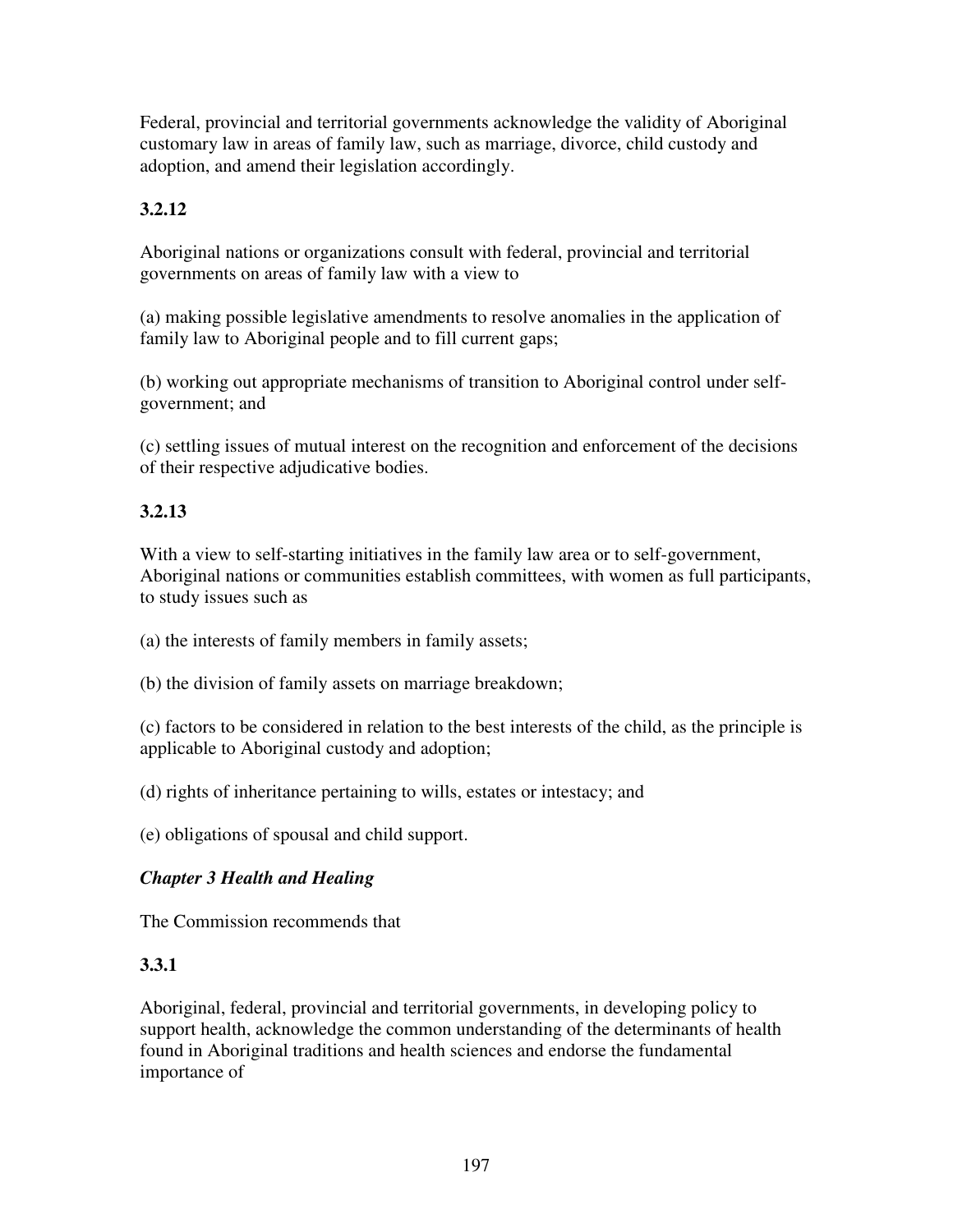• holism, that is, attention to whole persons in their total environment;

• equity, that is, equitable access to the means of achieving health and rough equality of outcomes in health status;

• control by Aboriginal people of the lifestyle choices, institutional services and environmental conditions that support health; and

• diversity, that is, accommodation of the cultures and histories of First Nations, Inuit and Métis people that make them distinctive within Canadian society and that distinguish them from one another.

#### **3.3.2**

Governments recognize that the health of a people is a matter of vital concern to its life, welfare, identity and culture and is therefore a core area for the exercise of selfgovernment by Aboriginal nations.

#### **3.3.3**

Governments act promptly to

(a) conclude agreements recognizing their respective jurisdictions in areas touching directly on Aboriginal health;

(b) agree on appropriate arrangements for funding health services under Aboriginal jurisdiction; and

(c) establish a framework, until institutions of Aboriginal self-government exist, whereby agencies mandated by Aboriginal governments or identified by Aboriginal organizations or communities can deliver health and social services operating under provincial or territorial jurisdiction.

#### **3.3.4**

Governments, in formulating policy in social, economic or political spheres, give foremost consideration to the impact of such policies on the physical, social, emotional and spiritual health of Aboriginal citizens, and on their capacity to participate in the life of their communities and Canadian society as a whole.

#### **3.3.5**

Governments and organizations collaborate in carrying out a comprehensive action plan on Aboriginal health and social conditions, consisting of the following components: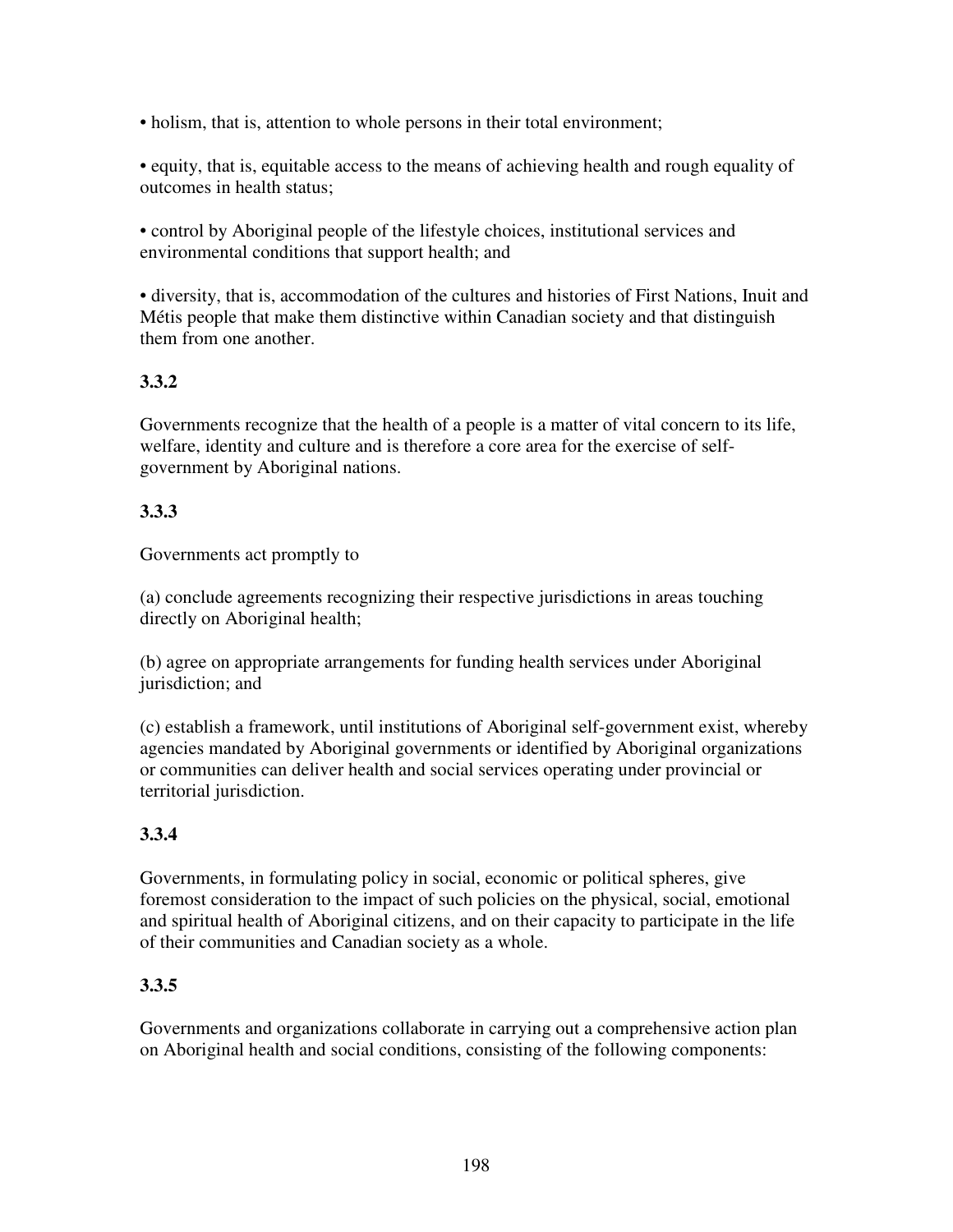(a) development of a system of Aboriginal healing centres and healing lodges under Aboriginal control as the prime units of holistic and culture-based health and wellness services;

(b) development of Aboriginal human resources compatible with the new system, its values and assumptions;

(c) full and active support of mainstream health and social service authorities and providers in meeting the health and healing goals of Aboriginal people; and

(d) implementation of an Aboriginal community infrastructure development program to address the most immediate health threats in Aboriginal communities, including the provision of clean water, basic sanitation facilities, and safe housing.

### **3.3.6**

Federal, provincial and territorial governments collaborate with Aboriginal nations, organizations or communities, as appropriate, to

(a) develop a system of healing centres to provide direct services, referral and access to specialist services;

(b) develop a network of healing lodges to provide residential services oriented to family and community healing;

(c) develop and operate healing centres and lodges under Aboriginal control;

(d) mandate healing centres and lodges to provide integrated health and social services in culturally appropriate forms; and

(e) make the service network available to First Nations, Inuit and Métis communities, in rural and urban settings, on an equitable basis.

## **3.3.7**

Federal, provincial and territorial governments collaborate with Aboriginal nations, regional Aboriginal service agencies, community governments and Aboriginal organizations, as appropriate, to adapt legislation, regulations and funding to promote

(a) integrated service delivery that transcends restricted service mandates of separate ministries and departments;

(b) collaboration and shared effort between federal, provincial/territorial and local governments; and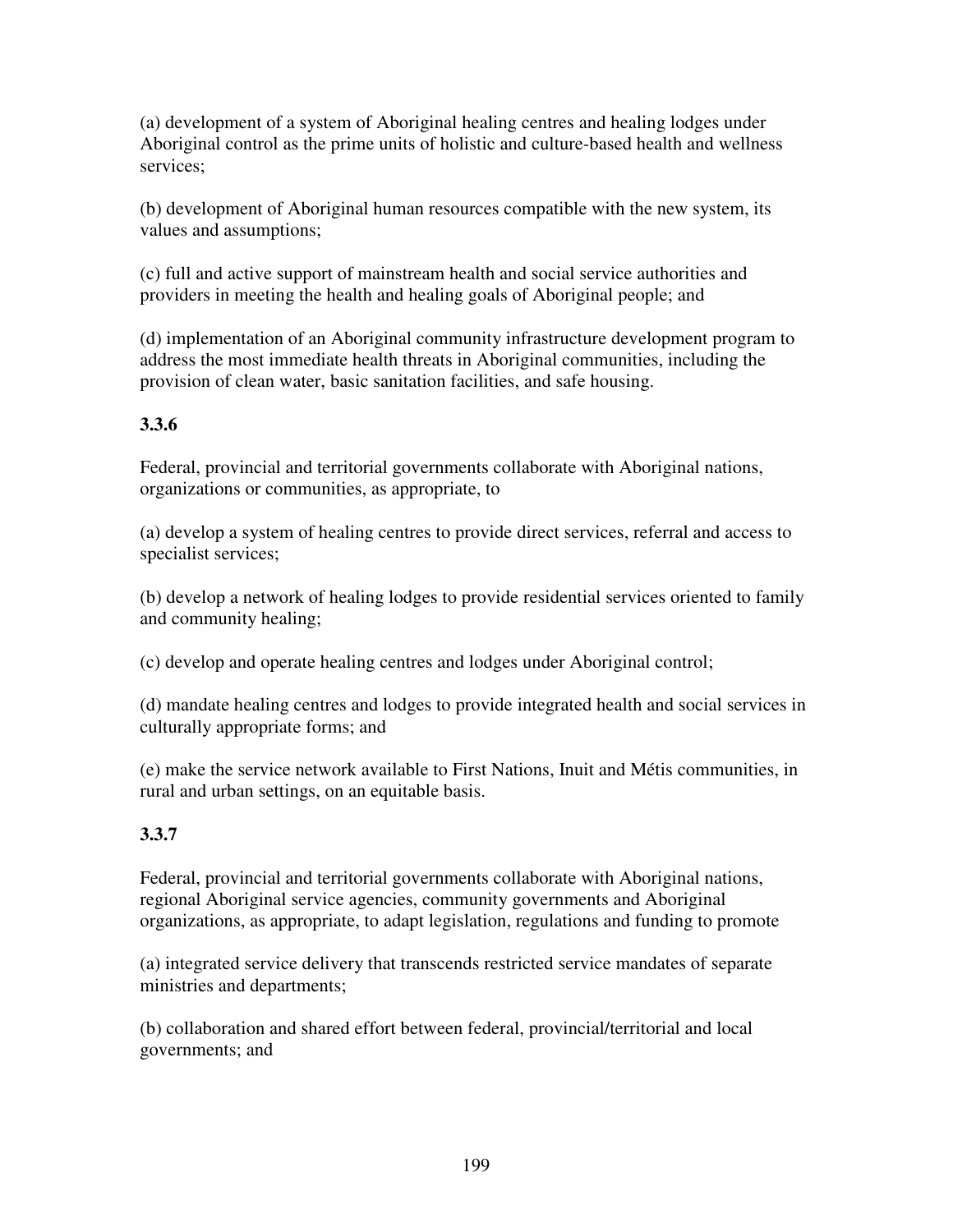(c) the pooling of resources flowing from federal, provincial, territorial, municipal or Aboriginal sources.

### **3.3.8**

Aboriginal organizations, regional planning and administrative bodies and community governments currently administering health and social services transform current programs and services into more holistic delivery systems that integrate or co-ordinate separate services.

#### **3.3.9**

Federal, provincial and territorial governments, in consultation with Aboriginal nations and urban communities of interest, co-operate to establish procedures and funding to support needs assessment and planning initiatives by Métis and other Aboriginal collectivities, in rural and urban settings, to

(a) form interim planning groups for rural settlements with a minimum of 250 Aboriginal residents, or catchment areas, whether urban or rural, with a minimum of 1,000 residents;

(b) compile an inventory of existing services, organizations and networks directed to meet Aboriginal needs, from which to build on existing strengths and ensure continuity of effort; and

(c) prepare plans to develop, operate and house healing centres, considering the goal of equitable access by Aboriginal people wherever they reside, the historical pattern of distinct Métis and treaty nation development in the prairie provinces, the availability and adaptability of municipal and provincial services, and the cost and efficiency of services.

## **3.3.10**

Aboriginal, federal, provincial and territorial governments, as appropriate, collaborate on regional initiatives to develop healing lodges providing residential services oriented to family and community healing, with priority being given to

(a) needs assessment and planning that reflect regional Aboriginal initiative and responsiveness to the diversity of cultures and communities;

(b) services broadly inclusive of all Aboriginal people resident in a region or associated with the nations of the region;

(c) institutions that collaborate with and complement other Aboriginal institutions and services, particularly healing centres delivering integrated health and social services; and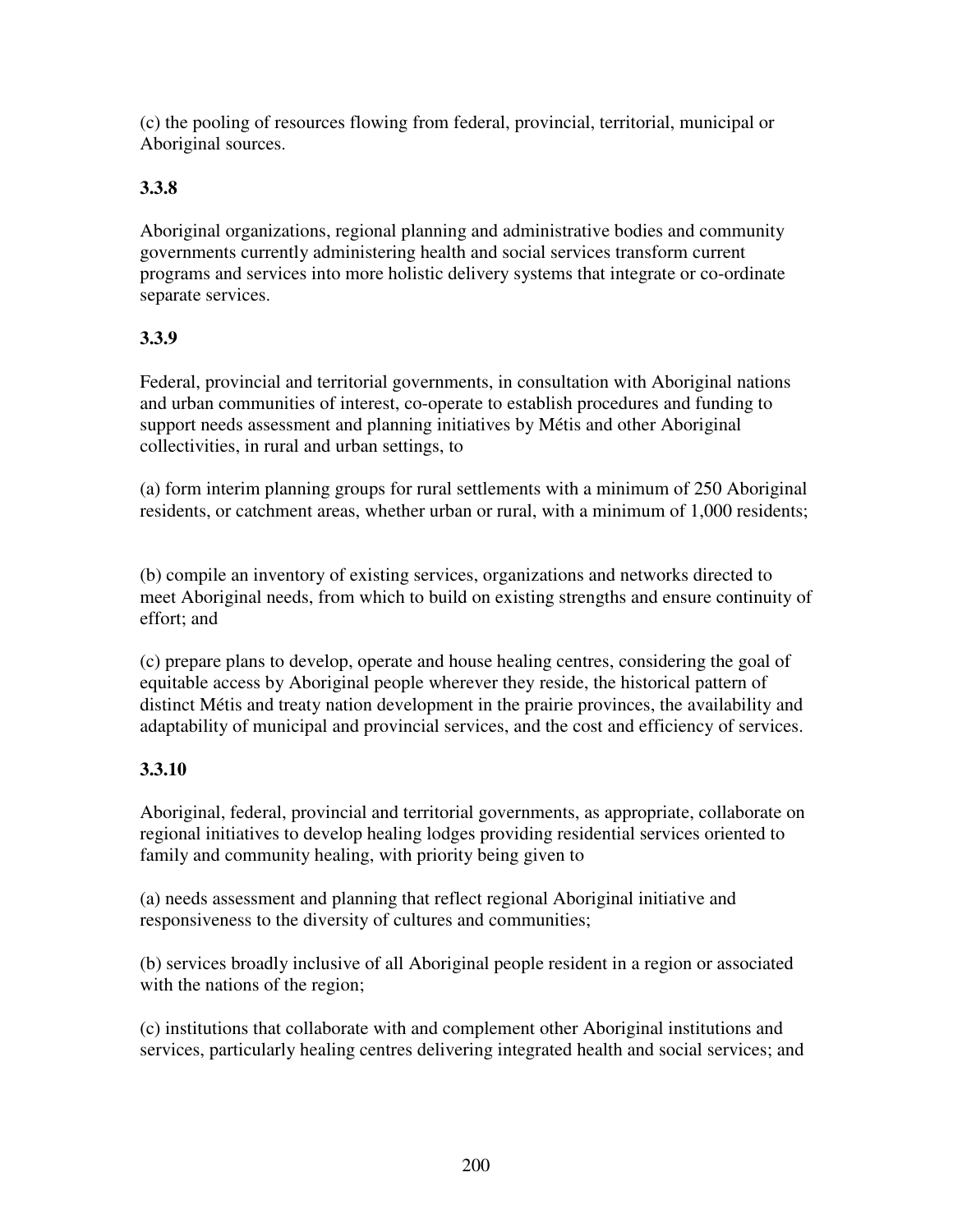(d) governance structures consistent with emerging forms of Aboriginal self-government in the region.

## **3.3.11**

Aboriginal, federal, provincial and territorial governments incorporate in funding agreements plans for capital development and operating costs of a network of healing lodges.

## **3.3.12**

Federal, provincial and territorial governments, and Aboriginal governments and organizations, support the assumption of responsibility for planning health and social services by regional Aboriginal agencies and councils where these now operate, and the formation of regional Aboriginal planning bodies in new areas, to promote

(a) equitable access to appropriate services by all Aboriginal people;

(b) strategic deployment of regional resources; and

(c) co-operative effort between Aboriginal communities and communities of interest, consistent with the emergence of nation governments and confederacies.

### **3.3.13**

The government of Canada provide funds to the national Aboriginal organizations, including national Aboriginal women's organizations, to permit them to prepare a comprehensive human resources development strategy in health and social services that

(a) facilitates and draws upon regional initiatives, integrates information from diverse sources, and is structured to incorporate regular updating;

(b) builds an inventory of Aboriginal human resources currently available in health and social services, identifying where, in what field and at what level Aboriginal personnel are currently practising;

(c) assesses current and future Aboriginal human resources needs and identifies the actions needed on the part of governments, educational institutions and others to address these needs;

(d) assesses requirements for direct service personnel as well as for planners, researchers and administrators;

(e) collates an inventory and available evaluative data on training and education options;

(f) explores recruitment, training and retention issues;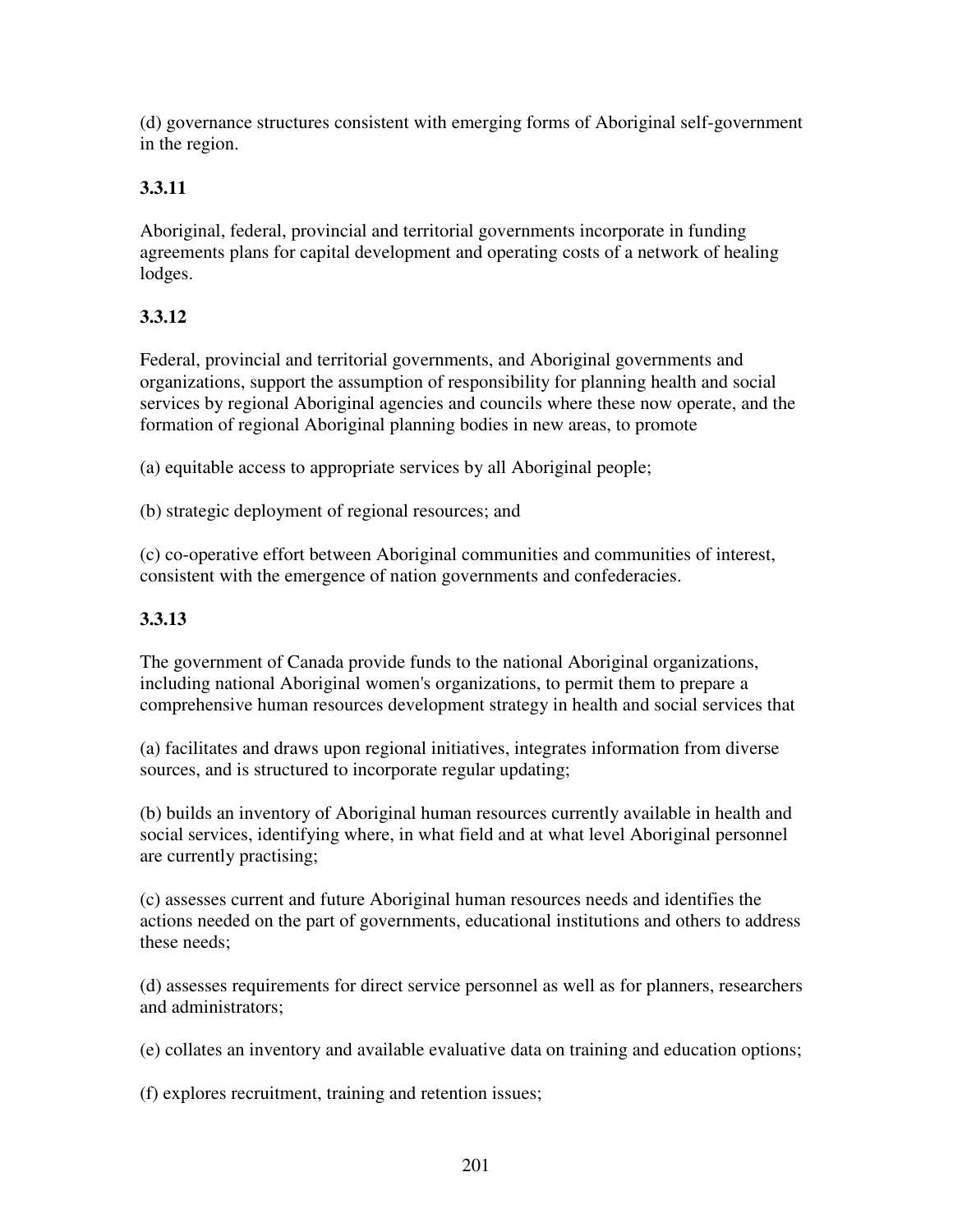(g) examines the personal and professional supports required to encourage Aboriginal professionals to practise in Aboriginal communities;

(h) develops proposals for a system to monitor the status of Aboriginal human resources; and

(i) develops an analysis of how, to the maximum extent possible, Aboriginal human resources development can be brought under Aboriginal control.

# **3.3.14**

Federal, provincial and territorial governments commit themselves to providing the necessary funding, consistent with their jurisdictional responsibilities,

(a) to implement a co-ordinated and comprehensive human resources development strategy;

(b) to train 10,000 Aboriginal professionals over a 10-year period in health and social services, including medicine, nursing, mental health, psychology, social work, dentistry, nutrition, addictions, gerontology, public health, community development, planning, health administration, and other priority areas identified by Aboriginal people;

(c) to support program development in educational institutions providing professional training, with preference given to Aboriginal institutions; and

(d) to ensure that student support through post-secondary educational assistance, scholarships, paid leave and other means is adequate to achieve the target.

# **3.3.15**

Federal, provincial and territorial governments and national Aboriginal organizations, including Aboriginal women's organizations, explore how training approaches and personnel complements of current health and social services, including the community health representative and drug and alcohol abuse programs, can contribute to a more comprehensive, holistic and integrated system of services, while helping to maintain continuity and adequacy of Aboriginal community services.

# **3.3.16**

Post-secondary educational institutions providing programs of study leading to professional certification in health or social services collaborate with Aboriginal organizations to examine how they can

(a) increase the number of Aboriginal students participating in and graduating from their programs;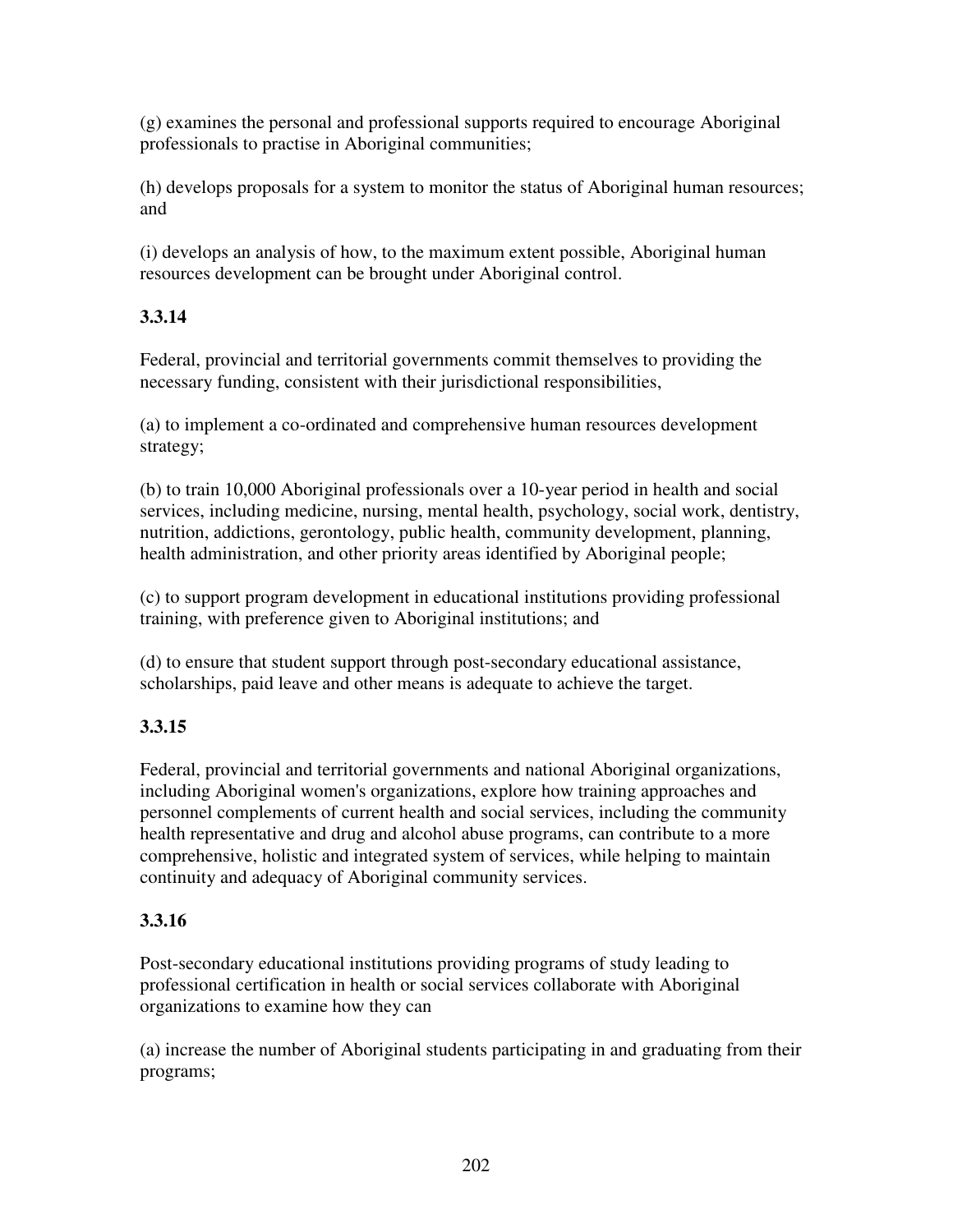(b) provide support for students to promote completion of programs;

(c) develop or expand specialized programs; and

(d) modify the curriculum of programs leading to certification so as to increase the cultural appropriateness and effectiveness of training provided to Aboriginal and non-Aboriginal students who will be providing services to Aboriginal people.

# **3.3.17**

Post-secondary educational institutions and professional associations collaborate with Aboriginal organizations to ensure that professionals already in the field have access to programs of continuing professional education that emphasize cultural issues associated with the provision of health and social services.

## **3.3.18**

Post-secondary educational institutions involved in the training of health and social

services professionals, and professional associations involved in regulating and licensing these professions, collaborate with Aboriginal organizations and governments to develop a more effective approach to training and licensing that recognizes the importance and legitimacy of Aboriginal knowledge and experience.

## **3.3.19**

The Association of Universities and Colleges of Canada and the Canadian Association of University Teachers encourage their members to implement the Commission's recommendations with respect to professional training of Aboriginal people for health and social services, and that these organizations provide leadership to help ensure that the recommendations are implemented.

## **3.3.20**

Federal, provincial and territorial governments, in collaboration with Aboriginal organizations and governments, allocate funds to support Aboriginal community participation in planning, program development, training, and promoting community awareness in relation to human resources development in health and social services.

## **3.3.21**

Governments, health authorities and traditional practitioners co-operate to protect and extend the practices of traditional healing and explore their application to contemporary Aboriginal health and healing problems.

## **3.3.22**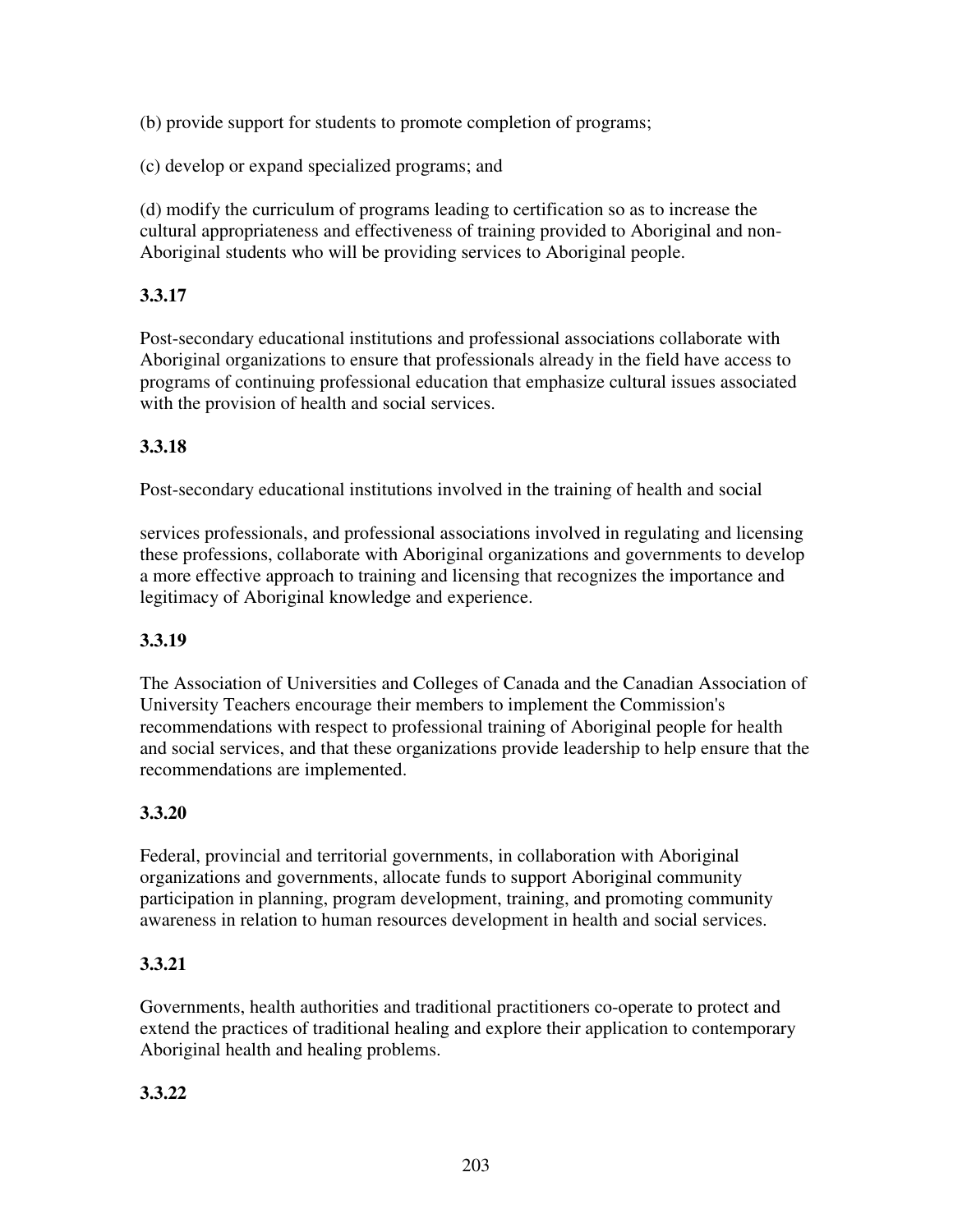Aboriginal traditional healers and bio-medical practitioners strive actively to enhance mutual respect through dialogue and that they explore areas of possible sharing and collaboration.

# **3.3.23**

Non-Aboriginal educational institutions and professional associations involved in the health and social services fields sensitize practitioners to the existence of traditional medicine and healing practices, the possibilities for co-operation and collaboration, and the importance of recognizing, affirming and respecting traditional practices and practitioners.

# **3.3.24**

Non-Aboriginal service agencies and institutions involved in the delivery of health or social services to Aboriginal people, and professional associations, unions, and other organizations in a position to influence the delivery of health or social services to Aboriginal people

(a) undertake a systematic examination to determine how they can encourage and support the development of Aboriginal health and social service systems, and improve the appropriateness and effectiveness of mainstream services to Aboriginal people;

(b) engage representatives of Aboriginal communities and organizations in conducting such an examination;

(c) make public an action plan appropriate to the institution or organization involved, outlining measurable objectives and a timetable for achieving them; and

(d) establish means to monitor and evaluate implementation of the plan by the institution or organization itself and by Aboriginal representatives.

# **3.3.25**

Governments responsible for funding and professional bodies responsible for accrediting non-Aboriginal institutions and agencies engaged in the delivery of Aboriginal health and social services

(a) establish as a criterion for continuing funding and accreditation the preparation and implementation of goals and standards for services to Aboriginal people; and

(b) require that Aboriginal people, communities and nations affected by such services be fully involved in the development, implementation and evaluation of such goals and standards of practice.

# *Chapter 4 Housing*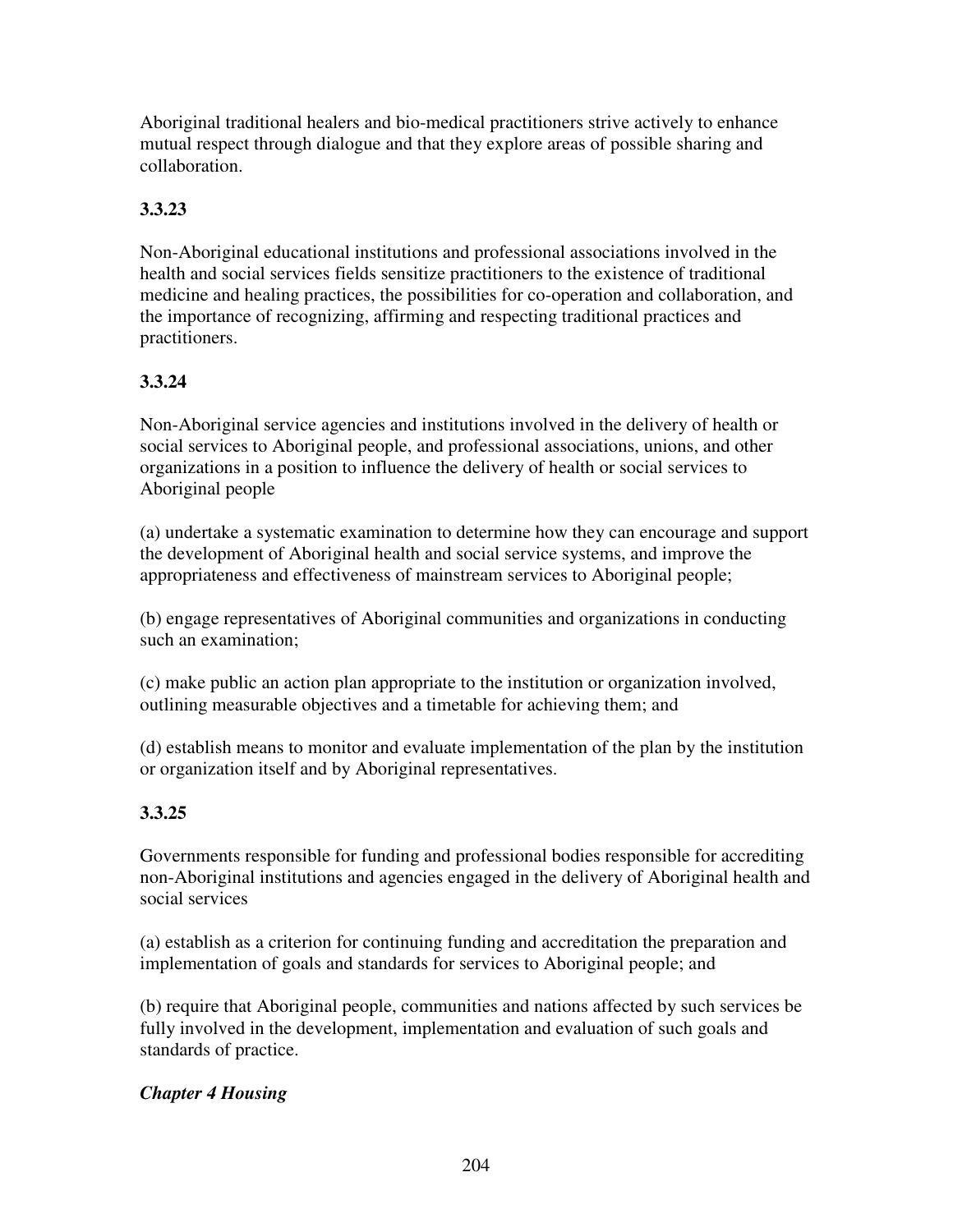The Commission recommends that

## **3.4.1**

Federal and provincial governments address Aboriginal housing and community services on the basis of the following policy principles:

(a) Governments have an obligation to ensure that Aboriginal people have adequate shelter, water and sanitation services.

(b) Governments have a responsibility to restore an economic base to Aboriginal people that enables them to meet their needs.

(c) Aboriginal people, individually and collectively, are responsible for meeting their housing needs according to their ability to pay or contribute in kind.

(d) Governments must supplement the resources available to Aboriginal people so that their housing needs are fully met.

(e) Aboriginal nations should assume authority over all housing matters as a core area of self-government jurisdiction.

(f) Acute risks to health and safety should be treated as an emergency and targeted for immediate action.

## **3.4.2**

The government of Canada clarify with treaty nations a modern understanding of existing treaty terms regarding housing.

## **3.4.3**

The government of Canada make resources available over the next 10 years to ensure that housing for Aboriginal people on-reserve is fully adequate in quantity and quality and engage the governments of the provinces and territories to reach the same goal in rural and northern communities and in urban areas.

#### **3.4.4**

The government of Canada provide additional resources for construction, upgrading and operation of water and sewage systems to ensure that adequate facilities and operating systems are in place in all First Nations communities within five years.

## **3.4.5**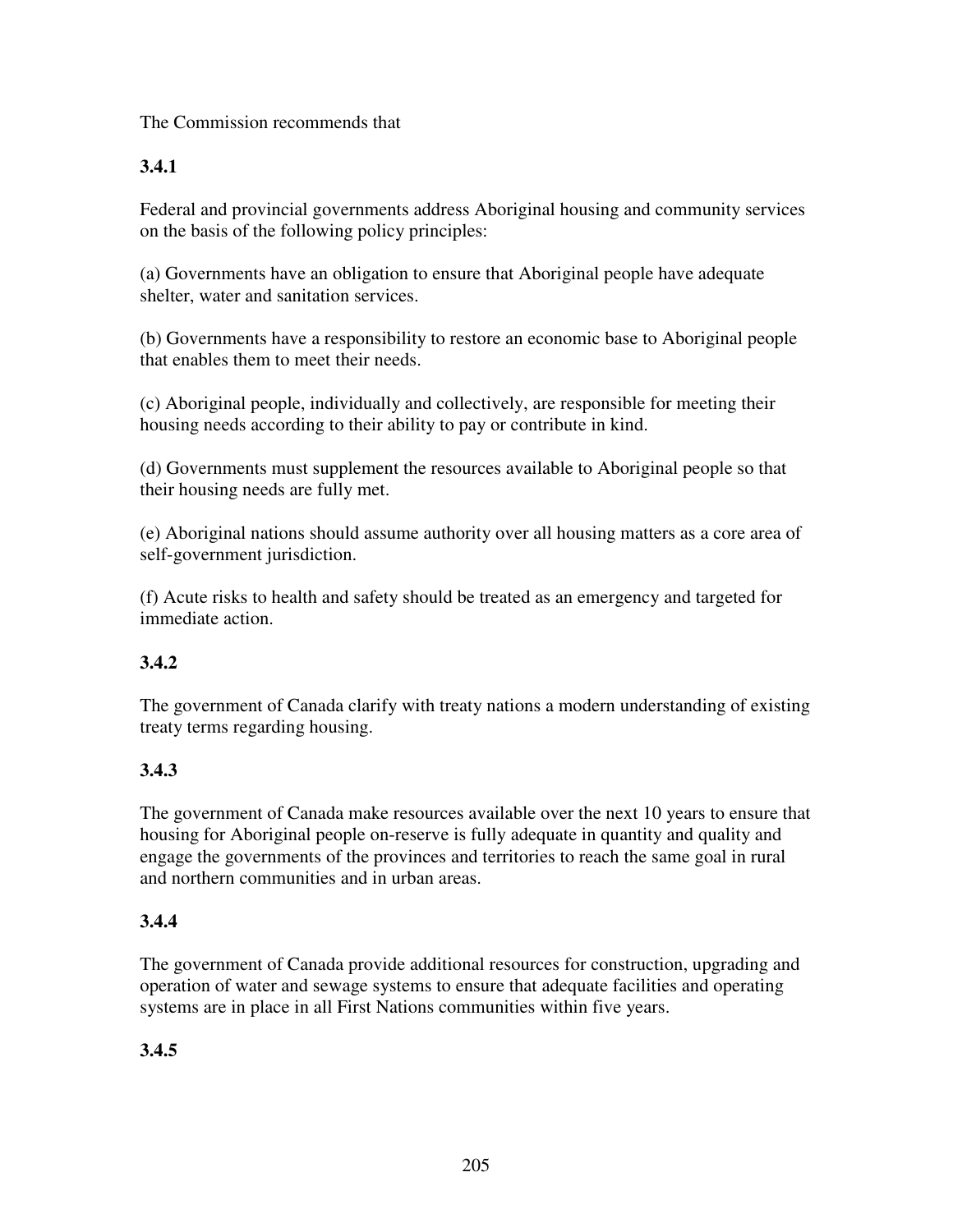The government of Canada provide funding and technical support to First Nations governments to operate and maintain community water and sewer systems and to establish technical support institutions as required.

# **3.4.6**

The government of Canada and First Nations governments and people undertake to meet the need of First Nations people for adequate housing within 10 years.

# **3.4.7**

The government of Canada complement the resources supplied by First Nations people in a two-to-one ratio or as necessary to achieve adequate housing in 10 years by

• providing capital subsidies and committing to loan subsidies for construction of new homes and renovations;

• providing funds for property insurance and regular maintenance for home occupants receiving social assistance or with low earned incomes;

• paying rental subsidies for those receiving social assistance or with low earned incomes in amounts that are equitable compared to off-reserve programs; and

• offering financial incentives for private home ownership.

## **3.4.8**

First Nations governments and people make every effort to marshall more resources for housing and community services, through financial contributions from residents in the form of maintenance fees, rents or mortgage payments, and contributions in kind, such as sweat equity and local materials.

# **3.4.9**

First Nations governments assume jurisdiction over housing at the earliest opportunity, enact clear laws regarding housing tenure, and pursue authority to adjust other programs such as social assistance with a view to marshalling more resources for housing.

## **3.4.10**

First Nations governments develop institutions at the nation level or through inter-nation agreements to administer housing and tenure regimes and deliver housing programs with financial and technical support from the government of Canada.

## **3.4.11**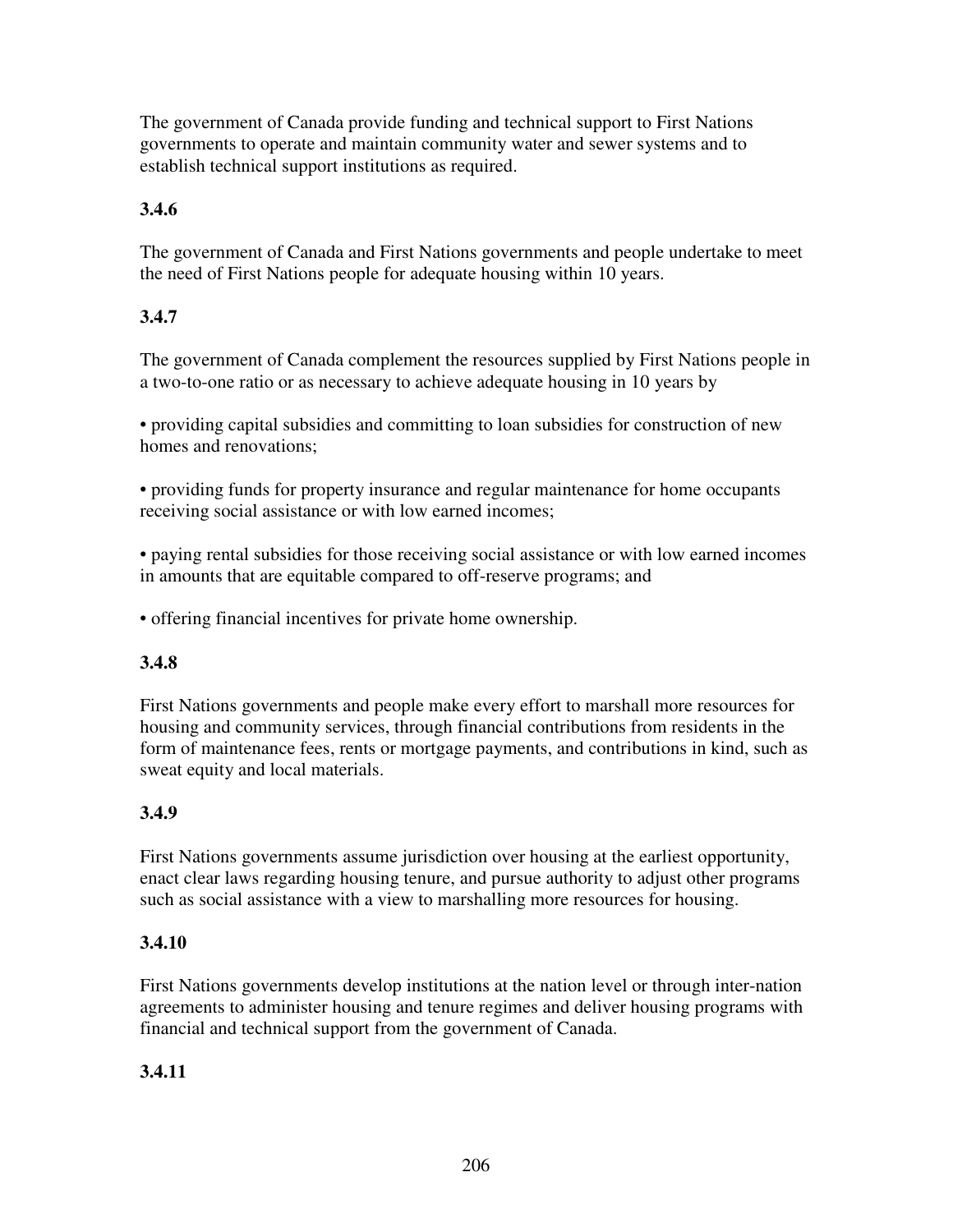The government of Canada support the efforts of First Nations communities to develop and implement their own tenure systems and housing programs, innovative uses of social assistance to stimulate contributions to housing, and institutions above the community level.

# **3.4.12**

The government of Canada and the governments of the provinces and territories undertake to meet fully, in co-operation with Aboriginal people and within 10 years, the need for adequate housing of Aboriginal people not living on reserves.

## **3.4.13**

Aboriginal people not living on reserves make every effort to marshall more resources for housing in a variety of ways, through contributions in kind, use of local materials, and effective housing organizations.

# **3.4.14**

The government of Canada engage the provincial and territorial governments in a strategy to meet the housing needs of Aboriginal people living in non-reserve communities by

• reinstating and increasing funding for new social housing and mortgage subsidies under the Aboriginal off-reserve programs of the Canada Mortgage and Housing Corporation (CMHC);

• providing greater autonomy and flexibility to Aboriginal organizations delivering the program in rural areas and to urban social housing corporations; and

• providing rental subsidies as a cost-effective option where rental markets exist.

## **3.4.15**

The government of Canada help Aboriginal people exploit the economic development opportunities arising from an increase in construction, repair and maintenance of dwellings for Aboriginal people

• by providing funding and support through training and business development programs; and

• by actively expanding the involvement of Aboriginal financial institutions in mortgage financing as agents of CMHC and as mortgage lenders.

## *Chapter 5 Education*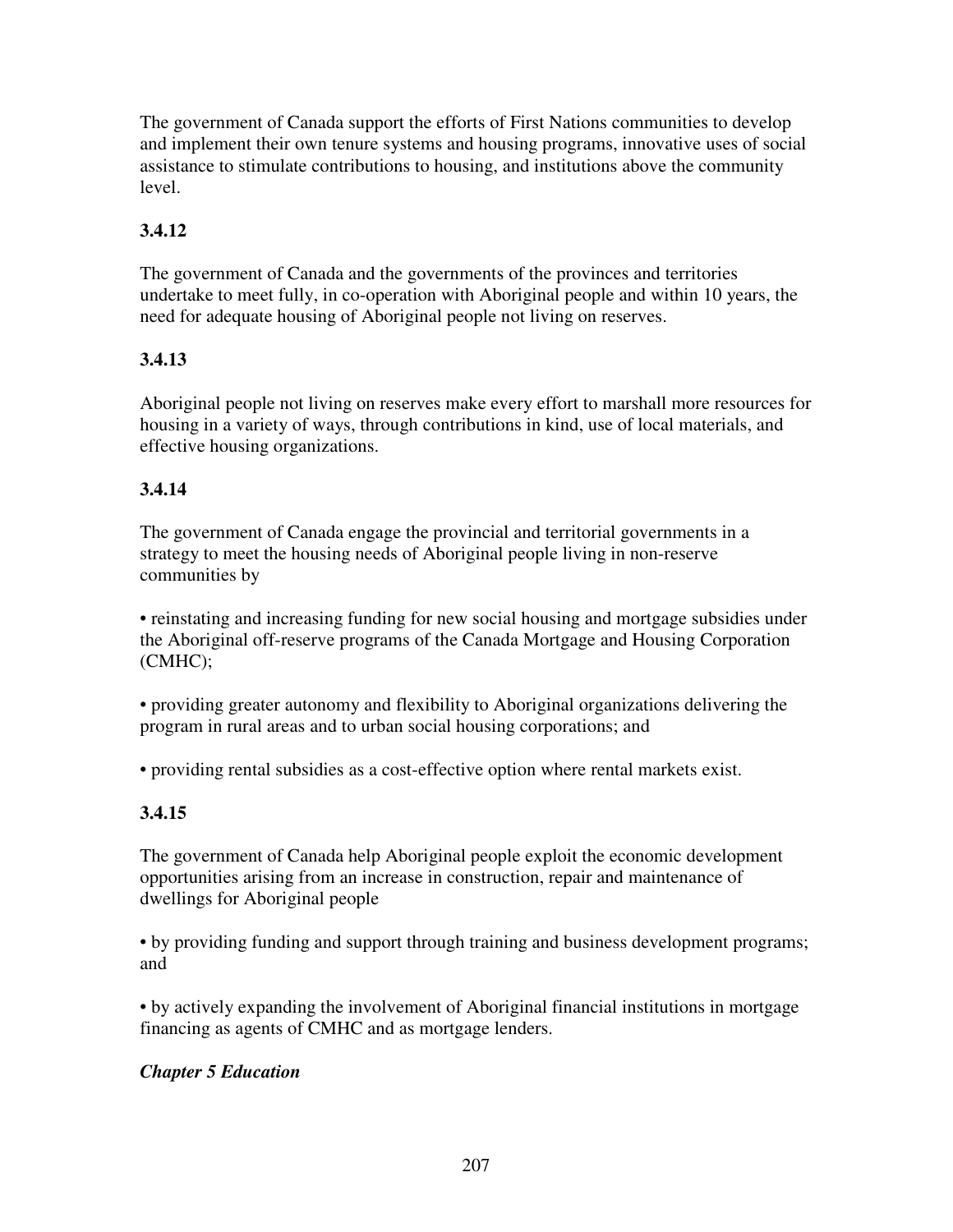The Commission recommends that

## **3.5.1**

Federal, provincial and territorial governments act promptly to acknowledge that education is a core area for the exercise of Aboriginal self-government.

#### **3.5.2**

Federal, provincial and territorial governments collaborate with Aboriginal governments, organizations or education authorities, as appropriate, to support the development of Aboriginally controlled education systems by

(a) introducing, adapting or ensuring the flexible application of legislation to facilitate self-starting initiatives by Aboriginal nations and their communities in the field of education;

(b) mandating voluntary organizations that are endorsed by substantial numbers of Aboriginal people to act in the field of education in urban and non-reserve areas where numbers warrant until such time as Aboriginal governments are established; and

(c) providing funding commensurate with the responsibilities assumed by Aboriginal nations and their communities, or voluntary organizations, given the requirements of institutional and program development, costs of serving small or dispersed communities, and special needs accruing from past failures of education services.

#### **3.5.3**

Federal, provincial, and territorial governments co-operate to support an integrated early childhood education funding strategy that

(a) extends early childhood education services to all Aboriginal children regardless of residence;

(b) encourages programs that foster the physical, social, intellectual and spiritual development of children, reducing distinctions between child care, prevention and education;

(c) maximizes Aboriginal control over service design and administration;

(d) offers one-stop accessible funding; and

(e) promotes parental involvement and choice in early childhood education options.

#### **3.5.4**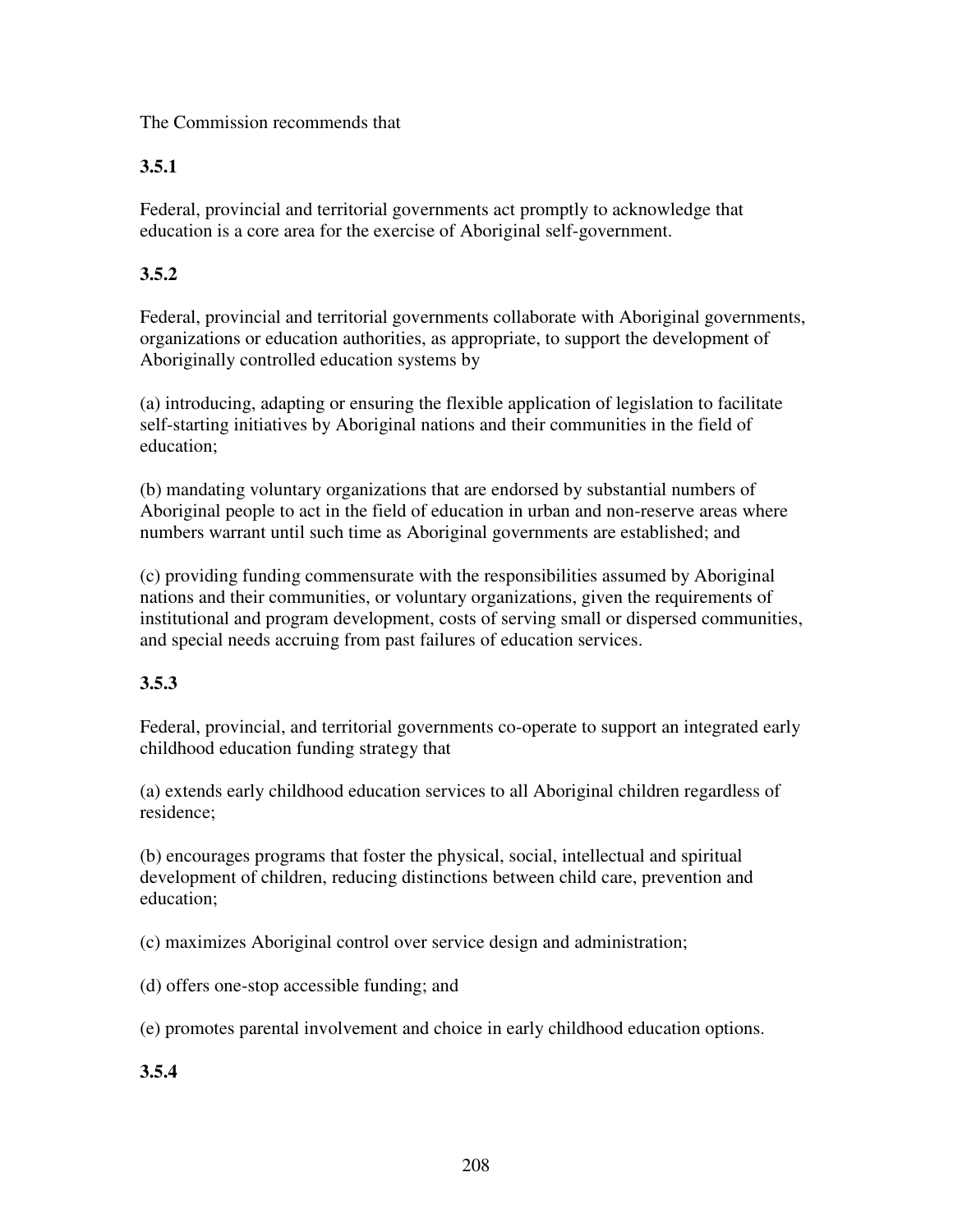Aboriginal, provincial and territorial governments act promptly to reach agreements for mutual recognition of programs provided by their respective educational institutions so as to facilitate the transfer of students between educational systems while protecting the integrity of cultural dimensions of Aboriginal education

## **3.5.5**

Federal, provincial and territorial governments collaborate with Aboriginal governments, organizations and educators to develop or continue developing innovative curricula that reflect Aboriginal cultures and community realities, for delivery

(a) at all grade levels of elementary and secondary schools;

(b) in schools operating under Aboriginal control; and

(c) in schools under provincial or territorial jurisdiction.

# **3.5.6**

Aboriginal language education be assigned priority in Aboriginal, provincial and territorial education systems to complement and support language preservation efforts in local communities through

(a) first- or second-language instruction or immersion programs where parents desire it and numbers warrant;

(b) recognition of Aboriginal language competence for second-language academic credit whether competence is acquired through classroom or out-of-school instruction;

(c) involving elders and fluent Aboriginal speakers in programs to enhance Aboriginal language acquisition and fluency;

(d) developing instructional materials; and

(e) encouraging and rewarding language teaching as a career path and language research in lexical elaboration, structural analysis and cultural contexts as professional and academic specializations

# **3.5.7**

Where Aboriginal children attend provincial and territorial schools, provincial and territorial governments take immediate steps to ensure that Aboriginal people are involved fully in the decision-making processes that affect the education of their children. Aboriginal control of education and parental involvement should be implemented through a variety of actions: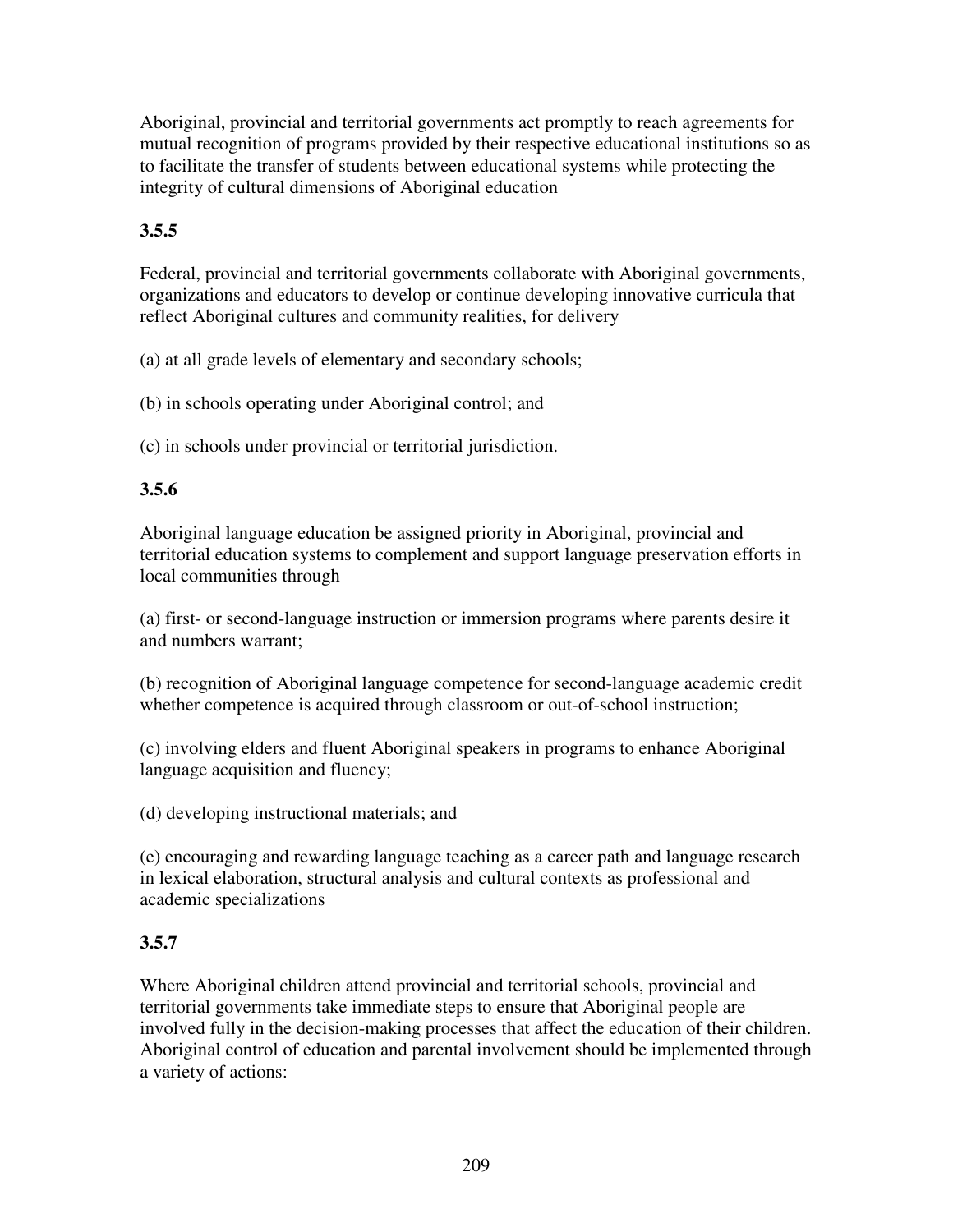(a) legislation to guarantee Aboriginal representation on school boards where population numbers warrant;

(b) recognition of Aboriginally controlled schools under the jurisdiction of Aboriginal community of interest governments;

(c) establishment of Aboriginally governed schools affiliated with school districts, if requested by Aboriginal people; and

(d) creation of Aboriginal advisory committees to school boards.

# **3.5.8**

All schools serving Aboriginal children adopt policies that welcome the involvement of Aboriginal parents, elders and families in the life of the school, for example, by establishing advisory or parents committees, introducing teaching by elders in the classroom, and involving parents in school activities

# **3.5.9**

Provincial and territorial ministries require school boards serving Aboriginal students to implement a comprehensive Aboriginal education strategy, developed with Aboriginal parents, elders and educators, including

(a) goals and objectives to be accomplished during the International Decade of Indigenous Peoples;

(b) hiring of Aboriginal teachers at the elementary and secondary school level, with negotiated target levels, to teach in all areas of school programs, not just Aboriginal programs;

(c) hiring of Aboriginal people in administrative and leadership positions;

(d) hiring of Aboriginal support workers, such as counsellors, community liaison workers, psychologists and speech therapists;

(e) curriculum, in all subject areas, that includes the perspectives, traditions, beliefs and world view of Aboriginal peoples;

(f) involvement of Aboriginal elders in teaching Aboriginal and non-Aboriginal students;

(g) language classes in Aboriginal languages, as determined by the Aboriginal community;

(h) family and community involvement mechanisms;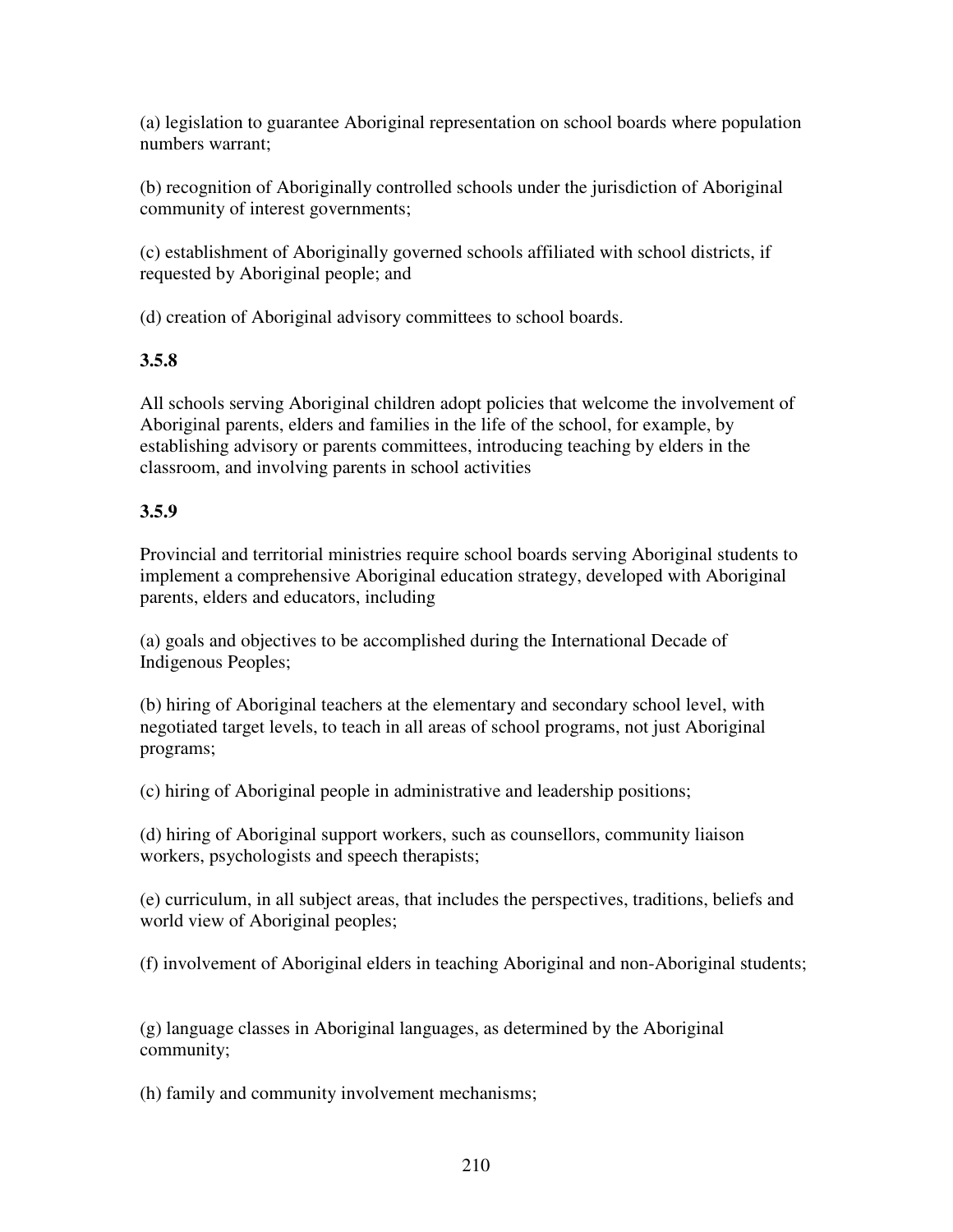(i) education programs that combat stereotypes, racism, prejudice and biases;

(j) accountability indicators tied to board or district funding; and

(k) public reports of results by the end of the International Decade of Indigenous Peoples in the year 2004.

## **3.5.10**

Aboriginally controlled, provincial, and territorial schools serving Aboriginal youth develop and implement comprehensive Aboriginal youth empowerment strategies with elements elaborated in collaboration with youth, including

(a) cultural education in classroom and informal settings;

(b) acknowledgement of spiritual, ethical and intuitive dimensions of learning;

(c) education to support critical analysis of Aboriginal experience;

(d) learning as a means of healing from the effects of trauma, abuse and racism;

- (e) academic skills development and support;
- (f) sports and outdoor education;
- (g) leadership development; and

(h) youth exchanges between Aboriginal nations, across Canada and internationally.

## **3.5.11**

High school programs be extended to communities, using cost-effective options agreed upon by parents and families, including

(a) complete school facilities for local high school delivery;

- (b) regional high schools in Aboriginal communities;
- (c) culturally appropriate, interactive distance education; and
- (d) seasonal institutes.

## **3.5.12**

Aboriginal authorities and all provincial and territorial ministries of education fund programs for Aboriginal youth who have left secondary school before graduation to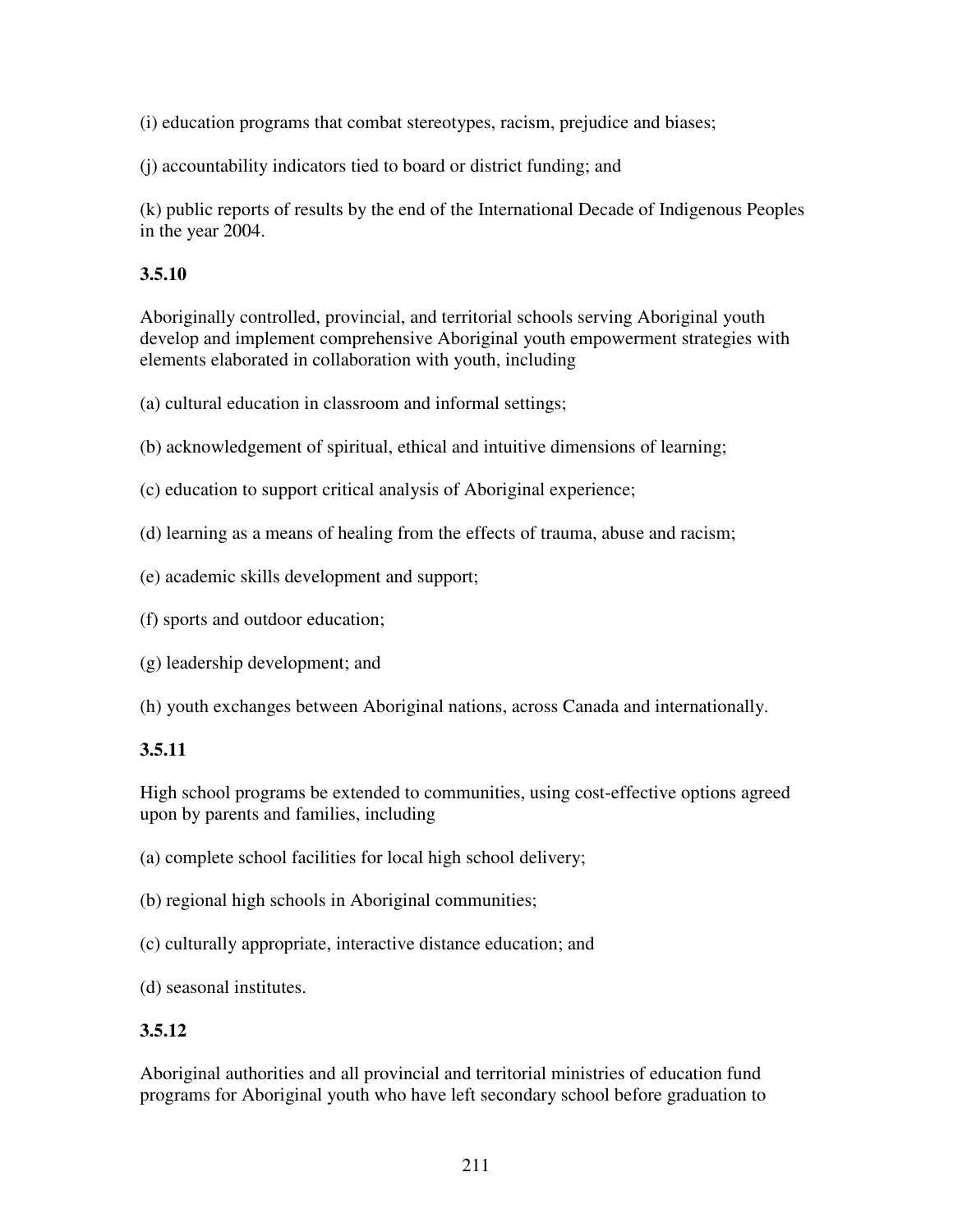enable them to resume their studies with appropriate curriculum, scheduling, academic and social support.

# **3.5.13**

Federal, provincial and territorial governments encourage co-op initiatives by offering funding inducements to secondary schools that develop active co-op education programs for Aboriginal young people.

# **3.5.14**

Federal, provincial and territorial governments expand financial support to postsecondary institutions for existing and new Aboriginal teacher education programs, contingent on

(a) evidence of Aboriginal support for the program;

(b) Aboriginal participation in the governance of the program;

(c) the incorporation of Aboriginal content and pedagogy into the program; and

(d) periodic evaluations that indicate that the quality of teacher education conforms to standards of excellence expected by Aboriginal people.

# **3.5.15**

Canadian governments, Aboriginal education authorities, post-secondary institutions and teacher education programs adopt multiple strategies to increase substantially the number of Aboriginal secondary school teachers, including

(a) promoting secondary school teaching careers for Aboriginal people;

(b) increasing access to professional training in secondary education, for example, community-based delivery of courses and concurrent programs; and

(c) offering financial incentives to students.

# **3.5.16**

Federal, provincial and territorial governments provide support to increase the number of Aboriginal people trained as teachers by

(a) expanding the number of teacher education programs delivered directly in communities; and

(b) ensuring that students in each province and territory have access to such programs.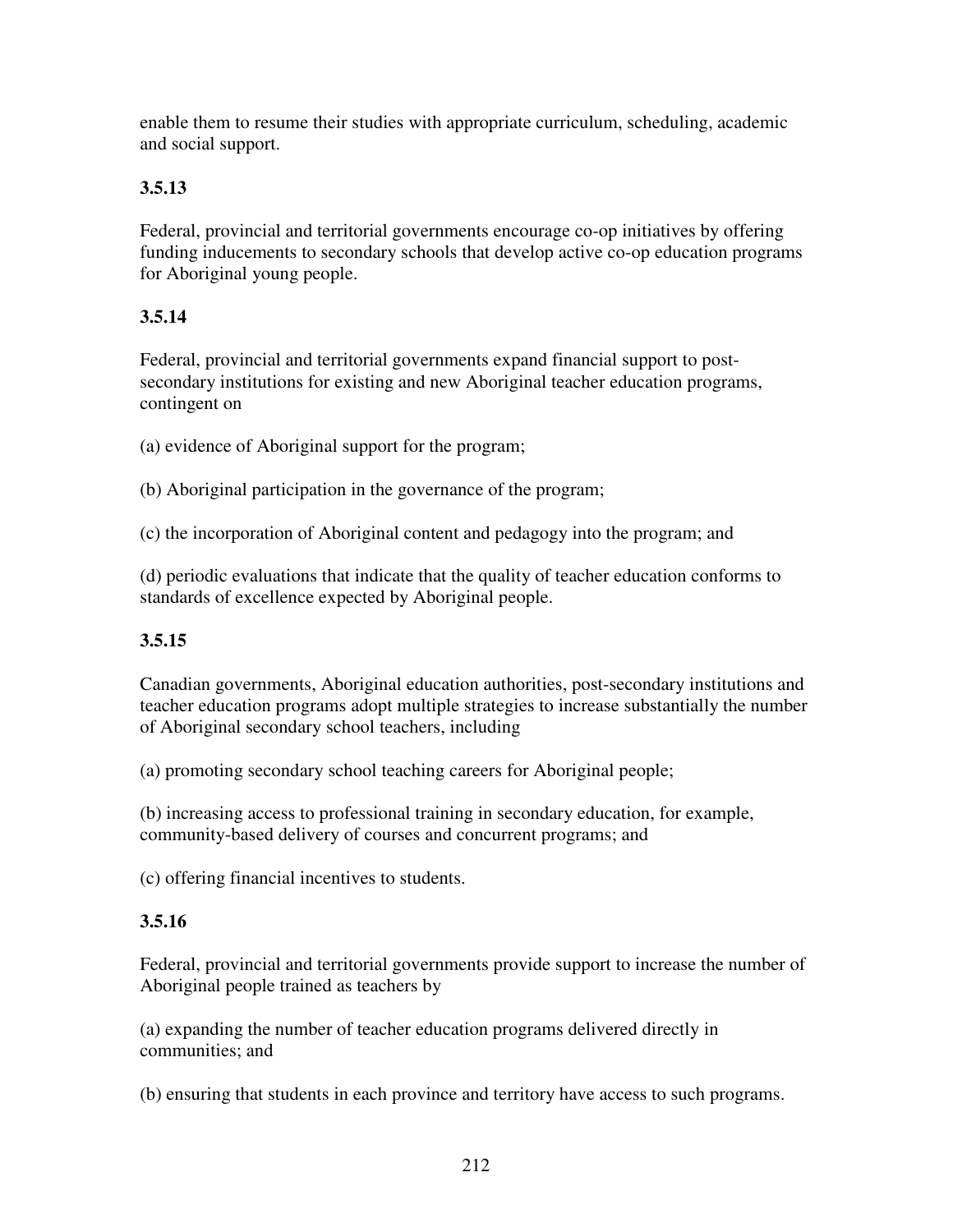# **3.5.17**

Teacher education programs, in collaboration with Aboriginal organizations and government agencies that sponsor professional and para-professional training, adopt a comprehensive approach to educator training, developing career paths from paraprofessional training to professional certification in education careers that

(a) prepare Aboriginal students for the variety of roles required to operate Aboriginal education systems; and

(b) open opportunities for careers in provincial education systems.

## **3.5.18**

Provinces and territories require that teacher education programs

(a) in pre-service training leading to certification include at least one component on teaching Aboriginal subject matter to all students, both Aboriginal and non-Aboriginal;

(b) develop options for pre-service training and professional development of teachers, focused on teaching Aboriginal students and addressing Aboriginal education issues; and

(c) collaborate with Aboriginal organizations or community representatives in developing Aboriginal-specific components of their programs.

## **3.5.19**

Federal, provincial and territorial governments collaborate with Aboriginal governments and organizations to facilitate integrated delivery of adult literacy, basic education, academic upgrading and job training under the control of Aboriginal people through

(a) delegating responsibility for delivery of training under current jurisdictions by concluding agreements with Aboriginal governments, their mandated education authorities, or voluntary organizations representing Aboriginal communities of interest;

(b) supporting adaptation of program design, admission criteria, language of instruction, and internal allocation of funds by Aboriginal delivery agents, to accommodate Aboriginal culture and community needs;

(c) acting promptly to conclude agreements for multi-year block funding agreements to enable Aboriginal nation governments, during the transition to self-government, to assume primary responsibility for allocating funds to meet training needs through programs of Aboriginal design.

## **3.5.20**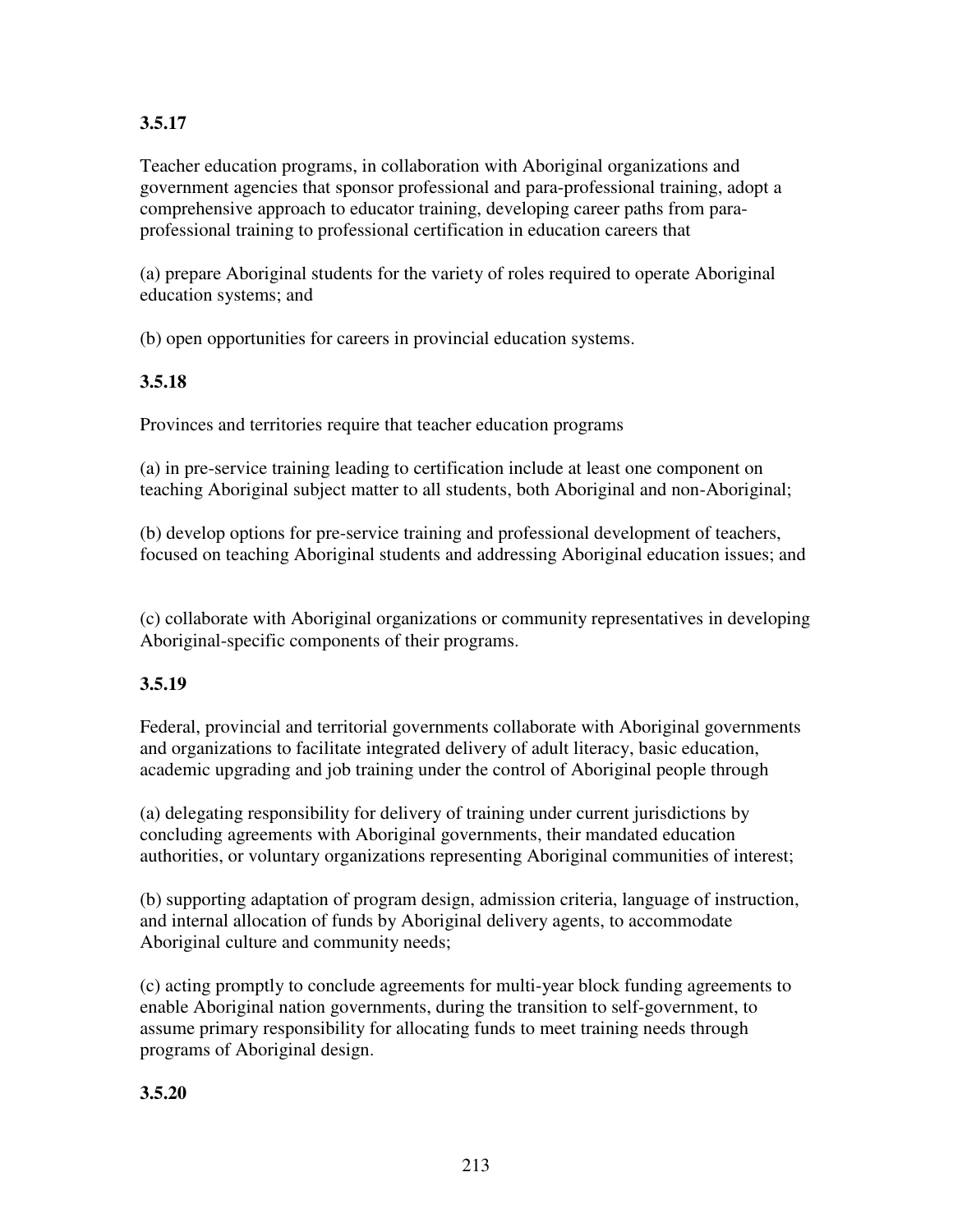The government of Canada recognize and fulfil its obligation to treaty nations by supporting a full range of education services, including post-secondary education, for members of treaty nations where a promise of education appears in treaty texts, related documents or oral histories of the parties involved.

## **3.5.21**

The federal government continue to support the costs of post-secondary education for First Nations and Inuit post-secondary students and make additional resources available

(a) to mitigate the impact of increased costs as post-secondary institutions shift to a new policy environment in post-secondary education; and

(b) to meet the anticipated higher level of demand for post-secondary education services.

# **3.5.22**

A scholarship fund be established for Métis and other Aboriginal students who do not have access to financial support for post-secondary education under present policies, with

(a) lead financial support provided by federal and provincial governments and additional contributions from corporate and individual donors;

(b) a planning committee to be established immediately,

(i) composed of Métis and other Aboriginal representatives, students, and federal and provincial representatives in balanced numbers;

(ii) given a maximum two-year mandate; and

(iii) charged with determining the appropriate vehicle, level of capitalization, program criteria and administrative structure for initiation and administration of the fund; and

(c) provisions for evaluating demand on the fund, its adequacy and its impact on participation and completion rates of Métis and other Aboriginal students in postsecondary studies.

# **3.5.23**

Canada's post-secondary institutions recognize Aboriginal languages on a basis equal to other modern languages, for the purpose of granting credits for entrance requirements, fulfilment of second language requirements, and general course credits.

## **3.5.24**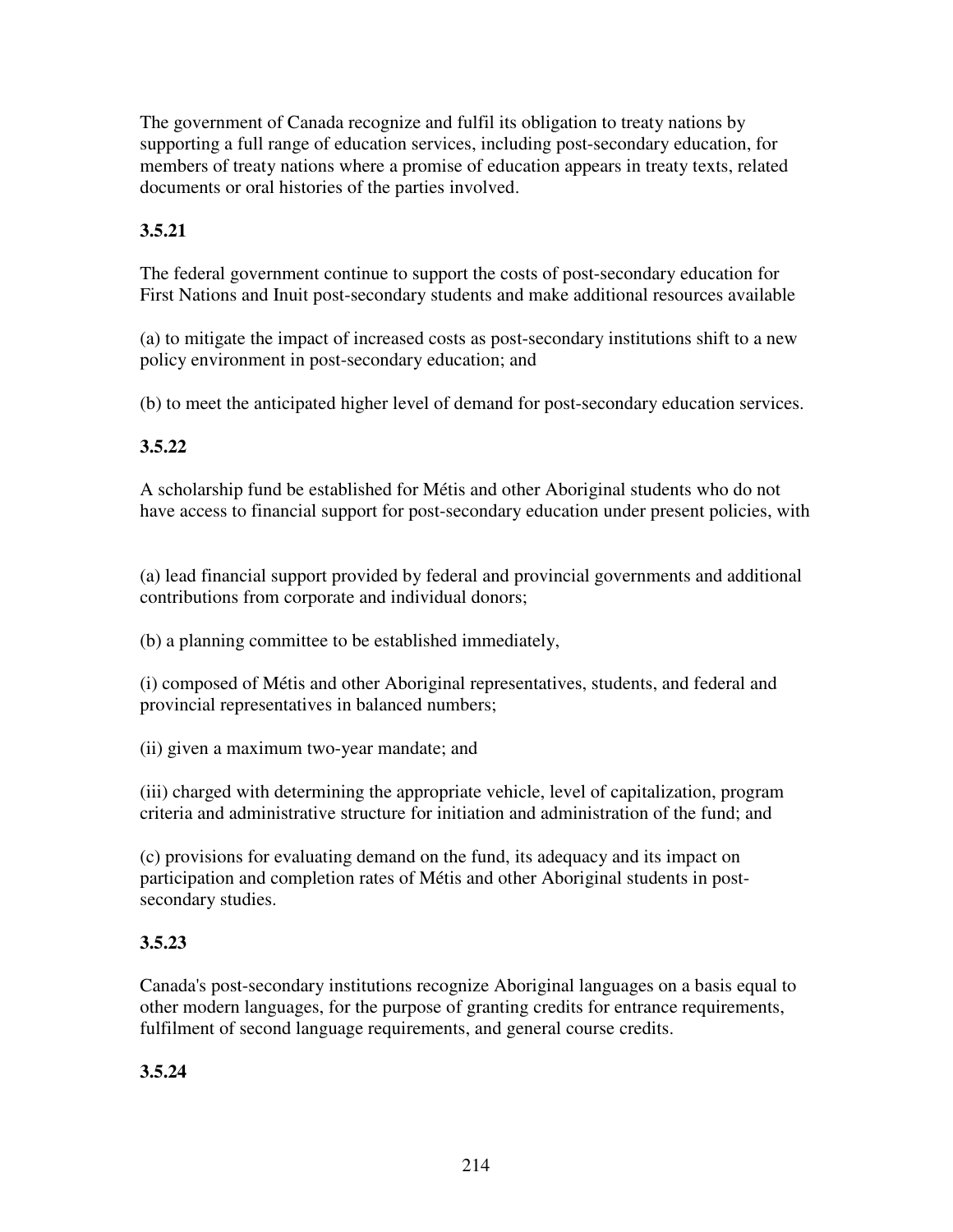Public post-secondary institutions in the provinces and territories undertake new initiatives or extend current ones to increase the participation, retention and graduation of Aboriginal students by introducing, encouraging or enhancing

(a) a welcoming environment for Aboriginal students;

(b) Aboriginal content and perspectives in course offerings across disciplines;

(c) Aboriginal studies and programs as part of the institution's regular program offerings and included in the institution's core budget;

(d) Aboriginal appointments to boards of governors;

(e) Aboriginal councils to advise the president of the institution;

(f) active recruitment of Aboriginal students;

(g) admission policies that encourage access by Aboriginal applicants;

(h) meeting spaces for Aboriginal students;

(i) Aboriginal student unions;

(j) recruitment of Aboriginal faculty members;

(k) support services with Aboriginal counsellors for academic and personal counselling; and

(l) cross-cultural sensitivity training for faculty and staff.

## **3.5.25**

Where there is Aboriginal support for an Aboriginal college within a university, and where numbers warrant, universities act to establish an Aboriginal college to serve as the focal point for the academic, residential, social and cultural lives of Aboriginal students on campus, and to promote Aboriginal scholarship.

#### **3.5.26**

Federal, provincial and territorial governments collaborate with Aboriginal governments and organizations to establish and support post-secondary educational institutions controlled by Aboriginal people, with negotiated allocation of responsibility for

(a) core and program funding commensurate with the services they are expected to provide and comparable to the funding provided to provincial or territorial institutions delivering similar services;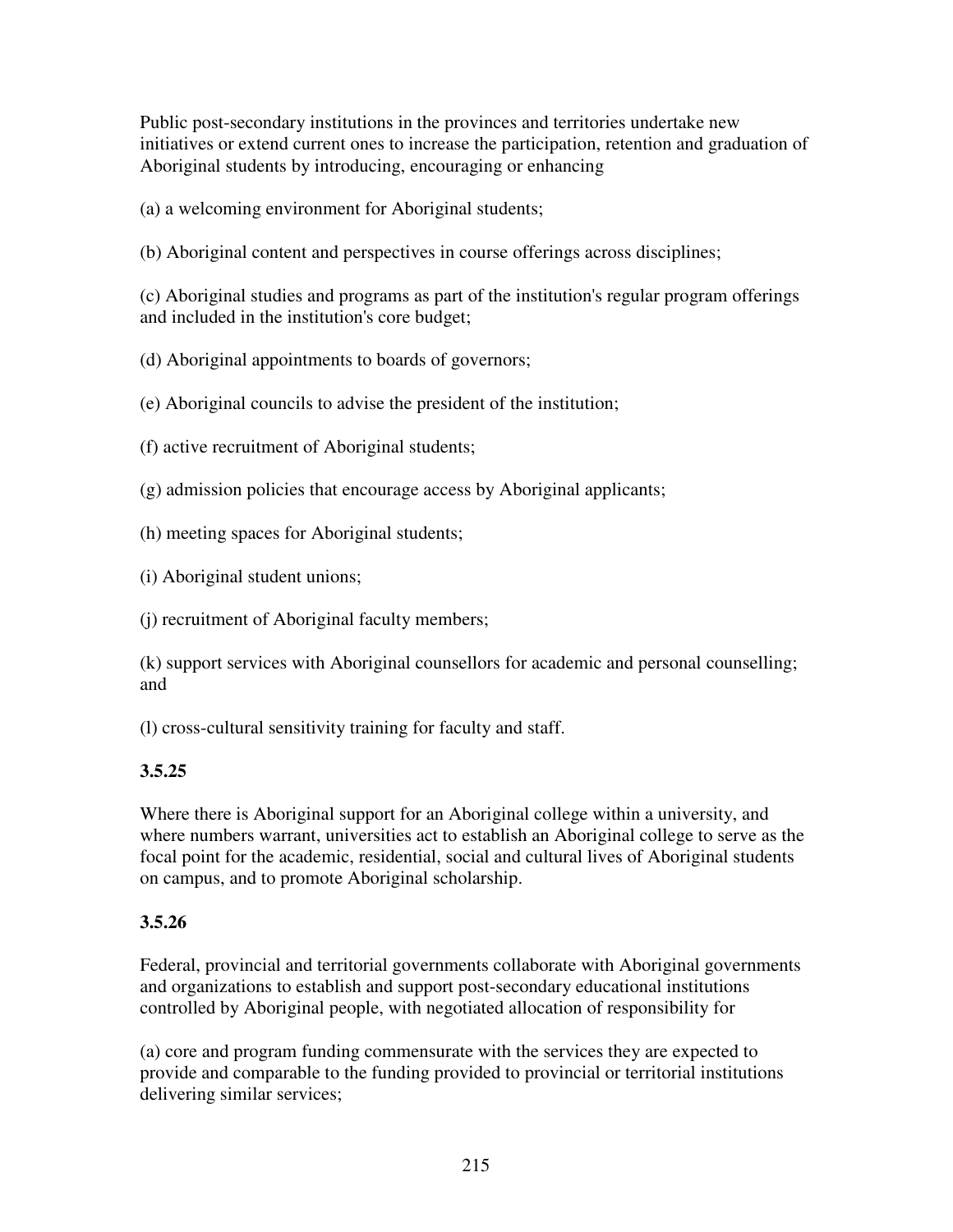(b) planning, capital and start-up costs of new colleges and institutes;

(c) improvement of facilities for community learning centres as required for new functions and development of new facilities where numbers warrant and the community establishes this as a priority; and

(d) fulfilment of obligations pursuant to treaties and modern agreements with respect to education.

## **3.5.27**

Aboriginally controlled post-secondary educational institutions collaborate to create regional boards and/or a Canada-wide board to

(a) establish standards for accrediting programs provided by Aboriginal post-secondary institutions;

(b) negotiate mutual recognition of course credits and credentials to facilitate student transfer between Aboriginal institutions and provincial and territorial post-secondary institutions;

(c) establish co-operative working relationships with mainstream accreditation bodies such as the Association of Universities and Colleges of Canada and professional associations such as the Canadian Association of University Teachers; and

(d) pursue other objectives related to the common interests of Aboriginal institutions.

#### **3.5.28**

Elders be reinstated to an active role in the education of Aboriginal children and youth in educational systems under Aboriginal control and in provincial and territorial schools.

#### **3.5.29**

Elders be treated as professionals and compensated for their education contribution at a rate and in a manner that shows respect for their expertise, unique knowledge and skills.

#### **3.5.30**

Provincial and territorial education ministries, boards of education and educators recognize the value of elders' knowledge to all peoples' understanding of the universe by

(a) giving academic credits for traditional Aboriginal arts and knowledge whether acquired in the classroom or through non-formal means in cultural activities, camps and apprenticeships; and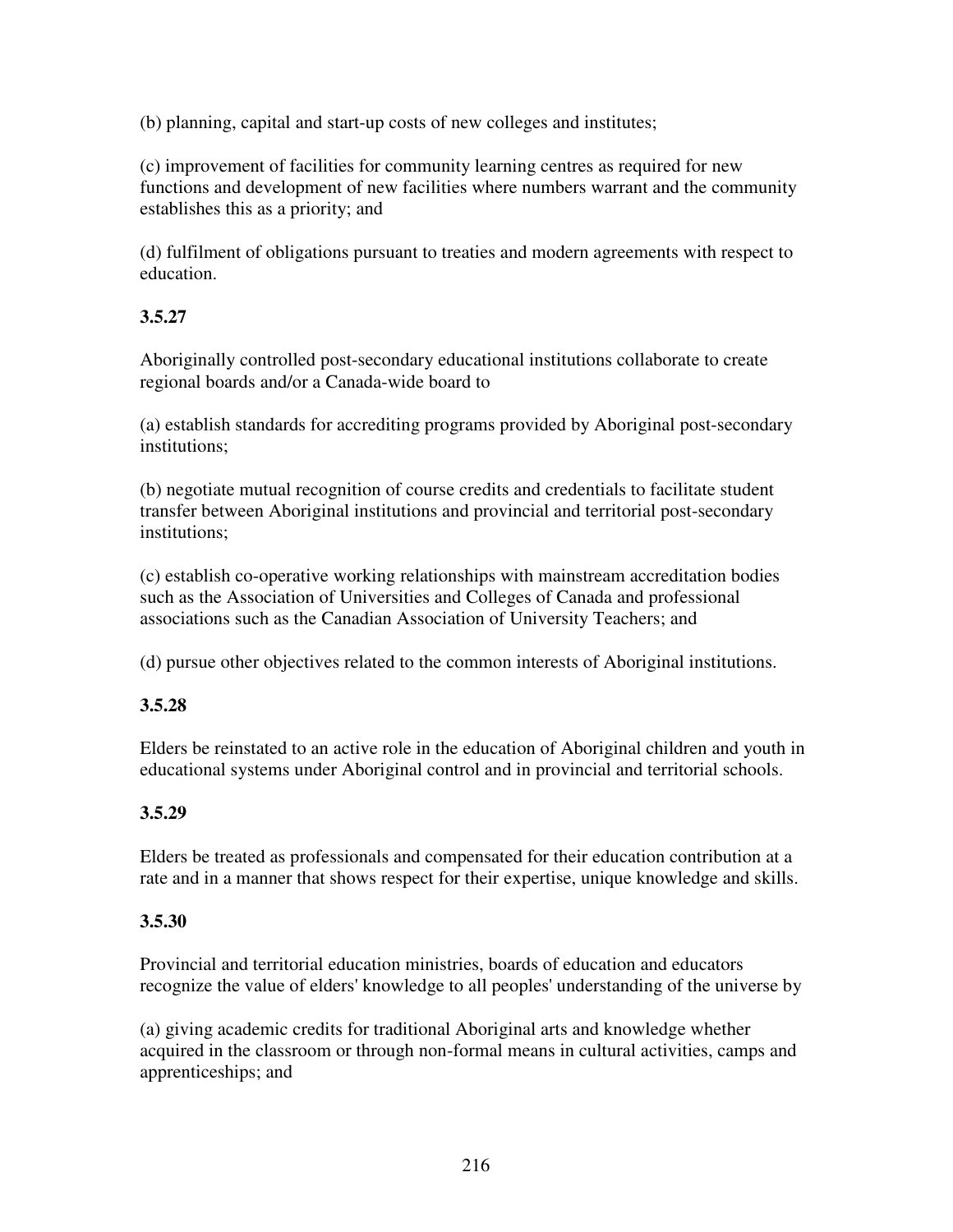(b) collaborating with elders to determine how traditional Aboriginal knowledge can be made accessible in the education of all students, whether Aboriginal or non-Aboriginal, in institutions under Aboriginal, provincial, or territorial control.

# **3.5.31**

Educational institutions facilitate opportunities for elders to exchange traditional knowledge with one another and to share traditional knowledge with students and scholars, both Aboriginal and non-Aboriginal, in university settings.

# **3.5.32**

A university under Aboriginal control, which could be called the Aboriginal Peoples' International University, and with the capacity to function in all provinces and territories, be established to promote traditional knowledge, to pursue applied research in support of Aboriginal self-government, and to disseminate information essential to achieving broad Aboriginal development goals.

## **3.5.33**

First Nations, Inuit and Métis leaders in collaboration with the federal government establish a steering group funded by the federal government, with a three-year mandate

(a) to explore options, conduct consultations and prepare a plan to implement an Aboriginal Peoples' International University by the year 2000; and

(b) to collaborate with other working groups in determining the appropriate location of a documentation centre and archive, an electronic information clearinghouse, and statistical data bases.

# **3.5.34**

An electronic clearinghouse be established to facilitate the free flow of information among Aboriginal communities, education and self-government workers and individuals, the planning and development of this clearinghouse to be carried forward by a working group

(a) established in collaboration with First Nations, Inuit and Métis leaders;

(b) funded by the federal government and given a two-year mandate; and

(c) attentive to the need for Canada-wide and international communication as well as exchange in Aboriginal languages within linguistic communities.

**3.5.35**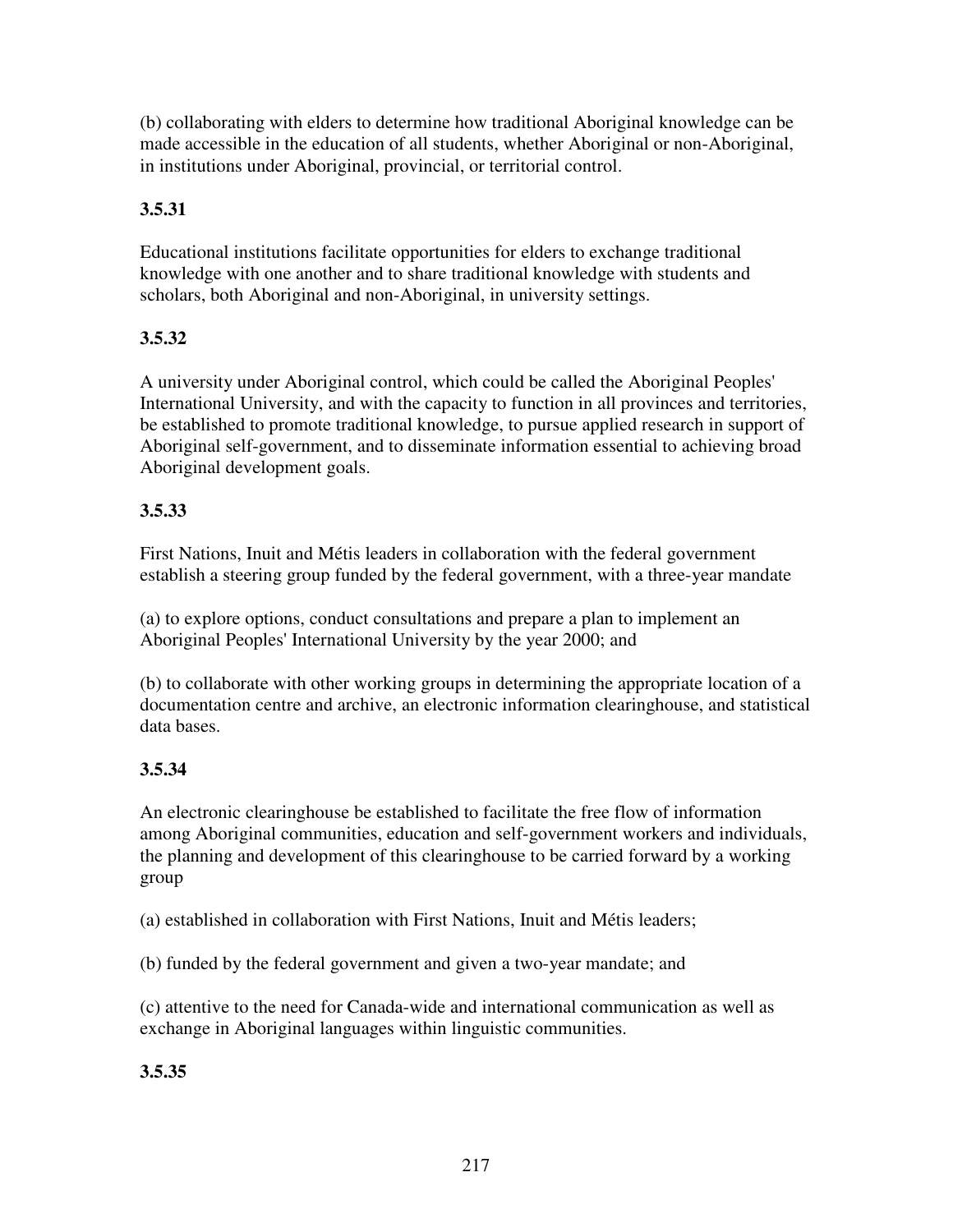First Nations, Inuit and Métis leaders establish a working group, funded by the federal government, with a two-year mandate to plan a statistical clearinghouse controlled by Aboriginal people to

(a) work in collaboration with Aboriginal governments and organizations to establish and update statistical data bases; and

(b) promote common strategies across nations and communities for collecting and analyzing data relevant to Aboriginal development goals.

## **3.5.36**

The federal government fund the establishment of a national documentation centre to research, collect, preserve and disseminate information related to residential schools, relocations and other aspects of Aboriginal historical experience, the planning and development of the centre to be carried forward by a working group

(a) established in collaboration with First Nations, Inuit and Métis leaders; and

(b) having a two-year mandate.

# **3.5.37**

Federal, provincial and territorial governments establish funding programs to support education for self-government, to be available to

(a) public post-secondary institutions that have entered into partnerships with Aboriginal people to initiate or expand training and education in areas identified as priorities by Aboriginal governments, organizations and communities for the implementation of selfgovernment; and

(b) Aboriginally controlled post-secondary institutions for program innovation to enhance capacity for self-government.

# **3.5.38**

Aboriginal governments and organizations collaborate to launch a Canada-wide campaign to make youth aware of the opportunities to serve their nations that will open up with the advent of self-government and of the tangible and intangible rewards that accompany public service.

# **3.5.39**

The federal government make funds available to First Nation and Inuit governments and organizations to support incentives to encourage students to complete bachelor's and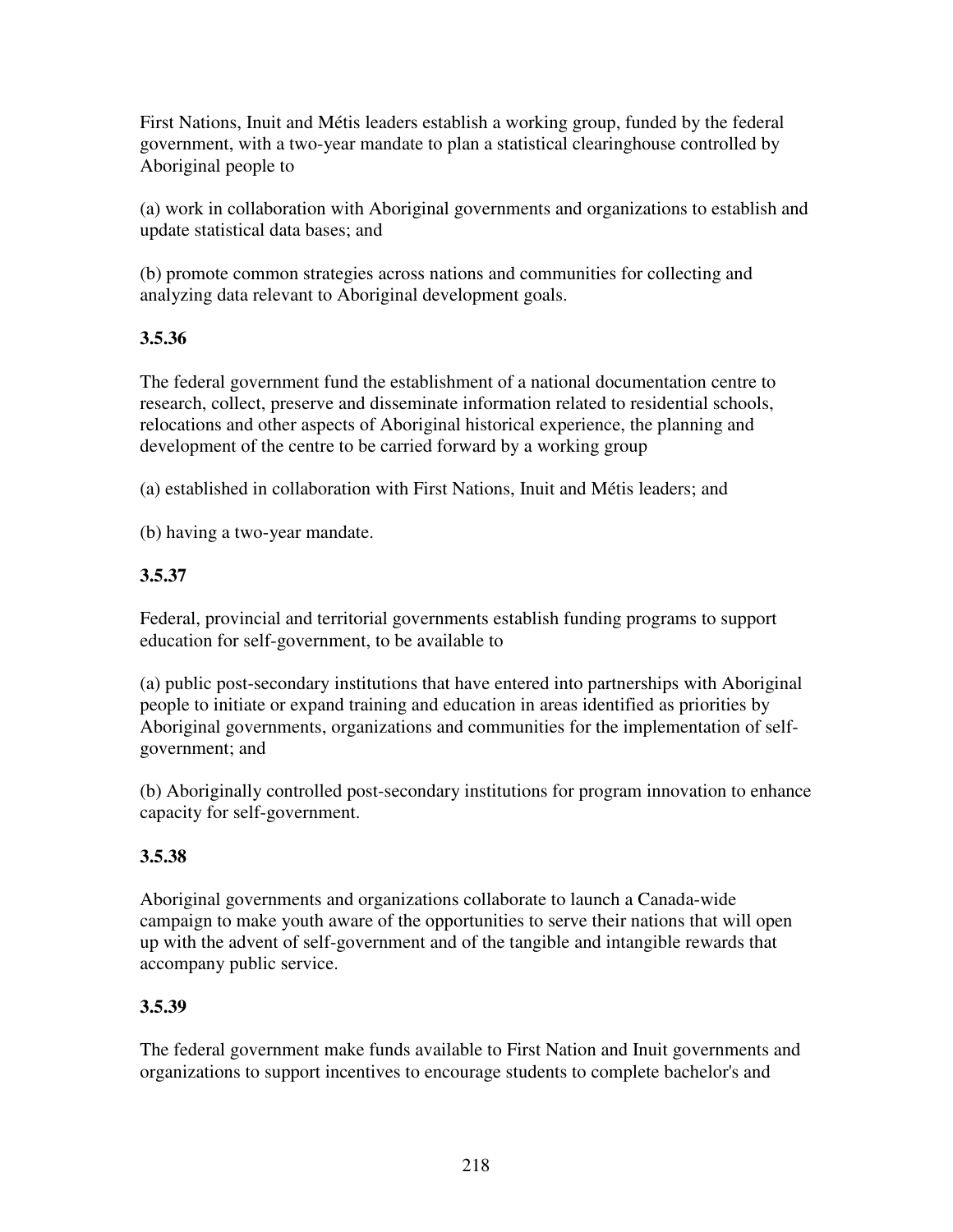master's level studies and professional training in areas of priority to self-government, including such measures as

(a) employee release time for concurrent work and study;

(b) paid leave to pursue full-time study;

(c) scholarships in studies related to self-government;

(d) top-up of educational assistance for family needs, including exceptional housing costs; and

(e) student loans that are forgivable on completion of a period of employment in the service of self-government.

# **3.5.40**

Canada's corporations, small businesses and governments become active partners in Aboriginal self-government education by identifying co-op placement and internship opportunities in their organizations, in consultation with Aboriginal people.

# **3.5.41**

Canada's corporations and governments at all levels establish executive interchange opportunities in partnership with Aboriginal governments.

# **3.5.42**

Professional associations and self-governing bodies in the professions actively support the professional training of Aboriginal people by

(a) entering into dialogue on such issues as credentials, recruitment, mentoring, career paths linking para-professional and professional training, education based on Aboriginal culture, systemic discrimination and racism;

(b) establishing scholarships for Aboriginal people;

(c) encouraging their members to gain an understanding of Aboriginal perspectives;

(d) spearheading initiatives to introduce Aboriginal cultural perspectives into professional training programs; and

(e) providing leadership by encouraging implementation of the recommendations in this report that are relevant to their areas of expertise.

# **3.5.43**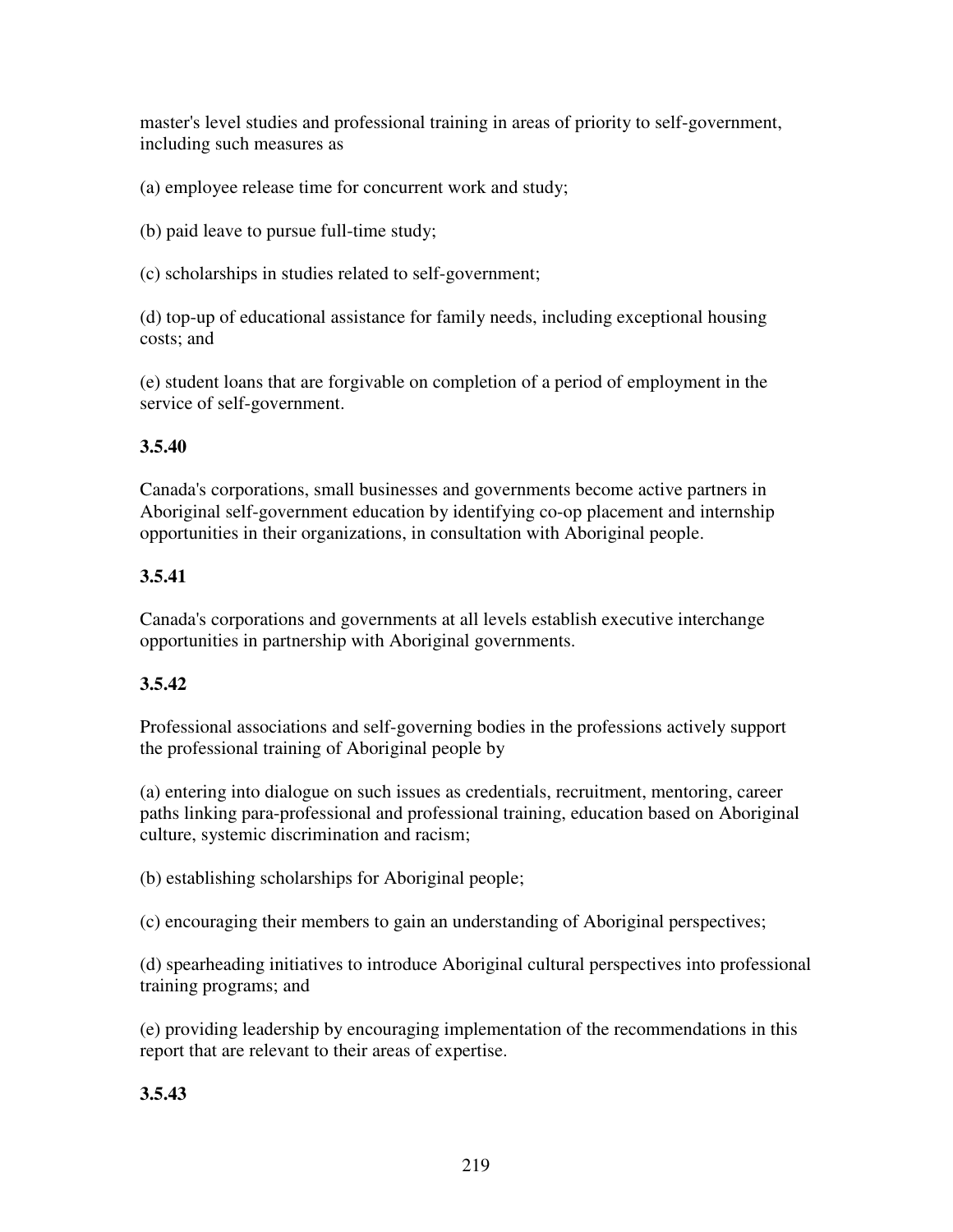The federal government, media corporations, provincial and territorial governments and private donors provide funding and/or gifts in kind (for example, access to facilities and technology) to establish a distance education model of professional training suitable for Aboriginal people who wish to pursue post-secondary studies from their communities.

# **3.5.44**

The federal government provide funding for national Aboriginal organizations to coordinate establishment of a Canada-wide Aboriginal human resources inventory that is amenable to regular updating.

## *Chapter 6 Arts and Heritage*

The Commission recommends that

# **3.6.1**

Federal, provincial and territorial governments collaborate with Aboriginal organizations and communities to prepare a comprehensive inventory of historical and sacred sites, involving elders as expert advisers, before negotiations on designation of lands in accordance with our recommendations in Volume 2, Chapter 4.

## **3.6.2**

Federal, provincial and territorial governments review legislation affecting sacred and historical sites to ensure that Aboriginal organizations and communities have access to urgent remedies to prevent or arrest damage to significant heritage sites such as the Mnjikaning Fish Fence, whether they be threatened by human actions or natural processes.

# **3.6.3**

Federal, provincial and territorial governments in collaboration with Aboriginal organizations review legislation affecting historical and sacred sites and the conservation and display of cultural artifacts to ensure that

(a) Aboriginal interests are recognized in designing, protecting, developing and managing sites significant to Aboriginal culture and heritage and in conserving, repatriating and displaying Aboriginal cultural artifacts;

(b) Aboriginal people are fully involved in planning and managing heritage activities relevant to their cultures; and

(c) Aboriginal people share the economic benefits that may accrue from appropriate development of relevant heritage sites and display of cultural artifacts.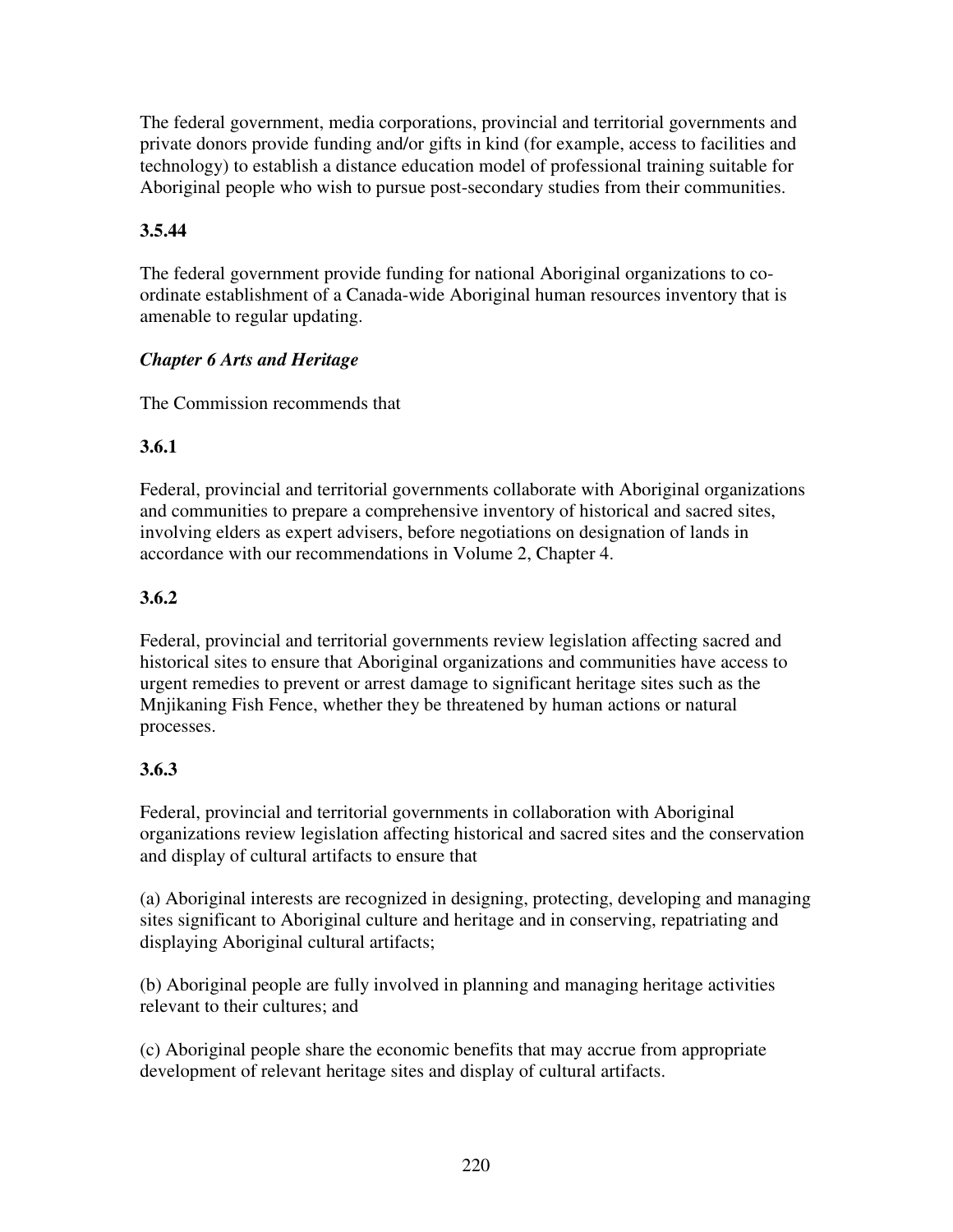# **3.6.4**

Museums and cultural institutions adopt ethical guidelines governing all aspects of collection, disposition, display and interpretation of artifacts related to Aboriginal culture and heritage, including the following:

(a) involving Aboriginal people in drafting, endorsing and implementing the guidelines;

(b) creating inventories of relevant holdings and making such inventories freely accessible to Aboriginal people;

(c) cataloguing and designating appropriate use and display of relevant holdings;

(d) repatriating, on request, objects that are sacred or integral to the history and continuity of particular nations and communities;

(e) returning human remains to the family, community or nation of origin, on request, or consulting with Aboriginal advisers on appropriate disposition, where remains cannot be associated with a particular nation; and

(f) ensuring that Aboriginal people and communities have effective access to cultural education and training opportunities available through museums and cultural institutions.

# **3.6.5**

Aboriginal, federal, provincial and territorial governments, in collaboration with Aboriginal elders, artists, educators and youth, develop and implement joint strategies to ensure that Aboriginal people have

(a) effective access to cultural and heritage education;

(b) resources to develop facilities for display of cultural artifacts; and

(c) means to participate in exchanges and joint undertakings with museums and cultural institutions.

# **3.6.6**

Aboriginal, federal, provincial and territorial governments include heritage research, conservation and presentation in the list of skills identified as priorities in building the capacity to implement self-government.

# **3.6.7**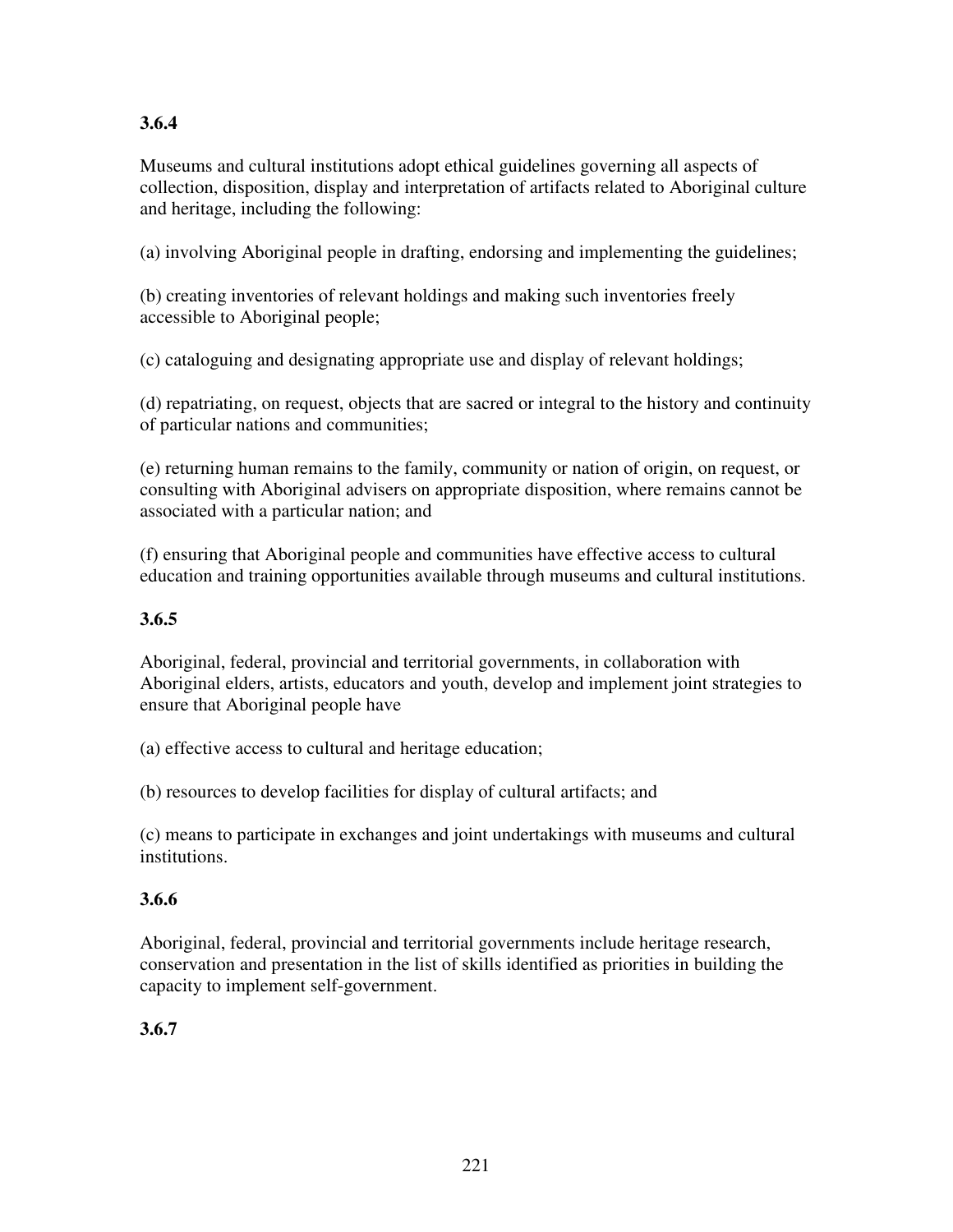The federal government, in collaboration with Aboriginal people, review its legislation on the protection of intellectual property to ensure that Aboriginal interests and perspectives, in particular collective interests, are adequately protected.

#### **3.6.8**

Federal, provincial and territorial governments recognize promptly that determining Aboriginal language status and use is a core power in Aboriginal self-government, and that these governments affirm and support Aboriginal nations and their communities in using and promoting their languages and declaring them official languages within their nations, territories and communities where they choose to do so.

#### **3.6.9**

Each Aboriginal nation in the various stages of nation building, capacity building, negotiating and implementing self-government consult with its constituent communities to establish priorities and policies with respect to Aboriginal language conservation, revitalization and documentation, including

(a) assessing the current state of Aboriginal language use and vitality;

(b) determining priorities of communities for language conservation, revitalization and documentation;

(c) consulting on the most effective means of implementing priorities;

(d) facilitating initiatives to support Aboriginal language use in families and the broader community;

(e) incorporating their Aboriginal language in education policies and programs;

(f) enhancing co-operation among nations and communities of the same language group to promote research, curriculum development and language elaboration;

(g) using their Aboriginal language in public forums and Aboriginal government business; and

(h) declaring their Aboriginal language an official language on nation territory.

## **3.6.10**

The federal government make a commitment to endow an Aboriginal Languages Foundation for the purpose of supporting Aboriginal initiatives in the conservation, revitalization and documentation of Aboriginal languages, the foundation to be

(a) capitalized by an annual federal grant of \$10 million for five years, beginning in 1997;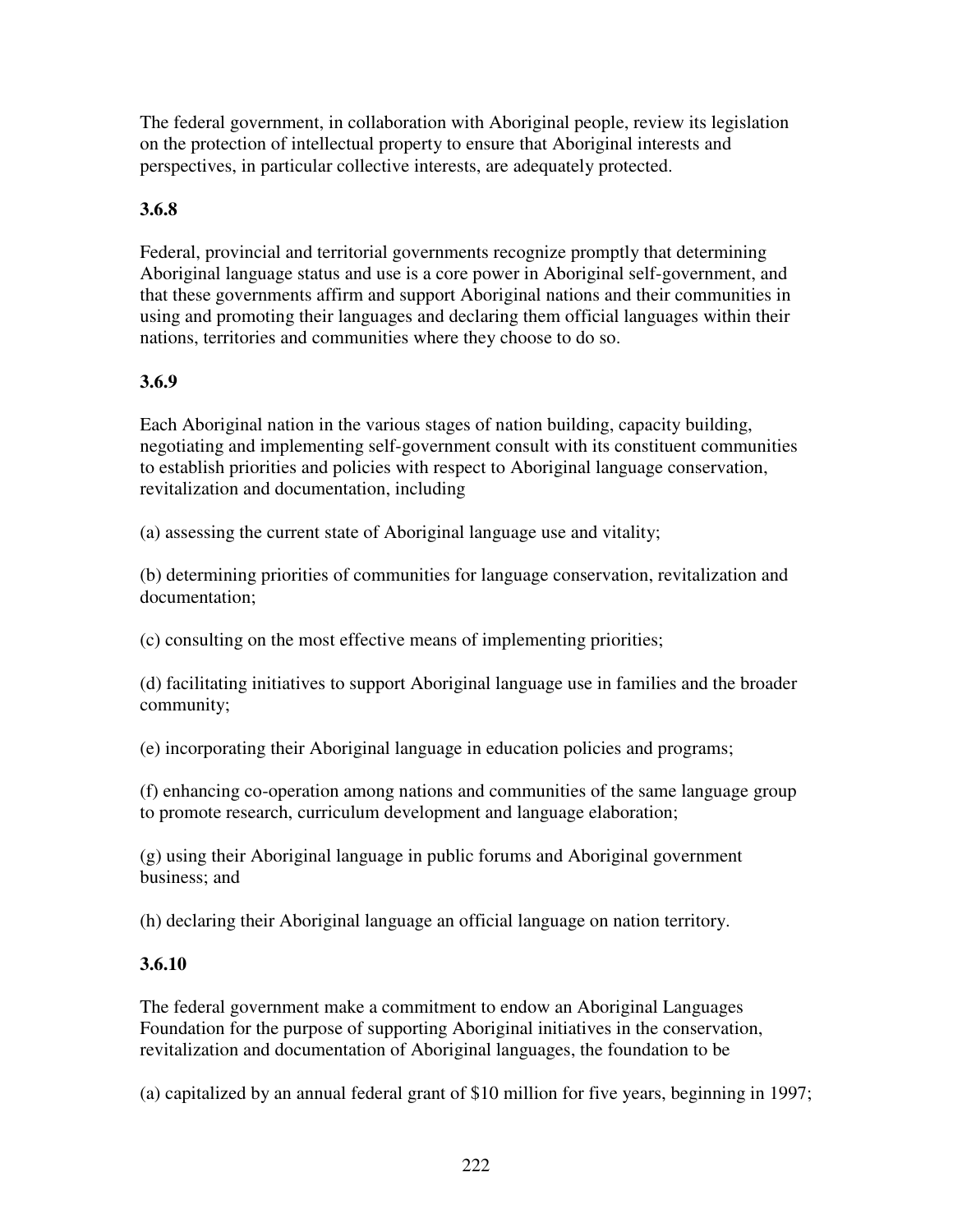(b) eligible to receive charitable contributions, to be matched by the federal government in a ratio of two dollars for each dollar contributed;

(c) established to support language initiatives undertaken or endorsed by Aboriginal nations and their communities;

(d) developed by a federally funded planning body, with a majority of First Nations, Inuit and Métis representatives and a two-year mandate; and

(e) directed in its operation by a board with a majority of First Nations, Inuit and Métis members.

# **3.6.11**

The government of Canada recognize the special status of Aboriginal-language broadcasting explicitly in federal legislation.

# **3.6.12**

The Canadian Radio-Television and Telecommunications Commission include in licence conditions for public and commercial broadcasters, in regions with significant Aboriginal population concentrations, requirements for fair representation and distribution of Aboriginal programming, including Aboriginal language requirements.

## **3.6.13**

Public and private media outlets, in particular the Canadian Broadcasting Corporation, provide access to Aboriginal media products for Aboriginal and non-Aboriginal Canadians by

(a) purchasing and broadcasting Aboriginal programming from independent Aboriginal producers; and

(b) producing English and French versions of original Aboriginal programs for regional and national redistribution.

# **3.6.14**

Public and private media outlets address the need for training and better representation of Aboriginal people in public communications by developing and implementing employment equity plans.

# **3.6.15**

Governments, including Aboriginal governments, recognize the critical role that independent Aboriginal print and broadcast media have in the pursuit of Aboriginal self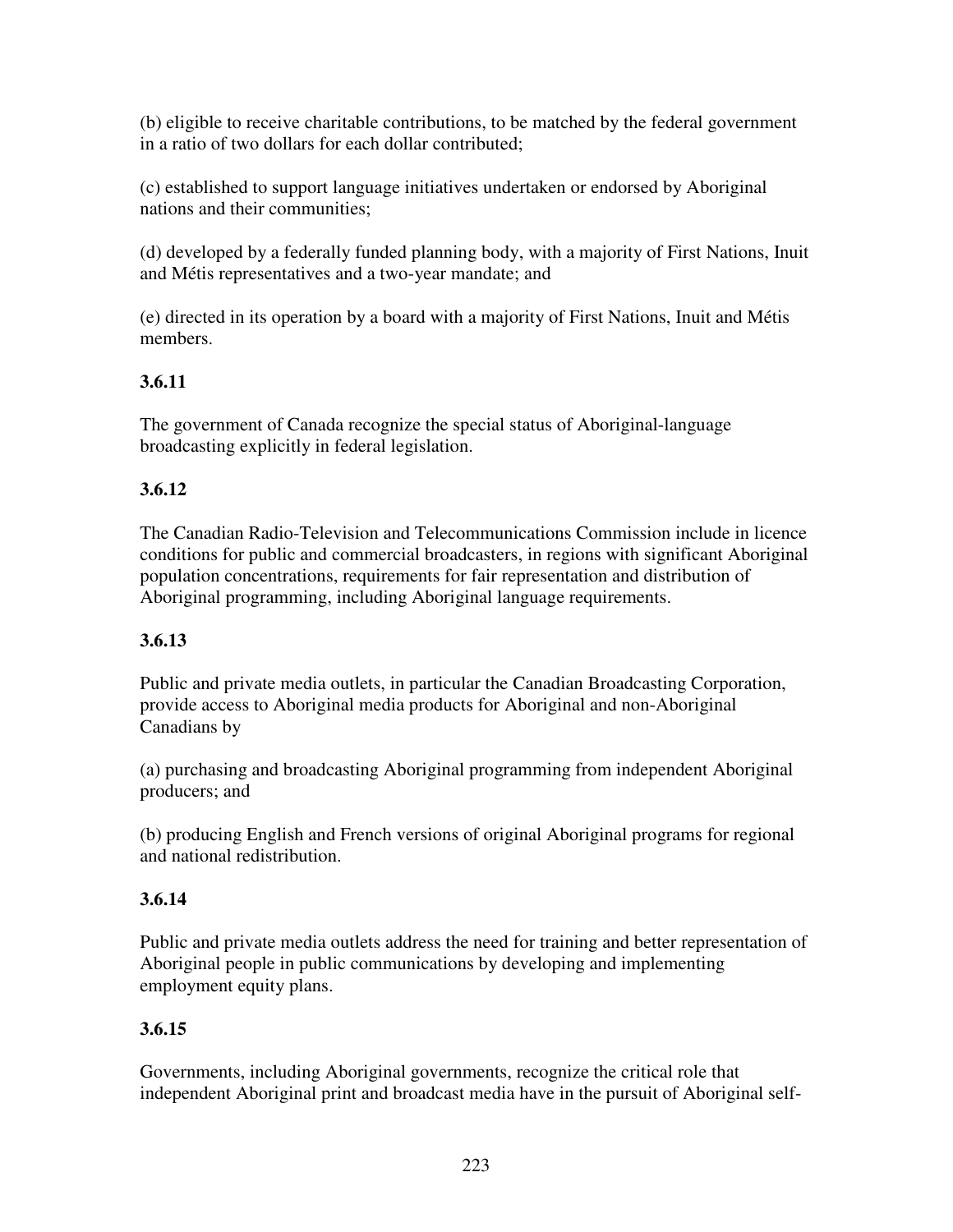determination and self-government, and that they support freedom of expression through

(a) policies on open access to information; and

(b) dedicated funding at arm's length from political bodies.

## **3.6.16**

Colleges and universities with programs in communications, journalism and film cooperate to support access for Aboriginal students by providing transition courses, scholarships and counselling services.

# **3.6.17**

The Canadian Radio-Television and Telecommunications Commission be mandated to establish fee structures and provisions for joint ventures as part of licensing conditions to ensure a stable financial base for the production and distribution of Aboriginal broadcast media products, particularly in southern Canada.

# **3.6.18**

Federal, provincial, territorial and Aboriginal governments provide core funding for Aboriginal media that

(a) is accessible to all Aboriginal nations and communities;

(b) builds upon existing government programs and Aboriginal media organizations;

(c) results in long-term funding agreements that realistically reflect Aboriginal media requirements and promote self-financing; and

(d) encourages private and corporate support through tax incentives.

# **3.6.19**

Federal, provincial, territorial and Aboriginal governments co-operate to establish and fund an Aboriginal Arts Council, with a minimum 20-year life span and an annual budget equivalent to five per cent of the Canada Council budget, to foster the revitalization and development of Aboriginal arts and literature.

## **3.6.20**

Governments, public agencies and private organizations that provide support for the visual and performing arts, in co-operation with Aboriginal artists and performers, review all aspects of their programs to ensure that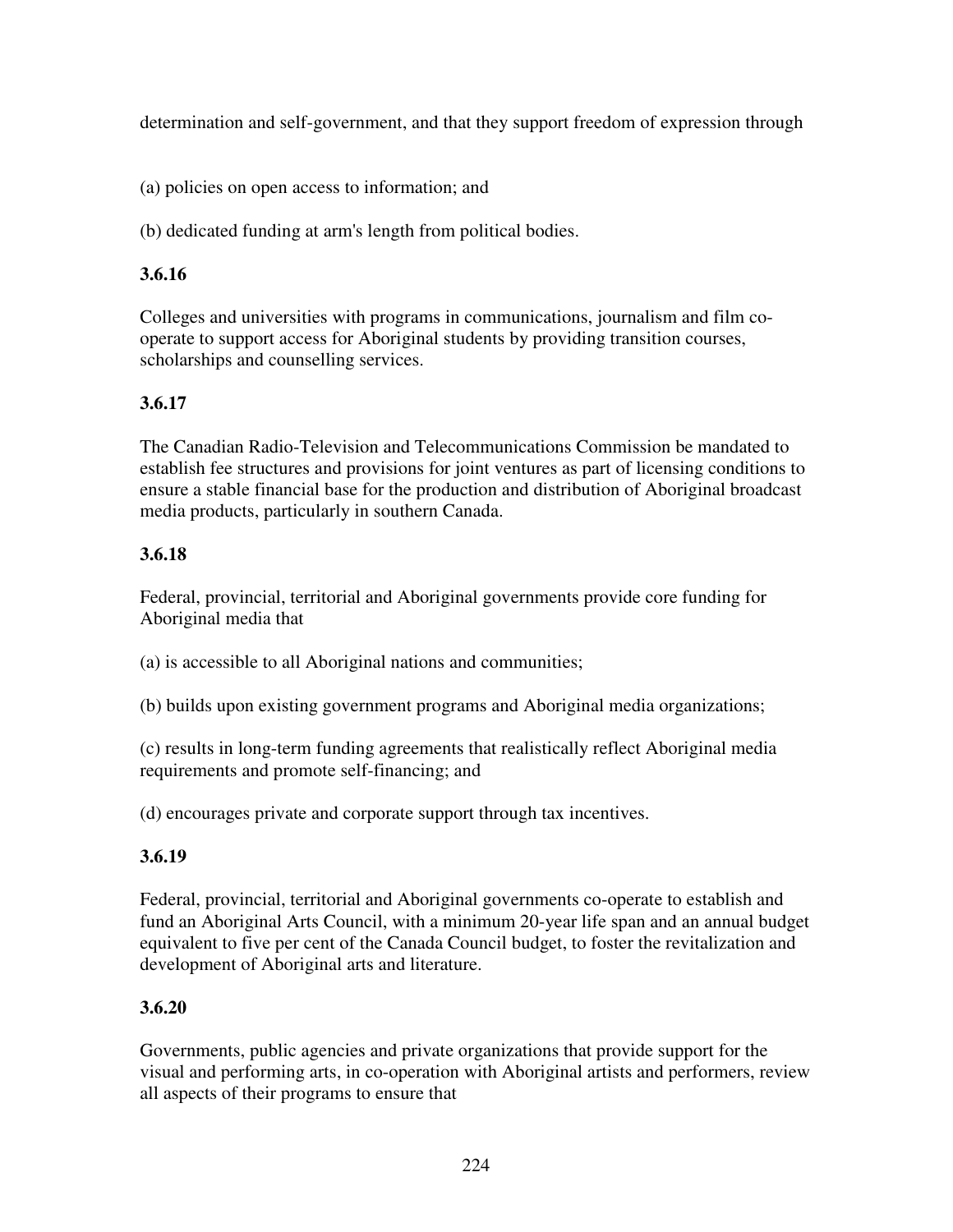(a) criteria for grants and awards are relevant to Aboriginal arts and artists; and

(b) Aboriginal people and perspectives are adequately represented on decision-making bodies, juries, advisory committees and staff.

# **3.6.21**

Federal, provincial, territorial and Aboriginal governments, in co-operation with Aboriginal artists, writers and performers, support and promote the revitalization and development of Aboriginal literary, visual and performing arts through

(a) support of training programs in schools, cultural institutions and professional associations, and participation of Aboriginal students in professional studies in the arts; and

(b) accommodating requirements for appropriate display and performance of Aboriginal arts in the design of public facilities in Aboriginal communities and the community at large.

volume 4

# **Perspectives and Realities**

## *Chapter 2 Women's Perspectives*

The Commission recommends that

## **4.2.1**

The government of Canada provide funding to Aboriginal women's organizations, including urban-based groups, to

(a) improve their research capacity and facilitate their participation in all stages of discussion leading to the design and development of self-government processes; and

(b) enable them to participate fully in all aspects of nation building, including developing criteria for citizenship and related appeal processes.

## **4.2.2**

Aboriginal governments and organizations provide for the full and fair participation of Aboriginal women in the governing bodies of all Aboriginal health and healing institutions.

# **4.2.3**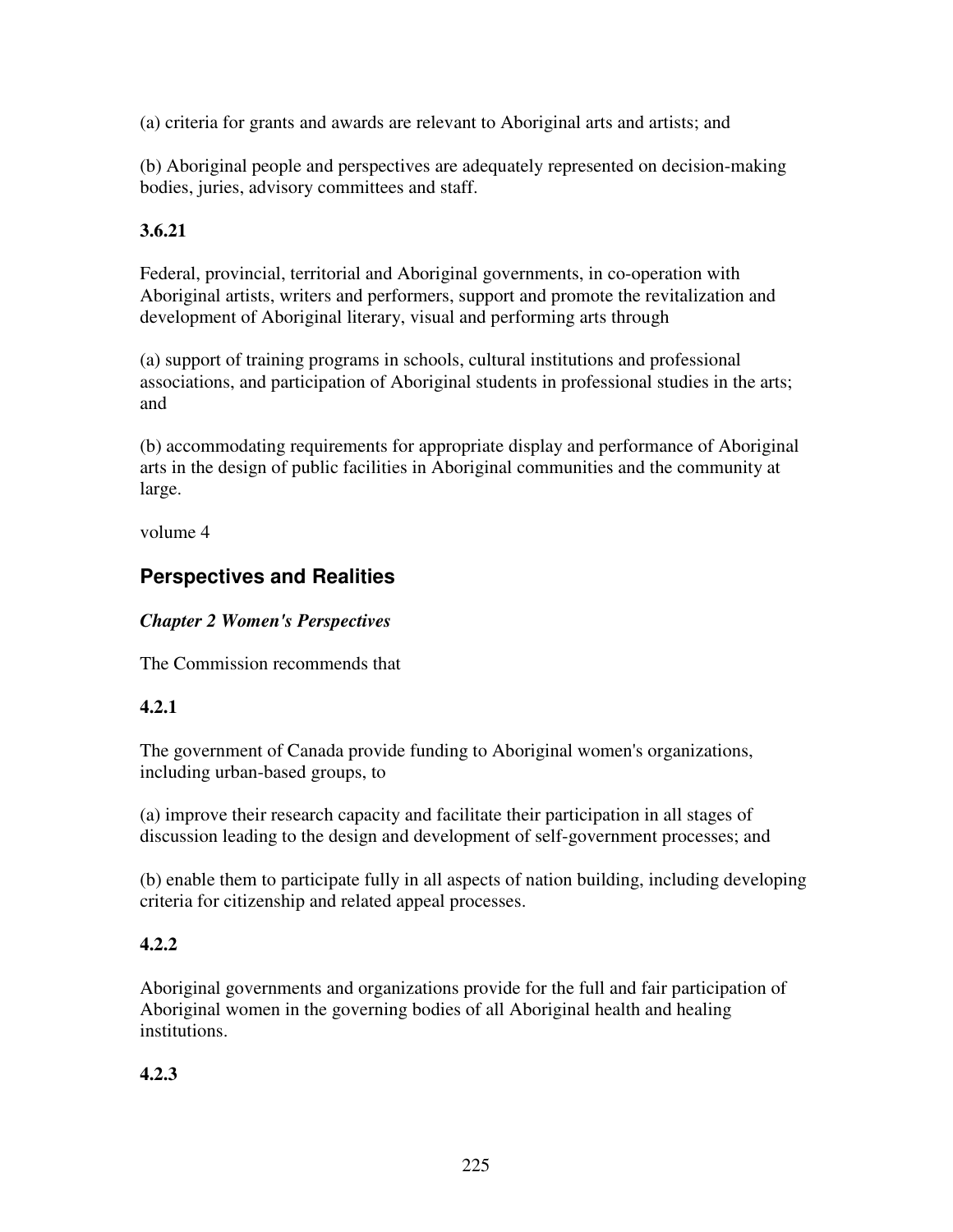Aboriginal governments and planning bodies with a mandate to develop new structures for human services undertake, in collaboration with women's organizations, an inventory of existing services, organizations and networks with a view to building on existing strengths and ensuring continuity of effort.

# *Chapter 3 Elders' Perspectives*

The Commission recommends that

# **4.3.1**

Aboriginal, federal, provincial and territorial governments acknowledge the essential role of Elders and the traditional knowledge that they have to contribute in rebuilding Aboriginal nations and reconstructing institutions to support Aboriginal selfdetermination and well-being. This acknowledgement should be expressed in practice by

(a) involving Elders in conceptualizing, planning and monitoring nation-building activities and institutional development;

(b) ensuring that the knowledge of both male and female Elders, as appropriate, is engaged in such activities;

(c) compensating Elders in a manner that conforms to cultural practices and recognizes their expertise and contribution;

(d) supporting gatherings and networks of Elders to share knowledge and experience with each other and to explore applications of traditional knowledge to contemporary issues; and

(e) modifying regulations in non-Aboriginal institutions that have the effect of excluding the participation of Elders on the basis of age.

## **4.3.2**

Aboriginal Elders be involved in the formulation and implementation of policies for the preservation and protection of sacred sites. In co-management situations, Elders should be board members.

## **4.3.3**

Federal, provincial and territorial governments

(a) recognize Aboriginal people's right of access to public lands for the purpose of gathering traditional herbs, plants and other traditional medicines where the exercise of the right is not incompatible with existing use; and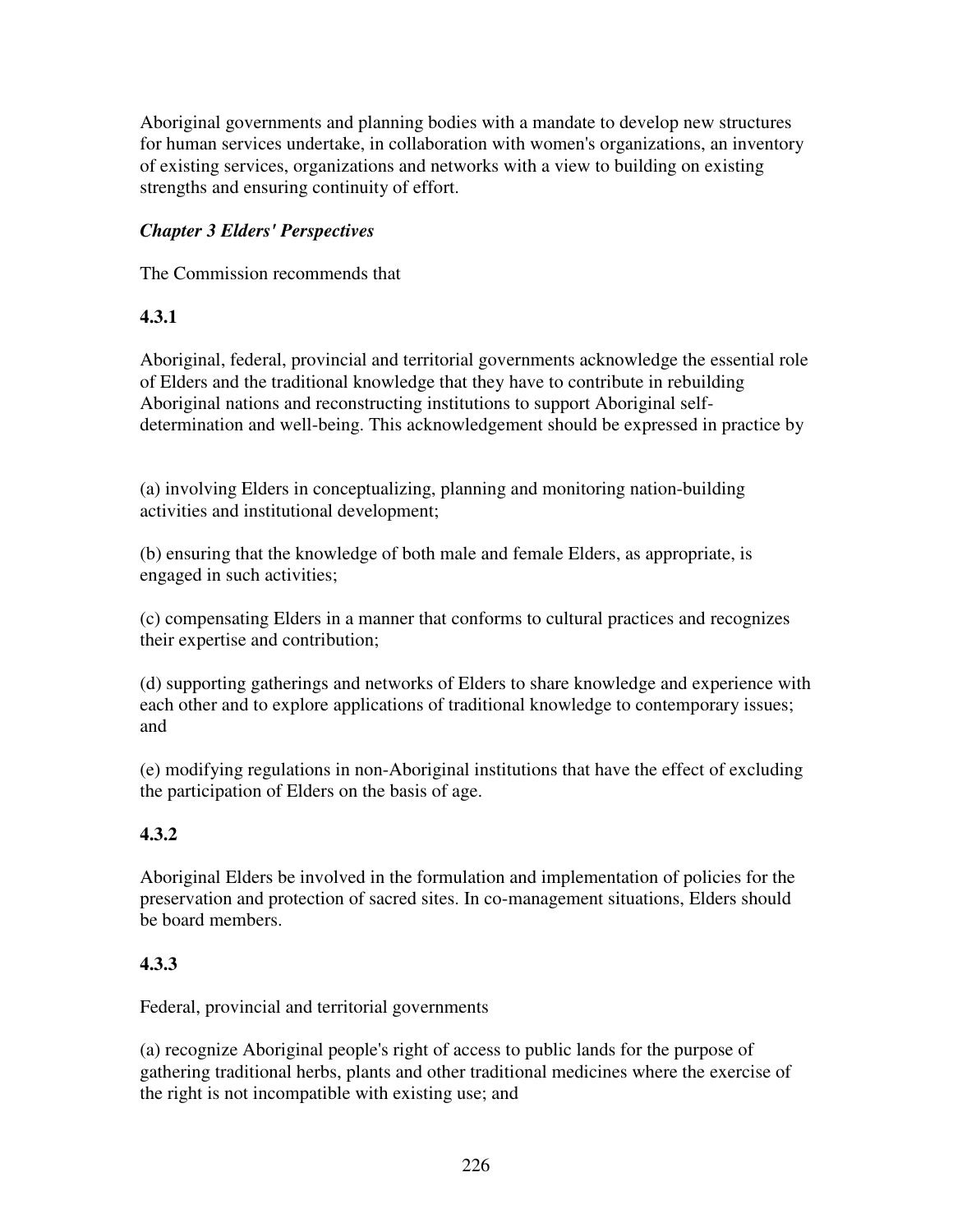(b) consult with Aboriginal governments on guidelines to govern the implementation of this right.

# *Chapter 4 The Search for Belonging: Perspectives of Youth*

The Commission recommends that

# **4.4.1**

Youth centres be established on reserves and in communities, including urban communities, where there is a significant Aboriginal population. Where cultural centres exist they should develop a specific youth component, including cultural and recreational programs.

# **4.4.2**

Federal, provincial and territorial governments provide funding for community initiatives to establish Aboriginal youth camps that would

(a) pursue cultural activities linking youth with elders through the development of traditional skills and knowledge;

(b) promote a healthy lifestyle (counselling, fitness and nutrition); and

(c) encourage positive social interaction between Aboriginal youth of different nations and between Aboriginal and non-Aboriginal youth.

# **4.4.3**

The federal government, through the Minister of State for Fitness and Amateur Sport, establish and fund an Aboriginal sports and recreation advisory council to advise — in consultation with regional, provincial and territorial sports and recreation organizations — federal, provincial, territorial and Aboriginal governments on how best to meet the sports and recreation needs of Aboriginal people (including those living in urban areas).

## **4.4.4**

The proposed Aboriginal sports and recreation advisory council promote programs and initiatives that are

(a) community-driven, based on needs identified by the community, with programming developed or modified by the community to meet the community's needs;

(b) sustainable, as opposed to one-time tournaments or events; and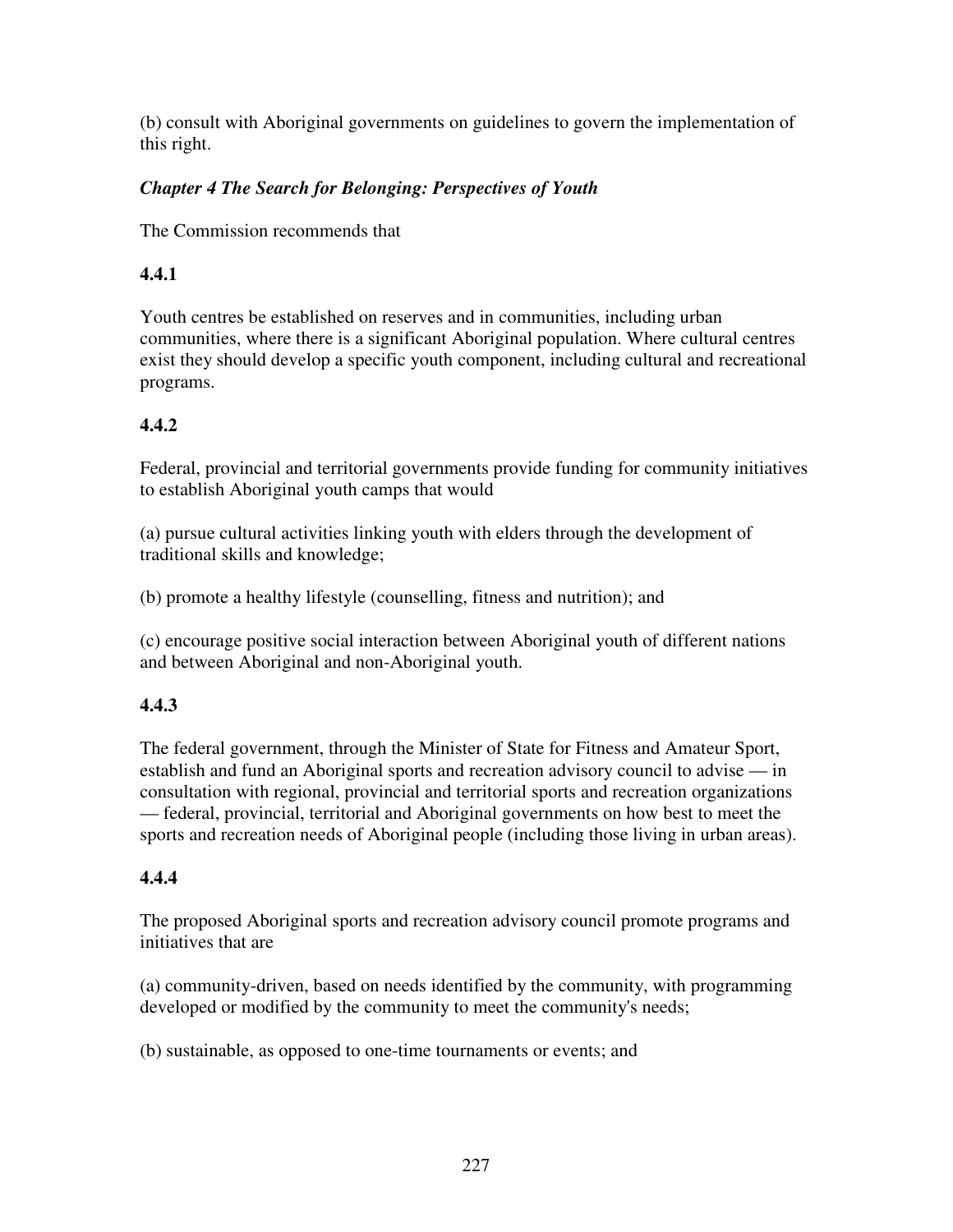(c) capacity builders aimed at providing instruction in recreation programming, leadership development and coaching skills.

# **4.4.5**

A meeting of ministers responsible for sports and recreation be convened within one year of the publication of this report to discuss the form and structure of the proposed Aboriginal sports and recreation advisory council, and that Aboriginal youth and Aboriginal experts in the field — recreation and sports programmers, co-ordinators, administrators and researchers — be invited to take part in this discussion.

# **4.4.6**

Co-operative home construction, based on the Habitat for Humanity model, be initiated in Aboriginal communities to provide housing, employment and construction skills for Aboriginal youth.

# **4.4.7**

Federal, provincial and territorial governments develop and adopt, through the leadership of the Ministry of State for Youth, and in close consultation with Aboriginal youth and their representative organizations, a comprehensive Canada-wide policy framework to guide initiatives and programs directed to Aboriginal youth.

## **4.4.8**

Key program areas for a Canada-wide Aboriginal youth policy be education, justice, health and healing, sports and recreation, and support programs for urban Aboriginal youth:

(a) Education in the broadest sense must be a priority, with greater efforts to develop a culturally appropriate curriculum that reinforces the value of Aboriginal culture. Transformative education — which uses students' personal experiences as a springboard for deeper analysis and understanding of the world around them — should be considered in developing initiatives in education.

(b) The justice and corrections system has a substantial impact on youth. New programs should be developed and existing programs modified to focus on reintegrating youth into the community through approaches that reflect Aboriginal culture.

(c) Health and healing must reflect the needs of Aboriginal youth, particularly in the areas of counselling and support.

(d) Sports and recreation must be treated as an integral part of Aboriginal youth policy. Increased resources for facilities and programming are needed, as are trained people to co-ordinate sports and recreation programs for Aboriginal youth. Also, the sports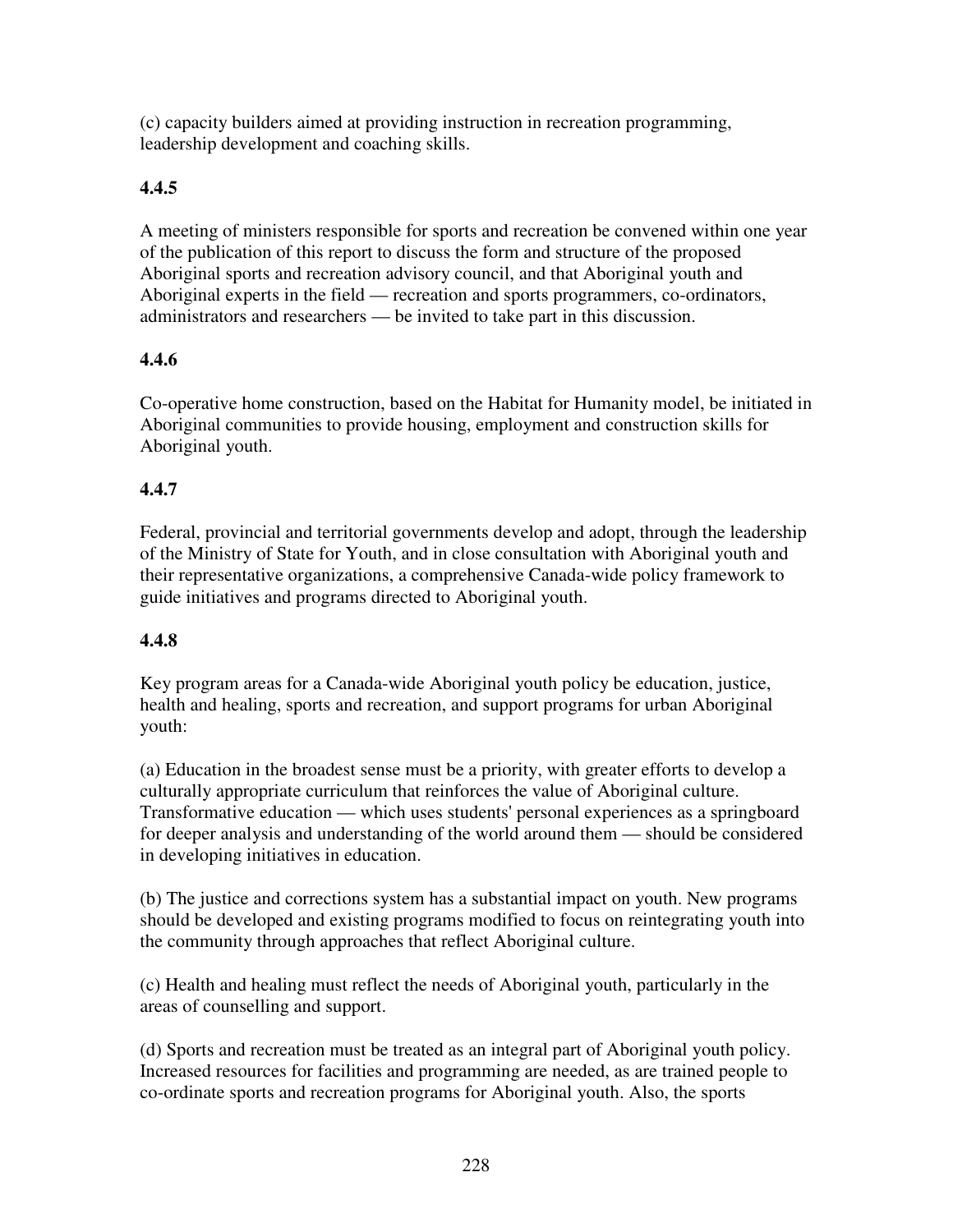community — athletes and fans — must be seen as a way to build and strengthen relationships among Aboriginal and non-Aboriginal people.

(e) Aboriginal youth in urban areas need innovative programs to help them bridge the traditional and urban worlds and support their choices about where and how to live.

# **4.4.9**

All governments pursue the following goals in developing and implementing a Canadawide Aboriginal youth policy: youth participation at all levels, leadership development, economic development and cultural rebirth, youth involvement in nation building, and cultural and spiritual development.

## **4.4.10**

The federal government provide funding for a biennial conference of Aboriginal youth delegates and invited representatives from government and non-government organizations, the purpose of which would be to

(a) review progress over the preceding 24 months on goals established under the Canadawide Aboriginal youth policy; and

(b) set priorities for new policies and programs where a need is identified by delegates.

## *Chapter 5 Métis Perspectives*

The Commission recommends that

## **4.5.1**

Political negotiation on a nation-to-nation or analogous basis be the primary method of resolving Métis issues.

#### **4.5.2**

Every person who

(a) identifies himself or herself as Métis, and

(b) is accepted as such by the nation of Métis people with which that person wishes to be associated, on the basis of criteria and procedures determined by that nation, be recognized as a member of that nation for purposes of nation-to-nation negotiations and as Métis for that purpose.

#### **4.5.3**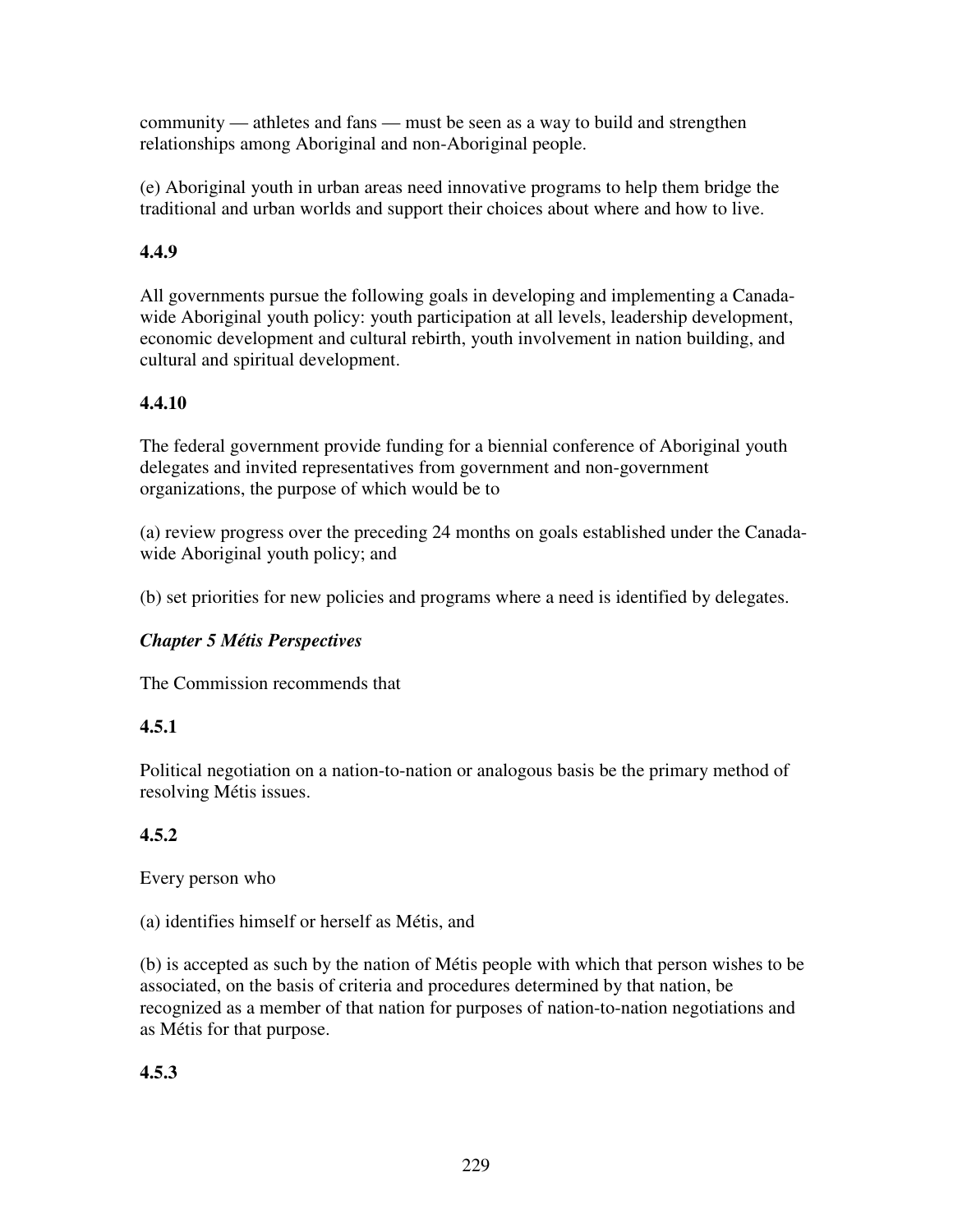#### The government of Canada either

(a) acknowledge that section 91(24) of the Constitution Act, 1867 applies to Métis people and base its legislation, policies and programs on that recognition; or

(b) collaborate with appropriate provincial governments and with Métis representatives in the formulation and enactment of a constitutional amendment specifying that section 91(24) applies to Métis people. If it is unwilling to take either of these steps, the government of Canada make a constitutional reference to the Supreme Court of Canada, asking that court to decide whether section 91(24) of the Constitution Act, 1867 applies to Métis people.

## **4.5.4**

The substance of the constitutional amendments relating to the Metis Settlements of Alberta, referred to in section 55 of the Charlottetown Accord and contained in sections 12 and 23 of the Draft Legal Text of 9 October 1992, be enacted as soon as possible by joint action of the Parliament and government of Canada and the legislature and government of Alberta.

# **4.5.5**

When implementing this Commission's recommendations on education affecting Aboriginal persons, great care be exercised to ensure the preservation and propagation of distinct Métis cultures. Measures to achieve that goal might include, where appropriate,

(a) consultation with Métis elders when educational programs are being planned;

(b) establishment of and public funding support of separate Métis schools where numbers warrant;

(c) assisted access to post-secondary education for Métis persons;

(d) creation of a college or faculty of Métis studies and professorships, scholarships and programs of Métis studies; and

(e) provision of residential facilities in post-secondary educational institutions that will be congenial to Métis students.

## **4.5.6**

When implementing the recommendations made in Volume 3, all governments and relevant agencies bear in mind the distinct circumstances of Métis culture and languages.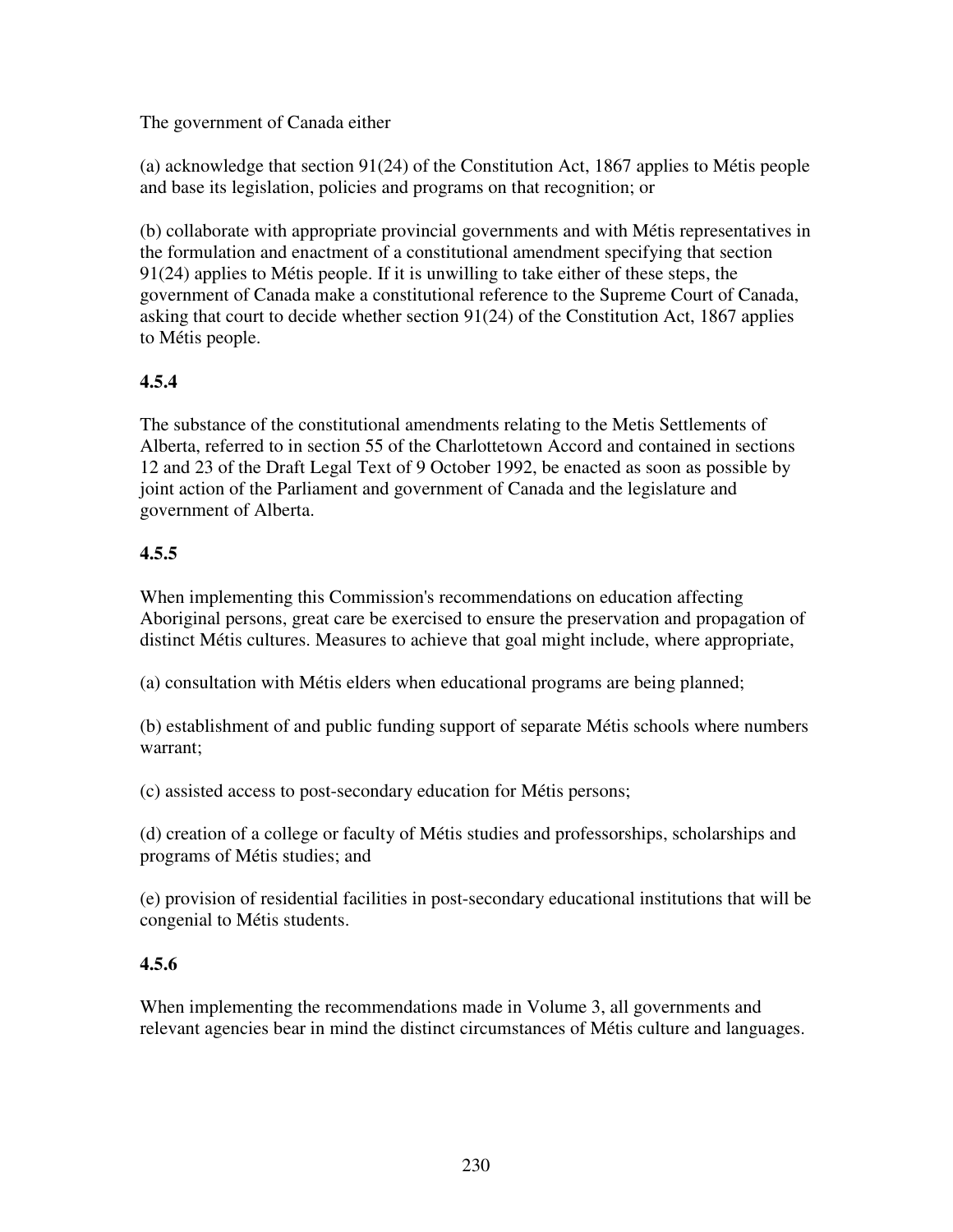Governments and private authorities and agencies should collaborate with authorized Métis representatives on measures to preserve, cultivate and study elements of Métis culture, including the following:

(a) Aboriginal languages: to encourage and assist Métis people to learn and use the Aboriginal languages with which their Métis ancestors were historically associated;

(b) Michif language: to implement, with Métis collaboration and public funding, special measures to save Michif from extinction and to encourage and assist Michif research and instruction;

(c) research and publications about Métis history and culture: to provide financial support for research and publications to disseminate information about Métis Nation history and culture by means of print, radio, television, film, theatre and other modes of expression;

(d) historical sites: to establish major Métis cultural history centres at historically significant sites such as Batoche and the Forks in Winnipeg, to be owned and operated by Métis representatives; and

(e) repatriation of artifacts: to repatriate major Métis artifacts from public and private collections to appropriate Métis-run locations.

#### **4.5.7**

The governments of Canada and the relevant provinces and territories be prepared to make available, through negotiations with each recognized nation of Métis people, land bases sufficient in number, size, location and quality to permit the fulfilment of the nation's legitimate social, cultural, political and economic aspirations.

#### **4.5.8**

The governments of Manitoba, Saskatchewan and Alberta

(a) recognize immediately that the right, under the Constitution Act, 1930, of "Indians" of those provinces to hunt, trap and fish for food in all seasons on unoccupied Crown land and other land to which they have a right of access applies to all Métis persons in those provinces;

(b) consult with leaders of the Métis Nation when determining who qualifies as a Métis person for that purpose;

(c) give the same right to non-status Indians residing in the prairie provinces after they have demonstrated their Aboriginal ancestry by some prescribed and fair method; and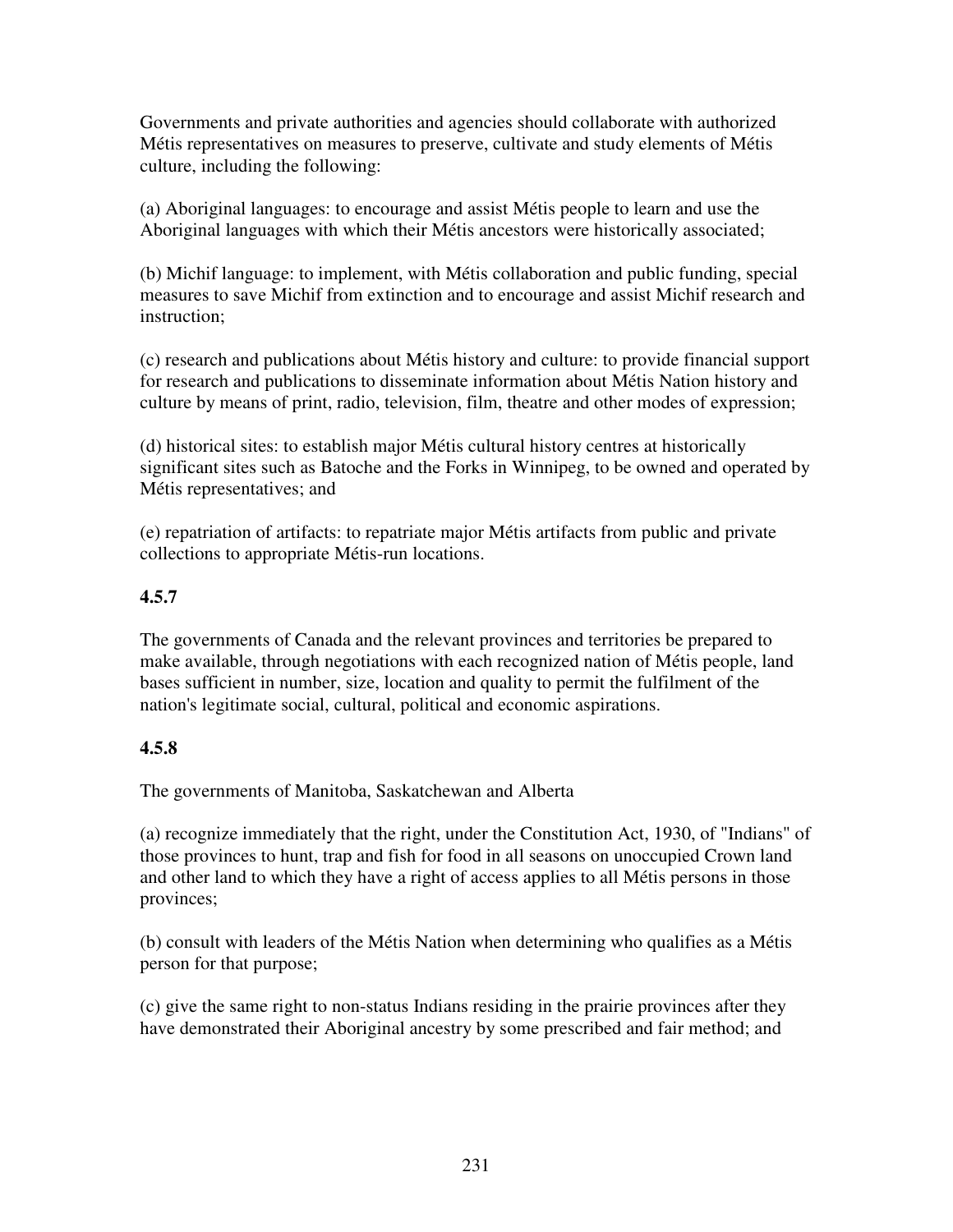(d) give the same right to Aboriginal persons residing outside the prairie provinces unless it has been extinguished by a legally binding extinguishment measure, and extend the right, where appropriate, to public waters.

#### **4.5.9**

Federal, provincial and territorial governments

(a) be prepared to enter into temporary land use agreements with Métis nations while land claims negotiations are pending or continuing; and

(b) be prepared, where appropriate, to consider longer-term land use agreements with Métis nations, perhaps in association with other interests, Aboriginal or private.

## **4.5.10**

The governments of Canada and of relevant provinces and territories

(a) be prepared to negotiate immediately with appropriate Métis representatives (as well as, where appropriate, other Aboriginal governments) on the manner in which Métis selfgovernment will be recognized by and integrated with other governments and assisted to become financially self-sufficient; and

(b) pursue independently and swiftly those aspects of self-government that are not dependent upon land base considerations, although it will be appropriate for part of these negotiations to take place in the context of negotiations concerning the nation's land base.

## *Chapter 6 The North*

The Commission recommends that

## **4.6.1**

Dene of Denendeh (Northwest Territories) be given the opportunity to come to future negotiations on new political arrangements in Denendeh as a nation.

## **4.6.2**

A treaty commission be established at the request of Dene communities seeking a treaty process.

#### **4.6.3**

The treaty commission's deliberations be the means by which the governing authorities for Dene are determined within the new western territory in addition to the framework of public government for that territory as a whole.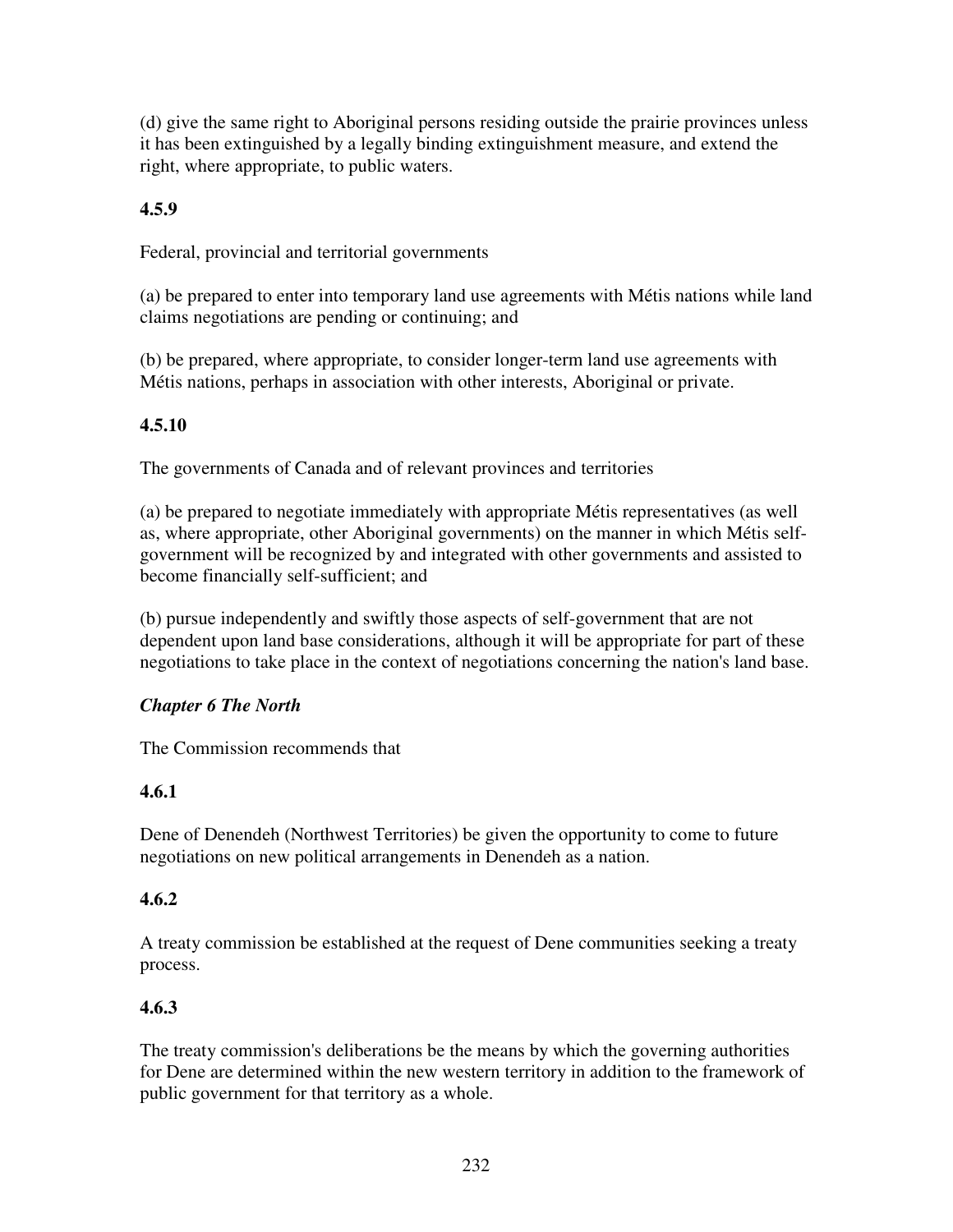## **4.6.4**

Those charged with developing institutions for Denendeh recognize the leading role Aboriginal nation government will play across the territory and design a form of territorial government that exercises lead responsibility in relatively few areas and plays a co-ordinating role with other governments' activities where appropriate.

#### **4.6.5**

Communities that want to participate in a treaty implementation process rather than regional land claims be given the same range of flexibility in terms of subject matter and quantity of land as if they were participating in a land claims process.

#### **4.6.6**

In Nunavut and in the remaining part of the Northwest Territories, future arrangements allocate clear responsibilities between Aboriginal nation governments and territorial institutions and be kept simple and focused, given the high cost of government across a widely dispersed population.

#### **4.6.7**

Public education materials be developed in co-operation with Aboriginal communications groups to explain the institutional changes taking place in Nunavut and the remaining part of the Northwest Territories.

#### **4.6.8**

The government of Canada recognize the contribution of Aboriginal traditional knowledge to environmental stewardship and support its development.

#### **4.6.9**

The government of Canada make provisions for the participation of Aboriginal governments and organizations in future international agreements concerning environmental stewardship.

#### **4.6.10**

The federal department of health continue the close monitoring of contamination of northern country food by atmospheric and other pollution and, given the importance of these foods to northern people, communicate the results of this work quickly and effectively to users of these renewable northern resources.

#### **4.6.11**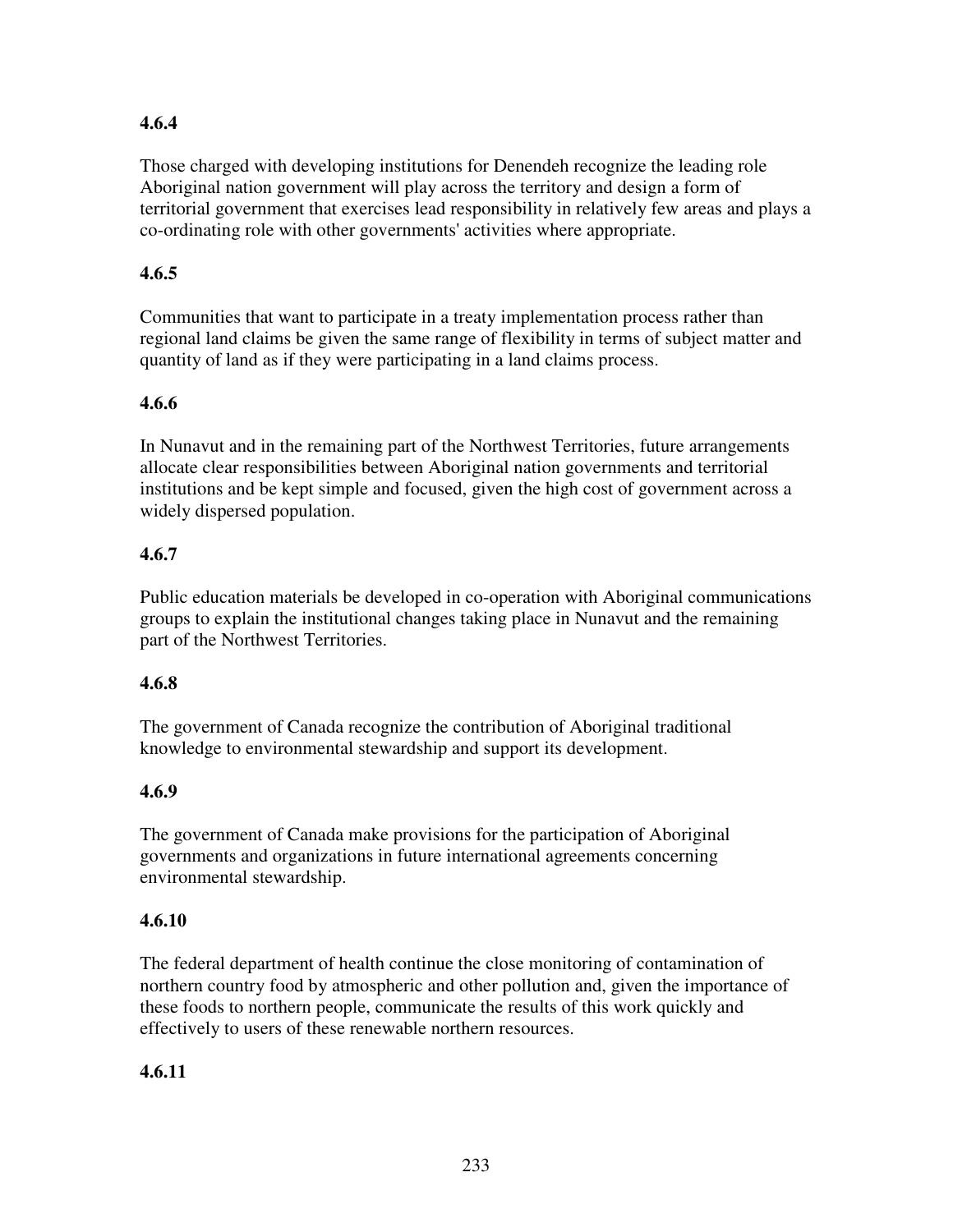All governments in Canada support the development of co-management regimes along the lines of those already established in the North.

# **4.6.12**

Federal and territorial governments establish a task force with strong Aboriginal representation to review all social assistance and income supplement programs across the territorial North with the goal of restructuring these programs to make them effective instruments in promoting a mixed economy and sustain viable, largely self-reliant communities.

# **4.6.13**

Based on the work of the task force recommended in 4.6.12 and recognizing the fundamental changes under way in the structure and administration of social assistance programs across Canada, territorial governments take the initiative, in consultation with federal and provincial governments, to create a northern social policy framework with sufficient flexibility to allow existing levels of social assistance spending to be used to fund community work creation and provide income supplements related to community employment or traditional production and harvesting.

# **4.6.14**

Employment insurance and social assistance legislation be amended to take into account the specific differences in employment patterns, the high cost of living, the administrative delays that result from great distances between communities, and other factors unique to the northern economy.

# **4.6.15**

Aboriginal, federal, provincial and territorial governments encourage innovative means of delivering skilled management support — including operations, financial and marketing expertise — to small enterprises through Aboriginal economic development corporations.

## **4.6.16**

Faculties of agriculture, forestry and business administration in Canadian universities, in collaboration with the proposed Aboriginal Peoples International University, develop a northern research program focused on the creation of employment and business opportunities through the use of the renewable resources sector, the exportation of traditional foods and food products, and the development of expertise to manage these resources at sustainable levels.

# **4.6.17**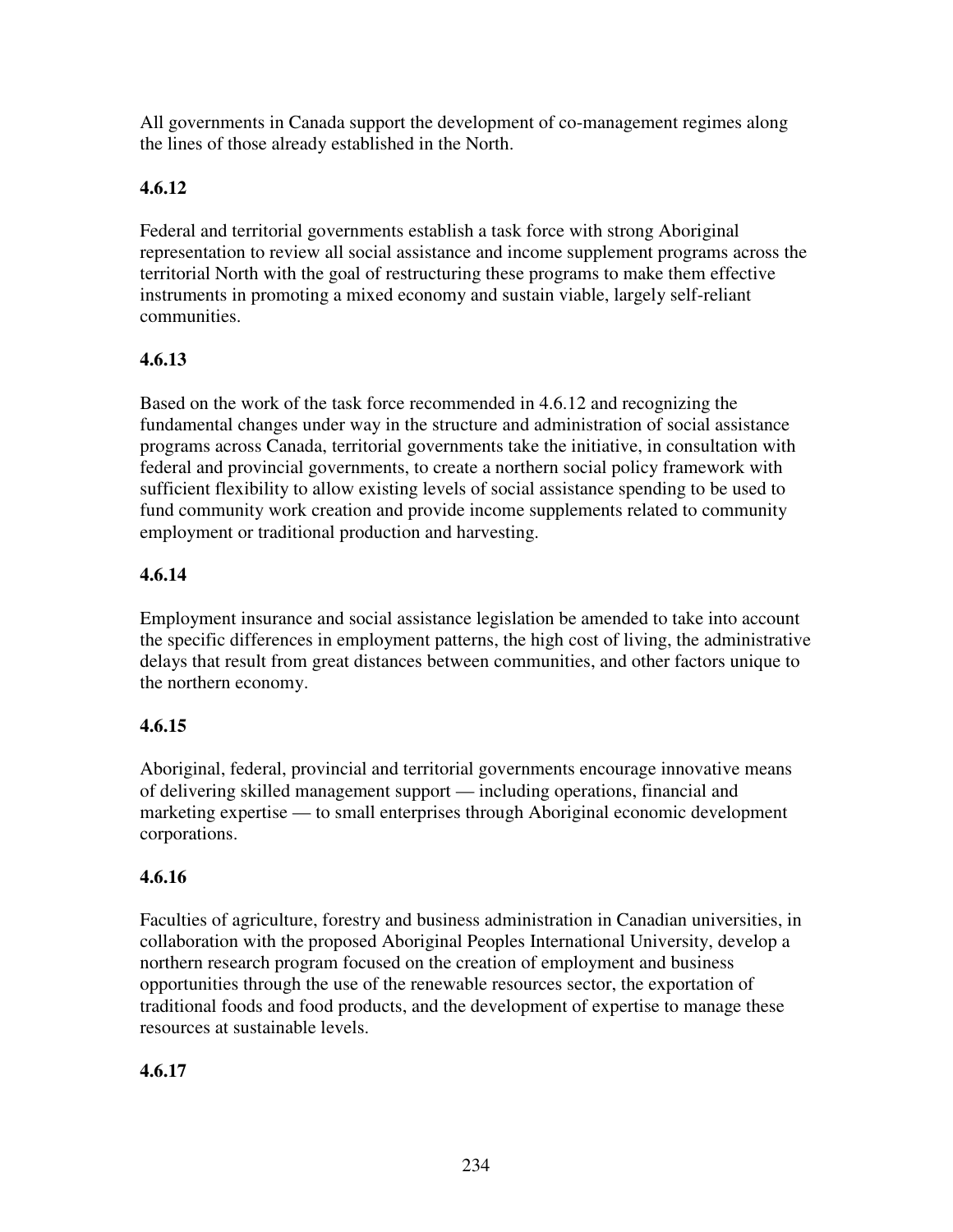All governments hiring personnel for northern and remote communities take into account skills acquired through life experience and the demonstrated capacity to develop new skills along with, and at times in place of, formal educational credentials.

#### **4.6.18**

Government employment policies accommodate the demands of traditional economic activities by increasing opportunities for job sharing, periodic leave and shift work.

## **4.6.19**

Governments provide stable multi-year funding to northern educational institutions that have the capacity to deliver the education and training needed for self-government and a diversified economy.

#### **4.6.20**

The education and training of Aboriginal adults and young people form an integral part of all plans for institutional development in the North.

## **4.6.21**

Governments provide continuing support for the development of institutes that gather and research traditional knowledge and apply it to contemporary issues.

## **4.6.22**

Traditional knowledge be incorporated in all appropriate institutions, including cultural and research institutes, regulatory boards and the education and training system.

## *Chapter 7 Urban Perspectives*

The Commission recommends that

## **4.7.1**

Aboriginal cultural identity be supported and enhanced in urban areas by

(a) Aboriginal, municipal, territorial, provincial and federal governments initiating programs to increase opportunities to promote Aboriginal culture in urban communities, including means to increase access to Aboriginal elders;

(b) municipal governments and institutions and Aboriginal elders co-operating to find ways of facilitating Aboriginal spiritual practices in the urban environment; and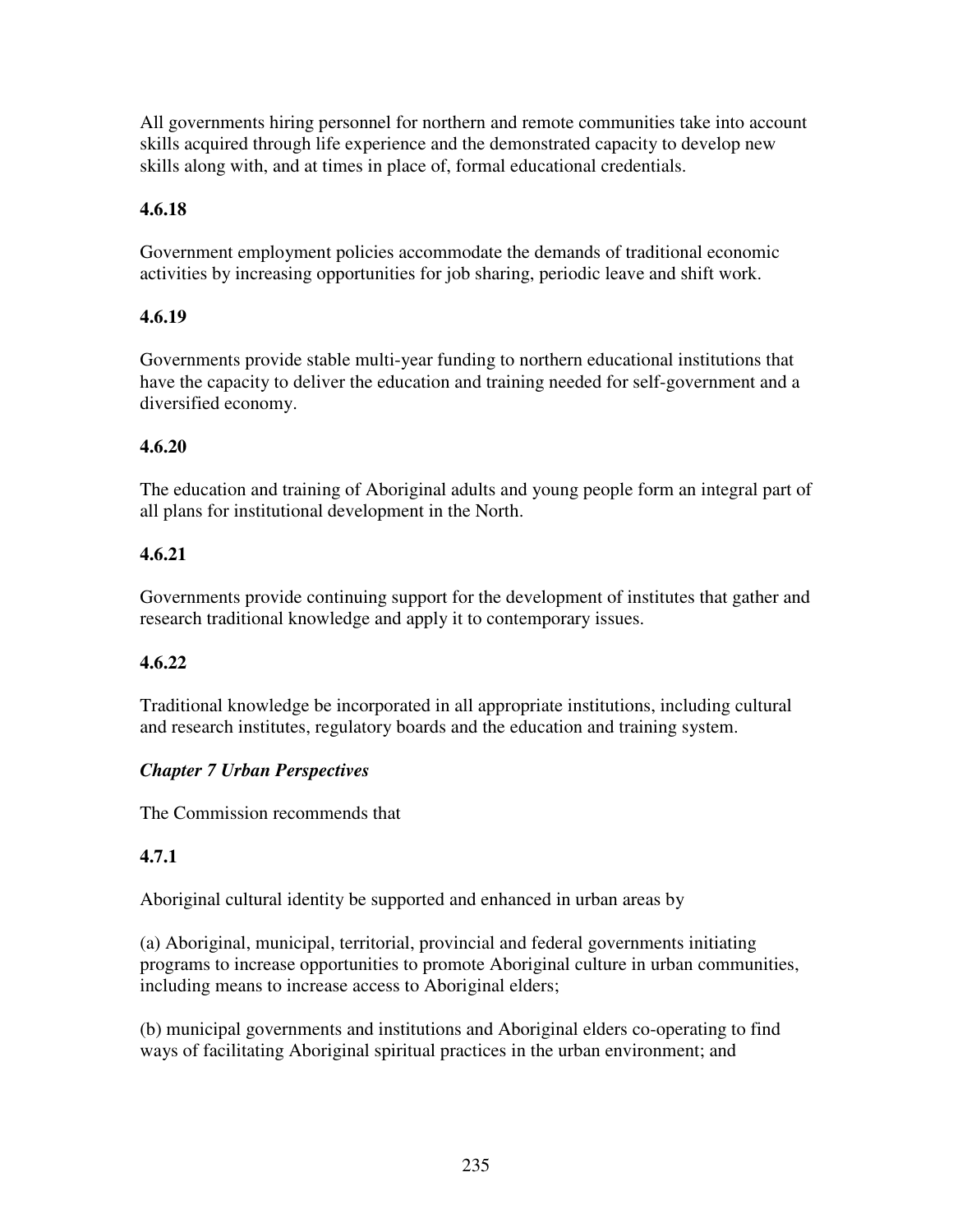(c) all governments co-operating to set aside land in urban areas dedicated to Aboriginal cultural and spiritual needs.

# **4.7.2**

The federal government be responsible for

(a) the costs associated with developing, implementing and operating Aboriginal selfgovernment initiatives on and off a land base through program funding and fiscal arrangements;

(b) programs, services and treaty entitlements for Aboriginal people living on reserves or extended Aboriginal territories;

(c) treaty entitlements or agreed upon social programs such as financial assistance for post-secondary education and uninsured health benefits for Indian people living offreserve, to the extent that these exceed the programs or services provided to other residents by the province or territory in which they reside; and

(d) the cost of services for Métis people agreed to in treaty negotiations, once they have achieved self-government and a land base, including additional payments to Métis people living off their land base to cover benefits agreed to by treaty where those exceed benefits normally available to other provincial residents.

# **4.7.3**

Provincial and territorial governments be responsible for

(a) providing and financing the programs and services that are available to residents in general, to all Aboriginal people residing in the province or territory, except those resident on-reserve, in Inuit communities or on extended Aboriginal territory; and

(b) providing programs and services for Aboriginal people that are culturally appropriate where numbers warrant.

# **4.7.4**

The cost of affirmative action programs and services to address economic and social disadvantage affecting urban Aboriginal people be shared by the federal, provincial and territorial governments on the basis of a formula basis that reflects provincial/territorial fiscal capacity.

# **4.7.5**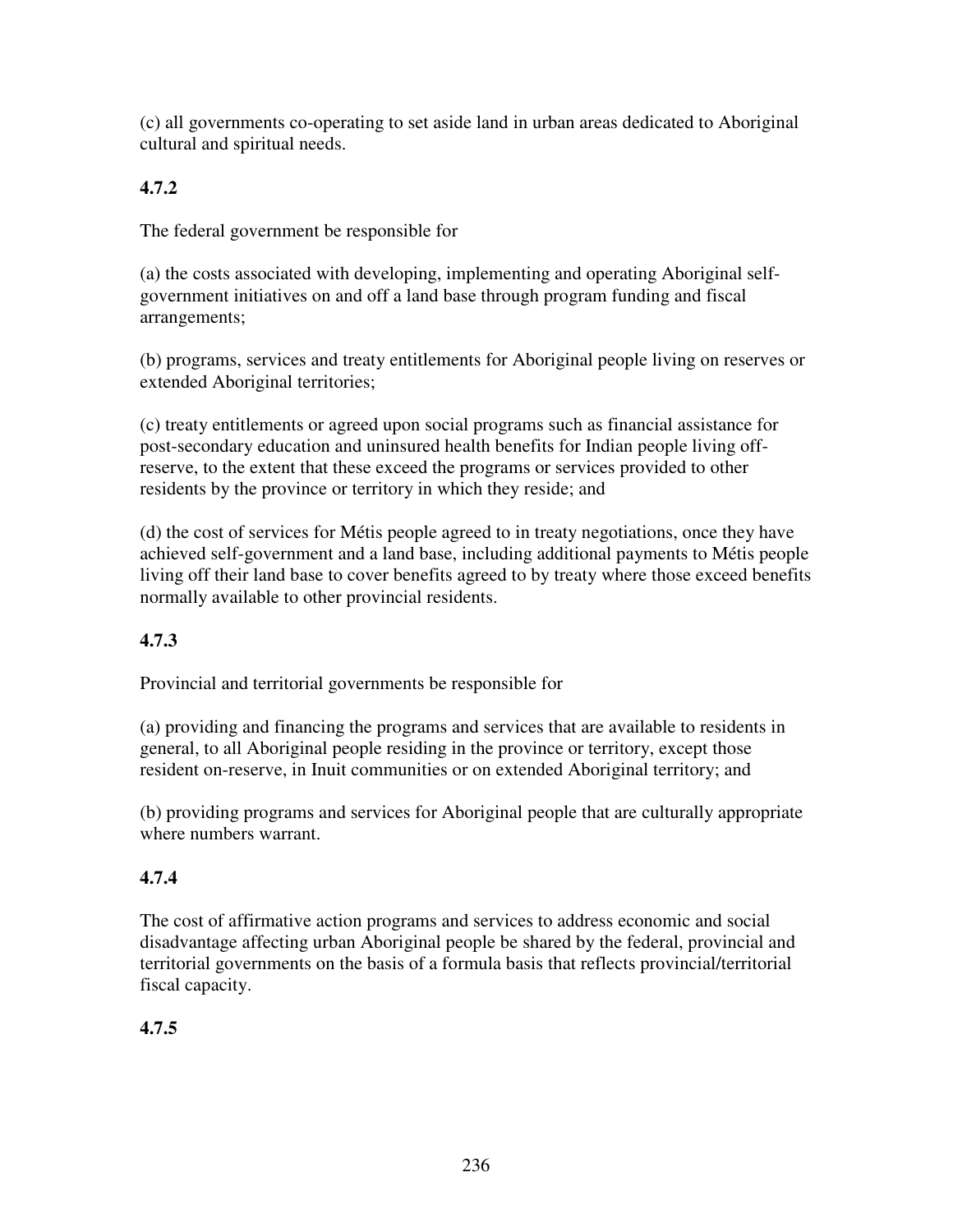Provincial, territorial and municipal governments give priority to making the existing Aboriginal service delivery system more comprehensive as the most effective means of meeting the immediate needs of urban Aboriginal people.

## **4.7.6**

Federal, provincial and territorial governments ensure that existing and new Aboriginal service institutions have a stable and secure funding base by

(a) making contribution and grant agreements with Aboriginal service institutions for periods of at least five years; and

(b) adjusting funding for existing and new Aboriginal and non-Aboriginal agencies to reflect actual services provided and caseloads.

# **4.7.7**

Aboriginal people and organizations be directly involved in the design, development, delivery and evaluation of all services provided to Aboriginal clients by non-Aboriginal agencies.

# **4.7.8**

Staff of non-Aboriginal service agencies directly involved in Aboriginal service delivery be given cross-cultural training delivered by Aboriginal people and organizations and that government funding agreements reflect this obligation.

## **4.7.9**

Services to Aboriginal people in urban areas generally be delivered without regard to legal or treaty status.

## **4.7.10**

Government policies on service delivery take into account the history and tradition of separate institutional development for Métis and treaty people in Manitoba, Saskatchewan and Alberta as well as local cultural, political and economic conditions.

## **4.7.11**

Aboriginal governments and organizations accord higher priority to youth programming, particularly leadership development, sport and recreation.

# **4.7.12**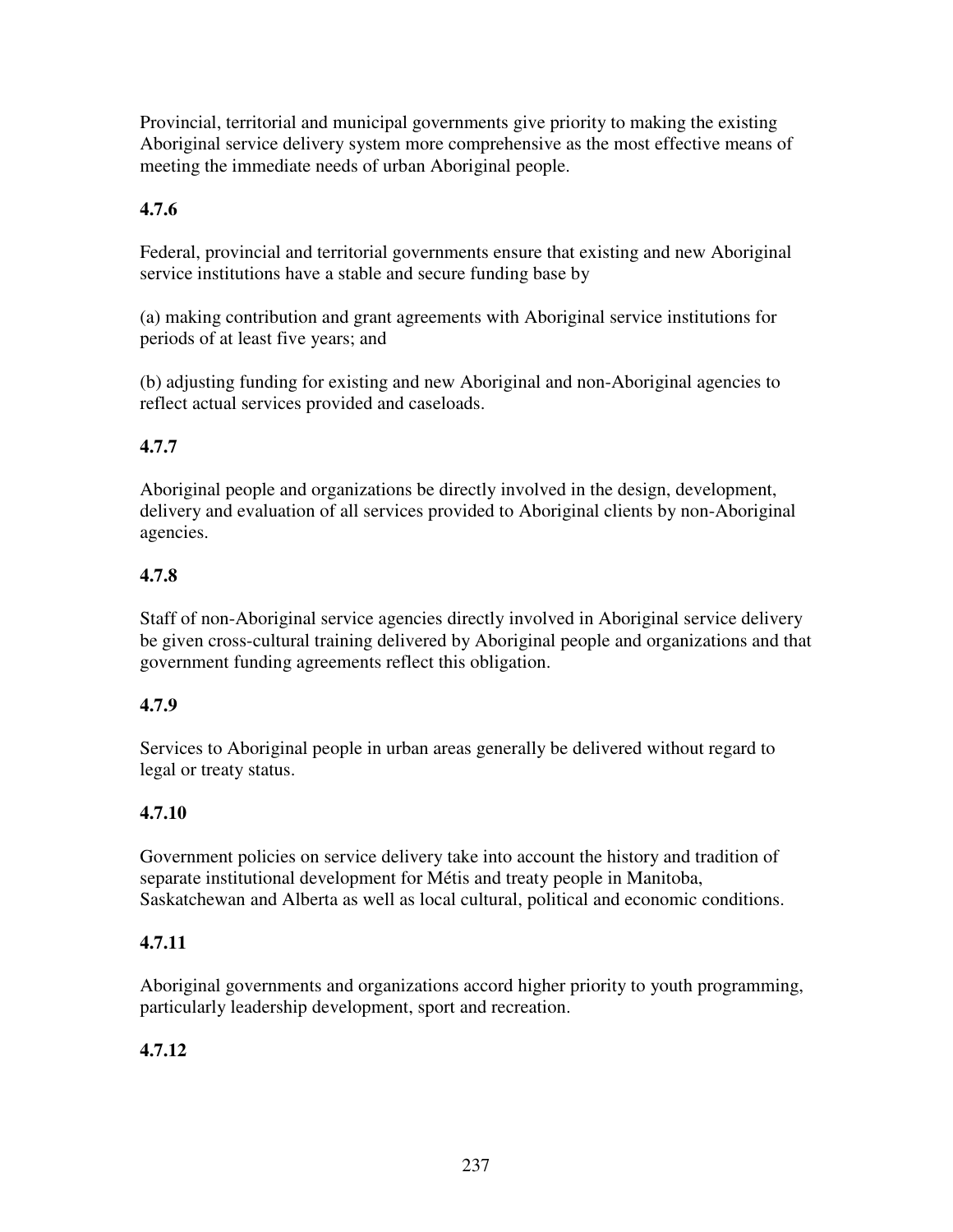Municipal, provincial, territorial and federal governments support, fund and actively provide services and programs for urban Aboriginal youth.

## **4.7.13**

Aboriginal youth be closely involved in the design, development and delivery of youth services.

## **4.7.14**

The federal government provide funding for a national organization to represent and speak on behalf of Aboriginal people with disabilities.

## **4.7.15**

The federal government devolve the administration of the National Aboriginal Friendship Centre program to the National Association of Friendship Centres.

## **4.7.16**

The federal government establish and fund a national urban Aboriginal cultural education program designed for Aboriginal and non-Aboriginal people in large urban centres across Canada, to be generally administered by friendship centres.

### **4.7.17**

Aboriginal women give Aboriginal and non-Aboriginal service agencies direction and guidance in formulating policy and developing services that may be used by Aboriginal women and children and participate fully in the delivery of programs and services established specifically to meet the needs of urban Aboriginal women.

## **4.7.18**

In addition to cross-cultural training, non-Aboriginal individuals and organizations whose work or responsibilities directly affect urban Aboriginal women's lives receive comprehensive information and education on the situation of urban Aboriginal women.

## **4.7.19**

Positions be designated for Aboriginal representatives on local boards and commissions responsible for services and the boards of institutions in which Aboriginal people have a significant interest.

## **4.7.20**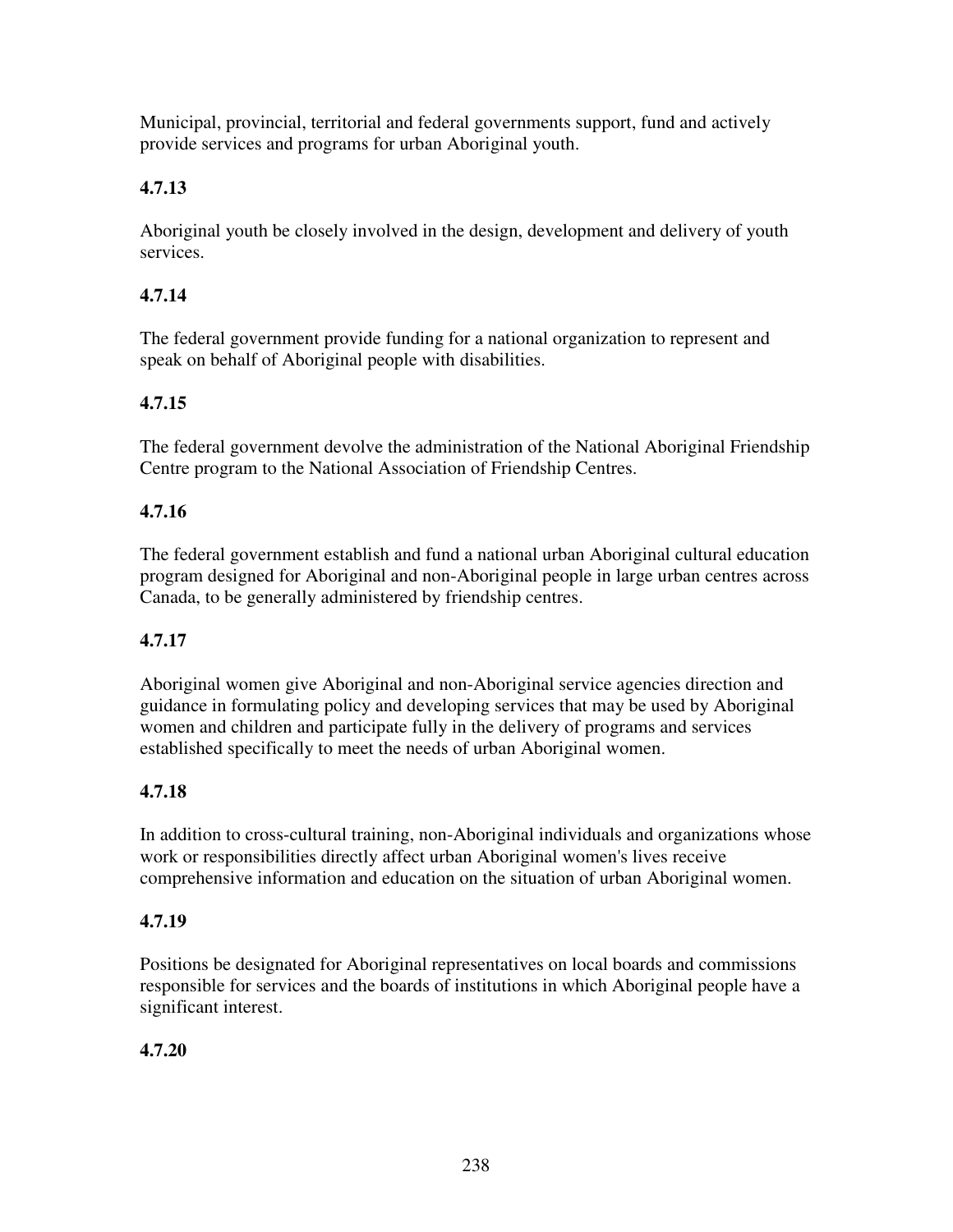Municipal councils and school boards in municipalities with a large Aboriginal population establish Aboriginal affairs committees to provide advice and guidance on Aboriginal issues.

### **4.7.21**

Municipal, provincial, territorial and federal governments seek opportunities for comanagement arrangements that would involve Aboriginal people in establishing, managing and operating urban institutions, programs and services in which they have an interest.

### **4.7.22**

Where urban Aboriginal residents wish to pursue self-government based on an urban community of interest, whether involved in multiple government functions or acting through a single institution,

(a) municipal, provincial and federal governments foster and support community building, including, where appropriate, developing the community of interest's governance initiative; and

(b) municipal, provincial and federal governments participate in negotiations to establish urban community of interest governments and assist them in operating institutions and services for members of the community of interest.

### **4.7.23**

Nation-based urban governance initiatives be pursued by nations when they have sufficient capacity to assume governance responsibility for the needs and interests of urban Aboriginal citizens.

## **4.7.24**

The urban citizens of Aboriginal nations be fully consulted and participate in decisions concerning urban governance initiatives pursued by nations.

## **4.7.25**

Aboriginal nations ensure that their urban citizens' needs and interests are recognized and that mechanisms are instituted to ensure they are represented in the political structures and decision-making processes of the nation.

## **4.7.26**

Federal, provincial, territorial and municipal governments give full support to Aboriginal nations when they develop and implement urban governance initiatives.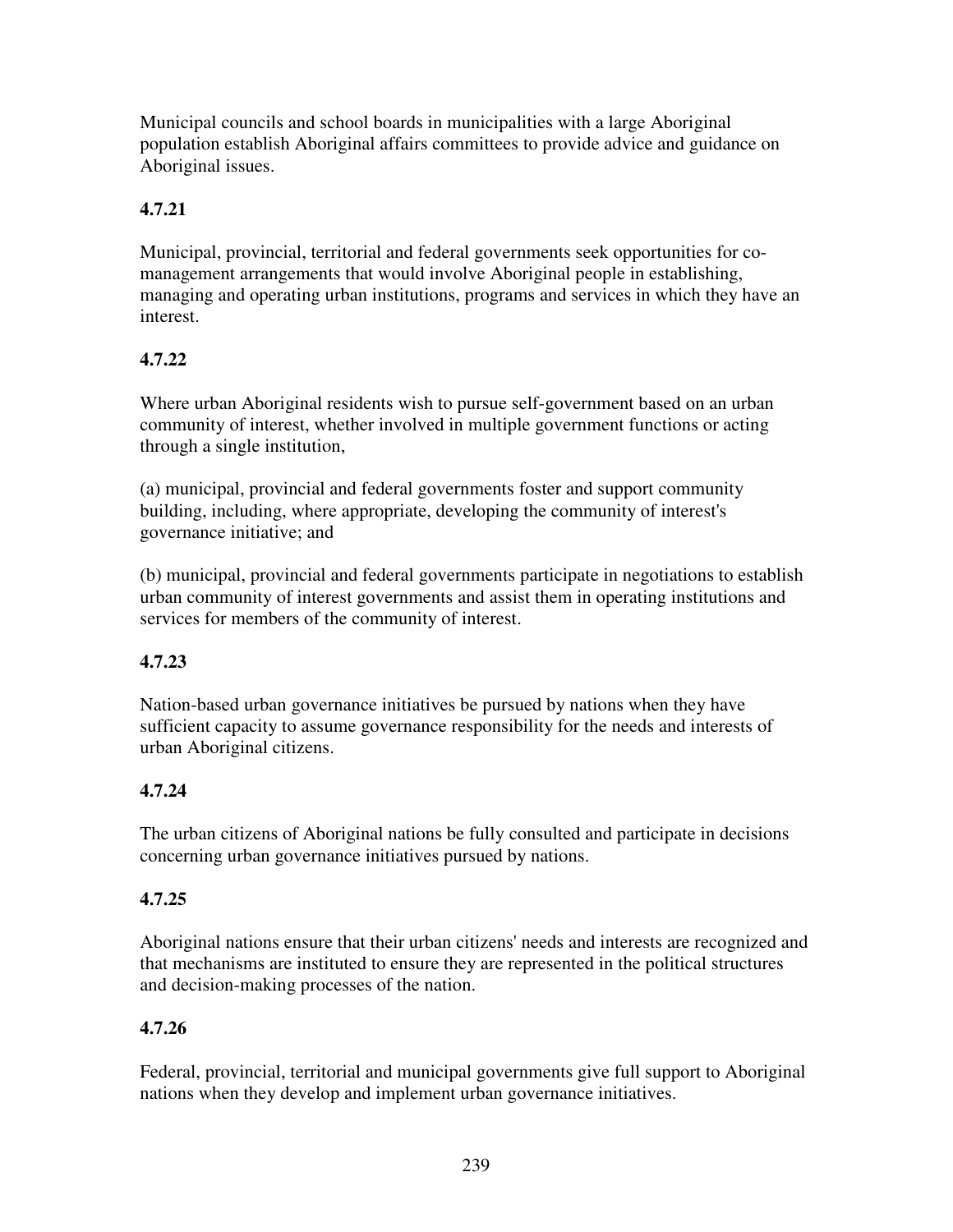volume 5

# **Renewal: A Twenty-Year Commitment**

### *Chapter 1 Laying the Foundations of a Renewed Relationship*

The Commission recommends that

### **5.1.1**

First Ministers, territorial leaders and leaders of the national Aboriginal organizations meet within six months of the release of this report to

(a) review its principal recommendations;

(b) begin consultations on the drafting and enactment of a Royal Proclamation redefining the nature of the relationship between Aboriginal nations and Canadian governments; and

(c) establish a forum to create a Canada-Wide Framework Agreement.

### **5.1.2**

The government of Canada introduce legislation to establish an Aboriginal Peoples Review Commission that is independent of government, reports to Parliament and is headed by an Aboriginal chief commissioner.

### **5.1.3**

The Aboriginal Peoples Review Commission regularly monitor progress being made

(a) by governments to honour and implement existing treaties;

(b) in achieving self-government and providing an adequate lands and resource base for Aboriginal peoples;

(c) in improving the social and economic well-being of Aboriginal people; and

(d) in honouring governments' commitments and implementing the recommendations of the Royal Commission on Aboriginal Peoples.

### **5.1.4**

The Aboriginal Peoples Review Commission report annually to Parliament and that Parliament use the occasion of the annual report to address Aboriginal issues in committee hearings and debate.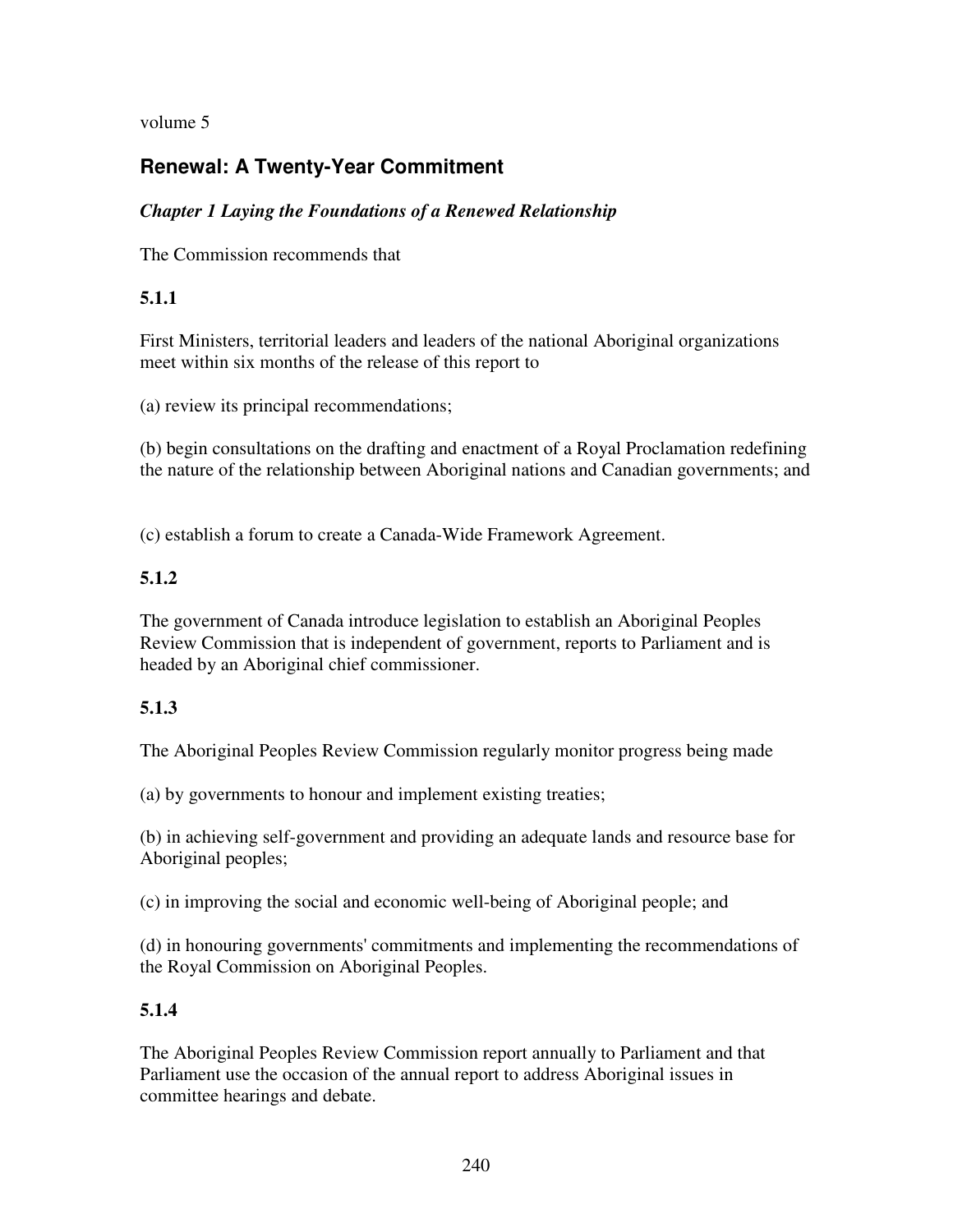## **5.1.5**

Provincial and territorial governments co-operate with the commission in fulfilling its mandate and respond in their legislatures to the commission's annual assessment of progress.

## **5.1.6**

Federal and provincial first ministers and territorial leaders meet at regular intervals with national Aboriginal representatives to assess implementation of reform measures and to raise public awareness of Aboriginal concerns.

### *Chapter 4 Public Education: Building Awareness and Understanding*

The Commission recommends that

## **5.4.1**

Public education on Aboriginal issues be based on the following principles:

(a) Building public awareness and understanding should become an integral and continuing part of every endeavour and every initiative in which Aboriginal people, their organizations and governments are involved and in which non-Aboriginal governments and stakeholders have a part.

(b) Public education should involve both the sharing of information and a process of interaction, leading in time to a shared sense of advocacy and of public support.

(c) Non-Aboriginal organizations and corporations should establish internal mechanisms to make themselves aware of the distinctive needs of Aboriginal people whom they serve or employ and to ensure that they respond to those needs.

## **5.4.2**

Bodies that represent or serve both Aboriginal and non-Aboriginal people

(a) be proactive and innovative in promoting understanding of Aboriginal issues; and

(b) review their own activities to ensure that they contribute to cross-cultural understanding and enhance relations with Aboriginal people.

### **5.4.3**

Aboriginal people and organizations participate in the process of public education through direct involvement, by creating opportunities for interpersonal contact and by acting as agents of change in Canadian society.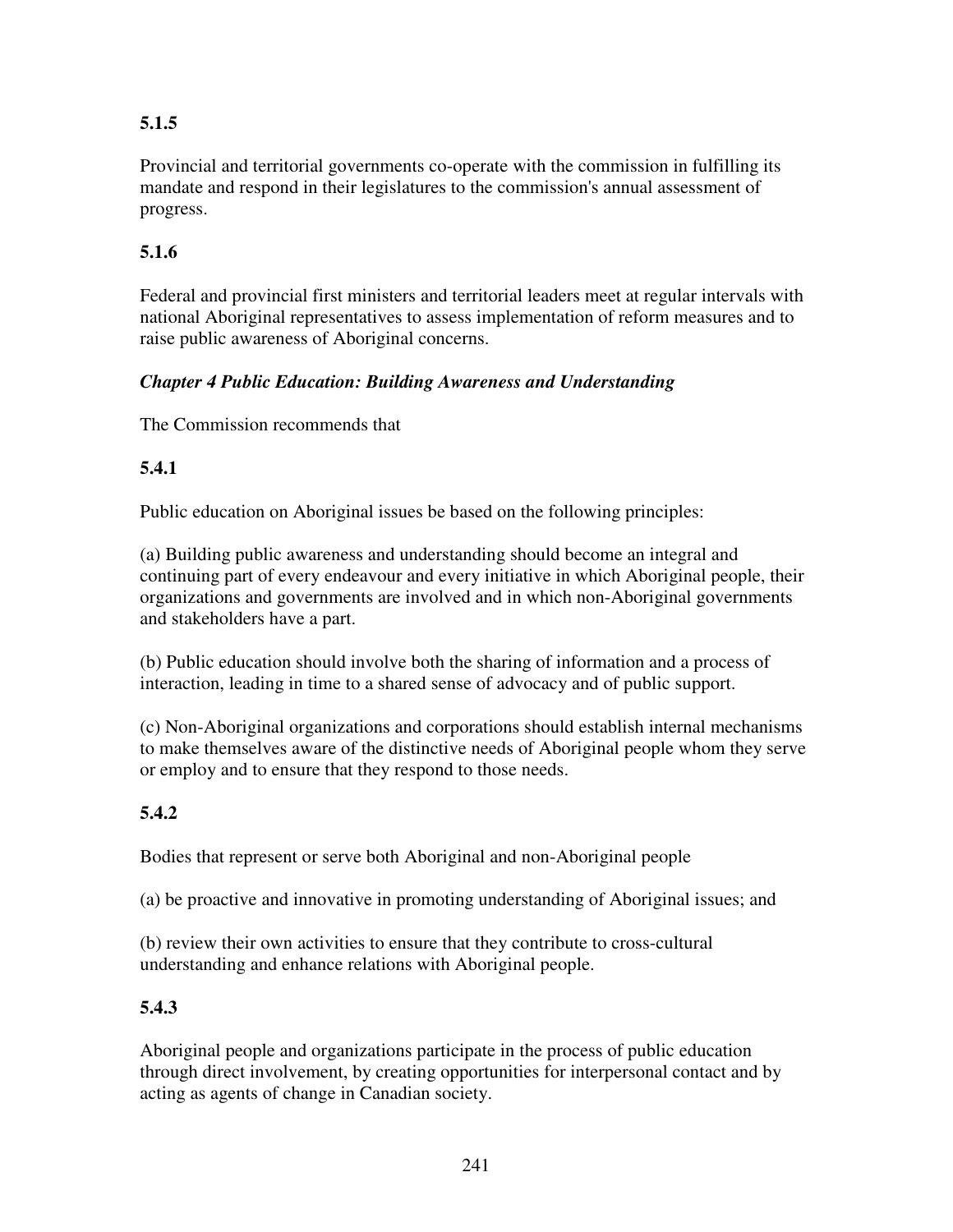## **5.4.4**

Aboriginal organizations and governments include their own members and citizens in efforts to build greater public understanding of Aboriginal issues and the changes now affecting Aboriginal communities.

### **5.4.5**

Canadian media reflect the growing presence of Aboriginal people in their audience or readership by hiring Aboriginal journalists and broadcasters and by giving greater priority to coverage of Aboriginal issues and communities.

### **5.4.6**

Aboriginal radio and television programming be available to all Canadians via cable TV, building on the service of TV Northern Canada and the radio services of Aboriginal communications societies.

#### **5.4.7**

Parliament and the national Aboriginal organizations jointly designate a national First Peoples Day to coincide with the issuing of a new Royal Proclamation and to be celebrated annually across Canada.

#### **5.4.8**

Special events such as Aboriginal Awareness Weeks be organized under joint Aboriginal and non-Aboriginal direction in all municipalities with a substantial Aboriginal population.

### **5.4.9**

The commemoration of important occurrences in Aboriginal history through events such as treaty days and Louis Riel Day be expanded as a means of building solidarity and a vehicle for public education.

### **5.4.10**

Canadian governments recognize Aboriginal people's contribution to Canada through much greater use of Aboriginal place names, languages, ceremonies and exhibits and by honouring Aboriginal meeting places and historic sites.

### **5.4.11**